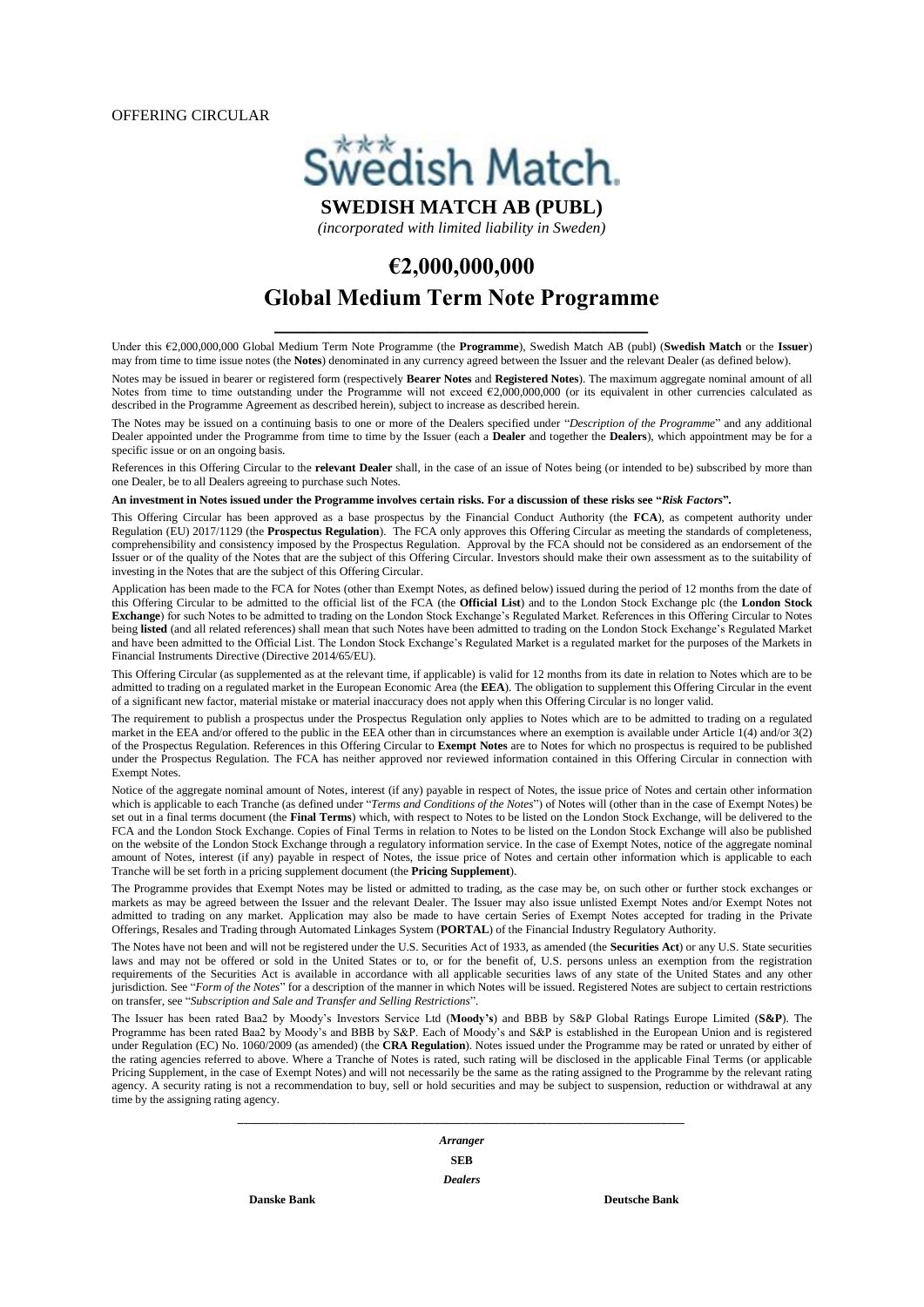**Nordea SEB**

The date of this Offering Circular is 30 October 2019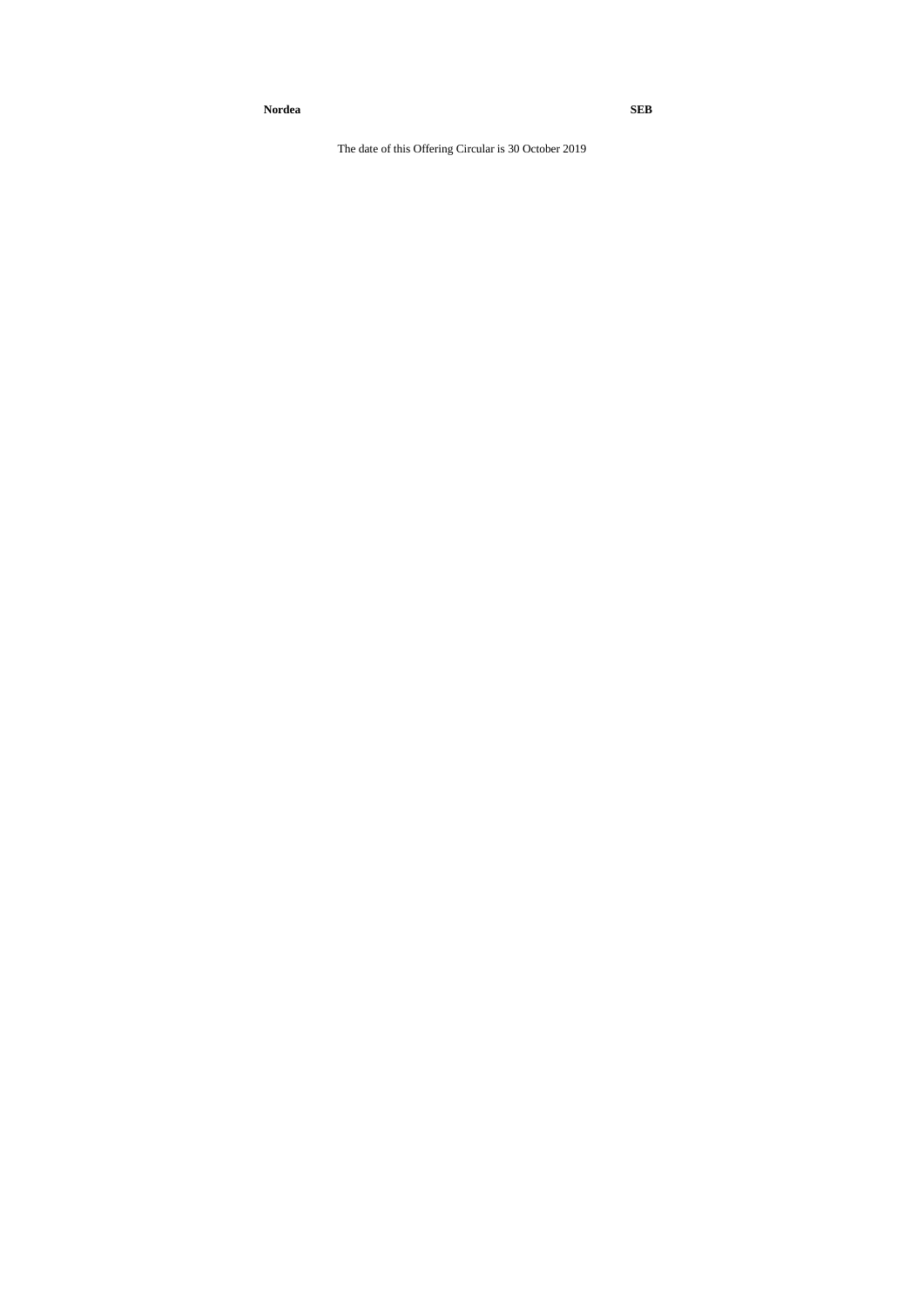#### **IMPORTANT INFORMATION**

**This Offering Circular comprises a base prospectus in respect of all Notes other than Exempt Notes issued under the Programme for the purposes of Article 8 of Regulation (EU) 2017/1129 (the Prospectus Regulation).**

**The Issuer accepts responsibility for the information contained in this Offering Circular, the Final Terms and the Pricing Supplement for each Tranche of Notes issued under the Programme. To the best of the knowledge of the Issuer the information contained in this Offering Circular is in accordance with the facts and this Offering Circular does not omit anything likely to affect the import of such information. Certain information identified as such in this Offering Circular has been extracted from independent sources identified in this Offering Circular. The Issuer confirms that such information has been accurately reproduced and that, so far as it is aware and is able to ascertain from information published by the relevant sources, no facts have been omitted which would render the reproduced information inaccurate or misleading.**

**Copies of Final Terms and the Pricing Supplement will be available from the registered office of the Issuer and the specified office set out below of each of the Paying Agents (as defined below). In addition, copies of each Final Terms relating to Notes which are either admitted to trading on the London Stock Exchange's Regulated Market or offered in the United Kingdom in circumstances where a prospectus is required to be published under the Prospectus Regulation will be available at the website of the Regulatory News Service operated by the London Stock Exchange.**

**This Offering Circular is to be read in conjunction with all documents which are deemed to be incorporated herein by reference (see "***Documents Incorporated by Reference***"). This Offering Circular shall be read and construed on the basis that such documents are incorporated and form part of this Offering Circular.**

**Other than in relation to the documents which are deemed to be incorporated by reference (see "***Documents Incorporated by Reference***"), the information on the websites to which this Offering Circular refers does not form part of this Offering Circular and has not been scrutinised or approved by the FCA.**

**The Dealers have not independently verified the information contained herein. Accordingly, no representation, warranty or undertaking, express or implied, is made and no responsibility or liability is accepted by the Dealers as to the accuracy or completeness of the information contained or incorporated in this Offering Circular or any other information provided by the Issuer in connection with the Programme. No Dealer accepts any liability in relation to the information contained or incorporated by reference in this Offering Circular or any other information provided by the Issuer in connection with the Programme.**

**No person is or has been authorised by the Issuer to give any information or to make any representation not contained in or not consistent with this Offering Circular or any other information supplied in connection with the Programme or the Notes and, if given or made, such information or representation must not be relied upon as having been authorised by the Issuer or any of the Dealers.**

**Neither this Offering Circular nor any other information supplied in connection with the Programme or any Notes (i) is intended to provide the basis of any credit or other evaluation or (ii) should be considered as a recommendation by the Issuer or any of the Dealers that any recipient of this Offering Circular or any other information supplied in connection with the Programme or any Notes should purchase any Notes. Each investor contemplating purchasing any Notes should make its own independent investigation of the financial condition and affairs, and its own appraisal of the creditworthiness, of the Issuer. Neither this Offering Circular nor any other information supplied in connection with the Programme or the issue of any Notes constitutes an offer or invitation by or on behalf of the Issuer or any of the Dealers to any person to subscribe for or to purchase any Notes.**

**Neither the delivery of this Offering Circular nor the offering, sale or delivery of any Notes shall in any circumstances imply that the information contained herein concerning the Issuer is correct at any time subsequent to the date hereof or that any other information supplied in connection with the Programme**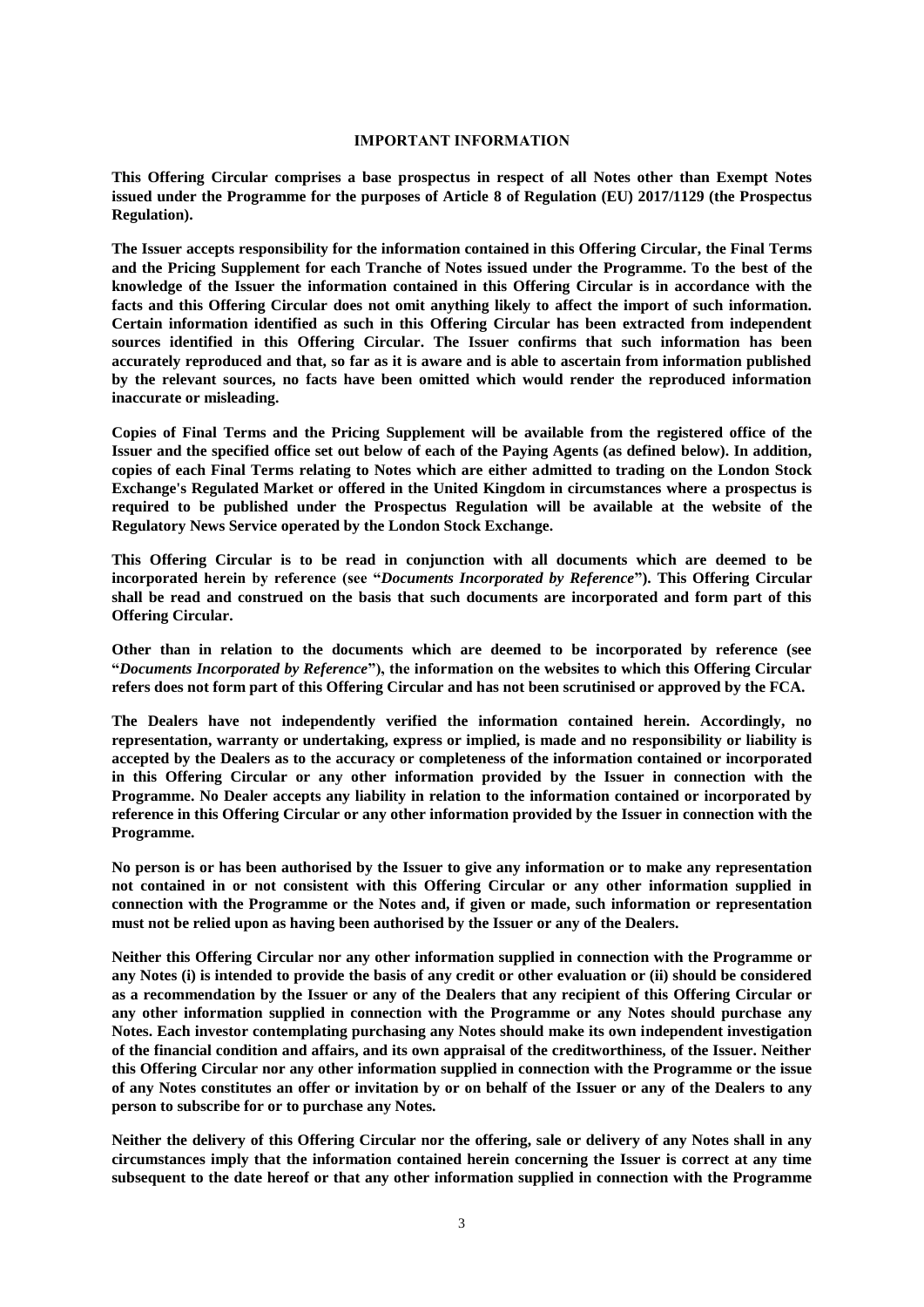**is correct as of any time subsequent to the date indicated in the document containing the same. The Dealers expressly do not undertake to review the financial condition or affairs of the Issuer during the life of the Programme or to advise any investor in the Notes of any information coming to their attention.**

#### **IMPORTANT – EEA RETAIL INVESTORS**

**If the Final Terms in respect of any Notes (or Pricing Supplement, in the case of Exempt Notes) includes a legend entitled "Prohibition of Sales to EEA Retail Investors", the Notes are not intended to be offered, sold or otherwise made available to and should not be offered, sold or otherwise made available to any retail investor in the European Economic Area (EEA). For these purposes, a retail investor means a person who is one (or more) of: (i) a retail client as defined in point (11) of Article 4(1) of Directive 2014/65/EU (as amended, MiFID II); (ii) a customer within the meaning of Directive (EU) 2016/97 (the Insurance Distribution Directive), where that customer would not qualify as a professional client as defined in point (10) of Article 4(1) of MiFID II; or (iii) not a qualified investor as defined in the Prospectus Regulation. Consequently no key information document required by Regulation (EU) No 1286/2014 (as amended, the PRIIPs Regulation) for offering or selling the Notes or otherwise making them available to retail investors in the EEA has been prepared and therefore offering or selling the Notes or otherwise making them available to any retail investor in the EEA may be unlawful under the PRIIPs Regulation.**

#### **MIFID II PRODUCT GOVERNANCE / TARGET MARKET**

**The Final Terms in respect of any Notes (or Pricing Supplement, in the case of Exempt Notes) may include a legend entitled "MiFID II product governance" which will outline the target market assessment in respect of the Notes and which channels for distribution of the Notes are appropriate. Any person subsequently offering, selling or recommending the Notes (a distributor) should take into consideration the target market assessment; however, a distributor subject to MiFID II is responsible for undertaking its own target market assessment in respect of the Notes (by either adopting or refining the target market assessment) and determining appropriate distribution channels.**

**A determination will be made in relation to each issue about whether, for the purpose of the Product Governance rules under EU Delegated Directive 2017/593 (the MiFID Product Governance Rules), any Dealer subscribing for any Notes is a manufacturer in respect of such Notes, but otherwise neither the Arranger nor the Dealers nor any of their respective affiliates will be a manufacturer for the purpose of the MiFID Product Governance Rules.**

**This Offering Circular has been prepared on the basis that any Notes with a minimum denomination of less than €100,000 (or equivalent in another currency) will (i) only be admitted to trading on an EEA regulated market (as defined in MiFID II), or a specific segment of an EEA regulated market, to which only qualified investors (as defined in the Prospectus Regulation) can have access (in which case they shall not be offered or sold to non-qualified investors) or (ii) only be offered to the public in an EEA Member State pursuant to an exemption under Article 1(4) of the Prospectus Regulation.**

### **PRODUCT CLASSIFICATION PURSUANT TO SECTION 309B OF THE SECURITIES AND FUTURES ACT (CHAPTER 289 OF SINGAPORE)**

**In connection with Section 309B of the Securities and Futures Act (Chapter 289) of Singapore (as amended or modified, the SFA) and the Securities and Futures (Capital Markets Products) Regulations 2018 of Singapore (the CMP Regulations 2018), unless otherwise stated in the Final Terms in respect of any Notes (or Pricing Supplement, in the case of Exempt Notes), all Notes shall be prescribed capital markets products (as defined in the CMP Regulations 2018) and Excluded Investment Products (as defined in the Monetary Authority of Singapore (the MAS) Notice SFA 04-N12: Notice on the Sale of Investment Products and in the MAS Notice FAA-N16: Notice on Recommendations on Investment Products).**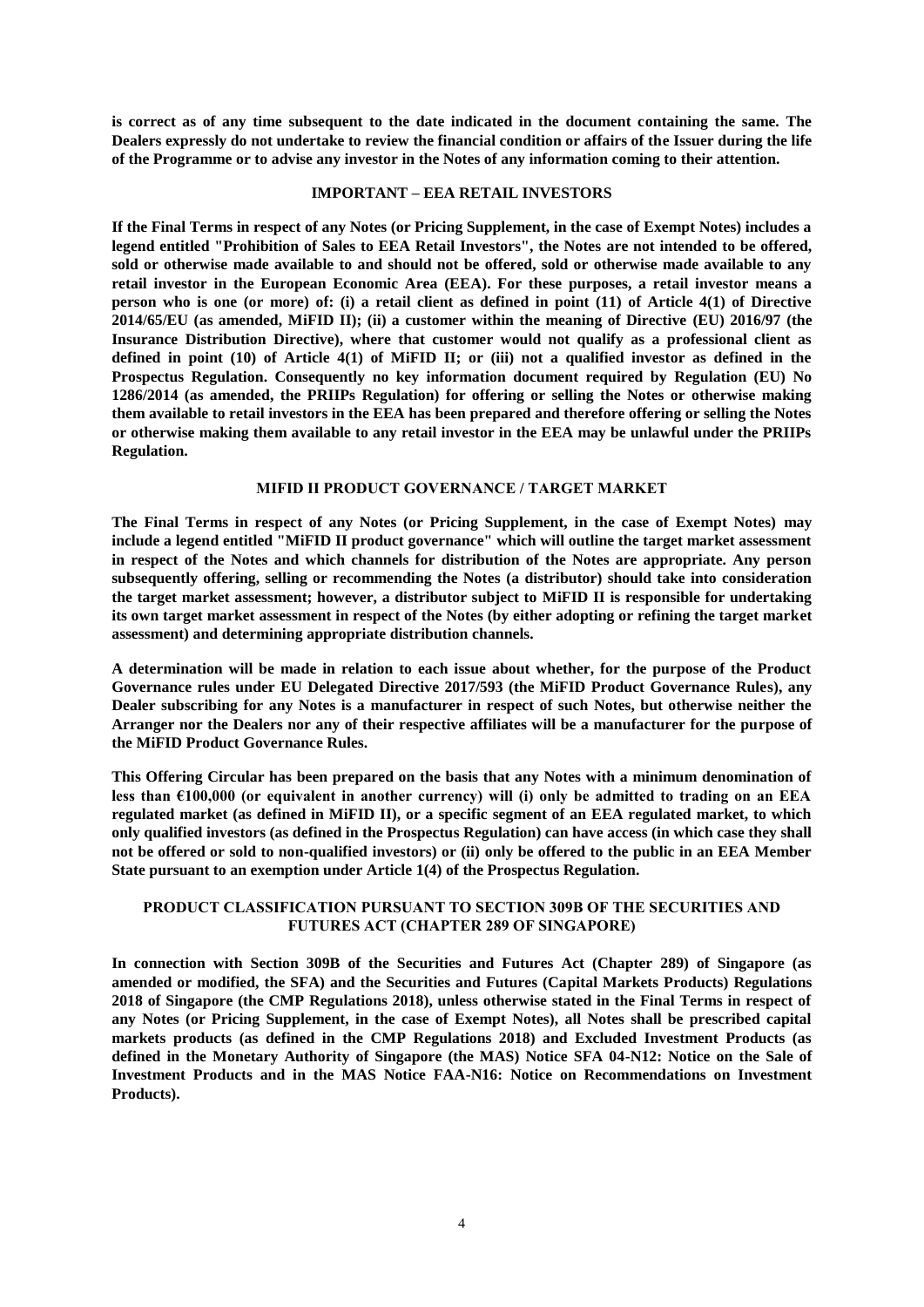### **IMPORTANT INFORMATION RELATING TO THE USE OF THIS OFFERING CIRCULAR AND OFFERS OF NOTES GENERALLY**

**This Offering Circular does not constitute an offer to sell or the solicitation of an offer to buy any Notes in any jurisdiction to any person to whom it is unlawful to make the offer or solicitation in such jurisdiction. The distribution of this Offering Circular and the offer or sale of Notes may be restricted by law in certain jurisdictions. The Issuer and the Dealers do not represent that this Offering Circular may be lawfully distributed, or that any Notes may be lawfully offered, in compliance with any applicable registration or other requirements in any such jurisdiction, or pursuant to an exemption available thereunder, or assume any responsibility for facilitating any such distribution or offering. In particular, no action has been taken by the Issuer or the Dealers which is intended to permit a public offering of any Notes or distribution of this Offering Circular in any jurisdiction where action for that purpose is required. Accordingly, no Notes may be offered or sold, directly or indirectly, and neither this Offering Circular nor any advertisement or other offering material may be distributed or published in any jurisdiction, except under circumstances that will result in compliance with any applicable laws and regulations. Persons into whose possession this Offering Circular or any Notes may come must inform themselves about, and observe, any such restrictions on the distribution of this Offering Circular and the offering and sale of Notes. In particular, there are restrictions on the distribution of this Offering Circular and the offer or sale of Notes in the United States, the European Economic Area (including the United Kingdom, Belgium, Italy and Sweden), Singapore and Japan, see "***Subscription and Sale and Transfer and Selling Restrictions***".**

**In making an investment decision, investors must rely on their own examination of the Issuer and the terms of the Notes being offered, including the merits and risks involved. The Notes have not been approved or disapproved by the United States Securities and Exchange Commission or any other securities commission or other regulatory authority in the United States, nor have the foregoing authorities approved this Offering Circular or confirmed the accuracy or determined the adequacy of the information contained in this Offering Circular. Any representation to the contrary is unlawful.**

**None of the Dealers or the Issuer makes any representation to any investor in the Notes regarding the legality of its investment under any applicable laws. Any investor in the Notes should be able to bear the economic risk of an investment in the Notes for an indefinite period of time.**

**The Notes may not be a suitable investment for all investors. Each potential investor in the Notes must determine the suitability of that investment in light of its own circumstances. In particular, each potential investor may wish to consider, either on its own or with the help of its financial and other professional advisers, whether it:**

- **(i) has sufficient knowledge and experience to make a meaningful evaluation of the Notes, the merits and risks of investing in the Notes and the information contained or incorporated by reference in this Offering Circular or any applicable supplement;**
- **(ii) has access to, and knowledge of, appropriate analytical tools to evaluate, in the context of its particular financial situation, an investment in the Notes and the impact the Notes will have on its overall investment portfolio;**
- **(iii) has sufficient financial resources and liquidity to bear all of the risks of an investment in the Notes, including Notes where the currency for principal or interest payments is different from the potential investor's currency;**
- **(iv) understands thoroughly the terms of the Notes and is familiar with the behaviour of financial markets; and**
- **(v) is able to evaluate possible scenarios for economic, interest rate and other factors that may affect its investment and its ability to bear the applicable risks.**

**Legal investment considerations may restrict certain investments. The investment activities of certain investors are subject to legal investment laws and regulations, or review or regulation by certain**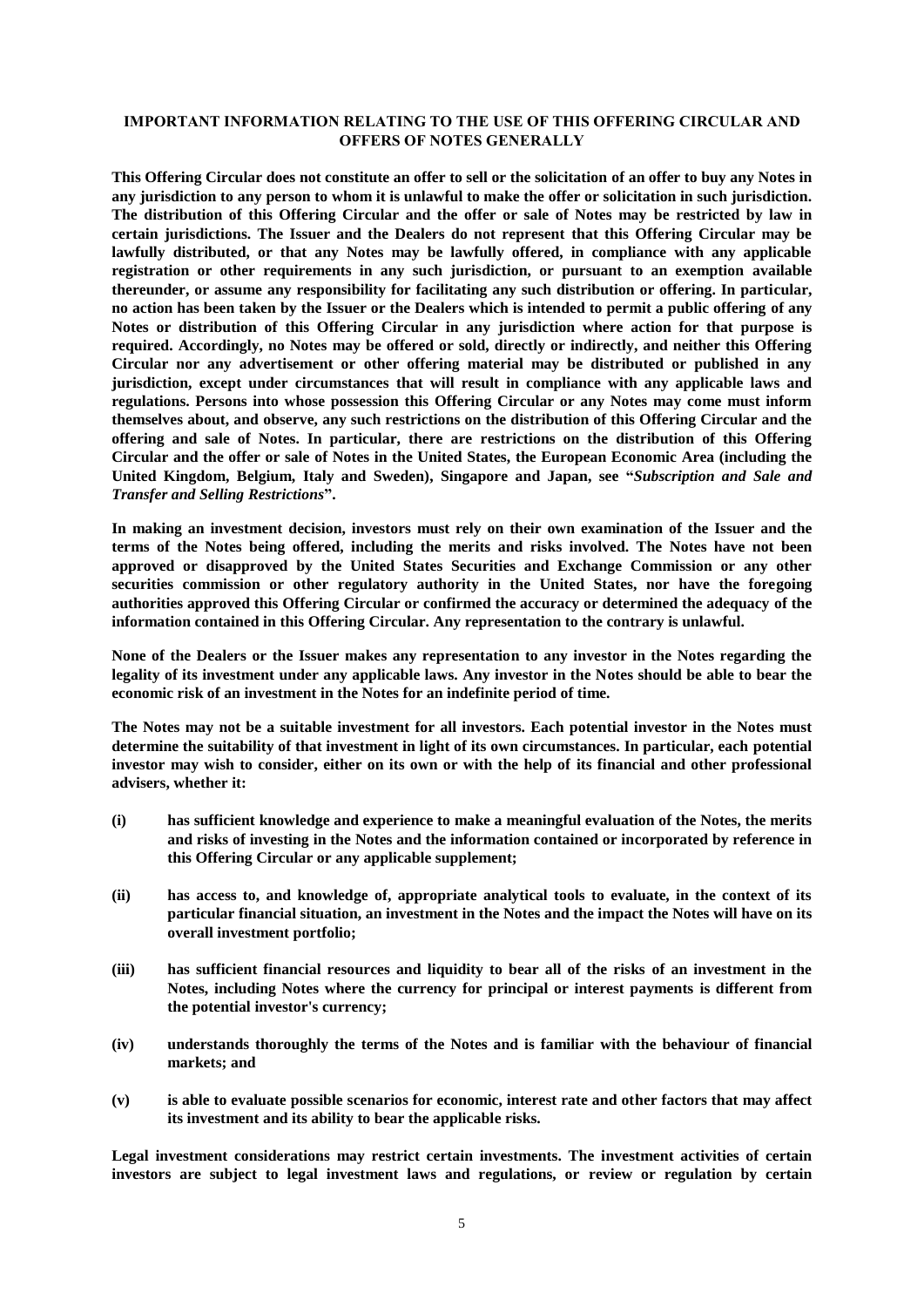**authorities. Each potential investor should consult its legal advisers to determine whether and to what extent (1) Notes are legal investments for it, (2) Notes can be used as collateral for various types of borrowing and (3) other restrictions apply to its purchase or pledge of any Notes. Financial institutions should consult their legal advisors or the appropriate regulators to determine the appropriate treatment of Notes under any applicable risk-based capital or similar rules.**

#### **BENCHMARKS REGULATION**

**Interest and/or other amounts payable under the Notes may be calculated by reference to certain reference rates. Any such reference rate may constitute a benchmark for the purposes of Regulation (EU) 2016/1011 (the Benchmarks Regulation). If any such reference rate does constitute such a benchmark, the applicable Final Terms will indicate whether or not the benchmark is provided by an administrator included in the register of administrators and benchmarks established and maintained by the European Securities and Markets Authority (ESMA) pursuant to Article 36 of the Benchmarks Regulation. Transitional provisions in the Benchmarks Regulation may have the result that the administrator of a particular benchmark is not required to appear in the register of administrators and benchmarks at the date of the applicable Final Terms. The registration status of any administrator under the Benchmarks Regulation is a matter of public record and, save where required by applicable law, the Issuer does not intend to update the applicable Final Terms to reflect any change in the registration status of the administrator.**

#### **U.S. INFORMATION**

**This Offering Circular is being submitted on a confidential basis in the United States to a limited number of QIBs or Institutional Accredited Investors (each as defined under "***Form of the Notes***") for informational use solely in connection with the consideration of the purchase of certain Notes issued under the Programme. Its use for any other purpose in the United States is not authorised. It may not be copied or reproduced in whole or in part nor may it be distributed or any of its contents disclosed to anyone other than the prospective investors to whom it is originally submitted.**

**The Notes in bearer form are subject to U.S. tax law requirements and may not be offered, sold or delivered to, or for the account or benefit of, U.S. persons, or within the United States or its possessions or to United States persons, except in certain transactions permitted by U.S. tax regulations. Terms used in this paragraph have the meanings given to them by the U.S. Internal Revenue Code and the regulations promulgated thereunder.**

**Registered Notes may be offered or sold within the United States only to QIBs or to Institutional Accredited Investors, in either case in transactions exempt from registration under the Securities Act in reliance on Rule 144A under the Securities Act (Rule 144A) or any other applicable exemption.**

**Each U.S. purchaser of Registered Notes is hereby notified that the offer and sale of any Registered Notes to it may be being made in reliance upon the exemption from the registration requirements of the Securities Act provided by Rule 144A. Prospective purchasers are hereby notified that sellers of the Notes may be relying on the exemption from the provisions of Section 5 of the Securities Act provided by Rule 144A.**

**Purchasers of Definitive IAI Registered Notes will be required to execute and deliver an IAI Investment Letter (as defined under "***Terms and Conditions of the Notes***"). Each purchaser or holder of Definitive IAI Registered Notes, Notes represented by a Rule 144A Global Note or any Notes issued in registered form in exchange or substitution therefor (together Legended Notes) will be deemed, by its acceptance or purchase of any such Legended Notes, to have made certain representations and agreements intended to restrict the resale or other transfer of such Notes as set out in "***Subscription and Sale and Transfer and Selling Restrictions***". Unless otherwise stated, terms used in this paragraph have the meanings given to them in "***Form of the Notes***".**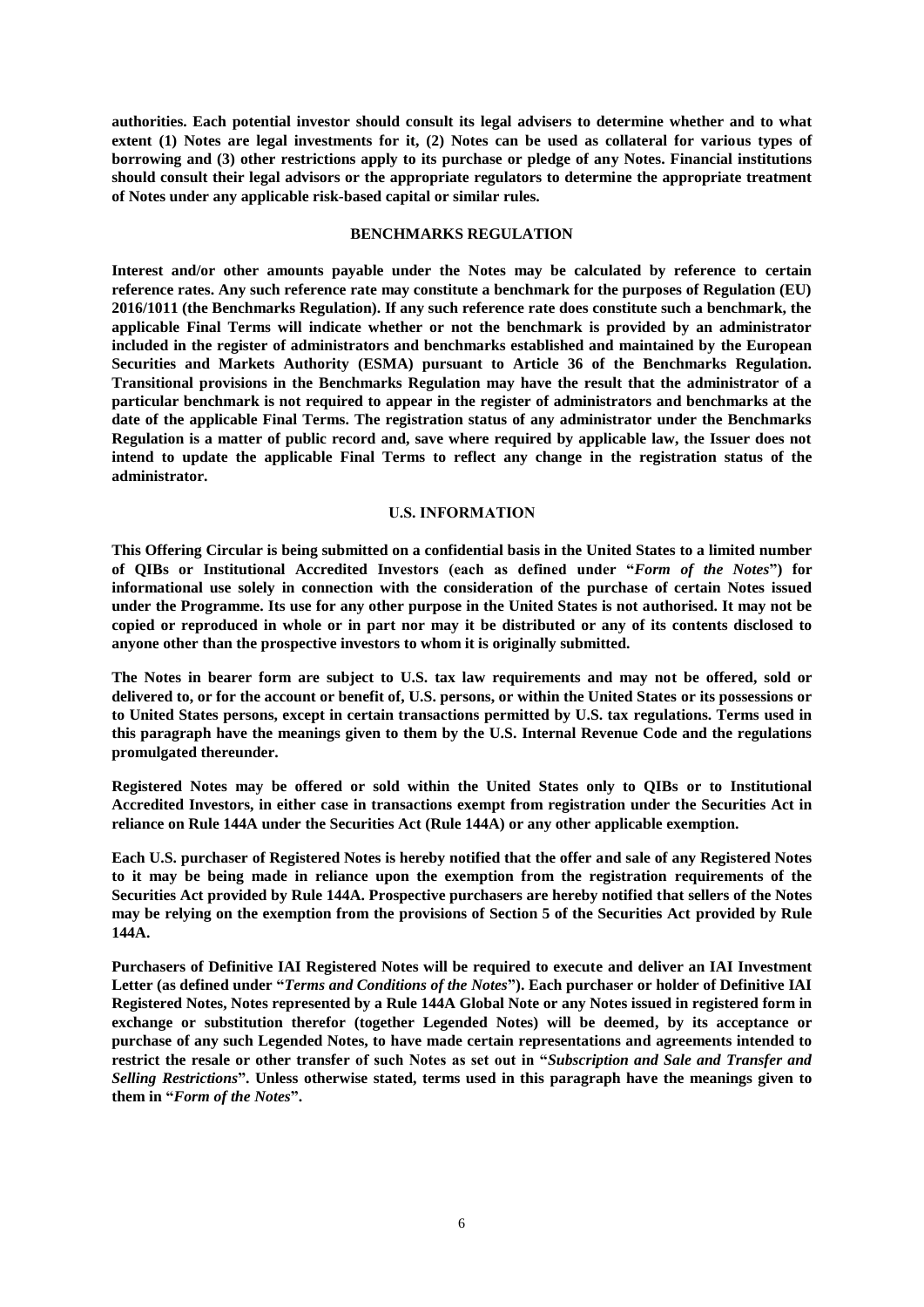#### **AVAILABLE INFORMATION**

**To permit compliance with Rule 144A in connection with any resales or other transfers of Notes that are "restricted securities" within the meaning of the Securities Act, the Issuer has undertaken in a deed poll dated 7 October 2011 (the Deed Poll) to furnish, upon the request of a holder of such Notes or any beneficial interest therein, to such holder or to a prospective purchaser designated by him, the information required to be delivered under Rule 144A(d)(4) under the Securities Act if, at the time of the request, any of the Notes remain outstanding as "restricted securities" within the meaning of Rule 144(a)(3) of the Securities Act, the Issuer is neither a reporting company under Section 13 or 15(d) of the U.S. Securities Exchange Act of 1934, as amended, (the Exchange Act) nor exempt from reporting pursuant to Rule 12g3-2(b) thereunder.**

#### **SERVICE OF PROCESS AND ENFORCEMENT OF CIVIL LIABILITIES**

**The Issuer is a corporation organised under the laws of Sweden. All of the officers and directors named herein reside outside the United States and all or a substantial portion of the assets of the Issuer and of such officers and directors are located outside the United States. As a result, it may not be possible for investors to effect service of process outside Sweden upon the Issuer or such persons, or to enforce judgments against them obtained in courts outside Sweden predicated upon civil liabilities of the Issuer or such directors and officers under laws other than Swedish law, including any judgment predicated upon United States federal securities laws. The Issuer has been advised by Mannheimer Swartling, its counsel, that there is doubt as to the enforceability in Sweden in original actions or in actions for enforcement of judgments of United States courts of civil liabilities predicated solely upon the federal securities laws of the United States.**

#### **PRESENTATION OF FINANCIAL INFORMATION**

**The Issuer maintains its financial books and records and prepares its financial statements in Swedish krona in accordance with International Financial Reporting Standards as adopted by the European Union (IFRS).**

**All references in this document to SEK refer to Swedish krona, to DKK refer to Danish krone, to Sterling and £ refer to pounds sterling, to USD, U.S. dollars and U.S.\$ refer to United States dollars and to euro and € refer to the currency introduced at the start of the third stage of European economic and monetary union pursuant to the Treaty on the Functioning of the European Union, as amended.**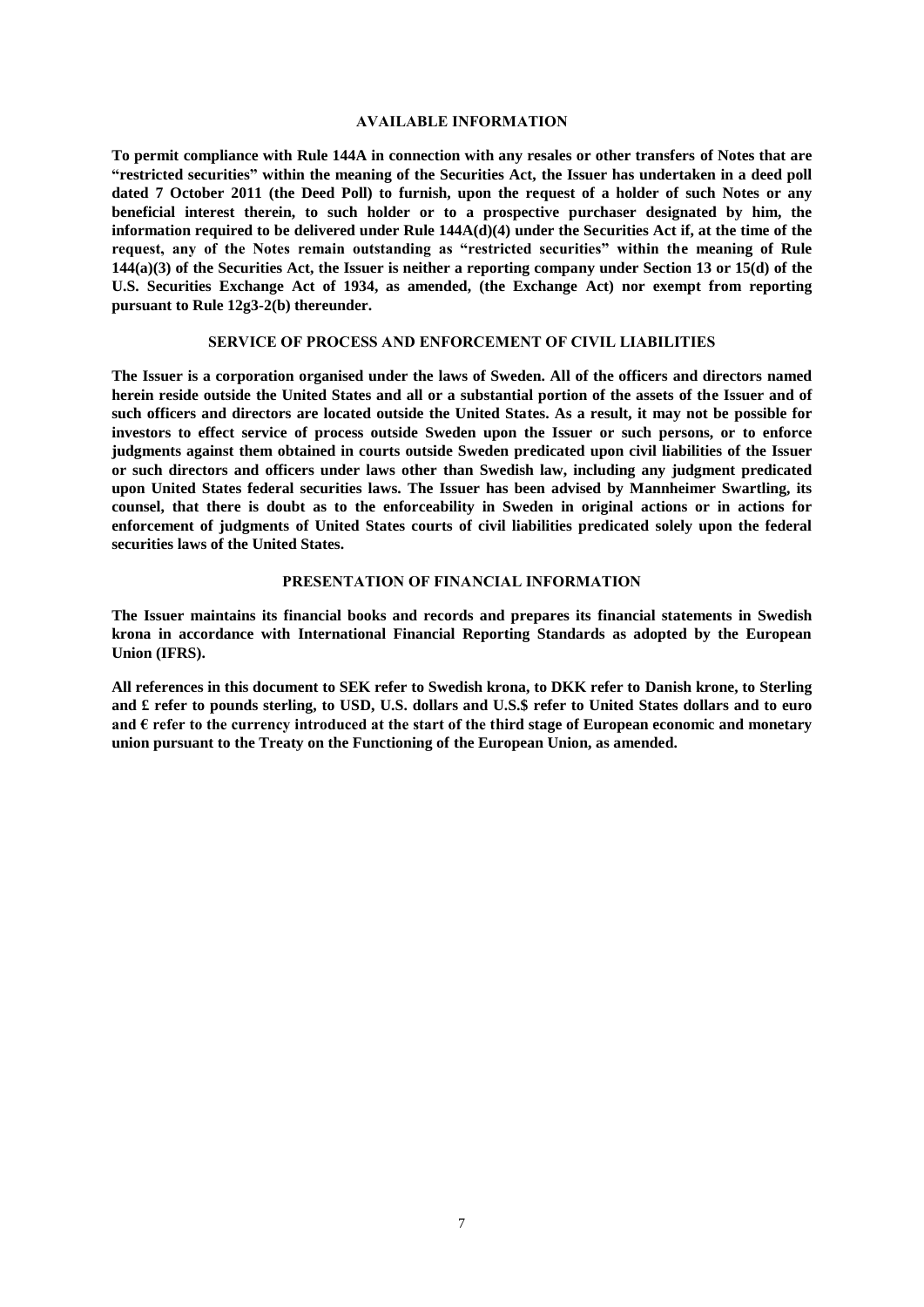### **TABLE OF CONTENTS**

|                                                                 | Page |
|-----------------------------------------------------------------|------|
|                                                                 |      |
|                                                                 |      |
|                                                                 |      |
|                                                                 |      |
|                                                                 |      |
|                                                                 |      |
|                                                                 |      |
|                                                                 |      |
|                                                                 |      |
|                                                                 |      |
|                                                                 |      |
| SUBSCRIPTION AND SALE AND TRANSFER AND SELLING RESTRICTIONS  87 |      |
|                                                                 |      |
|                                                                 |      |

### **STABILISATION**

**In connection with the issue of any Tranche of Notes, one or more relevant Dealers acting as stabilisation manager (the Stabilisation Manager(s)) (or persons acting on behalf of any Stabilisation Manager(s)) may over-allot Notes or effect transactions with a view to supporting the market price of the Notes at a level higher than that which might otherwise prevail. However, stabilisation may not necessarily occur. Any stabilisation action may begin on or after the date on which adequate public disclosure of the terms of the offer of the relevant Tranche of Notes is made and, if begun, may cease at any time, but it must end no later than the earlier of 30 days after the issue date of the relevant Tranche of Notes and 60 days after the date of the allotment of the relevant Tranche of Notes. Any stabilisation action or over-allotment must be conducted by the relevant Stabilisation Manager(s) (or persons acting on behalf of any Stabilisation Manager(s)) in accordance with all applicable laws and rules.**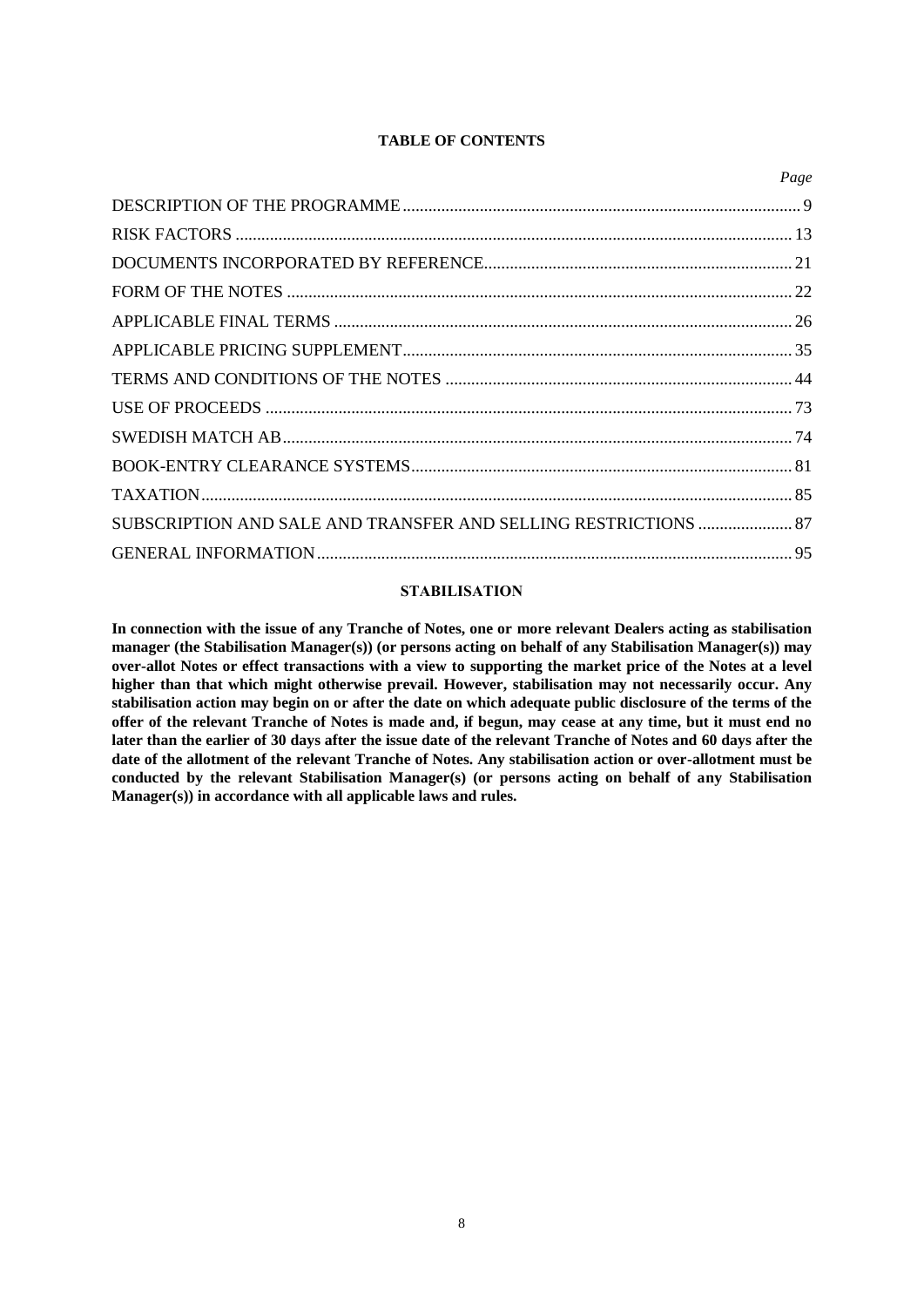### **DESCRIPTION OF THE PROGRAMME**

*The following overview does not purport to be complete and is taken from, and is qualified in its entirety by, the remainder of this Offering Circular and, in relation to the terms and conditions of any particular Tranche of Notes, the applicable Final Terms (or applicable Pricing Supplement, in the case of Exempt Notes).*

*This Description constitutes a general description of the Programme for the purposes of Article 25(1) of Commission Delegated Regulation (EU) No 2019/980 (the Delegated Regulation).*

*Words and expressions defined in* "*Form of the Notes*" *and* "*Terms and Conditions of the Notes*" *below shall have the same meanings in this overview.*

| <b>Issuer:</b>                                  | Swedish Match AB (publ).                                                                                                                                                                                                                                                                                                                                                                                                                                                                                                                             |
|-------------------------------------------------|------------------------------------------------------------------------------------------------------------------------------------------------------------------------------------------------------------------------------------------------------------------------------------------------------------------------------------------------------------------------------------------------------------------------------------------------------------------------------------------------------------------------------------------------------|
| <b>Issuer Legal Entity Identifier</b><br>(LEI): | 529900YVXCGNWAUYZG78                                                                                                                                                                                                                                                                                                                                                                                                                                                                                                                                 |
| <b>Description:</b>                             | Global Medium Term Note Programme.                                                                                                                                                                                                                                                                                                                                                                                                                                                                                                                   |
| Arranger:                                       | Skandinaviska Enskilda Banken AB (publ)                                                                                                                                                                                                                                                                                                                                                                                                                                                                                                              |
| <b>Dealers:</b>                                 | Danske Bank A/S<br>Deutsche Bank AG, London Branch<br>Nordea Bank Abp<br>Skandinaviska Enskilda Banken AB (publ)<br>and any other Dealers appointed in accordance with the Programme<br>Agreement.                                                                                                                                                                                                                                                                                                                                                   |
| <b>Certain Restrictions:</b>                    | Each issue of Notes denominated in a currency in respect of which<br>particular laws, guidelines, regulations, restrictions or reporting<br>requirements apply will only be issued in circumstances which comply with<br>such laws, guidelines, regulations, restrictions or reporting requirements<br>from time to time (see "Subscription and Sale and Transfer and Selling<br>Restrictions") including the following restrictions applicable at the date of<br>this Offering Circular.                                                            |
|                                                 | Notes having a maturity of less than one year<br>Notes having a maturity of less than one year will, if the proceeds of the<br>issue are accepted in the United Kingdom, constitute deposits for the<br>purposes of the prohibition on accepting deposits contained in section 19 of<br>the Financial Services and Markets Act 2000 unless they are issued to a<br>limited class of professional investors and have a denomination of at least<br>£100,000 or its equivalent (see "Subscription and Sale and Transfer and<br>Selling Restrictions"). |
| <b>Issuing and Principal Paying</b><br>Agent:   | Deutsche Bank AG, London Branch.                                                                                                                                                                                                                                                                                                                                                                                                                                                                                                                     |
| Registrars:                                     | Deutsche Bank Trust Company Americas and Deutsche Bank Luxembourg<br>S.A.                                                                                                                                                                                                                                                                                                                                                                                                                                                                            |
| <b>Programme Size:</b>                          | Up to $\epsilon$ 2,000,000,000 (or its equivalent in other currencies calculated as<br>described in the Programme Agreement) outstanding at any time. The Issuer<br>may increase the amount of the Programme in accordance with the terms of<br>the Programme Agreement.                                                                                                                                                                                                                                                                             |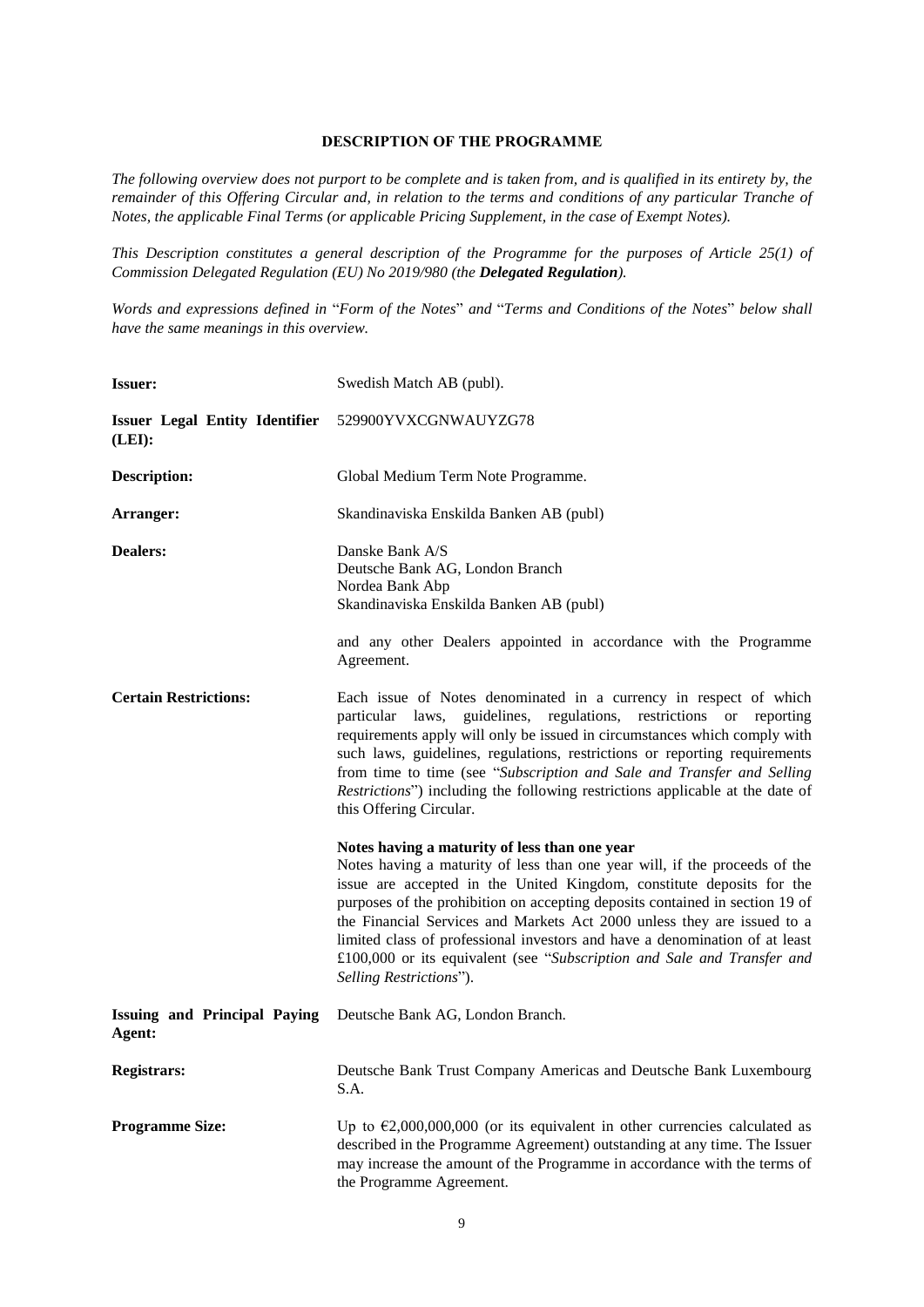| Distribution:               | Notes may be distributed by way of private or public placement and in each<br>case on a syndicated or non-syndicated basis.                                                                                                                                                                                                                                                                              |  |  |
|-----------------------------|----------------------------------------------------------------------------------------------------------------------------------------------------------------------------------------------------------------------------------------------------------------------------------------------------------------------------------------------------------------------------------------------------------|--|--|
| <b>Currencies:</b>          | Subject to any applicable legal or regulatory restrictions, any currency<br>agreed between the Issuer and the relevant Dealer.                                                                                                                                                                                                                                                                           |  |  |
| <b>Maturities:</b>          | Such maturities as may be agreed between the Issuer and the relevant<br>Dealer, subject to such minimum or maximum maturities as may be allowed<br>or required from time to time by the relevant central bank (or equivalent<br>body) or any laws or regulations applicable to the Issuer or the relevant<br>Specified Currency.                                                                         |  |  |
| <b>Issue Price:</b>         | Notes will be issued on a fully-paid basis and at an issue price which is at<br>par or at a discount to, or premium over, par.                                                                                                                                                                                                                                                                           |  |  |
| <b>Form of Notes:</b>       | The Notes will be issued in bearer or registered form as described in "Form<br>of the Notes". Registered Notes will not be exchangeable for Bearer Notes<br>and vice versa.                                                                                                                                                                                                                              |  |  |
| <b>Fixed Rate Notes:</b>    | Fixed interest will be payable on such date or dates as may be agreed<br>between the Issuer and the relevant Dealer and on redemption and will be<br>calculated on the basis of such Day Count Fraction as may be agreed<br>between the Issuer and the relevant Dealer.                                                                                                                                  |  |  |
| <b>Floating Rate Notes:</b> | Floating Rate Notes will bear interest at a rate determined                                                                                                                                                                                                                                                                                                                                              |  |  |
|                             | (i)<br>on the same basis as the floating rate under a notional interest rate<br>swap transaction in the relevant Specified Currency governed by<br>an agreement incorporating the 2006 ISDA Definitions as<br>published by the International Swaps and Derivatives Association,<br>Inc., and as amended and updated as at the Issue Date of the first<br>Tranche of the Notes of the relevant Series; or |  |  |
|                             | on the basis of a reference rate set out in the applicable Final<br>(ii)<br>Terms (or, in the case of Exempt Notes, the applicable Pricing<br>Supplement).                                                                                                                                                                                                                                               |  |  |
|                             | The margin (if any) relating to such floating rate will be agreed between the<br>Issuer and the relevant Dealer for each Series of Floating Rate Notes.                                                                                                                                                                                                                                                  |  |  |
|                             | Floating Rate Notes may also have a maximum interest rate, a minimum<br>interest rate or both.                                                                                                                                                                                                                                                                                                           |  |  |
|                             | Interest on Floating Rate Notes in respect of each Interest Period, as agreed<br>prior to issue by the Issuer and the relevant Dealer, will be payable on such<br>Interest Payment Dates, and will be calculated on the basis of such Day<br>Count Fraction, as may be agreed between the Issuer and the relevant<br>Dealer.                                                                             |  |  |
| <b>Zero Coupon Notes:</b>   | Zero Coupon Notes will be offered and sold at a discount to their nominal<br>amount and will not bear interest.                                                                                                                                                                                                                                                                                          |  |  |
| <b>Exempt Notes:</b>        | The Issuer may agree with any Dealer that Exempt Notes may be issued in a<br>form not contemplated by the Terms and Conditions of the Notes, in which<br>event the relevant provisions will be included in the applicable Pricing<br>Supplement.                                                                                                                                                         |  |  |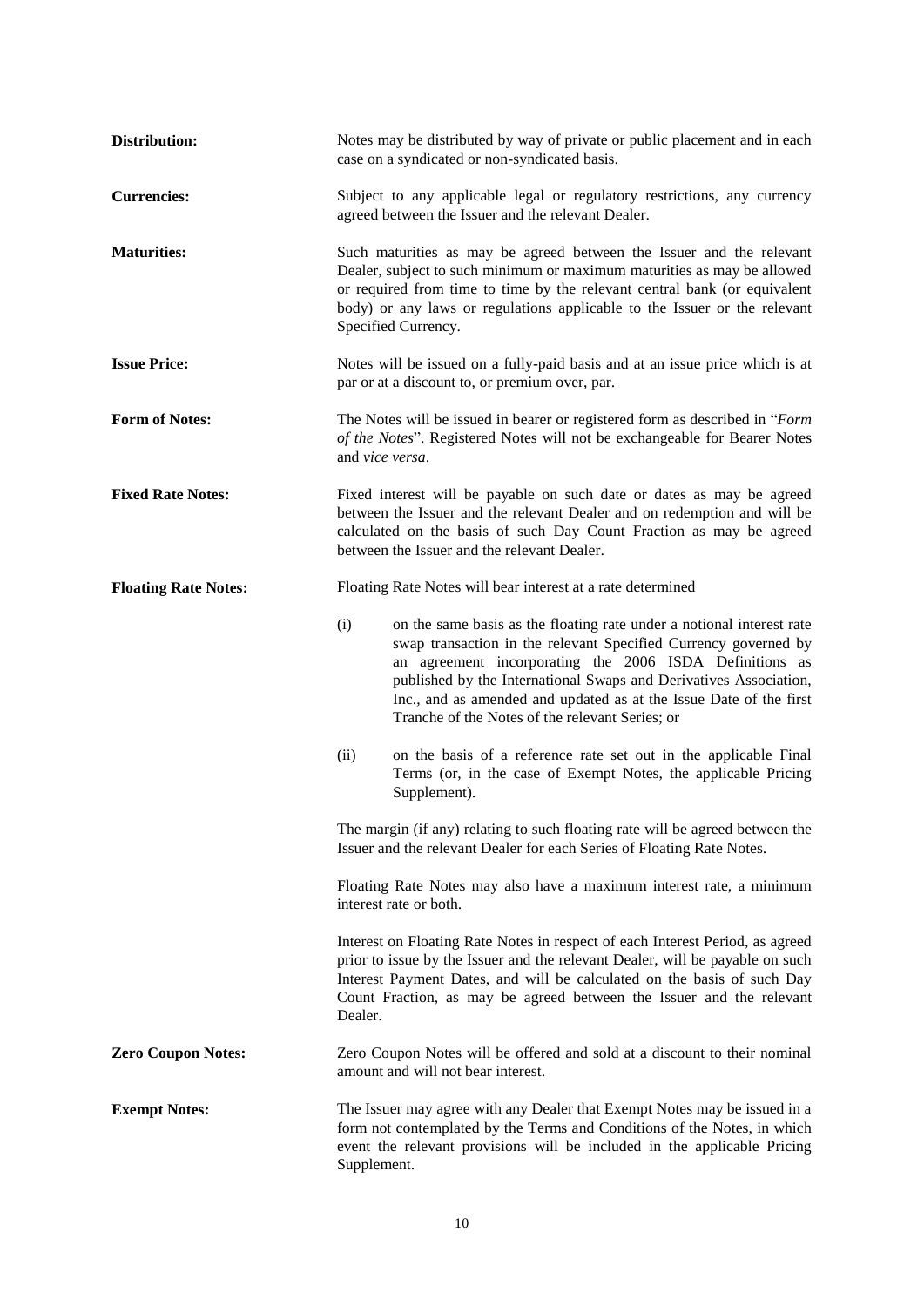| <b>Redemption:</b>            | The applicable Final Terms (or applicable Pricing Supplement, in the case<br>of Exempt Notes) will indicate either that the relevant Notes cannot be<br>redeemed prior to their stated maturity (other than for taxation reasons or<br>following an Event of Default) or that such Notes will be redeemable at the<br>option of the Issuer and/or the Noteholders upon giving notice to the<br>Noteholders or the Issuer, as the case may be, on a date or dates specified<br>prior to such stated maturity and at a price or prices and on such other terms<br>as may be agreed between the Issuer and the relevant Dealer.                                                                                                                                                                                                                                                                                                                                                                                                                                                                                                                                           |
|-------------------------------|------------------------------------------------------------------------------------------------------------------------------------------------------------------------------------------------------------------------------------------------------------------------------------------------------------------------------------------------------------------------------------------------------------------------------------------------------------------------------------------------------------------------------------------------------------------------------------------------------------------------------------------------------------------------------------------------------------------------------------------------------------------------------------------------------------------------------------------------------------------------------------------------------------------------------------------------------------------------------------------------------------------------------------------------------------------------------------------------------------------------------------------------------------------------|
|                               | In addition, if Change of Control Put is specified as being applicable in the<br>applicable Final Terms (or applicable Pricing Supplement, in the case of<br>Exempt Notes), the Notes may be redeemed before their stated maturity at<br>the option of the Noteholders in the circumstances described in<br>Condition $7(d)(ii)$ .                                                                                                                                                                                                                                                                                                                                                                                                                                                                                                                                                                                                                                                                                                                                                                                                                                     |
|                               | Notes having a maturity of less than one year are subject to restrictions on<br>their denomination and distribution, see "Certain Restrictions - Notes<br>having a maturity of less than one year".                                                                                                                                                                                                                                                                                                                                                                                                                                                                                                                                                                                                                                                                                                                                                                                                                                                                                                                                                                    |
| <b>Denomination of Notes:</b> | Notes will be issued in such denominations as may be agreed between the<br>Issuer and the relevant Dealer save that the minimum denomination of each<br>Note will be such amount as may be allowed or required from time to time<br>by the relevant central bank (or equivalent body) or any laws or regulations<br>applicable to the relevant Specified Currency, see "Certain Restrictions -<br>Notes having a maturity of less than one year", and save that the minimum<br>denomination of each Note admitted to trading on a regulated market within<br>the European Economic Area or offered to the public in a Member State of<br>the European Economic Area in circumstances which would otherwise<br>require the publication of a prospectus under the Prospectus Regulation will<br>be $\epsilon$ 100,000 or, where it is a Note to be admitted to trading only on a<br>regulated market, or a specific segment of a regulated market, to which only<br>qualified investors (as defined in the Prospectus Regulation) have access,<br>$€1,000$ (or, if the Notes are denominated in a currency other than euro, the<br>equivalent amounts in such currency). |
|                               | Unless otherwise stated in the applicable Final Terms (or applicable Pricing<br>Supplement, in the case of Exempt Notes), the minimum denomination of<br>each Definitive IAI Registered Note will be U.S.\$500,000 or its<br>approximate equivalent in other Specified Currencies.                                                                                                                                                                                                                                                                                                                                                                                                                                                                                                                                                                                                                                                                                                                                                                                                                                                                                     |
| <b>Taxation:</b>              | All payments in respect of the Notes will be made without deduction for or<br>on account of withholding taxes imposed within any Tax Jurisdiction,<br>subject as provided in Condition 8. In the event that any such deduction is<br>made, the Issuer will, save in certain limited circumstances provided in<br>Condition 8, be required to pay additional amounts to cover the amounts so<br>deducted.                                                                                                                                                                                                                                                                                                                                                                                                                                                                                                                                                                                                                                                                                                                                                               |
| <b>Negative Pledge:</b>       | The terms of the Notes will contain a negative pledge provision as further<br>described in Condition 4.                                                                                                                                                                                                                                                                                                                                                                                                                                                                                                                                                                                                                                                                                                                                                                                                                                                                                                                                                                                                                                                                |
| <b>Cross Default:</b>         | The terms of the Notes will contain a cross default provision as further<br>described in Condition 10.                                                                                                                                                                                                                                                                                                                                                                                                                                                                                                                                                                                                                                                                                                                                                                                                                                                                                                                                                                                                                                                                 |
| <b>Status of the Notes:</b>   | The Notes will constitute direct, unconditional, unsubordinated and, subject<br>to the provisions of Condition 4, unsecured obligations of the Issuer and<br>will rank pari passu among themselves and (save for certain obligations<br>required to be preferred by law) equally with all other unsecured and                                                                                                                                                                                                                                                                                                                                                                                                                                                                                                                                                                                                                                                                                                                                                                                                                                                          |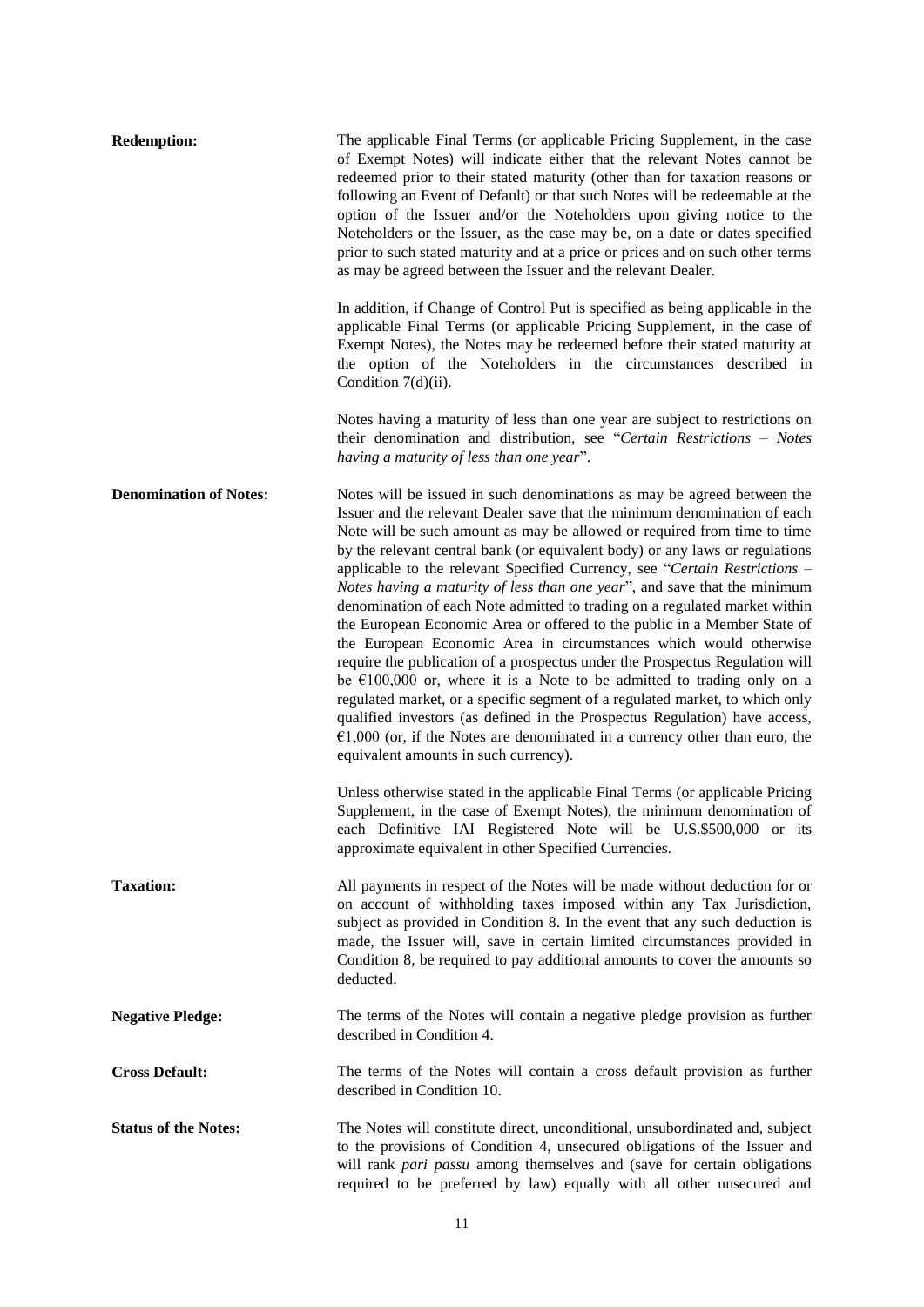|                              | unsubordinated obligations of the Issuer, including, for the avoidance of<br>doubt, any unsubordinated and unsecured guarantee provided by the Issuer,<br>from time to time outstanding.                                                                                                                                                                                                                                                                                                                           |
|------------------------------|--------------------------------------------------------------------------------------------------------------------------------------------------------------------------------------------------------------------------------------------------------------------------------------------------------------------------------------------------------------------------------------------------------------------------------------------------------------------------------------------------------------------|
| <b>Rating:</b>               | Series of Notes issued under the Programme may be rated or unrated.<br>Where a Series of Notes is rated, such rating will be disclosed in the<br>applicable Final Terms (or applicable Pricing Supplement, in the case of<br>Exempt Notes) and will not necessarily be the same as the ratings assigned<br>to the Programme. A security rating is not a recommendation to buy, sell or<br>hold securities and may be subject to suspension, reduction or withdrawal at<br>any time by the assigning rating agency. |
| Listing:                     | Application has been made for Notes (other than Exempt Notes) issued<br>under the Programme to be listed on the London Stock Exchange. Exempt<br>Notes may be listed or admitted to trading, as the case may be, on other or<br>further stock exchanges or markets agreed between the Issuer and the<br>relevant Dealer in relation to each Series.                                                                                                                                                                |
|                              | Exempt Notes which are neither listed nor admitted to trading on any<br>market may also be issued.                                                                                                                                                                                                                                                                                                                                                                                                                 |
|                              | The applicable Final Terms (or applicable Pricing Supplement, in the case<br>of Exempt Notes) will state whether or not the relevant Notes are to be<br>listed and, if so, on which stock exchange(s).                                                                                                                                                                                                                                                                                                             |
| <b>Governing Law:</b>        | The Notes and any non-contractual obligations arising out of or in<br>connection with the Notes will be governed by, and construed in accordance<br>with, English law.                                                                                                                                                                                                                                                                                                                                             |
| <b>Selling Restrictions:</b> | There are restrictions on the offer, sale and transfer of the Notes in the<br>United States, the European Economic Area (including the United<br>Kingdom, Belgium, Italy and Sweden), Singapore, Japan and such other<br>restrictions as may be required in connection with the offering and sale of a<br>particular Tranche of Notes, see "Subscription and Sale and Transfer and<br>Selling Restrictions".                                                                                                       |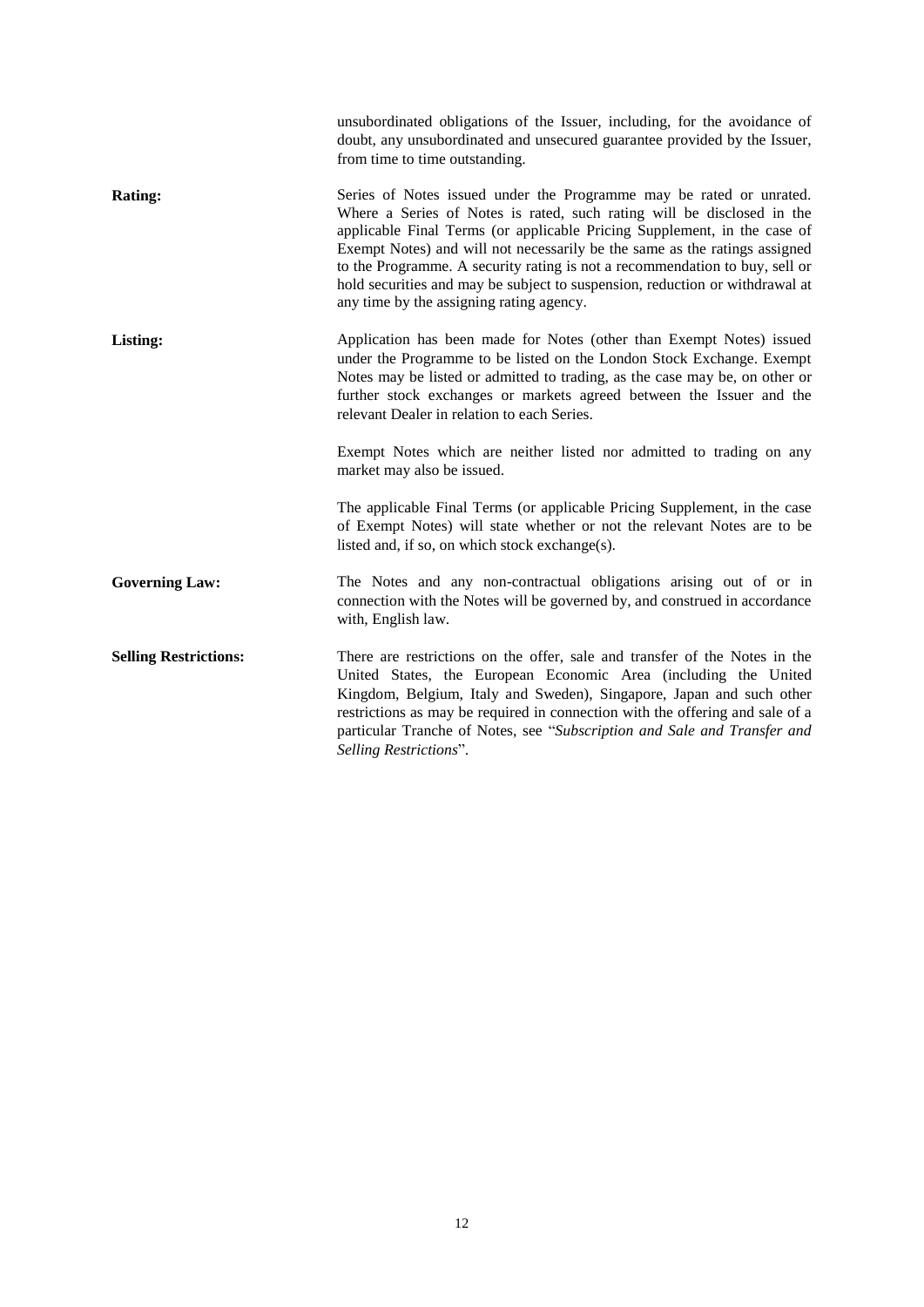#### **RISK FACTORS**

*The Issuer believes that the following factors may affect its ability to fulfil its obligations under Notes issued under the Programme. All of these factors are contingencies which may or may not occur and the Issuer is not in a position to express a view on the likelihood of any such contingency occurring.*

*In addition, factors which are material for the purpose of assessing the market risks associated with Notes issued under the Programme are also described below.*

*The Issuer believes that the factors described below represent the principal risks inherent in investing in Notes issued under the Programme, but the inability of the Issuer to pay interest, principal or other amounts on or in connection with any Notes may occur for other reasons which may not be considered significant risks by the Issuer based on information currently available to it or which it may not currently be able to anticipate. Prospective investors should also read the detailed information set out elsewhere in this Offering Circular and reach their own views prior to making any investment decision.*

### **FACTORS THAT MAY AFFECT THE ISSUER'S ABILITY TO FULFIL ITS OBLIGATIONS UNDER NOTES ISSUED UNDER THE PROGRAMME**

#### **Risks related to the Group's business activities and industry**

#### **Competition risks**

The Issuer operates in highly competitive markets, which require an agile organisation in a continually changing environment. There is a risk of loss of sales from volumes and/or price in case the Issuer cannot provide a better offering to the consumer than its competitors.

The Issuer continuously monitors the competitive environment and assesses changing consumer needs. To meet these consumer needs, the Issuer conducts consumer and market research and closely follows market trends. This insight forms the basis for the Issuer's product positioning, product portfolio decisions and product development and ensures consumers are offered high quality products that meet their needs.

Despite the above measures taken by the Issuer to minimise the severity of the risks noted above, competitors may develop and promote new products which could be more successful than the products developed and promoted by the Issuer which therefore could have a material adverse impact on the Issuer's results of operations.

#### **Production risks**

Production facilities are exposed to the risk of various harmful incidents such as fires and machinery breakdown, as well as potential natural disasters and other catastrophic events, along with effects related to climate changes. Such incidents may affect both production facilities and employees. Production interruptions could cause quality or delivery problems.

In order to avoid delivery problems or other production interruptions, the Issuer has implemented a loss prevention and continuity planning programme. Periodic inspections are conducted by an independent third party at all major production facilities that are identified as critical. These inspections assess to what level the production facilities meet the Issuer's safety standards and whether there are investments or actions required to reduce risk. The purpose of the continuity planning is to minimise any negative impact of an incident.

If any of the risks noted above were to materialise it could have a material adverse effect on the Issuer's results of operations.

### **Supplier risks**

A loss of a key supplier or a supplier's non-compliance with regulations or unethical behaviour could be harmful to the Issuer. Potential consequences are delivery or quality problems or difficulties in the interaction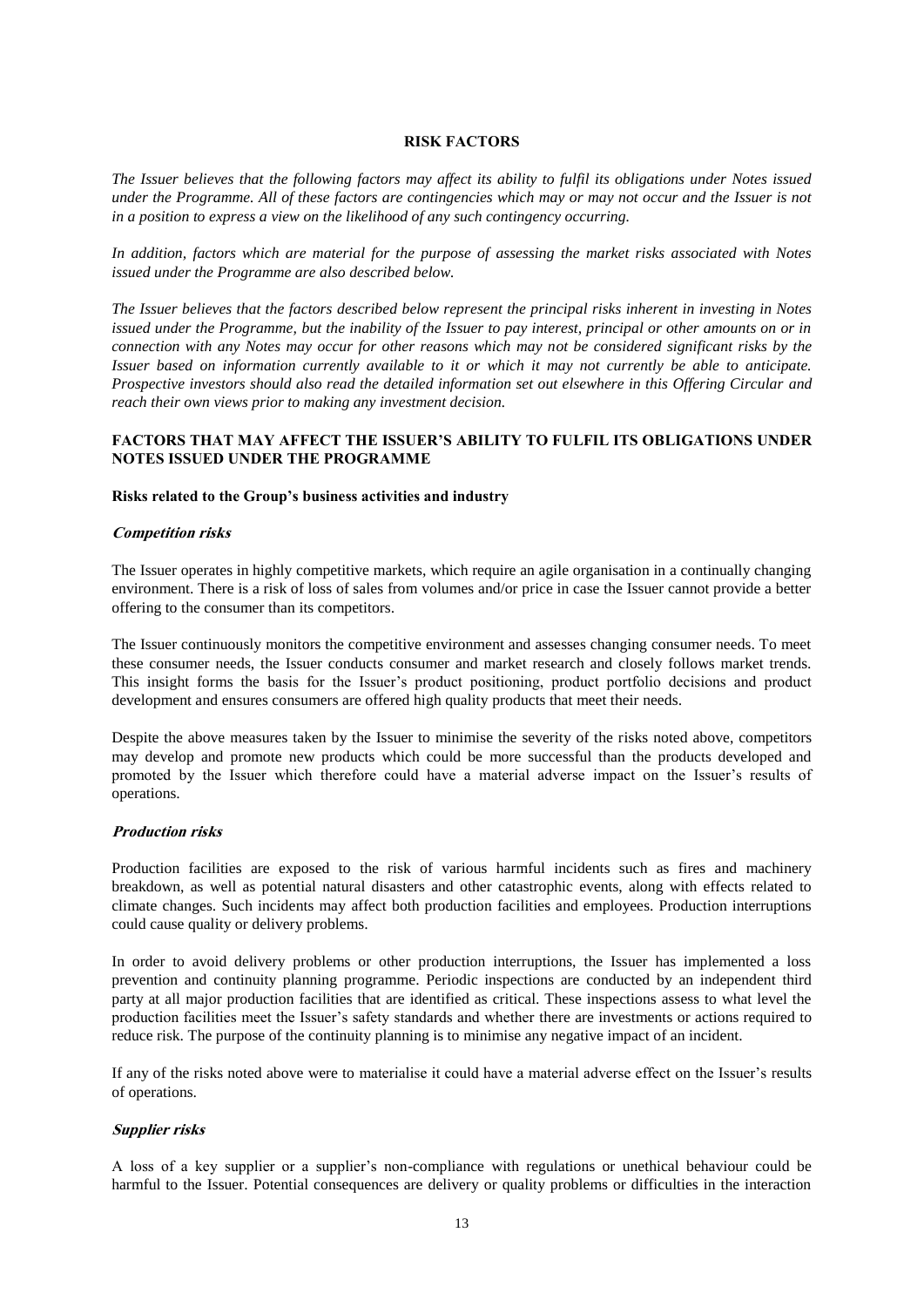with other stakeholders including sales to consumers. Selected suppliers of production inputs are reviewed by the procurement department on a recurring basis. The suppliers' own financial stability and risk management systems are important considerations for the Issuer. In addition to internal reviews, at times an independent third party periodically conducts risk inspections of critical suppliers.

The Issuer strives to work with suppliers who have a healthy, long term financial position and who support the Issuer's values. The Issuer's Supplier Code of Conduct specifies what the Issuer expects and requires from its suppliers in terms of employment and labour practices, workplace practices, ethical business practices and environmental management practices. The Supplier Code of Conduct forms the basis for the relationship with its suppliers and is an integral part of the Issuer's significant business agreements. Risk assessment forms the basis for the efforts to identify and mitigate specific risk in dialogue with prioritised suppliers. There are procedures in place, and under continuous development, to further emphasise sustainable supply chain management.

If delivery or quality problems or difficulties in the interaction with stakeholders were to occur it could have a material adverse impact on the Issuer's results of operations or/and the Issuer's reputation.

### **Volume decline risks**

Developed markets for some tobacco products have been generally declining in the past decades, which could have a material adverse impact on the Issuer's results of operations. Increasing health concerns related to tobacco smoking followed by increasingly severe restrictions on smoking in public places and in the workplace is evident in many countries. The Issuer's smoking tobacco business is, largely limited to its U.S. cigar business.

### **Financial risks**

The dynamic financial market conditions are continuously changing with changing currency exchange rates, interest rates and availability of funds. A weakening of certain major currencies, such as USD versus SEK, could cause lower results of operations presented in SEK from the translation of foreign operations. The transaction exposure is relatively low as most production is located in the country where sales are conducted. Higher interest rates could have a negative impact on net finance expense. The Issuer does not generally hedge currency exposure. However, the Issuer is mindful of the cash impact from currency rate changes and strives to regularly distribute dividends from its foreign subsidiaries to the Issuer (being the Swedish parent company of the Group).

As of 31 December 2018, the Issuer had provision for pensions and similar obligations net of SEK 1,106 million before taxes. Calculating pension and similar obligations requires management to make various assumptions, such as assumptions on discount rate, expected return on plan assets and rate of compensation increase. Actual results could differ from the assumptions made and assumptions may change in future reporting. This could cause the calculated obligations to increase and could have a negative effect on the Issuer's result of operations. The Issuer may also be required to contribute additional amounts to its post-employment benefit schemes which would affect the Issuer's cash flow negatively.

If any of the risks noted above were to materialise it could have a material adverse effect on the Issuer's results of operations.

#### **Legal and regulatory risk**

#### **Risks in regulations, taxes and developments within the political and economic environment**

The Issuer is exposed to a high degree of regulation from various authorities. Regulations could limit the Group's ability to operate its business and interact with its stakeholders or could have a direct financial impact in the form of increased taxes or imposing fees. Many regulations related to the Group's involvement in the tobacco industry concern, among other issues, tobacco excise taxes, marketing, packaging and warning label requirements, ingredients, reporting to authorities, product approvals and introduction of new products. Many authorities have implemented and continue to implement various forms of restrictions on sales and usage of tobacco and other nicotine containing products. The Issuer closely monitors the development of tobacco regulations and regularly shares information and opinions with governments and other regulatory agencies on issues that affect the Group's operations.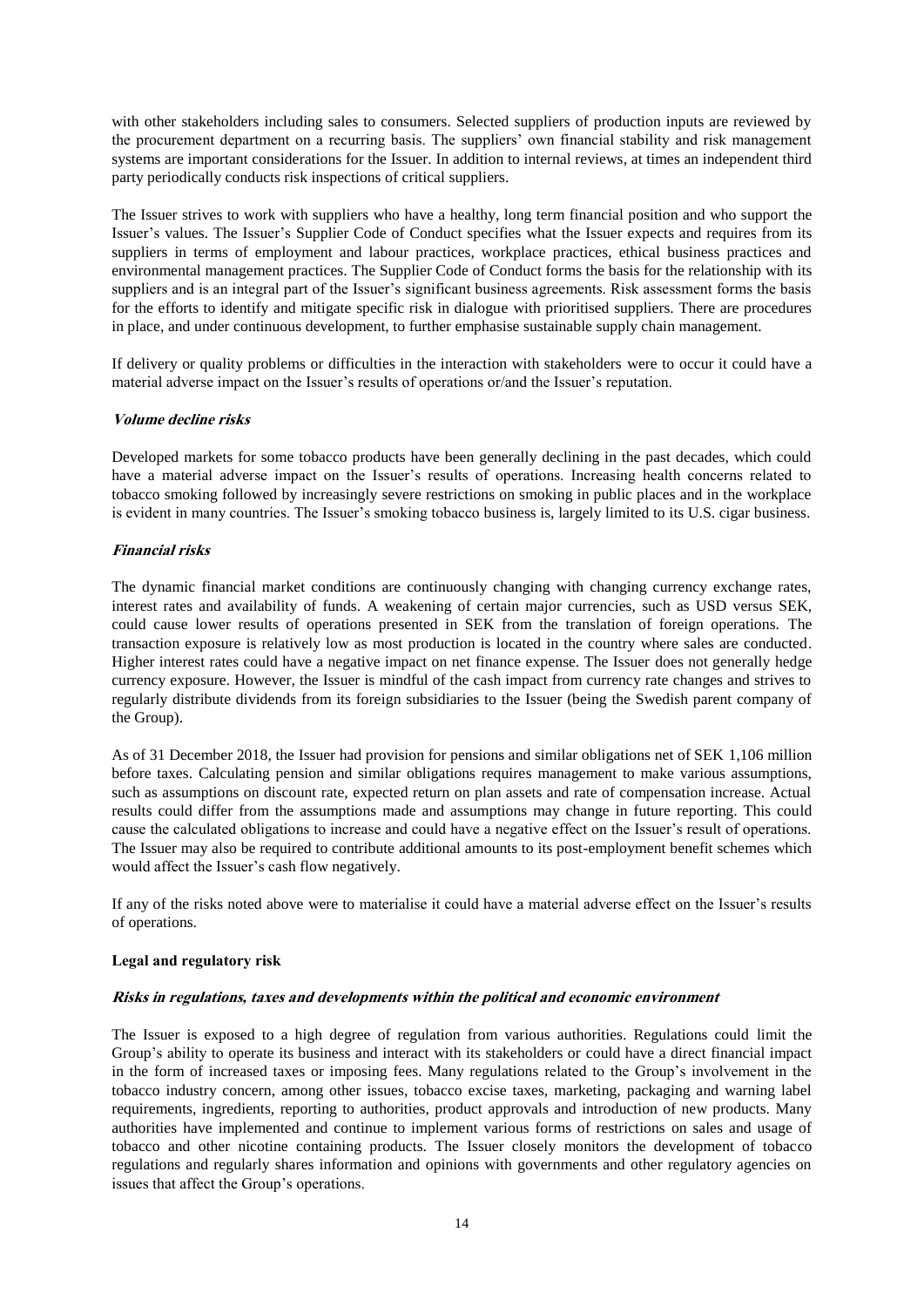Most importantly the Issuer needs to continue to provide consumers with less harmful alternatives to cigarettes and strive toward its vision of a world without cigarettes, with evidence based regulations for the Issuer's products. A critical activity is to educate and inform decision makers about the Issuer's tobacco products, especially snus and its less harmful health characteristics compared to cigarettes.

Tobacco products are subject to substantial taxes in most countries where the Issuer has significant sales. In many of those countries, the taxes on tobacco are generally increasing but the rate of increase varies between different types of tobacco products. Increased excise taxes or changes in relative tax rates for different tobacco products may impact overall sales volumes for the Issuer's products. The Issuer also has operations in emerging or developing markets such as Brazil, the Dominican Republic and the Philippines. The Issuer's results of operations and financial condition are indirectly influenced by the economic, regulatory and geopolitical situations in the countries in which it has operations, which can be unpredictable and are outside of the control of the Issuer.

If any of the risks noted above were to materialise it could have a material adverse effect on the Issuer's business and/or results of operations.

### **Legal disputes**

The Issuer is involved in legal and regulatory proceedings including pending lawsuits related to alleged injuries caused by tobacco products. There can be no assurance that the Issuer's defences will be successful in trial and substantial costs may be incurred in defending lawsuits. Although management cannot in any meaningful way estimate the damages that might be awarded, if any, in any ongoing or anticipated disputes, such lawsuits individually or in the aggregate, could have an adverse effect on the Issuer's results of operations and/or reputation.

During 2017, the Swedish Tax Agency (Sw. *Skatteverket*) performed tax audits of a number of the Issuer's Swedish group companies. After completing the audits, the Swedish Tax Agency decided to deny certain cost deductions in two cases. The Issuer does not agree with the Swedish Tax Agency's assessment and filed appeals to the Swedish Tax Agency's decisions in March 2018. In April 2019, the Issuer received a new proposal to deny the same kind of deduction as in one of the cases but for a subsequent year not included in the tax audit. The Swedish Tax Agency, following the new proposed decision, is claiming total income tax and surcharges of approximately SEK 350 million excluding interest charges. In May 2019, the County Administrative Court ruled in favour of the Swedish Tax Agency in one of the cases. The Issuer still believes in a positive outcome and has appealed the case to the Administrative Court of Appeal. Based on the Issuer's management's interpretation of applicable tax regulations, expert advice taking into account the merits in our cases and developments in similar case rulings, no provision has been recognised for potential losses associated with these cases.

In the U.S., the Issuer has been named in a new lawsuit. This stems from alleged conduct by tobacco makers (in this case, Altria/UST and Pinkerton) dating back into the 1970s and perhaps early 1980s. The plaintiff claims mouth cancer from years of moist snuff (Altria/UST products) and chewing tobacco (Pinkerton product) use. The case is new to the Issuer and more details will be presented during the proceedings. The Issuer will defend the case.

### **Internal Control Risks**

### *Risks in Internal Control over Financial Reporting*

The Board of Directors (the **Board**) is responsible for the internal control over financial reporting pursuant to the Swedish Companies Act (Sw. *Aktiebolagslagen*) and the Swedish Corporate Governance Code (Sw. *Svensk kod för bolagsstyrning*). The Issuer's Audit Committee has a specific responsibility for monitoring the effectiveness of risk management and internal controls regarding financial reporting. Internal controls include the Issuer's Code of Conduct and internal policies and instructions on delegation of authority, accounting and reporting, internal control and information security.

The Group applies a risk assessment and a risk management method to ensure that the risks to which the Group is exposed are managed within the established framework. Based on the risk assessment, the Group defines a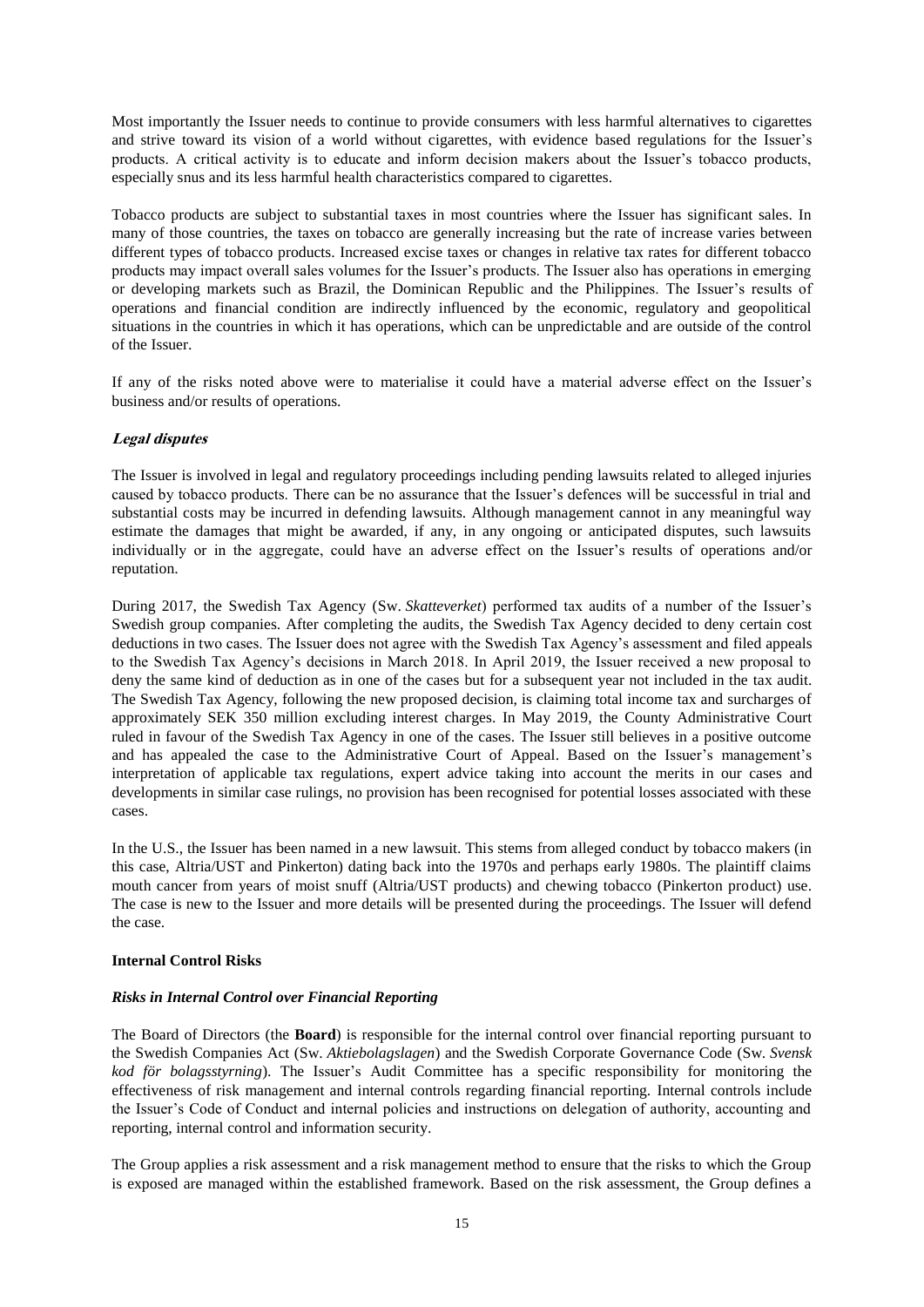standardised system of controls to ensure reliable financial recordkeeping, transparent financial reporting and disclosure and protection of physical and immaterial assets.

The Group monitors compliance with governing documents in the form of internal policies and instructions and evaluates the effectiveness of its control structure. Financial accounts are provided on a monthly, quarterly and annual basis to the Group and operating unit management through a common reporting and consolidation system. Financial and operating management review the financial information to validate completeness and accuracy. Failure to comply with correct reporting procedures can have an adverse effect on the Issuer's reputation and could cause the Issuer to incur substantial fees.

If any of the risks noted above were to materialise it could have a material adverse effect on the Issuer's results of operations and/or reputation.

#### *Risks related to Information systems and Information security*

The Group uses and relies on several critical and sensitive networks, cloud services, systems and data, to handle its confidential information assets and daily operations, for corporate strategic plans, as well as trade secrets. The networks, cloud services and systems may be affected by intrusion or disruption, regardless of the cause, which could lead to an adverse effect on the Group's business and threaten the company success. Another information related risk that the Group is exposed to is the risk that employee personal data, customer data, including personal data, which the Group processes might be wrongfully accessed, altered or used in a way that threatens personal integrity and could be in breach of data protection laws and regulations. If any of these risks were to materialise it could have a material adverse effect on the Issuer's business and/or results of operations.

### **Factors which are material for the purpose of assessing the market risks associated with Notes issued under the Programme**

#### **Risks related to the structure of a particular issue of Notes**

A range of Notes may be issued under the Programme. A number of these Notes may have features which contain particular risks for potential investors. Set out below is a description of the most common such features:

*If the Issuer has the right to redeem any Notes at its option, this may limit the market value of the Notes concerned and an investor may not be able to reinvest the redemption proceeds in a manner which achieves a similar effective return*

An optional redemption feature is likely to limit the market value of Notes. During any period when the Issuer may elect to redeem Notes, the market value of those Notes generally will not rise substantially above the price at which they can be redeemed. This also may be true prior to any redemption period.

The Issuer may be expected to redeem Notes when its cost of borrowing is lower than the interest rate on the Notes. At those times, an investor generally would not be able to reinvest the redemption proceeds at an effective interest rate as high as the interest rate on the Notes being redeemed and may only be able to do so at a significantly lower rate. Potential investors should consider reinvestment risk in the light of other investments available at that time.

### *If the Notes include a feature to convert the interest basis from a fixed rate to a floating rate, or vice versa, this may affect the secondary market and the market value of the Notes concerned*

Fixed/Floating Rate Notes are Notes which bear interest at a rate that converts from a fixed rate to a floating rate, or from a floating rate to a fixed rate. Such a feature to convert the interest basis, and any conversion of the interest basis, may affect the secondary market in, and the market value of, such Notes as the change of interest basis may result in a lower interest return for Noteholders. Where the Notes convert from a fixed rate to a floating rate, the spread on the Fixed/Floating Rate Notes may be less favourable than then prevailing spreads on comparable Floating Rate Notes tied to the same reference rate. In addition, the new floating rate at any time may be lower than the rates on other Notes. Where the Notes convert from a floating rate to a fixed rate, the fixed rate may be lower than then prevailing rates on those Notes and could affect the market value of an investment in the relevant Notes.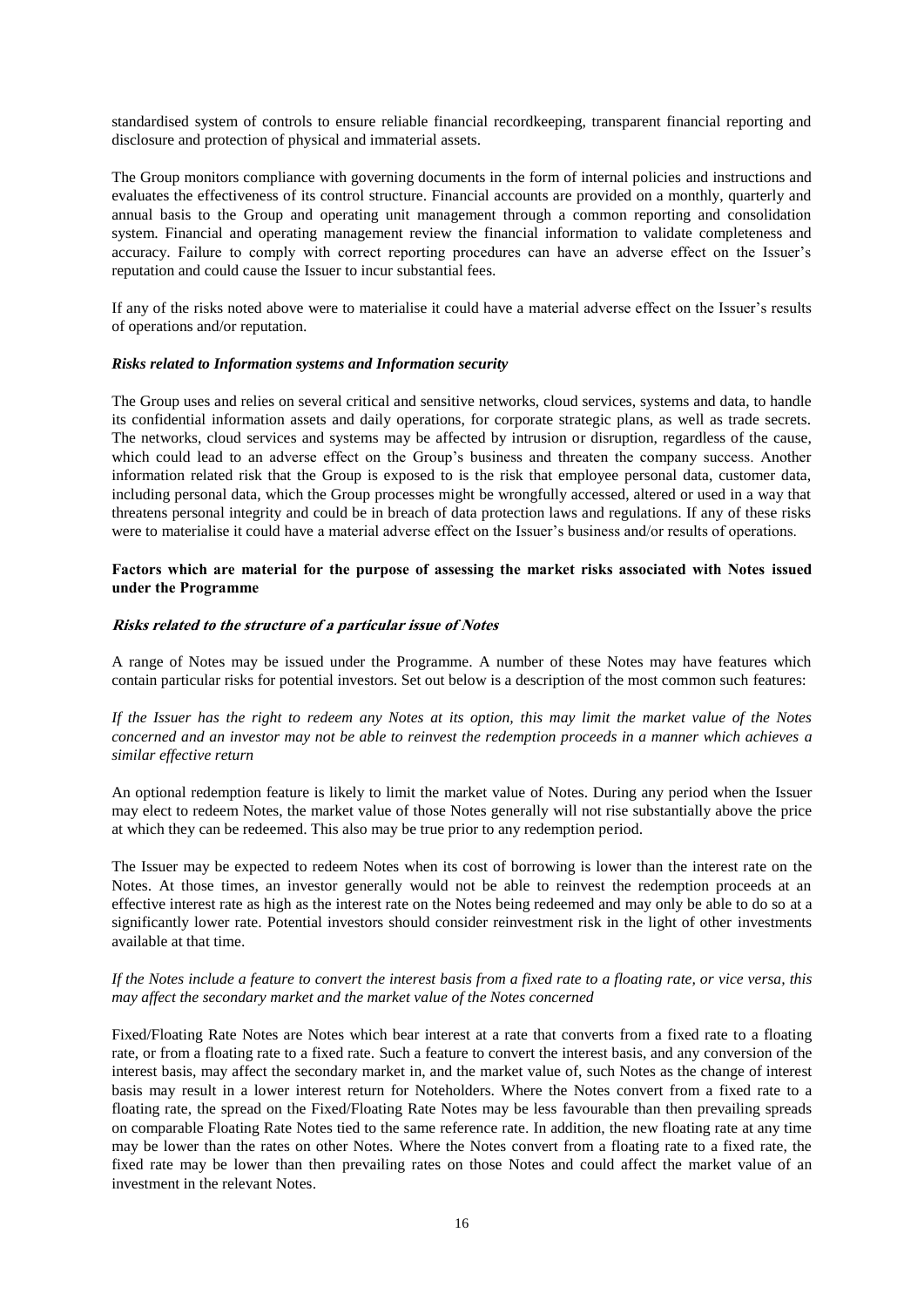### *Notes which are issued at a substantial discount or premium may experience price volatility in response to changes in market interest rates*

The market values of securities issued at a substantial discount (such as Zero Coupon Notes) or premium to their principal amount tend to fluctuate more in relation to general changes in interest rates than do prices for more conventional interest-bearing securities. Generally, the longer the remaining term of such securities, the greater the price volatility as compared to more conventional interest-bearing securities with comparable maturities.

### *The regulation and reform of "benchmarks" may adversely affect the value of Notes linked to or referencing such "benchmarks"*

Interest rates and indices which are deemed to be "benchmarks", (including the London interbank offered rate (**LIBOR**) and the euro interbank offered rate (**EURIBOR**)) are the subject of recent national and international regulatory guidance and proposals for reform. Some of these reforms are already effective whilst others are still to be implemented. These reforms may cause such benchmarks to perform differently than in the past, to disappear entirely, or have other consequences which cannot be predicted. Any such consequence could have a material adverse effect on any Notes referencing such a benchmark.

Regulation (EU) 2016/1011 (the **Benchmarks Regulation**) applies, subject to certain transitional provisions, to the provision of benchmarks, the contribution of input data to a benchmark and the use of a benchmark within the EU. Among other things, it (i) requires benchmark administrators to be authorised or registered (or, if non-EU-based, to be subject to an equivalent regime or otherwise recognised or endorsed) and (ii) prevents certain uses by EU supervised entities of benchmarks of administrators that are not authorised or registered (or, if non-EU based, not deemed equivalent or recognised or endorsed).

The Benchmarks Regulation could have a material impact on any Notes linked to or referencing a benchmark in particular, if the methodology or other terms of the benchmark are changed in order to comply with the requirements of the Benchmarks Regulation. Such changes could, among other things, have the effect of reducing, increasing or otherwise affecting the volatility of the published rate or level of the relevant benchmark.

More broadly, any of the international or national reforms, or the general increased regulatory scrutiny of benchmarks, could increase the costs and risks of administering or otherwise participating in the setting of a benchmark and complying with any such regulations or requirements.

Specifically, the sustainability of LIBOR has been questioned as a result of the absence of relevant active underlying markets and possible disincentives (including possibly as a result of benchmark reforms) for market participants to continue contributing to such benchmarks. On 27 July 2017, and in a subsequent speech by its Chief Executive on 12 July 2018, the FCA confirmed that it will no longer persuade or compel banks to submit rates for the calculation of the LIBOR benchmark after 2021 (the **FCA Announcements**). The FCA Announcements indicated that the continuation of LIBOR on the current basis cannot and will not be guaranteed after 2021.

In addition, on 29 November 2017, the Bank of England and the FCA announced that, from January 2018, its Working Group on Sterling Risk-Free Rates has been mandated with implementing a broad-based transition to the Sterling Overnight Index Average (**SONIA**) over the next four years across sterling bond, loan and derivative markets, so that SONIA is established as the primary sterling interest rate benchmark by the end of 2021.

Separate workstreams are also underway in Europe to reform EURIBOR using a hybrid methodology and to provide a fallback by reference to a euro risk-free rate (based on a euro overnight risk-free rate as adjusted by a methodology to create a term rate). On 13 September 2018, the working group on euro risk-free rates recommended Euro Short-term Rate (**€STR**) as the new risk free rate and the European Central Bank published €STR for the first time on 2 October 2019. In addition, on 21 January 2019, the euro risk free-rate working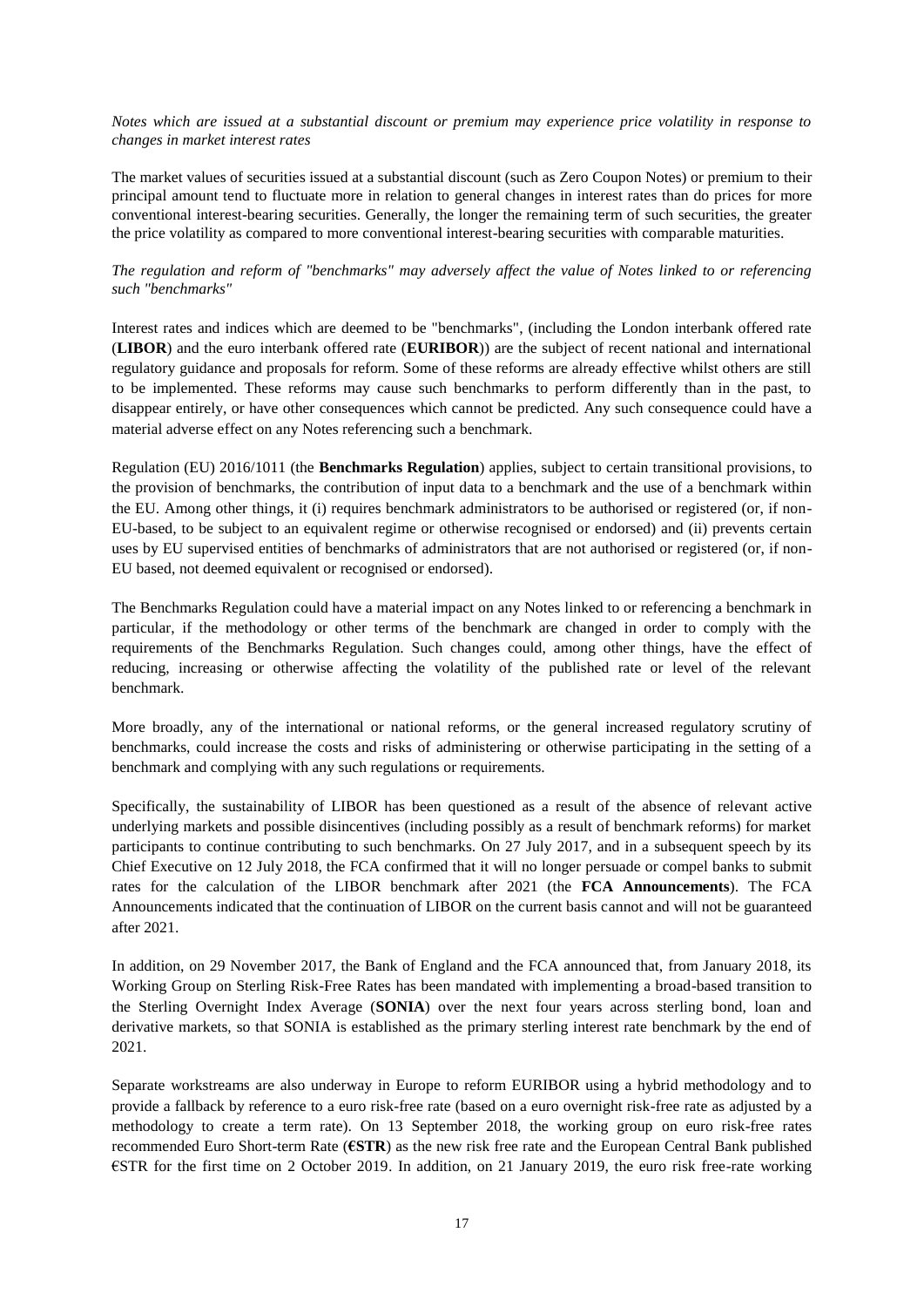group published a set of guiding principles for fallback provisions in new euro denominated cash products (including bonds). The guiding principles indicate, among other things, that continuing to reference EURIBOR in relevant contracts may increase the risk to the euro area financial system.

It is not possible to predict with certainty whether, and to what extent, benchmarks (including LIBOR and EURIBOR) will continue to be supported going forwards. This may cause benchmarks (including LIBOR and EURIBOR) to perform differently than they have done in the past, and may have other consequences which cannot be predicted. Such factors may have (without limitation) the following effects on certain benchmarks: (i) discouraging market participants from continuing to administer or contribute to a benchmark; (ii) triggering changes in the rules or methodologies used in the benchmark and/or (iii) leading to the disappearance of the benchmark. Any of the above changes or any other consequential changes as a result of international or national reforms or other initiatives or investigations, could have a material adverse effect on the value of and return on any Notes linked to, referencing, or otherwise dependent (in whole or in part) upon, a benchmark.

### *Risks related to Notes generally*

Set out below is a description of material risks relating to the Notes generally:

### *The conditions of the Notes contain provisions which may permit their modification without the consent of all investors*

The conditions of the Notes contain provisions for calling meetings of Noteholders to consider matters affecting their interests generally. These provisions permit defined majorities to bind all Noteholders including Noteholders who did not attend and vote at the relevant meeting and Noteholders who voted in a manner contrary to the majority.

The conditions of the Notes also provide that the Agent and the Issuer may agree, without the consent of the Noteholders or Couponholders, to:

- (a) certain modifications of the Agency Agreement which are not prejudicial to the interests of the Noteholders; or
- (b) any modification of the Notes, the Coupons or the Agency Agreement which is of a formal, minor or technical nature or is made to correct a manifest or proven error or to comply with mandatory provisions of the law.

Any such modification shall be binding on the Noteholders and the Couponholders.

#### *The value of the Notes could be adversely affected by a change in English law or administrative practice*

The conditions of the Notes are based on English law in effect as at the date of this Offering Circular. No assurance can be given as to the impact of any possible judicial decision or change to English law or administrative practice after the date of this Offering Circular and any such change could materially adversely impact the value of any Notes affected by it.

### *Investors who hold less than the minimum Specified Denomination may be unable to sell their Notes and may be adversely affected if definitive Notes are subsequently required to be issued*

In relation to any issue of Notes which have denominations consisting of a minimum Specified Denomination plus one or more higher integral multiples of another smaller amount, it is possible that such Notes may be traded in amounts in excess of the minimum Specified Denomination that are not integral multiples of such minimum Specified Denomination. In such a case a holder who, as a result of trading such amounts, holds an amount which is less than the minimum Specified Denomination in his account with the relevant clearing system would not be able to sell the remainder of such holding without first purchasing a principal amount of Notes at or in excess of the minimum Specified Denomination such that its holding amounts to a Specified Denomination. Further, a holder who, as a result of trading such amounts, holds an amount which is less than the minimum Specified Denomination in his account with the relevant clearing system at the relevant time may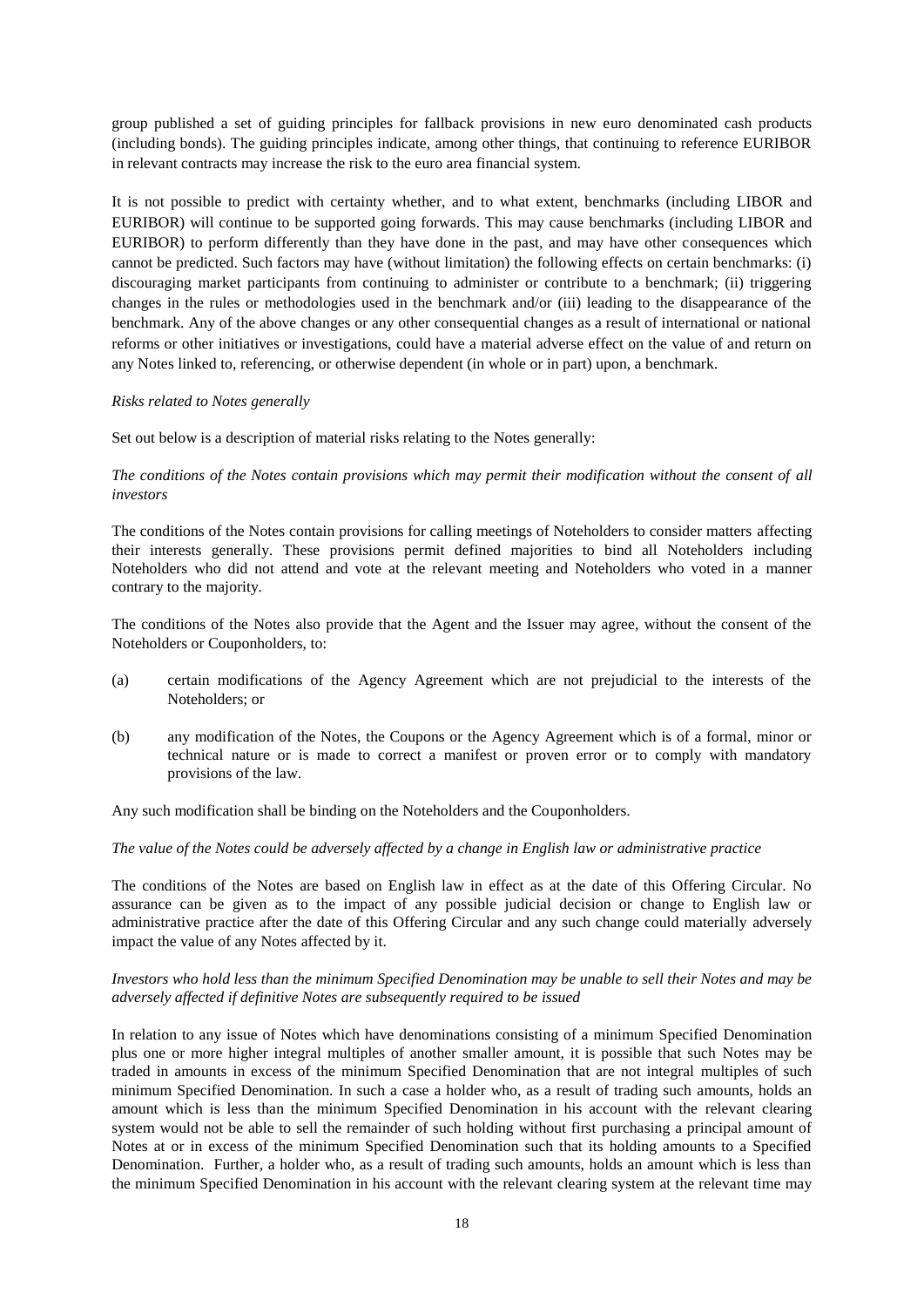not receive a definitive Note in respect of such holding (should definitive Notes be printed) and would need to purchase a principal amount of Notes at or in excess of the minimum Specified Denomination such that its holding amounts to a Specified Denomination.

If such Notes in definitive form are issued, holders should be aware that definitive Notes which have a denomination that is not an integral multiple of the minimum Specified Denomination may be illiquid and difficult to trade.

### **Risks related to the market generally**

Set out below is a description of material market risks, including liquidity risk, exchange rate risk, interest rate risk and credit risk:

*An active secondary market in respect of the Notes may never be established or may be illiquid and this would adversely affect the value at which an investor could sell his Notes*

Notes may have no established trading market when issued, and one may never develop. If a market does develop, it may not be very liquid. Therefore, investors may not be able to sell their Notes easily or at prices that will provide them with a yield comparable to similar investments that have a developed secondary market. This is particularly the case for Notes that are especially sensitive to interest rate, currency or market risks, are designed for specific investment objectives or strategies or have been structured to meet the investment requirements of limited categories of investors. These types of Notes generally would have a more limited secondary market and more price volatility than conventional debt securities. Illiquidity may have a severely adverse effect on the market value of Notes.

*If an investor holds Notes which are not denominated in the investor's home currency, he will be exposed to movements in exchange rates adversely affecting the value of his holding. In addition, the imposition of exchange controls in relation to any Notes could result in an investor not receiving payments on those Notes*

The Issuer will pay principal and interest on the Notes in the Specified Currency. This presents certain risks relating to currency conversions if an investor's financial activities are denominated principally in a currency or currency unit (the **Investor's Currency**) other than the Specified Currency. These include the risk that exchange rates may significantly change (including changes due to devaluation of the Specified Currency or revaluation of the Investor's Currency) and the risk that authorities with jurisdiction over the Investor's Currency may impose or modify exchange controls. An appreciation in the value of the Investor's Currency relative to the Specified Currency would decrease (1) the Investor's Currency equivalent yield on the Notes, (2) the Investor's Currency equivalent value of the principal payable on the Notes and (3) the Investor's Currency equivalent market value of the Notes.

Government and monetary authorities may impose (as some have done in the past) exchange controls that could adversely affect an applicable exchange rate or the ability of the Issuer to make payments in respect of the Notes. As a result, investors may receive less interest or principal than expected, or no interest or principal.

#### *The value of Fixed Rate Notes may be adversely affected by movements in market interest rates*

Investment in Fixed Rate Notes involves the risk that if market interest rates subsequently increase above the rate paid on the Fixed Rate Notes, this will adversely affect the value of the Fixed Rate Notes.

### *Credit ratings assigned to the Issuer or any Notes may not reflect all the risks associated with an investment in those Notes*

One or more independent credit rating agencies may assign credit ratings to the Issuer or the Notes. The ratings may not reflect the potential impact of all risks related to structure, market, additional factors discussed above, and other factors that may affect the value of the Notes. A credit rating is not a recommendation to buy, sell or hold securities and may be revised, suspended or withdrawn by the rating agency at any time.

In general, European regulated investors are restricted under the CRA Regulation from using credit ratings for regulatory purposes, unless such ratings are issued by a credit rating agency established in the European Union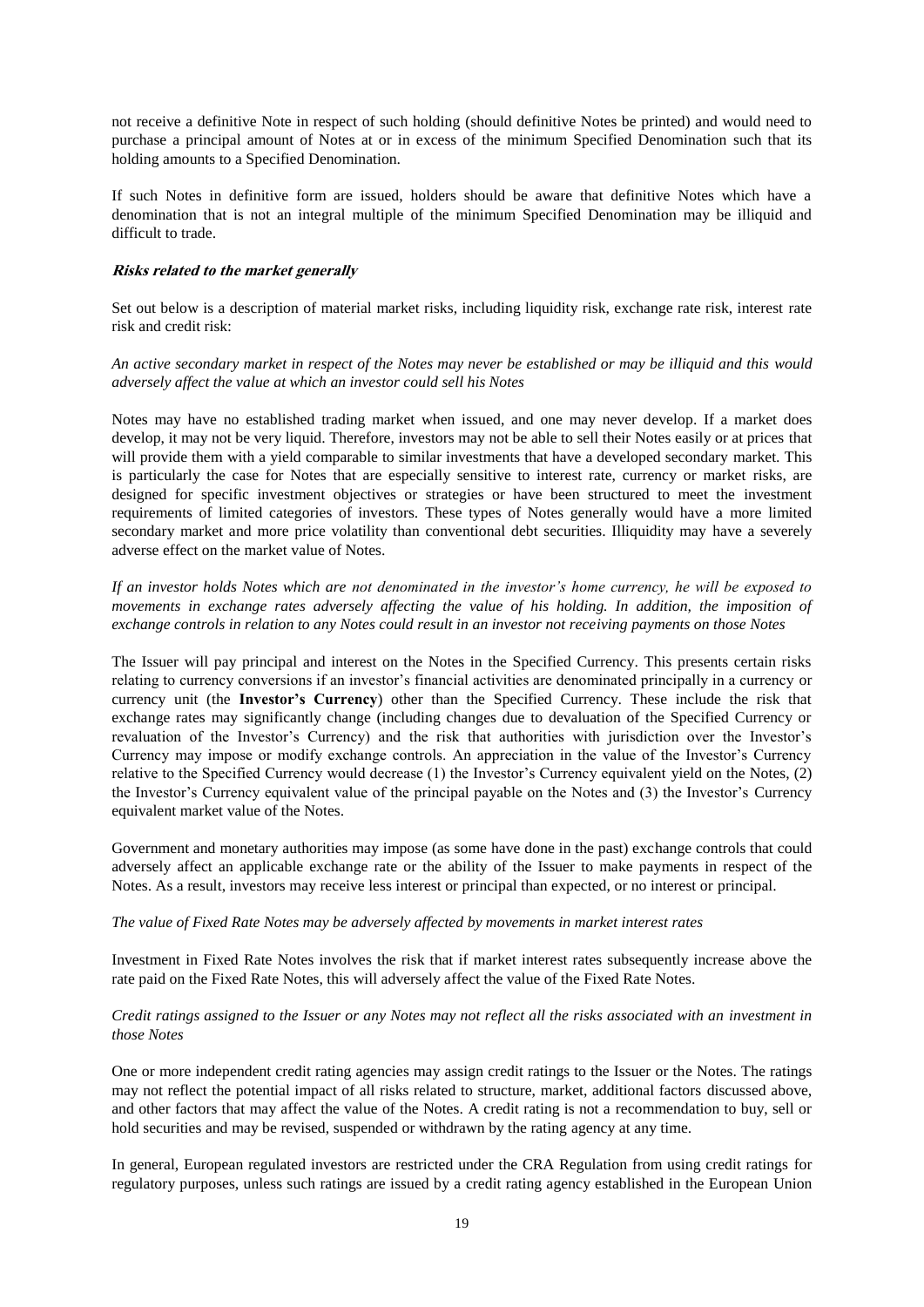(the **EU**) and registered under the CRA Regulation (and such registration has not been withdrawn or suspended, subject to transitional provisions that apply in certain circumstances). Such general restriction will also apply in the case of credit ratings issued by non- EU credit rating agencies, unless the relevant credit ratings are endorsed by an EU-registered credit rating agency or the relevant non-EU rating agency is certified in accordance with the CRA Regulation (and such endorsement action or certification, as the case may be, has not been withdrawn or suspended, subject to transitional provisions that apply in certain circumstances). If the status of the rating agency rating the Notes changes, European regulated investors may no longer be able to use the rating for regulatory purposes and the Notes may have a different regulatory treatment. This may result in European regulated investors selling the Notes which may impact the value of the Notes and any secondary market. The list of registered and certified rating agencies published by ESMA on its website in accordance with the CRA Regulation is not conclusive evidence of the status of the relevant rating agency included in such list, as there may be delays between certain supervisory measures being taken against a relevant rating agency and the publication of the updated ESMA list. Certain information with respect to the credit rating agencies and ratings is set out on the cover of this Offering Circular.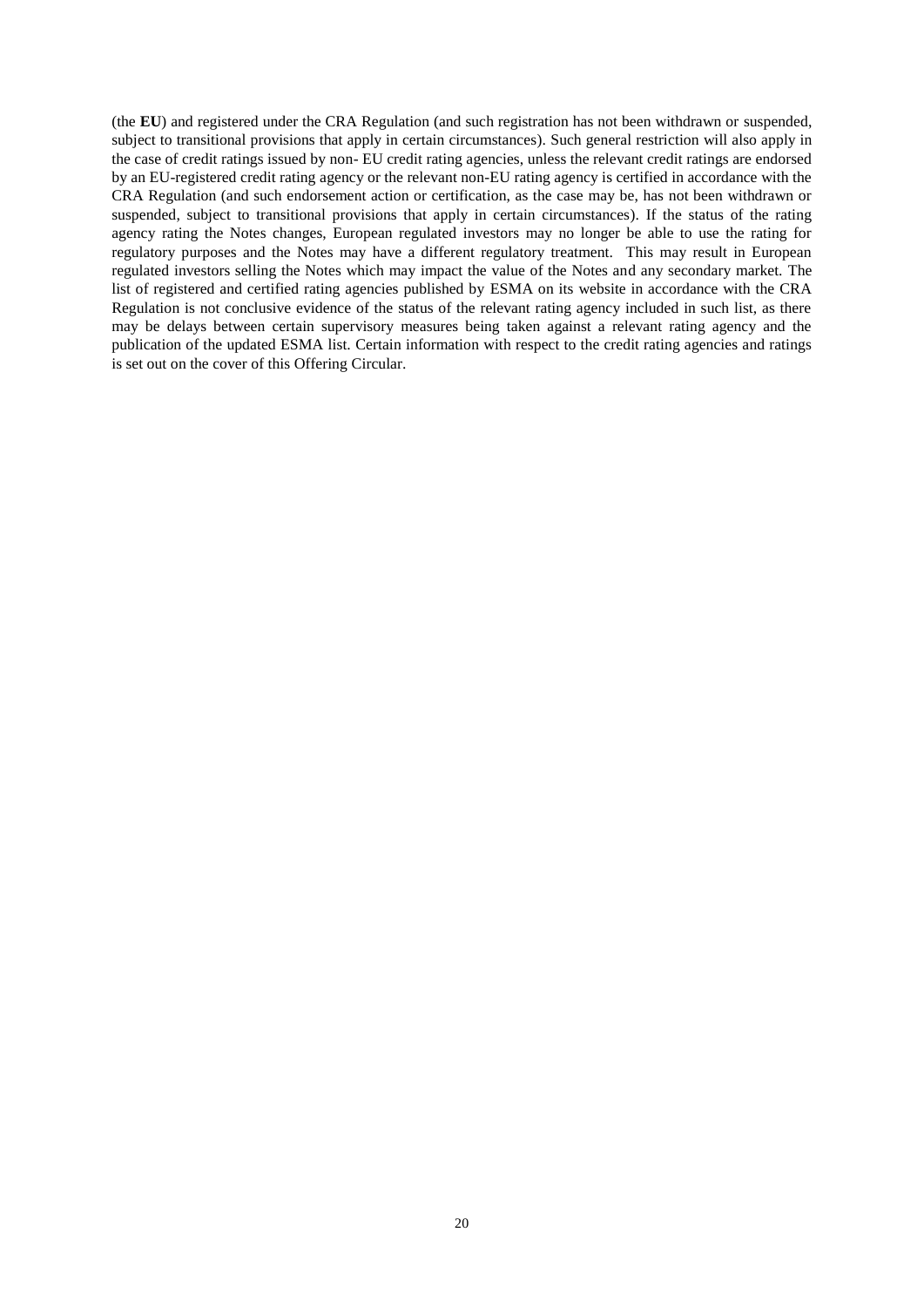#### **DOCUMENTS INCORPORATED BY REFERENCE**

The following documents, which have previously been published, shall be incorporated in, and form part of, this Offering Circular:

- (i) the auditors' report and audited consolidated annual financial statements of the Issuer for each of the financial years ended 31 December 2018 and 31 December 2017, as set out at pages 66 to 113 (both pages inclusive) and pages 64 to 111 (both pages inclusive) respectively, which are published on the website of the Issuer [\(https://www.swedishmatch.com/Investors/Financial-reports/Annual-reports/\)](https://www.swedishmatch.com/Investors/Financial-reports/Annual-reports/);
- (ii) the unaudited consolidated interim financial statements of the Issuer for the nine months ended 30 September 2019, as set out at pages 14 to 23 (both pages inclusive) of the Q3 2019 report, which are published on the website of the Issuer [\(https://www.swedishmatch.com/Investors/Financial](https://www.swedishmatch.com/Investors/Financial-reports/Interim-reports/)[reports/Interim-reports/\)](https://www.swedishmatch.com/Investors/Financial-reports/Interim-reports/); and
- (iii) the Terms and Conditions of the Notes contained in the previous Offering Circulars dated 7 October 2011 (at pages 34 to 60 (both inclusive)), 7 November 2012 (at pages 28 to 54 (both inclusive)), 26 August 2014 (at pages 37 to 64 (both inclusive)), 11 September 2015 (at pages 37 to 64 (both inclusive)), 30 August 2016 (at pages 36 to 63 (both inclusive)), 21 September 2017 (at pages 39 to 66 (both inclusive)) and 24 September 2018 (at pages 40 to 67 (both inclusive)), which are each published on the website of the Issuer [\(https://www.swedishmatch.com\)](https://www.swedishmatch.com/).

Following the publication of this Offering Circular a supplement may be prepared by the Issuer and approved by the FCA in accordance with Article 23 of the Prospectus Regulation. Statements contained in any such supplement (or contained in any document incorporated by reference therein) shall, to the extent applicable (whether expressly, by implication or otherwise), be deemed to modify or supersede statements contained in this Offering Circular or in a document which is incorporated by reference in this Offering Circular. Any statement so modified or superseded shall not, except as so modified or superseded, constitute a part of this Offering Circular.

Any documents themselves incorporated by reference in the documents incorporated by reference in this Offering Circular shall not form part of this Offering Circular.

The Issuer will, in the event of any significant new factor, material mistake or inaccuracy relating to information included in this Offering Circular which is capable of affecting the assessment of any Notes, prepare a supplement to this Offering Circular or publish a new Offering Circular for use in connection with any subsequent issue of Notes.

Any non-incorporated parts of a document referred to herein are either deemed not relevant for an investor or are otherwise covered elsewhere in this Offering Circular.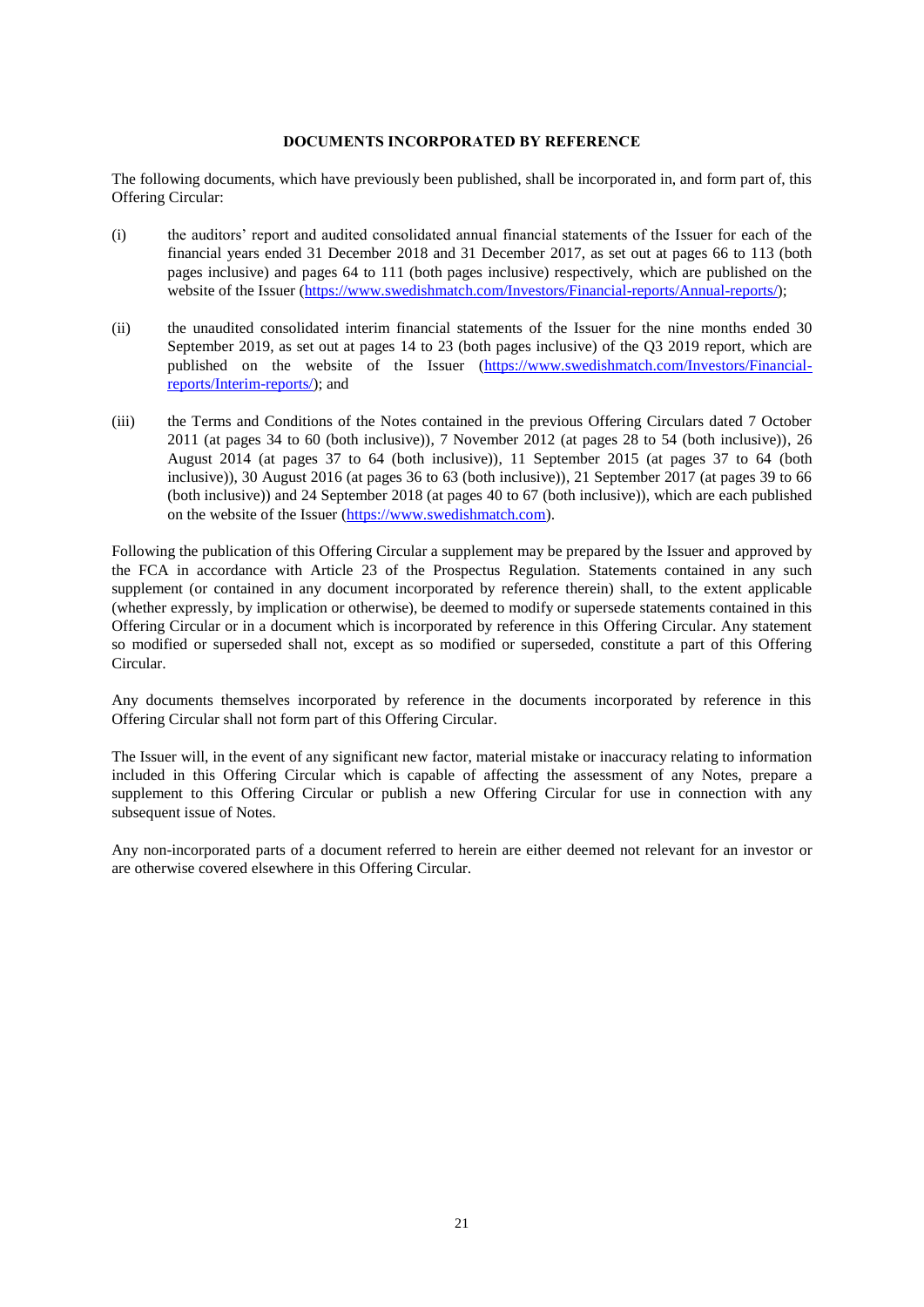#### **FORM OF THE NOTES**

### *Any reference in this section to* "*applicable Final Terms*" *shall be deemed to include a reference to* "*applicable Pricing Supplement*" *where relevant.*

The Notes of each Series will be in either bearer form, with or without interest coupons attached, or registered form, without coupons attached. Bearer Notes will be issued outside the United States in reliance on Regulation S under the Securities Act (**Regulation S**) and Registered Notes will be issued both outside the United States in reliance on the exemption from registration provided by Regulation S and within the United States in reliance on Rule 144A or Regulation D under the Securities Act or otherwise in private transactions that are exempt from the registration requirements of the Securities Act.

#### **Bearer Notes**

Each Tranche of Bearer Notes will be initially issued in the form of either a temporary global note (a **Temporary Bearer Global Note**) or a permanent global note (a **Permanent Bearer Global Note**) as indicated in the applicable Final Terms, which, in either case, will be delivered on or prior to the original issue date of the Tranche to a common depositary (the **Common Depositary**) for Euroclear Bank SA/NV (**Euroclear**) and Clearstream Banking S.A. (**Clearstream, Luxembourg**). Whilst any Bearer Note is represented by a Temporary Bearer Global Note, payments of principal, interest (if any) and any other amount payable in respect of the Notes due prior to the Exchange Date (as defined below) will be made against presentation of the Temporary Bearer Global Note only to the extent that certification (in a form to be provided) to the effect that the beneficial owners of interests in such Bearer Note are not U.S. persons or persons who have purchased for resale to any U.S. person, as required by U.S. Treasury regulations, has been received by Euroclear and/or Clearstream, Luxembourg and Euroclear and/or Clearstream, Luxembourg, as applicable, has given a like certification (based on the certifications it has received) to the Principal Paying Agent.

On and after the date (the **Exchange Date**) which is 40 days after a Temporary Bearer Global Note is issued, interests in such Temporary Bearer Global Note will be exchangeable (free of charge) upon a request as described therein either for (i) interests in a Permanent Bearer Global Note of the same Series or (ii) definitive Bearer Notes of the same Series with, where applicable, interest coupons and talons attached (as indicated in the applicable Final Terms and subject, in the case of definitive Bearer Notes, to such notice period as is specified in the applicable Final Terms), in each case against certification of beneficial ownership as described above unless such certification has already been given, provided that purchasers in the United States and certain U.S. persons will not be able to receive definitive Bearer Notes. The holder of a Temporary Bearer Global Note will not be entitled to collect any payment of interest, principal or other amount due on or after the Exchange Date unless, upon due certification, exchange of the Temporary Bearer Global Note for an interest in a Permanent Bearer Global Note or for definitive Bearer Notes is improperly withheld or refused. The Bearer Notes will be subject to certain restrictions on transfer set forth therein or will bear a legend regarding such restrictions.

Payments of principal, interest (if any) or any other amounts on a Permanent Bearer Global Note will be made through Euroclear and/or Clearstream, Luxembourg against presentation or surrender (as the case may be) of the Permanent Bearer Global Note without any requirement for certification.

The applicable Final Terms will specify that a Permanent Bearer Global Note will be exchangeable (free of charge), in whole but not in part, for definitive Bearer Notes with, where applicable, interest coupons and talons attached upon either (i) not less than 60 days' written notice from Euroclear and/or Clearstream, Luxembourg (acting on the instructions of any holder of an interest in such Permanent Bearer Global Note) to the Principal Paying Agent as described therein or (ii) only upon the occurrence of an Exchange Event. For these purposes, **Exchange Event** means that (i) an Event of Default (as defined in Condition [10\)](#page-66-0) has occurred and is continuing, (ii) the Issuer has been notified that both Euroclear and Clearstream, Luxembourg have been closed for business for a continuous period of 14 days (other than by reason of holiday, statutory or otherwise) or have announced an intention permanently to cease business or have in fact done so and no alternative clearing system is available or (iii) the Issuer has or will become obliged to pay additional amounts as provided for or referred to in Condition [8](#page-65-0) which would not be required were the Notes represented by the Permanent Bearer Global Note in definitive form. The Issuer will promptly give notice to Noteholders in accordance with Condition [14](#page-68-0) if an Exchange Event occurs. In the event of the occurrence of an Exchange Event, Euroclear and/or Clearstream,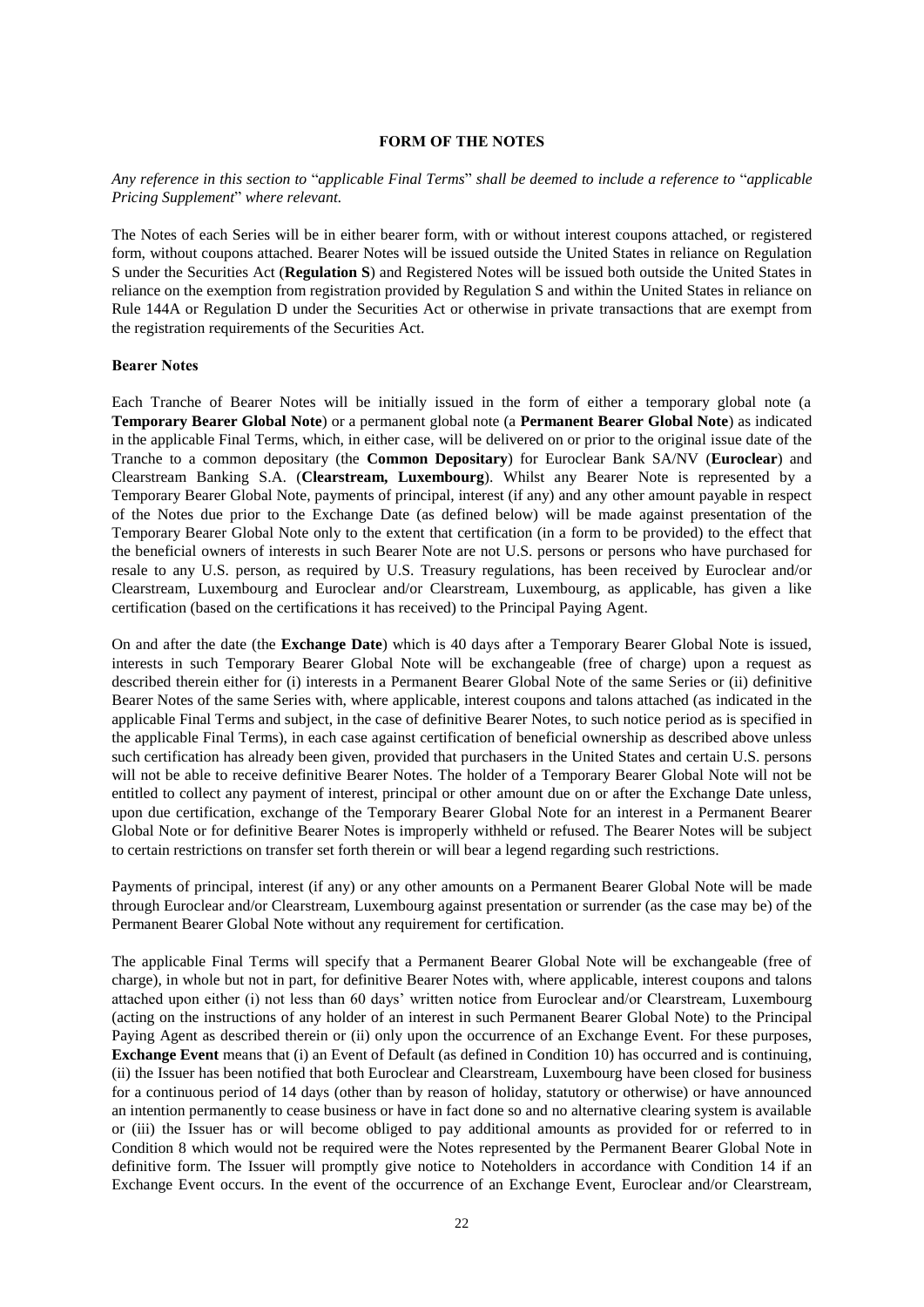Luxembourg (acting on the instructions of any holder of an interest in such Permanent Bearer Global Note) may give notice to the Principal Paying Agent requesting exchange and, in the event of the occurrence of an Exchange Event as described in (iii) above, the Issuer may also give notice to the Principal Paying Agent requesting exchange. Any such exchange shall occur not later than 45 days after the date of receipt of the first relevant notice by the Principal Paying Agent.

The exchange of a Permanent Bearer Global Note for definitive Bearer Notes upon notice from Euroclear and/or Clearstream (acting on the instructions of any holder) or at any time at the request of the Issuer should not be expressed to be applicable in the applicable Final Terms if the Notes are issued with a minimum Specified Denomination such as  $\epsilon$ 100,000 (or its equivalent in another currency) plus one or more higher integral multiples of another smaller amount such as  $E1,000$  (or its equivalent in another currency). Furthermore, such Specified Denomination construction is not permitted in relation to any issue of Notes which is to be represented on issue by a Temporary Bearer Global Note exchangeable for definitive Bearer Notes.

The following legend will appear on all Bearer Notes (other than Temporary Bearer Global Notes) and interest coupons relating to such Notes where TEFRA D is specified in the applicable Final Terms:

"ANY UNITED STATES PERSON WHO HOLDS THIS OBLIGATION WILL BE SUBJECT TO LIMITATIONS UNDER THE UNITED STATES INCOME TAX LAWS, INCLUDING THE LIMITATIONS PROVIDED IN SECTIONS 165(j) AND 1287(a) OF THE INTERNAL REVENUE CODE."

The sections referred to provide that United States holders, with certain exceptions, will not be entitled to deduct any loss on Bearer Notes, receipts or interest coupons and will not be entitled to capital gains treatment in respect of any gain on any sale, disposition, redemption or payment of principal in respect of such Notes or interest coupons.

Notes which are represented by a Bearer Global Note will only be transferable in accordance with the rules and procedures for the time being of Euroclear or Clearstream, Luxembourg, as the case may be.

### **Registered Notes**

The Registered Notes of each Tranche offered and sold in reliance on Regulation S, which will be sold to non-U.S. persons outside the United States, will initially be represented by a global note in registered form (a **Regulation S Global Note**) which will be deposited with a custodian for, and registered in the name of a nominee of, DTC for the accounts of Euroclear and Clearstream, Luxembourg. Prior to expiry of the distribution compliance period (as defined in Regulation S) applicable to each Tranche of Notes, beneficial interests in a Regulation S Global Note may not be offered or sold to, or for the account or benefit of, a U.S. person save as otherwise provided in Condition [2](#page-45-0) and may not be held otherwise than through Euroclear or Clearstream, Luxembourg and such Regulation S Global Note will bear a legend regarding such restrictions on transfer.

The Registered Notes of each Tranche may only be offered and sold in the United States or to U.S. persons in private transactions (i) to **qualified institutional buyers** within the meaning of Rule 144A under the Securities Act (**QIBs**) or (ii) to **accredited investors** (as defined in Rule 501(a)(1), (2), (3) or (7) under the Securities Act) that are institutions (**Institutional Accredited Investors**) and who execute and deliver an IAI Investment Letter (as defined in the "*Terms and Conditions of the Notes*") in which they agree to purchase the Notes for their own account and not with a view to the distribution thereof. The Registered Notes of each Tranche sold to QIBs will be represented by a global note in registered form (a **Rule 144A Global Note** and, together with a Regulation S Global Note, the **Registered Global Notes**). Registered Global Notes will either (i) be deposited with a custodian for, and registered in the name of a nominee of, the Depository Trust Company (**DTC**) for its own account or for the accounts of Euroclear and Clearstream, Luxembourg or (ii) be deposited with a common depositary for Euroclear and Clearstream, Luxembourg, and registered in the name of a common nominee of, Euroclear and Clearstream, Luxembourg, as specified in the applicable Final Terms.

Persons holding beneficial interests in Registered Global Notes will be entitled or required, as the case may be, under the circumstances described below, to receive physical delivery of definitive Notes in fully registered form.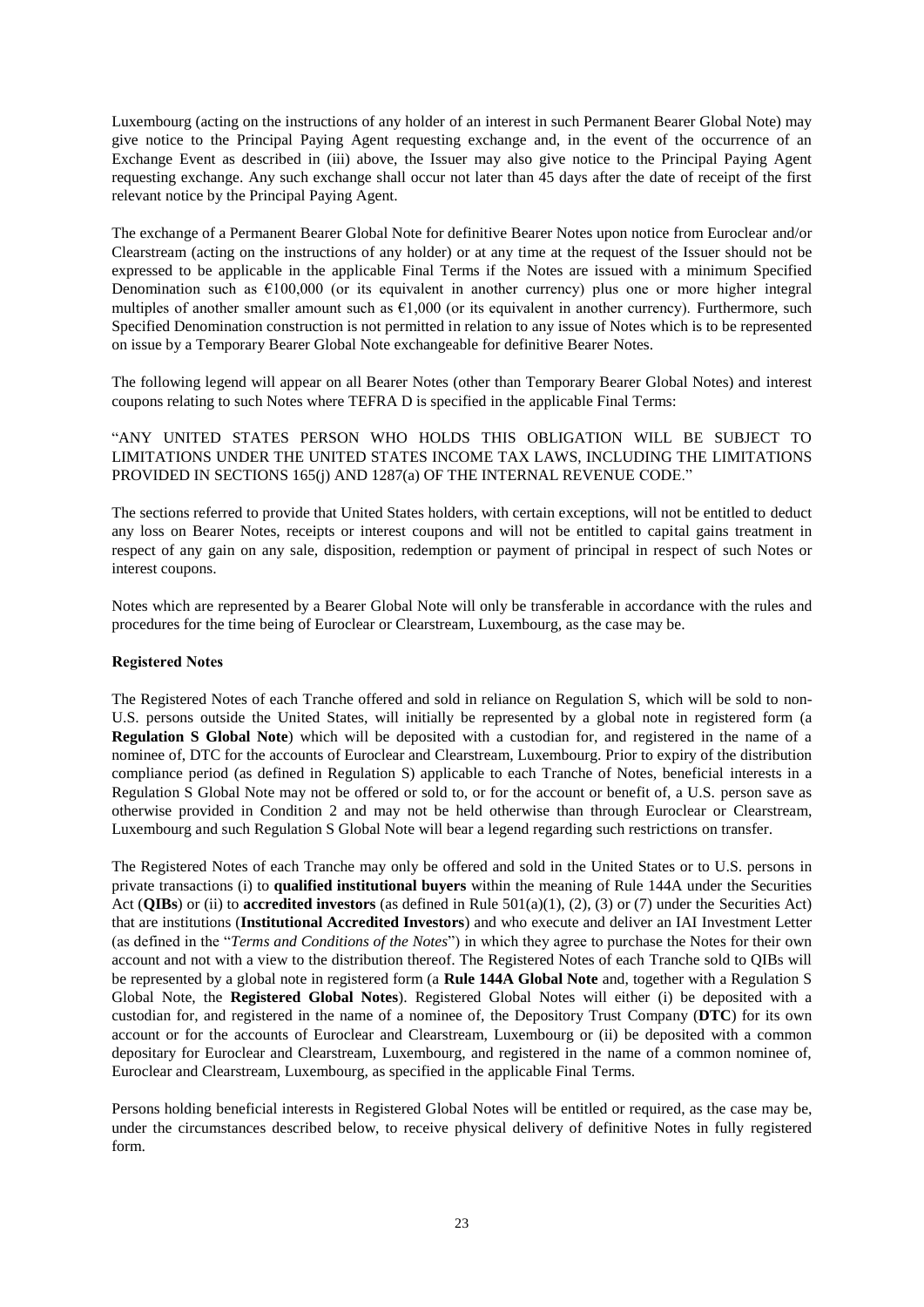The Registered Notes of each Tranche sold to Institutional Accredited Investors will be in definitive form, registered in the name of the holder thereof (**Definitive IAI Registered Notes**). Unless otherwise set forth in the applicable Final Terms, Definitive IAI Registered Notes will be issued only in minimum denominations of U.S.\$500,000 and integral multiples of U.S.\$1,000 in excess thereof (or the approximate equivalents in the applicable Specified Currency). Definitive IAI Registered Notes will be subject to the restrictions on transfer set forth therein and will bear the restrictive legend described under "*Subscription and Sale and Transfer and Selling Restrictions*". Institutional Accredited Investors that hold Definitive IAI Registered Notes may not elect to hold such Notes through DTC, Euroclear or Clearstream Luxembourg, but transferees acquiring the Notes in transactions exempt from Securities Act registration pursuant to Regulation S or Rule 144A under the Securities Act (if available) may do so upon satisfaction of the requirements applicable to such transfer as described under "*Subscription and Sale and Transfer and Selling Restrictions*". The Registered Global Notes and the Definitive IAI Registered Notes will be subject to certain restrictions on transfer set forth therein and will bear a legend regarding such restrictions.

Payments of principal, interest and any other amount in respect of the Registered Global Notes will, in the absence of provision to the contrary, be made to the person shown on the Register (as defined in Condition [6\(d\)\)](#page-57-0) as the registered holder of the Registered Global Notes. None of the Issuer, any Paying Agent or the Registrar will have any responsibility or liability for any aspect of the records relating to or payments or deliveries made on account of beneficial ownership interests in the Registered Global Notes or for maintaining, supervising or reviewing any records relating to such beneficial ownership interests.

Payments of principal, interest or any other amount in respect of the Registered Notes in definitive form will, in the absence of provision to the contrary, be made to the persons shown on the Register on the relevant Record Date (as defined in Condition [6\(d\)\)](#page-57-0) immediately preceding the due date for payment in the manner provided in that Condition.

Interests in a Registered Global Note will be exchangeable (free of charge), in whole but not in part, for definitive Registered Notes without interest coupons or talons attached only upon the occurrence of an Exchange Event. For these purposes, **Exchange Event** means that (i) an Event of Default has occurred and is continuing, (ii) in the case of Notes registered in the name of a nominee for DTC, either DTC has notified the Issuer that it is unwilling or unable to continue to act as depositary for the Notes and no alternative clearing system is available or DTC has ceased to constitute a clearing agency registered under the Exchange Act, (iii) in the case of Notes registered in the name of a nominee for a common depositary of Euroclear and Clearstream, Luxembourg, the Issuer has been notified that both Euroclear and Clearstream, Luxembourg have been closed for business for a continuous period of 14 days (other than by reason of holiday, statutory or otherwise) or have announced an intention permanently to cease business or have in fact done so and, in any such case, no alternative clearing system is available or (iv) the Issuer has or will become obliged to pay additional amounts as provided for or referred to in Condition [8](#page-65-0) which would not be required were the Notes represented by the Registered Global Note in definitive form. The Issuer will promptly give notice to Noteholders in accordance with Condition [14](#page-68-0) if an Exchange Event occurs. In the event of the occurrence of an Exchange Event, DTC, Euroclear and/or Clearstream, Luxembourg (acting on the instructions of any holder of an interest in such Registered Global Note) may give notice to the Registrar requesting exchange and, in the event of the occurrence of an Exchange Event as described above, the Issuer may also give notice to the Registrar requesting exchange. Any such exchange shall occur not later than 10 days after the date of receipt of the first relevant notice by the Registrar.

### **Transfer of Interests**

Interests in a Registered Global Note may, subject to compliance with all applicable restrictions, be transferred to a person who wishes to hold such interest in another Registered Global Note or in the form of a Definitive IAI Registered Note and Definitive IAI Registered Notes may, subject to compliance with all applicable restrictions, be transferred to a person who wishes to hold such Notes in the form of an interest in a Registered Global Note. No beneficial owner of an interest in a Registered Global Note will be able to transfer such interest, except in accordance with the applicable procedures of DTC, Euroclear and Clearstream, Luxembourg, in each case to the extent applicable. **Registered Notes are also subject to the restrictions on transfer set forth therein and will bear a legend regarding such restrictions – see "***Subscription and Sale and Transfer and Selling Restrictions***".**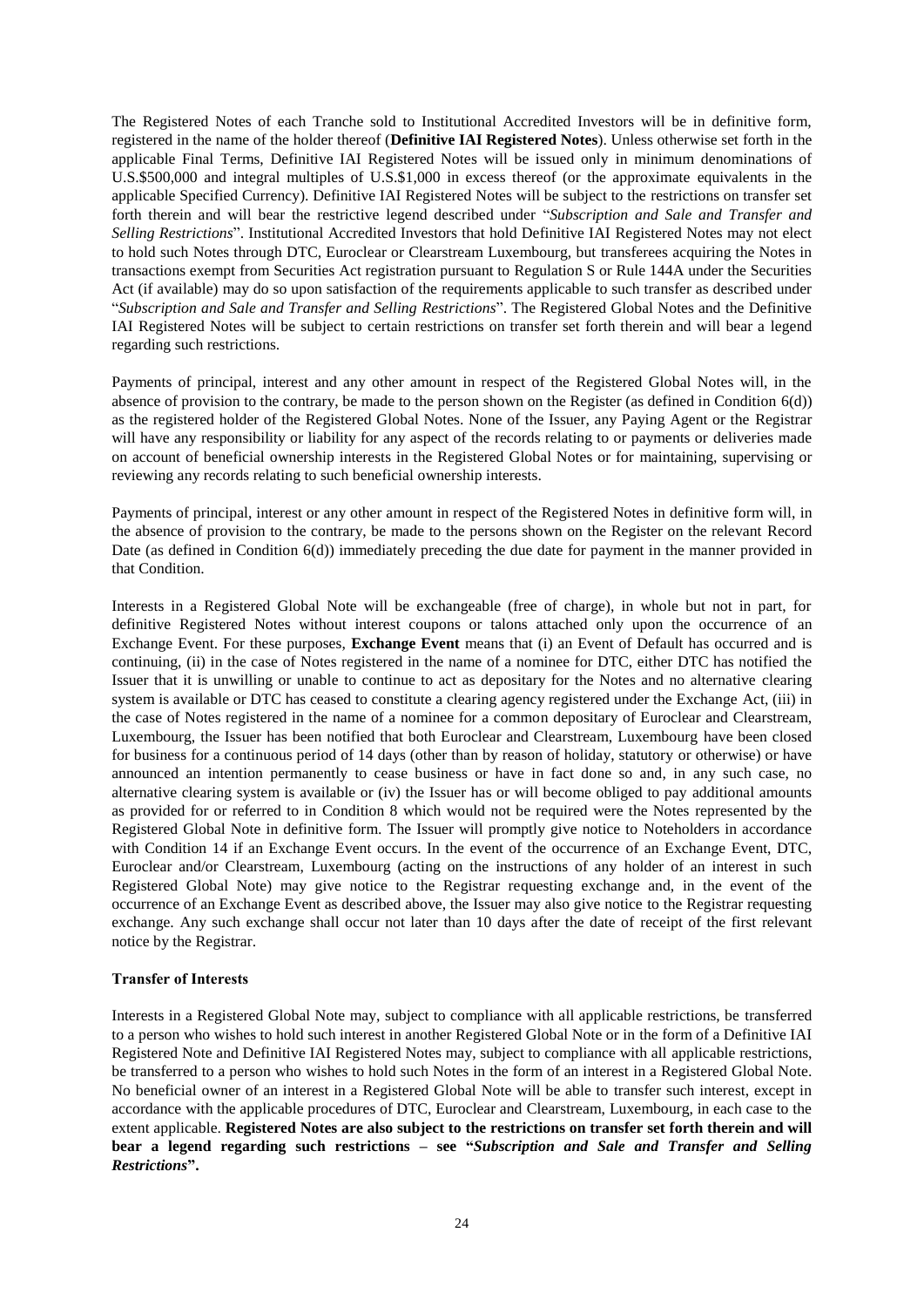#### **General**

Pursuant to the Agency Agreement (as defined under "*Terms and Conditions of the Notes*"), the Principal Paying Agent shall arrange that, where a further Tranche of Notes is issued which is intended to form a single Series with an existing Tranche of Notes at a point after the Issue Date of the further Tranche, the Notes of such further Tranche shall be assigned a common code and ISIN and, where applicable, a CUSIP and CINS number which are different from the common code, ISIN, CUSIP and CINS assigned to Notes of any other Tranche of the same Series until such time as the Tranches are consolidated and form a single Series, which shall not be prior to the expiry of the distribution compliance period applicable to the Notes of such Tranche. For so long as any of the Notes is represented by a Global Note held on behalf of Euroclear and/or Clearstream, Luxembourg each person (other than Euroclear or Clearstream, Luxembourg) who is for the time being shown in the records of Euroclear or of Clearstream, Luxembourg as the holder of a particular nominal amount of such Notes (in which regard any certificate or other document issued by Euroclear or Clearstream, Luxembourg as to the nominal amount of such Notes standing to the account of any person shall be conclusive and binding for all purposes save in the case of manifest error) shall be treated by the Issuer and its agents as the holder of such nominal amount of such Notes for all purposes other than with respect to the payment of principal or interest on such nominal amount of such Notes, for which purpose the bearer of the relevant Global Note shall be treated by the Issuer and its agents as the holder of such nominal amount of such Notes in accordance with and subject to the terms of the relevant Global Note and the expressions **Noteholder** and **holder of Notes** and related expressions shall be construed accordingly.

So long as DTC or its nominee is the registered owner or holder of a Registered Global Note, DTC or such nominee, as the case may be, will be considered the sole owner or holder of the Notes represented by such Registered Global Note for all purposes under the Agency Agreement and such Notes except to the extent that in accordance with DTC's published rules and procedures any ownership rights may be exercised by its participants or beneficial owners through participants.

Any reference herein to Euroclear and/or Clearstream, Luxembourg and/or DTC shall, whenever the context so permits, be deemed to include a reference to any additional or alternative clearing system specified in the applicable Final Terms.

A Note may be accelerated by the holder thereof in certain circumstances and in the manner described in Condition [10.](#page-66-0) In such circumstances, where any Note is still represented by a Global Note and the Global Note (or any part thereof) has become due and repayable in accordance with the Terms and Conditions of such Notes and payment in full of the amount due has not been made in accordance with the provisions of the Global Note then, unless within the period of seven days commencing on the relevant due date payment in full of the amount due in respect of the Global Note is received by the bearer or the registered holder, as the case may be, in accordance with the provisions of the Global Note, the Global Note will become void at 8.00 p.m. (London time) on such day. At the same time, holders of interests in such Global Note credited to their accounts with Euroclear and/or Clearstream, Luxembourg and/or DTC, as the case may be, will become entitled to proceed directly against the Issuer on the basis of statements of account provided by Euroclear, Clearstream, Luxembourg and DTC on and subject to the terms of a deed of covenant (the **Deed of Covenant**) dated 24 September 2018 and executed by the Issuer. In addition, holders of interests in such Global Note credited to their accounts with DTC may require DTC to deliver Definitive Notes in registered form in exchange for their interest in such Global Note in accordance with DTC's standard operating procedures.

The Issuer may agree with any Dealer that Notes may be issued in a form not contemplated by the Terms and Conditions of the Notes, in which event, other than where such Notes are Exempt Notes, a new Offering Circular will be made available which will describe the effect of the agreement reached in relation to such Notes.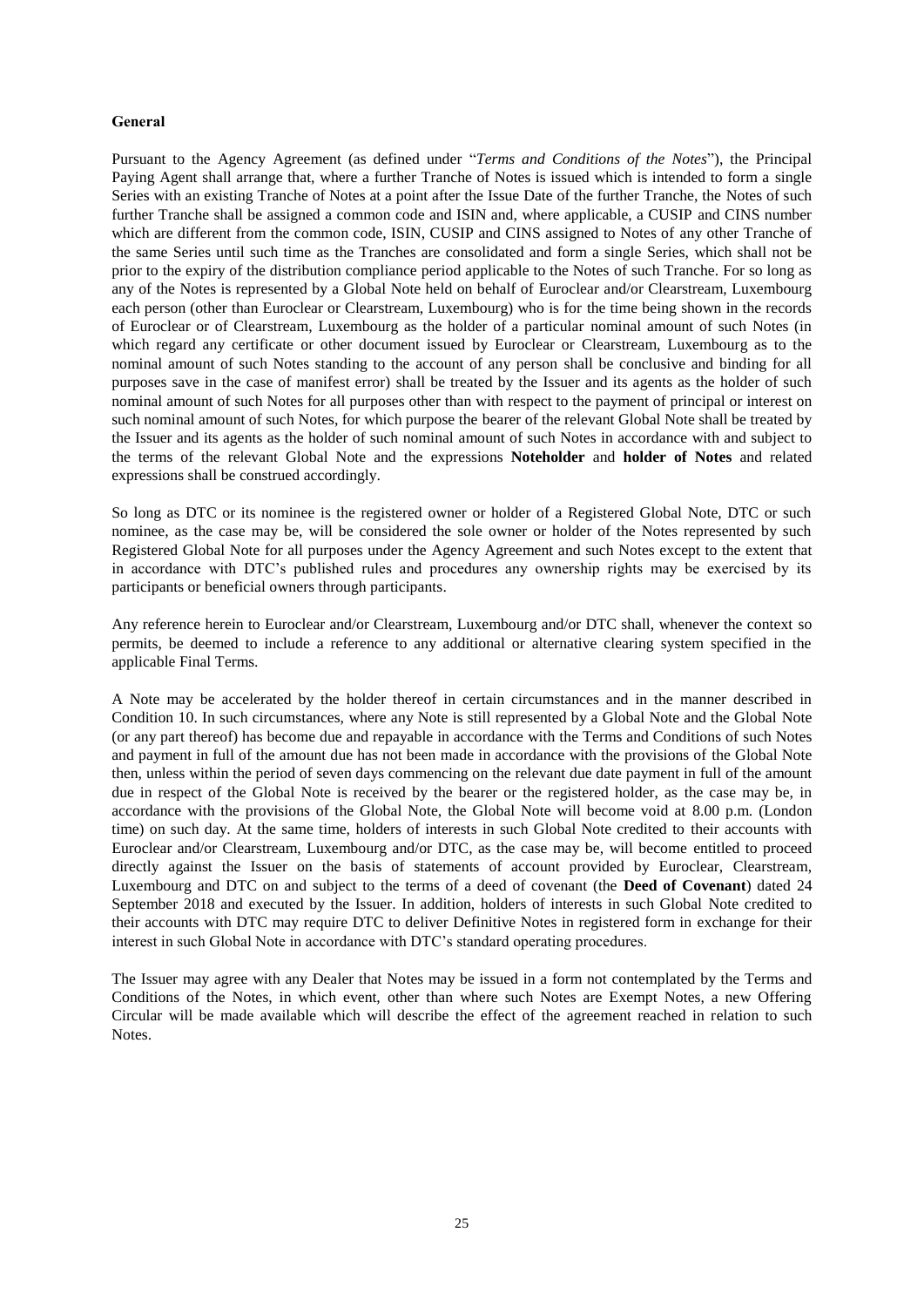#### **APPLICABLE FINAL TERMS**

*Set out below is the form of Final Terms which will be completed for each Tranche of Notes issued under the Programme other than Exempt Notes and which (1) have a denomination of €100,000 (or its equivalent in any other currency) or more, and/or (2) are to be admitted to trading only on a regulated market, or a specific segment of a regulated market, to which only qualified investors (as defined in the Prospectus Regulation) have access.*

**[PROHIBITION OF SALES TO EEA RETAIL INVESTORS** – The Notes are not intended to be offered, sold or otherwise made available to and should not be offered, sold or otherwise made available to any retail investor in the European Economic Area (**EEA**). For these purposes, a retail investor means a person who is one (or more) of: (i) a retail client as defined in point (11) of Article 4(1) of Directive 2014/65/EU (as amended, **MiFID II**); (ii) a customer within the meaning of Directive (EU) 2016/97 (the **Insurance Distribution Directive**), where that customer would not qualify as a professional client as defined in point (10) of Article 4(1) of MiFID II; or (iii) not a qualified investor as defined in Regulation (EU) 2017/1129 (the **Prospectus Regulation**). Consequently no key information document required by Regulation (EU) No 1286/2014 (as amended, the **PRIIPs Regulation**) for offering or selling the Notes or otherwise making them available to retail investors in the EEA has been prepared and therefore offering or selling the Notes or otherwise making them available to any retail investor in the EEA may be unlawful under the PRIIPs Regulation.] $<sup>1</sup>$ </sup>

**[MIFID II product governance / Professional investors and ECPs only target market – Solely for** the purposes of [the/each] manufacturer's product approval process, the target market assessment in respect of the Notes has led to the conclusion that: (i) the target market for the Notes is eligible counterparties and professional clients only, each as defined in [Directive 2014/65/EU (as amended, **MiFID II**)][MiFID II]; and (ii) all channels for distribution of the Notes to eligible counterparties and professional clients are appropriate. Any person subsequently offering, selling or recommending the Notes (a **distributor**) should take into consideration the manufacturer['s/s'] target market assessment; however, a distributor subject to MiFID II is responsible for undertaking its own target market assessment in respect of the Notes (by either adopting or refining the manufacturer['s/s'] target market assessment) and determining appropriate distribution channels.]

[**Notification under Section 309B(1)(c) of the Securities and Futures Act (Chapter 289) of Singapore** (as amended or modified, the **SFA**) - [*Insert notice if classification of the Notes is not "prescribed capital markets products", pursuant to Section 309B of the SFA or Excluded Investment Products (as defined in the Monetary Authority of Singapore (MAS) Notice SFA 04-N12: Notice on the Sale of Investment Products and MAS Notice FAA-N16: Notice on Recommendations on Investment Products*)].<sup>[2</sup>

[Amounts payable under the Notes will be calculated by reference to [*specify benchmark (as this term is defined in the Benchmarks Regulation*)] which is provided by [*legal name of the benchmark administrator*]. As at the date of these Final Terms, [*legal name of the benchmark administrator*] [appears/does not appear] on the register of administrators and benchmarks established and maintained by the European Securities and Markets Authority pursuant to Article 36 of Regulation (EU) 2016/1011 (the **Benchmarks Regulation**).

[As far as the Issuer is aware, [*specify benchmark (as this term is defined in the Benchmarks Regulation*) does not fall within the scope of the Benchmarks Regulation/the transitional provisions in

1

<sup>&</sup>lt;sup>1</sup> Legend to be included on front of the Final Terms if the Notes potentially constitute "packaged" products and no key information document will be prepared or the issuer wishes to prohibit offers to EEA retail investors for any other reason, in which case the selling restriction should be specified to be "Applicable".

 $<sup>2</sup>$  Relevant Manager(s)/Dealer(s) to consider whether it / they have received the necessary product classification from the Issuer prior to the</sup> launch of the offer, pursuant to Section 309B of the SFA.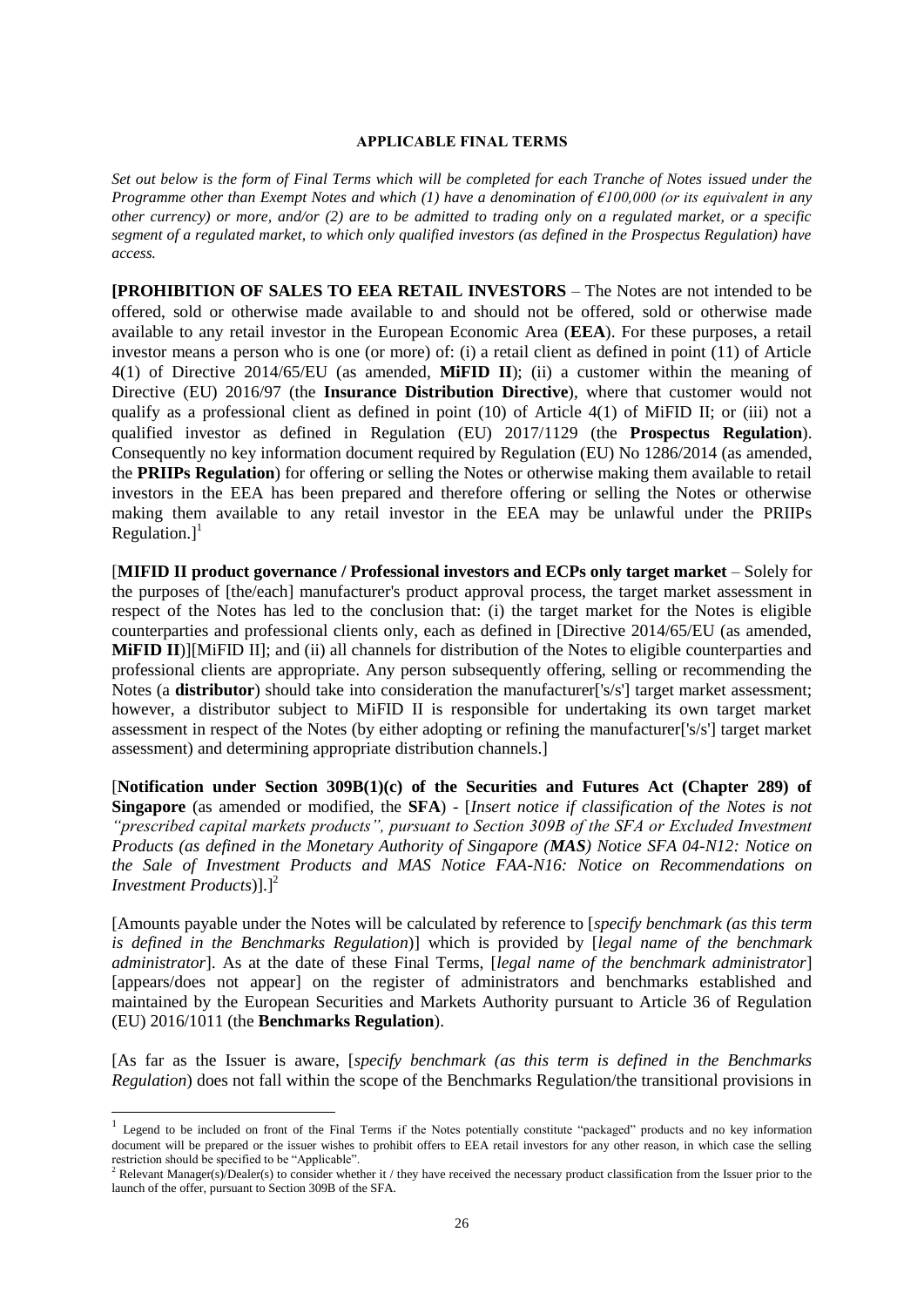Article 51 of the Benchmarks Regulation apply] such that [*legal name of the benchmark administrator*] is not currently required to obtain authorisation or registration (or, if located outside the EU, recognition, endorsement or equivalence).]]

 $\lceil$   $\rceil$ 

-

#### **SWEDISH MATCH AB (PUBL)**

#### **Legal Entity Identifier (LEI): 529900YVXCGNWAUYZG78**

### **Issue of [***Aggregate Nominal Amount of Tranche***] [***Title of Notes***] under the €2,000,000,000 Global Medium Term Note Programme**

### **PART A – CONTRACTUAL TERMS**

[The Notes will only be admitted to trading on [*insert name of relevant QI market/segment*], which is [an EEA regulated market/a specific segment of an EEA regulated market] (as defined in MiFID II), to which only qualified investors (as defined in the Prospectus Regulation) can have access and shall not be offered or sold to non-qualified investors.] $3$ 

[Terms used herein shall be deemed to be defined as such for the purposes of the Conditions set forth in the Offering Circular dated 30 October 2019 [and the supplement[s] to it dated [ ] [and [ ]] (the **Offering Circular**) which [together] constitute[s] a base prospectus for the purposes of the Prospectus Regulation. This document constitutes the Final Terms of the Notes described herein for the purposes of the Prospectus Regulation and must be read in conjunction with the Offering Circular in order to obtain all the relevant information. The Offering Circular has been published on the website of the Issuer [\(https://www.swedishmatch.com\)](https://www.swedishmatch.com/).]

[Terms used herein shall be deemed to be defined as such for the purpose of the Conditions (the **Conditions**) set forth in the Offering Circular dated [ ] which are incorporated by reference in the Offering Circular dated 30 October 2019. This document constitutes the Final Terms of the Notes described herein for the purposes of the Prospectus Regulation and must be read in conjunction with the Offering Circular dated 30 October 2019 [and the supplement[s] to it dated [ ] [and [ ]] (the **Offering Circular**) which [together] constitute[s] a base prospectus for the purposes of the Prospectus Regulation, including the Conditions incorporated by reference in the Offering Circular, in order to obtain all the relevant information. The Offering Circular has been published on the website of the Issuer [\(https://www.swedishmatch.com\)](https://www.swedishmatch.com/)]

|    | Issuer: |                                                                           | Swedish Match AB (publ)                                                                                                                                                                                                                                                                                  |
|----|---------|---------------------------------------------------------------------------|----------------------------------------------------------------------------------------------------------------------------------------------------------------------------------------------------------------------------------------------------------------------------------------------------------|
| 2. | (i)     | Series Number:                                                            | $\blacksquare$                                                                                                                                                                                                                                                                                           |
|    | (ii)    | Tranche Number:                                                           |                                                                                                                                                                                                                                                                                                          |
|    | (iii)   | Date on which the Notes will be<br>consolidated and form a single Series: | The Notes will be consolidated and form a<br>single Series with [ ] on [the Issue<br>Date/exchange of the Temporary Bearer Global<br>Note for interests in the Permanent Bearer<br>Global Note, as referred to in paragraph 22<br>below, which is expected to occur on or about<br>[ ]] [Not Applicable] |
| 3. |         | Specified Currency or Currencies:                                         |                                                                                                                                                                                                                                                                                                          |

<sup>&</sup>lt;sup>3</sup> Legend to be included for Notes with a minimum denomination of less than  $€100,000$  (or equivalent in another currency) which will only be admitted to trading on a Member State regulated market, or a specific segment of a Member State regulated market, to which only qualified investors can have access.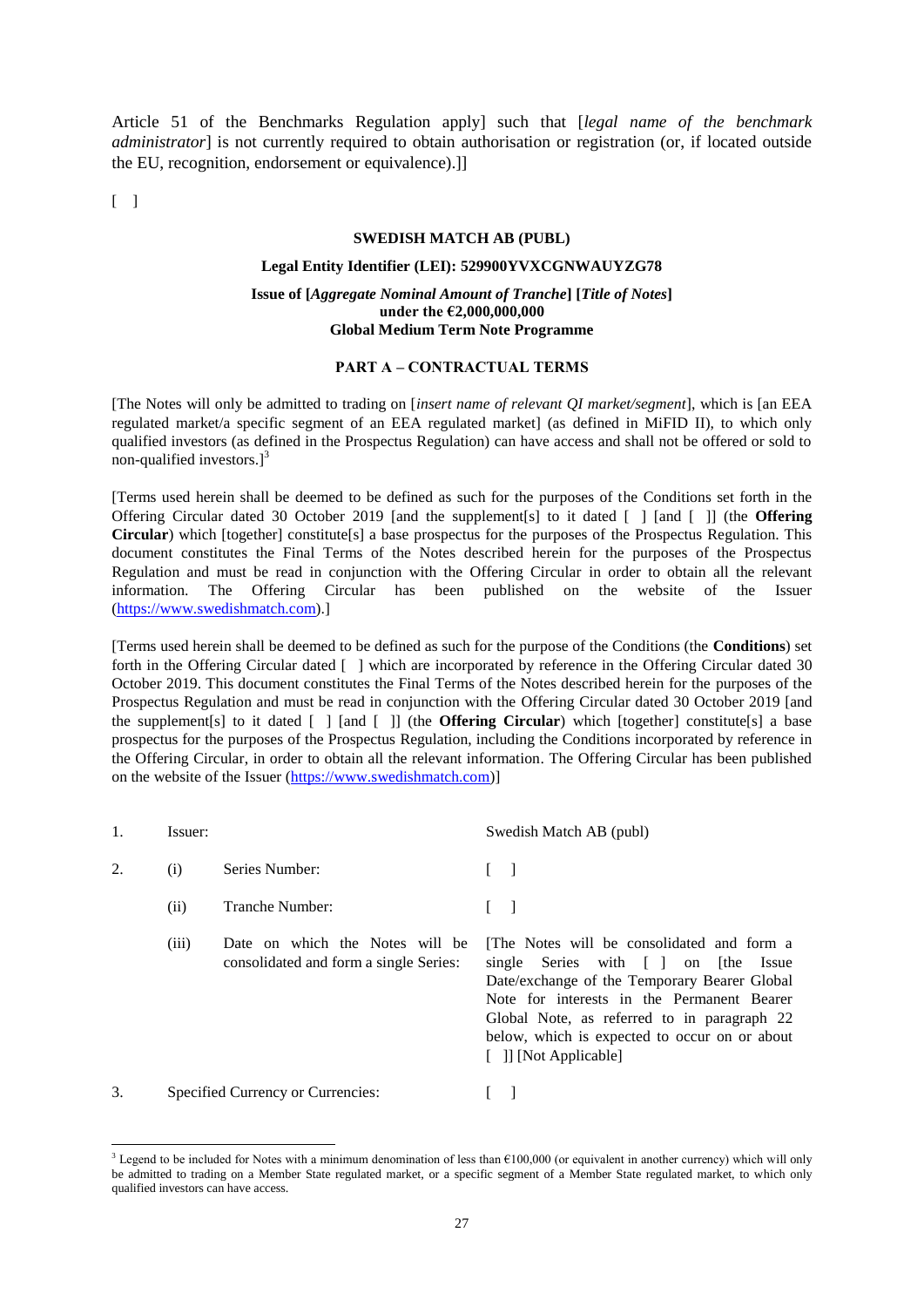| 4.  | <b>Aggregate Nominal Amount:</b> |                                                  |                |                                                                                                                                                                      |
|-----|----------------------------------|--------------------------------------------------|----------------|----------------------------------------------------------------------------------------------------------------------------------------------------------------------|
|     | (i)                              | Tranche:                                         | L              | $\overline{\phantom{a}}$                                                                                                                                             |
|     | (ii)                             | Series:                                          | $\mathbf{r}$   | $\lceil$                                                                                                                                                             |
| 5.  |                                  | Issue Price of Tranche:                          |                | ] per cent. of the Aggregate Nominal<br>Amount [plus accrued interest from []]                                                                                       |
| 6.  | (i)                              | <b>Specified Denominations:</b>                  | $\mathbf{r}$   | $\overline{\phantom{a}}$                                                                                                                                             |
|     | (ii)                             | <b>Calculation Amount:</b>                       | L              | $\mathbf{I}$                                                                                                                                                         |
| 7.  | (i)                              | <b>Issue Date:</b>                               | L              | $\mathbf{I}$                                                                                                                                                         |
|     | (ii)                             | <b>Interest Commencement Date:</b>               | L              | ][Issue Date][Not Applicable]                                                                                                                                        |
| 8.  | <b>Maturity Date:</b>            |                                                  | L              | ][Interest Payment Date falling in or nearest<br>to $\lceil$ $\rceil$                                                                                                |
| 9.  | <b>Interest Basis:</b>           |                                                  | II.<br>$\prod$ | ] per cent. Fixed Rate]<br>$]+/-$ [<br>] per cent. Floating Rate]<br>[Zero Coupon]<br>(see paragraph [14/15/16] below)                                               |
| 10. | Redemption Basis:                |                                                  |                | Subject to any purchase and cancellation or early<br>redemption, the Notes will be redeemed on the<br>Maturity Date at [100][ ] per cent. of their<br>nominal amount |
| 11. |                                  | Change of Interest Basis:                        | L              | ][Not Applicable]                                                                                                                                                    |
| 12. |                                  | Put/Call Options:                                |                | [Not Applicable]<br>[Change of Control Put]<br>[Investor Put]<br>[Issuer Call]<br>[(see paragraph $[17/18/19]$ below)]                                               |
| 13. | obtained:                        | Date [Board] approval for issuance of Notes      | f.             | ][Not Applicable]                                                                                                                                                    |
|     |                                  | PROVISIONS RELATING TO INTEREST (IF ANY) PAYABLE |                |                                                                                                                                                                      |

<span id="page-27-0"></span>

| 14. | <b>Fixed Rate Note Provisions</b> |                           | [Applicable/Not Applicable]                                                                            |  |  |
|-----|-----------------------------------|---------------------------|--------------------------------------------------------------------------------------------------------|--|--|
|     | (i)                               | $Rate(s)$ of Interest:    | er cent. per annum payable in arrear on<br>each Interest Payment Date                                  |  |  |
|     | (ii)                              | Interest Payment Date(s): | I in each year up to and including the<br><b>Maturity Date</b>                                         |  |  |
|     | (iii)                             | Fixed Coupon Amount(s):   | per Calculation Amount                                                                                 |  |  |
|     | (iv)                              | Broken Amount(s):         | The Calculation Amount, payable on the<br>Interest Payment Date falling [in/on] [ ][Not<br>Applicable] |  |  |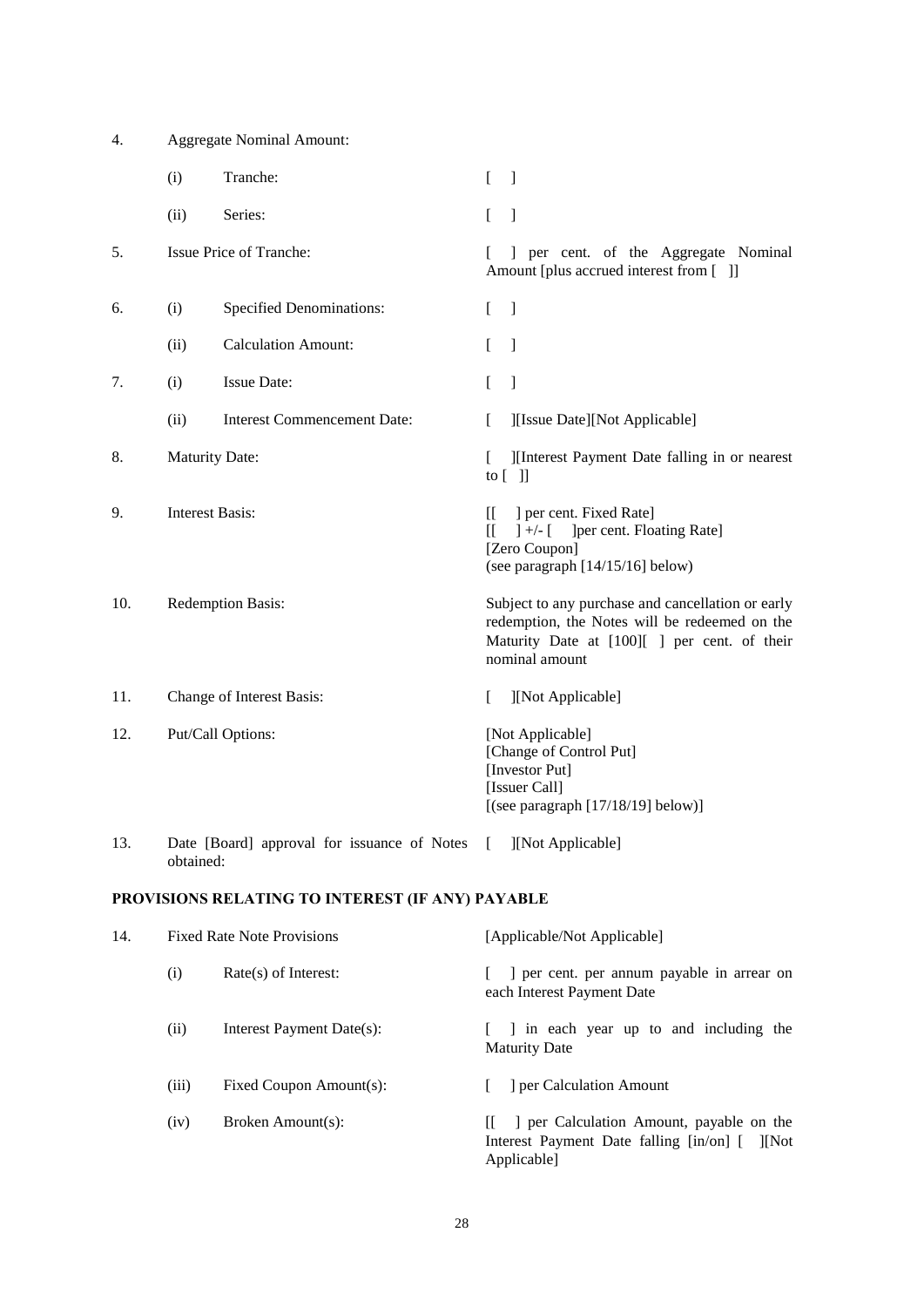<span id="page-28-1"></span><span id="page-28-0"></span>

|     | (v)    | Day Count Fraction:                                                                                                   | [30/360][Actual/Actual (ICMA)]                                                                                                                                                                                                           |
|-----|--------|-----------------------------------------------------------------------------------------------------------------------|------------------------------------------------------------------------------------------------------------------------------------------------------------------------------------------------------------------------------------------|
|     | (vi)   | Determination Date(s):                                                                                                | ] in each year][Not Applicable]<br>IL.                                                                                                                                                                                                   |
| 15. |        | <b>Floating Rate Note Provisions</b>                                                                                  | [Applicable/Not Applicable]                                                                                                                                                                                                              |
|     | (i)    | Specified Period(s)/Specified Interest<br><b>Payment Dates::</b>                                                      | ] [, subject to adjustment in accordance with<br>$\mathbf{L}$<br>the Business Day Convention set out in (ii)<br>below/, not subject to adjustment, as the<br>Business Day Convention in (ii) below is<br>specified to be Not Applicable] |
|     | (ii)   | <b>Business Day Convention:</b>                                                                                       | [Floating Rate Convention/Following Business<br>Day Convention/Modified Following Business<br>Convention/Preceding<br><b>Business</b><br>Day<br>Day<br>Convention] [Not Applicable]                                                      |
|     | (iii)  | <b>Additional Business Centre(s):</b>                                                                                 | $\Box$<br>L                                                                                                                                                                                                                              |
|     | (iv)   | Manner in which the Rate of Interest<br>Interest<br>Amount<br>be<br>and<br>is<br>to<br>determined:                    | [Screen]<br>Rate<br>Determination][ISDA<br>Determination]                                                                                                                                                                                |
|     | (v)    | Party responsible for calculating the<br>Rate of Interest and Interest Amount<br>(if not the Principal Paying Agent): | ] (the Calculation Agent)<br>$\Box$                                                                                                                                                                                                      |
|     | (vi)   | Screen Rate Determination:                                                                                            |                                                                                                                                                                                                                                          |
|     |        | Relevant<br>Reference Rate<br>and<br><b>Financial Centre:</b>                                                         | Reference<br>Rate<br>- 1<br>month<br>[LIBOR/EURIBOR/[<br>$\mathbb{I}$<br>Relevant<br>Financial<br>[London/<br>Centre:<br>Brussels/[<br>П                                                                                                 |
|     |        | Interest Determination Date(s)                                                                                        | -1<br>L                                                                                                                                                                                                                                  |
|     |        | Relevant Screen Page:                                                                                                 | -1                                                                                                                                                                                                                                       |
|     | (vii)  | ISDA Determination:                                                                                                   |                                                                                                                                                                                                                                          |
|     |        | Floating Rate Option:                                                                                                 | $\left[ \right]$<br>$\lceil$                                                                                                                                                                                                             |
|     |        | Designated Maturity:                                                                                                  | $\left[ \right]$<br>$\mathbf{I}$                                                                                                                                                                                                         |
|     |        | Reset Date:                                                                                                           | $\mathbf{r}$<br>$\mathbf{I}$                                                                                                                                                                                                             |
|     | (viii) | Linear Interpolation:                                                                                                 | [Not Applicable/Applicable – the Rate of interest<br>for the [long/short] [first/last] Interest Period<br>shall be calculated using Linear Interpolation<br>(specify for each short or long interest period)]                            |
|     | (ix)   | Margin(s)                                                                                                             | $[+/$ ] $[$<br>] per cent. per annum                                                                                                                                                                                                     |
|     | (x)    | Minimum Rate of Interest                                                                                              | ] per cent. per annum<br>L                                                                                                                                                                                                               |
|     | (xi)   | Maximum Rate of Interest                                                                                              | ] per cent. per annum                                                                                                                                                                                                                    |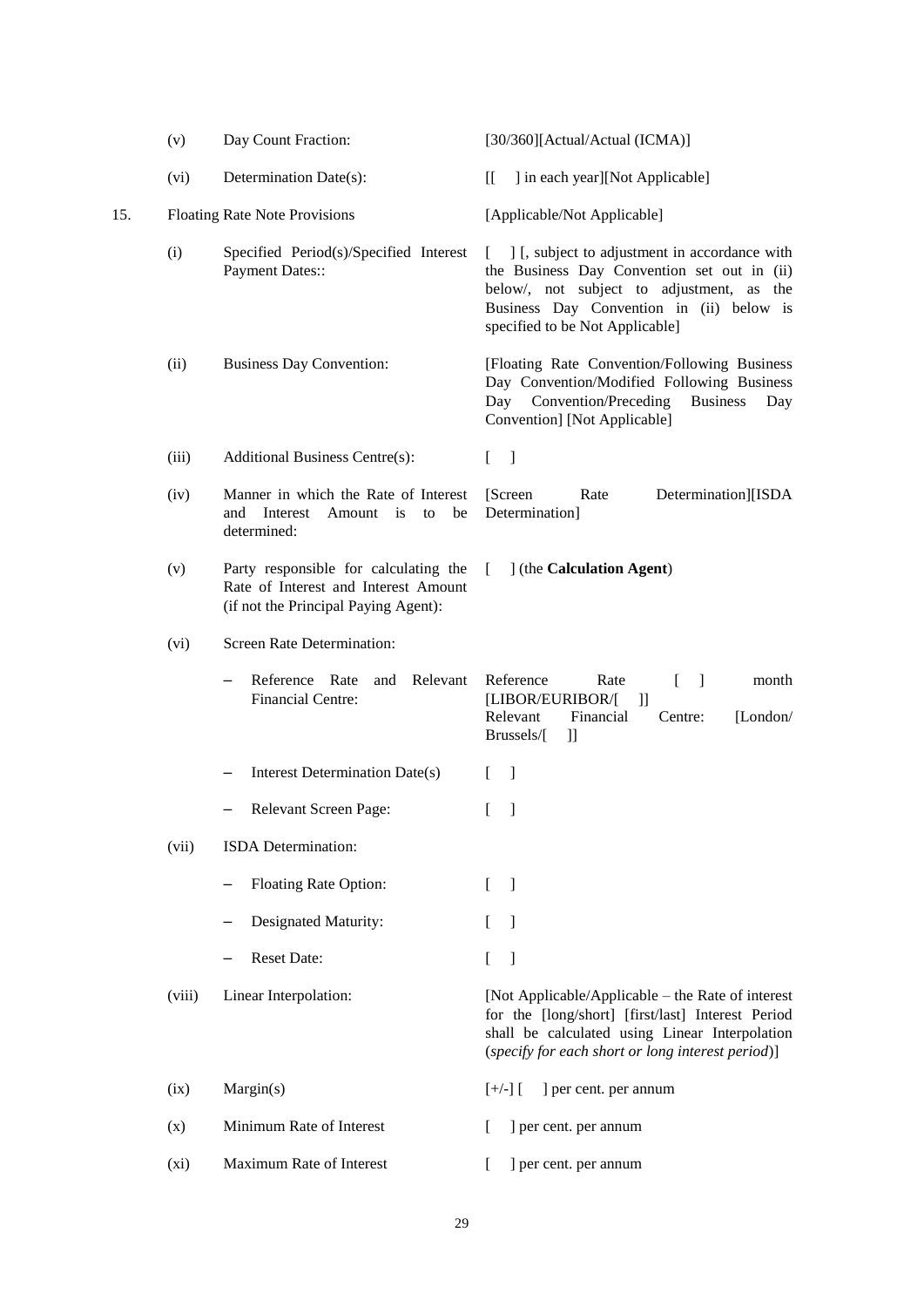<span id="page-29-2"></span><span id="page-29-1"></span>

|     | (xii)                                                                                                         |                      | Day Count Fraction                                                   |                          |                             | [Actual/Actual (ISDA)][Actual/Actual]<br>[Actual/365 (Fixed)]<br>[Actual/365 (Sterling)]<br>[Actual/360]<br>[30/360][360/360][Bond Basis]<br>[30E/360][Eurobond Basis]<br>[30E/360 (ISDA)] |
|-----|---------------------------------------------------------------------------------------------------------------|----------------------|----------------------------------------------------------------------|--------------------------|-----------------------------|--------------------------------------------------------------------------------------------------------------------------------------------------------------------------------------------|
| 16. |                                                                                                               |                      | Zero Coupon Note Provisions                                          |                          |                             | [Applicable/Not Applicable]                                                                                                                                                                |
|     | (i)                                                                                                           | <b>Accrual Yield</b> |                                                                      |                          | L                           | ] per cent. per annum                                                                                                                                                                      |
|     | (ii)                                                                                                          | Reference Price      |                                                                      |                          | L                           | $\mathbf{I}$                                                                                                                                                                               |
|     | (iii)                                                                                                         |                      | Day Count Fraction in relation to Early<br><b>Redemption Amounts</b> |                          |                             | [30/360]<br>[Actual/360]<br>[Actual/365]                                                                                                                                                   |
|     |                                                                                                               |                      | <b>PROVISIONS RELATING TO REDEMPTION</b>                             |                          |                             |                                                                                                                                                                                            |
| 17. | <b>Issuer Call</b>                                                                                            |                      |                                                                      |                          |                             | [Applicable/Not Applicable]                                                                                                                                                                |
|     | (i)                                                                                                           |                      | <b>Optional Redemption Date(s):</b>                                  |                          | L                           | $\mathbf{1}$                                                                                                                                                                               |
|     | (ii)                                                                                                          |                      | <b>Optional Redemption Amount</b>                                    |                          | L                           | ] per Calculation Amount                                                                                                                                                                   |
|     | (iii)                                                                                                         |                      | If redeemable in part                                                |                          |                             | [Applicable/Not Applicable]                                                                                                                                                                |
|     |                                                                                                               | (a)                  | Minimum<br>Amount                                                    | Redemption               | ſ                           | - 1                                                                                                                                                                                        |
|     |                                                                                                               | (b)                  | Maximum<br>Amount                                                    | Redemption               | $\lceil$                    | - 1                                                                                                                                                                                        |
| 18. | <b>Investor Put</b>                                                                                           |                      |                                                                      |                          |                             | [Applicable/Not Applicable]                                                                                                                                                                |
|     | (i)                                                                                                           |                      | <b>Optional Redemption Date(s)</b>                                   |                          |                             |                                                                                                                                                                                            |
|     | (ii)                                                                                                          |                      | <b>Optional Redemption Amount</b>                                    |                          | L                           | ] per Calculation Amount                                                                                                                                                                   |
| 19. | Change of Control Put                                                                                         |                      |                                                                      |                          | [Applicable/Not Applicable] |                                                                                                                                                                                            |
| 20. | <b>Final Redemption Amount</b>                                                                                |                      | L                                                                    | ] per Calculation Amount |                             |                                                                                                                                                                                            |
| 21. | Early Redemption Amount of each Note<br>payable on redemption for taxation reasons or<br>on event of default: |                      | L                                                                    | ] per Calculation Amount |                             |                                                                                                                                                                                            |

# <span id="page-29-4"></span><span id="page-29-3"></span>**GENERAL PROVISIONS APPLICABLE TO THE NOTES**

<span id="page-29-0"></span>

| 22. | Form of Notes | <b>Bearer Notes</b>                                             |
|-----|---------------|-----------------------------------------------------------------|
|     |               | [Temporary Bearer Global Note]<br>for a Permanent Bearer Global |

exchangeable Bearer Note

which is exchangeable for definitive Bearer Notes [on 60 days' notice given at any time/only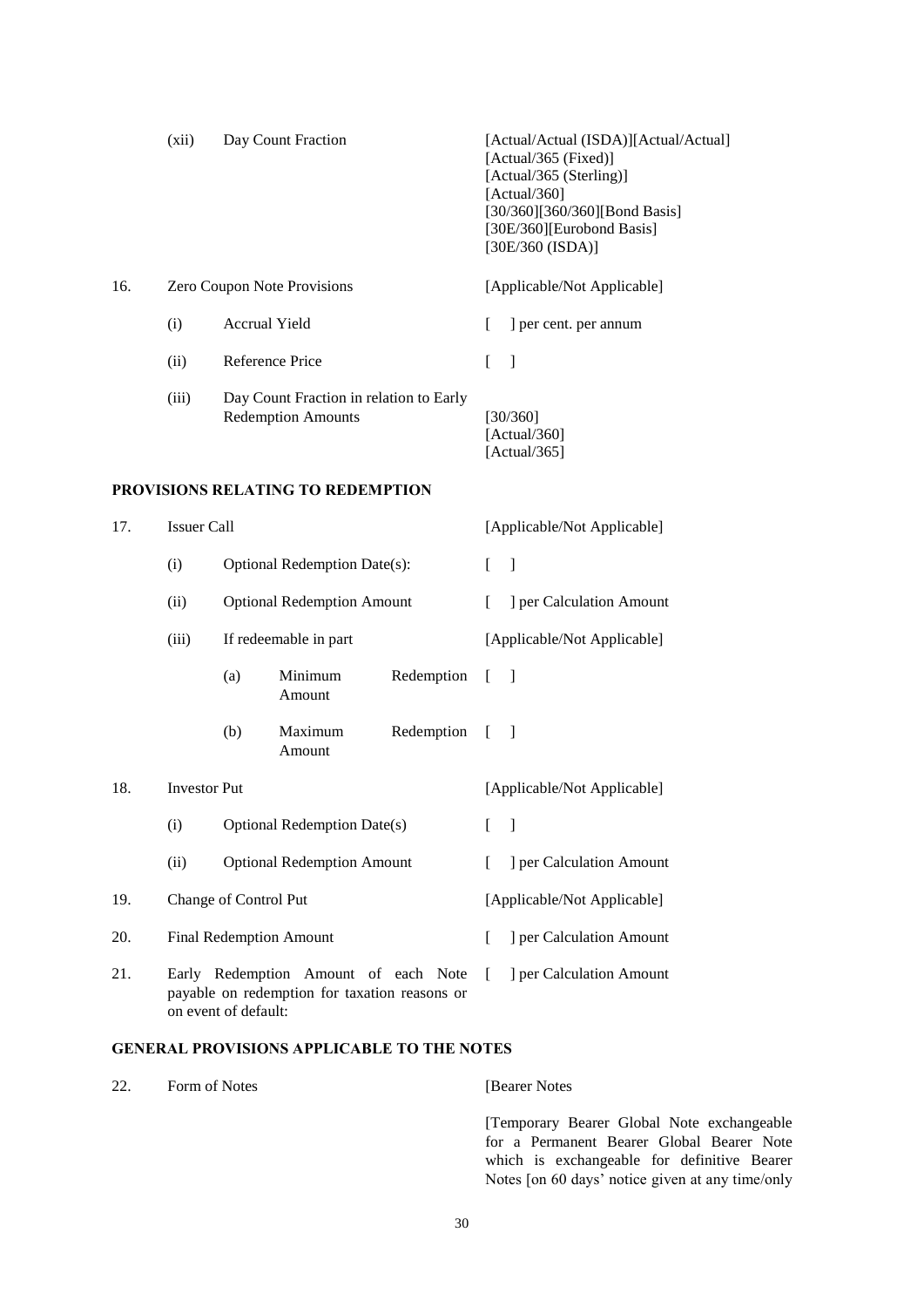|     |                                                                                | upon an Exchange Event].]                                                                                                                                                                                                                                                                                                                                                          |
|-----|--------------------------------------------------------------------------------|------------------------------------------------------------------------------------------------------------------------------------------------------------------------------------------------------------------------------------------------------------------------------------------------------------------------------------------------------------------------------------|
|     |                                                                                | [Temporary Bearer Global Note exchangeable<br>for definitive Bearer Notes on and after the<br>Exchange Date.]                                                                                                                                                                                                                                                                      |
|     |                                                                                | [Permanent Bearer Global Note exchangeable for<br>definitive Bearer Notes [on 60 days' notice given<br>at any time/only upon an Exchange Event]]                                                                                                                                                                                                                                   |
|     |                                                                                | [Registered Notes                                                                                                                                                                                                                                                                                                                                                                  |
|     |                                                                                | Regulation S Global Note (U.S.\$[ ] nominal<br>amount) registered in the name of a nominee for<br>[DTC/a common depositary for Euroclear and<br>Clearstream, Luxembourg]/Rule 144A Global<br>Note (U.S.\$[ ] nominal amount) registered in<br>the name of a nominee for [DTC/a common<br>depositary for Euroclear and Clearstream,<br>Luxembourg]/Definitive IAI Registered Notes] |
|     |                                                                                | [Notes shall not be physically delivered in<br>Belgium, except to a clearing system, a<br>depository or other institution for the purpose of<br>their immobilisation in accordance with article 4<br>of the Belgian Law of 14 December 2005.]                                                                                                                                      |
| 23. | <b>Additional Financial Centre(s)</b>                                          | [Not Applicable][]                                                                                                                                                                                                                                                                                                                                                                 |
| 24. | Talons for future Coupons to be attached to<br><b>Definitive Bearer Notes:</b> | [Yes, as the Notes have more than 27 coupon<br>payments, Talons may be required if, on<br>exchange into definitive form, more than 27<br>coupon payments are still to be made/No]                                                                                                                                                                                                  |

## **THIRD PARTY INFORMATION**

[[ ] has been extracted from [ ]. The Issuer confirms that such information has been accurately reproduced and that, so far as it is aware and is able to ascertain from information published by [ ], no facts have been omitted which would render the reproduced information inaccurate or misleading.]

Signed on behalf of Swedish Match AB (publ):

By: ................................................................ *Duly authorised*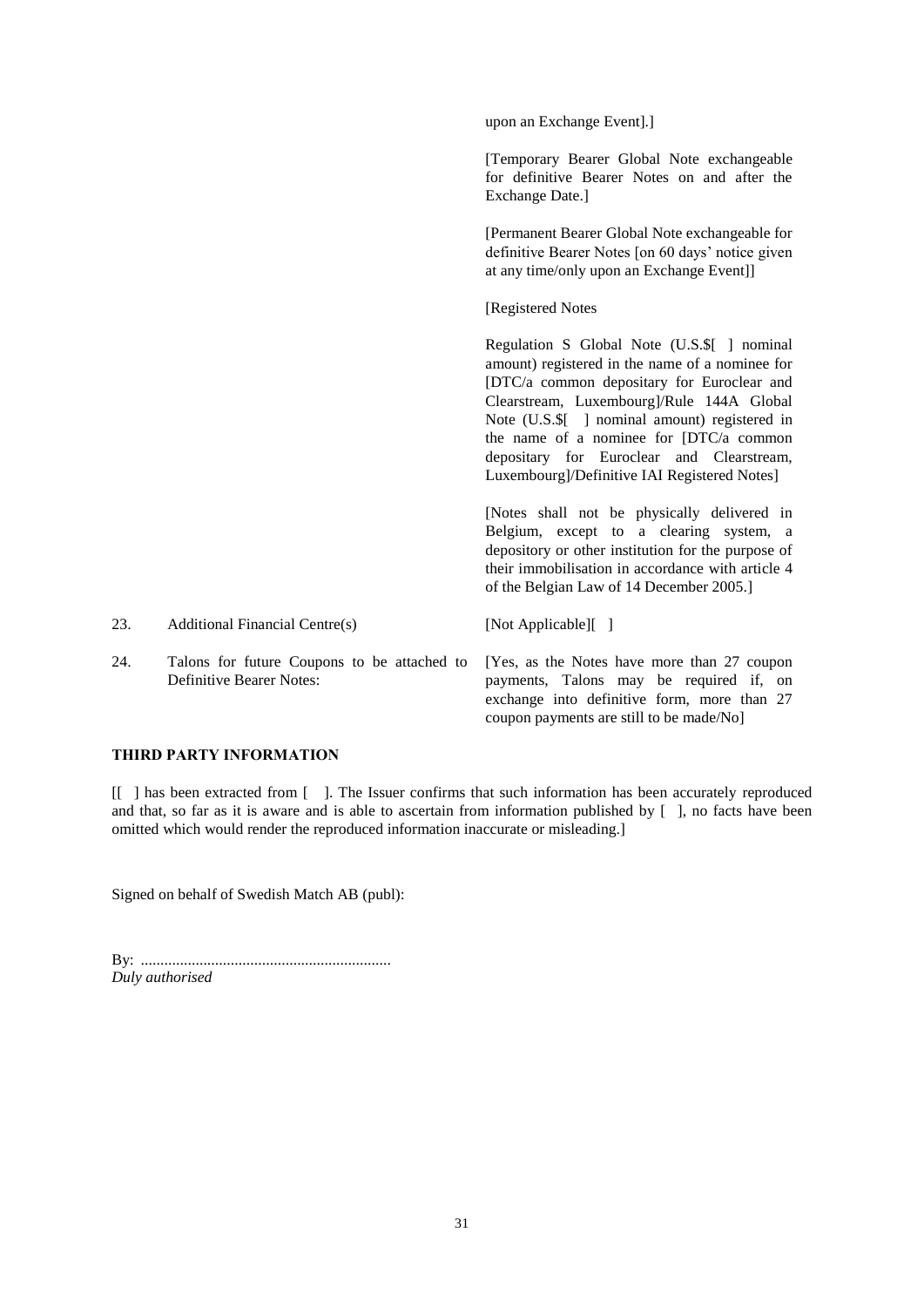### **PART B – OTHER INFORMATION**

### **1. LISTING AND ADMISSION TO TRADING**

(i) Listing and Admission to trading: [Application has been made by the Issuer (or on its behalf) for the Notes to be admitted to trading on the London Stock Exchange's regulated market and listing on the Official List of the FCA with effect from [ ].] [Application is expected to be made by the Issuer (or on its behalf) for the Notes to be admitted to trading on the London Stock Exchange's regulated market and listing on the Official List of the FCA with effect from [ ]].] [*Specify third country market, SME growth market or MTF*]

(ii) Estimate of total expenses related to admission to trading:  $\lceil$   $\rceil$ 

### **2. RATINGS**

Ratings [The Notes to be issued [[have been]/[are expected to be]] rated:][The following rating[s] reflect[s] ratings assigned to Notes of this type issued under the Programme generally:]

[Moody's Investors Service Ltd: [ ]]

[S&P Global Ratings Europe Limited: [ ]]

[ ] is established in the European Union and is registered under Regulation (EC) No. 1060/2009 (as amended).

[*Need to include a brief explanation of the meaning of the ratings if this has previously been published by the rating provider.*]

### **3. INTERESTS OF NATURAL AND LEGAL PERSONS INVOLVED IN THE ISSUE**

[Save for the fees [of [*insert relevant fee disclosure*]] payable to [[ ] (the **Managers**)/the Dealers], so far as the Issuer is aware, no person involved in the issue of the Notes has an interest material to the offer. The [Managers/Dealers] and their affiliates have engaged, and may in the future engage, in investment banking and/or commercial banking transactions with, and may perform other services for, the Issuer and its affiliates in the ordinary course of business.]

### **4. YIELD**

Indication of yield: [ ]

The yield is calculated at the Issue Date on the basis of the Issue Price. It is not an indication of future yield.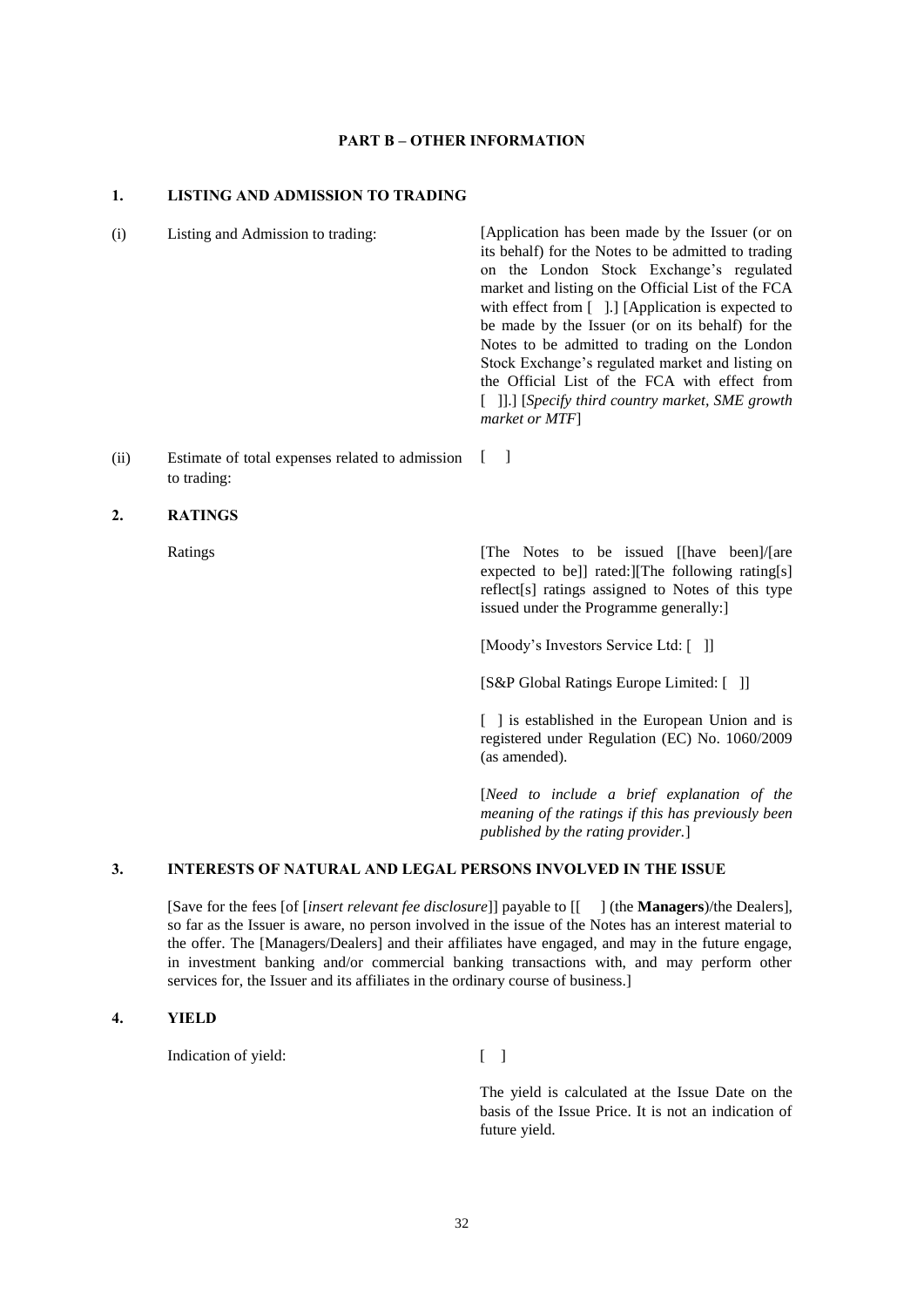|    | <b>ESTIMATED NET PROCEEDS</b> |                                                                                                                                              |                                                                                                                                                                                                                                                                                       |  |
|----|-------------------------------|----------------------------------------------------------------------------------------------------------------------------------------------|---------------------------------------------------------------------------------------------------------------------------------------------------------------------------------------------------------------------------------------------------------------------------------------|--|
|    | (i)                           | Reasons for the offer:                                                                                                                       | [See "Use of Proceeds" in the Offering<br>Circular/Give details]                                                                                                                                                                                                                      |  |
|    |                               |                                                                                                                                              | (See "Use of Proceeds" wording in Offering<br>Circular – if reasons for offer different from what<br>is disclosed in the Offering Circular, give details)                                                                                                                             |  |
|    | (ii)                          | Estimated net proceeds:                                                                                                                      | - 1<br>L                                                                                                                                                                                                                                                                              |  |
| 6. |                               | <b>OPERATIONAL INFORMATION</b>                                                                                                               |                                                                                                                                                                                                                                                                                       |  |
|    | (i)                           | ISIN:                                                                                                                                        | $\begin{bmatrix} 1 \end{bmatrix}$                                                                                                                                                                                                                                                     |  |
|    | (ii)                          | Common Code:                                                                                                                                 | $\begin{bmatrix} 1 \end{bmatrix}$                                                                                                                                                                                                                                                     |  |
|    | (iii)                         | CFI:                                                                                                                                         | [[See/[[include code], as updated, as set out on]<br>the website of the Association of National<br>Numbering Agencies (ANNA) or alternatively<br>sourced from the responsible National Numbering<br>Agency<br>that<br>ISIN/Not<br>assigned<br>the<br>Applicable/Not Available]        |  |
|    | (iv)                          | FISN:                                                                                                                                        | [[See/[[include code], as updated, as set out on]<br>the website of the Association of National<br>Numbering Agencies (ANNA) or alternatively<br>sourced from the responsible National Numbering<br>Agency<br>that<br><b>ISIN/Not</b><br>assigned<br>the<br>Applicable/Not Available] |  |
|    | (v)                           | Any clearing system(s) other than<br>DTC, Euroclear Bank SA/NV and<br>Clearstream Banking S.A. and the<br>relevant identification number(s): | [Not Applicable][<br>- 1                                                                                                                                                                                                                                                              |  |
|    | (vi)                          | Names and addresses of additional<br>Paying Agent(s) (if any):                                                                               |                                                                                                                                                                                                                                                                                       |  |
|    | (vii)                         | Registrar:                                                                                                                                   | Bank Trust Company<br>Americas/<br>[Deutsche]<br>Deutsche<br>Luxembourg<br>S.A./Not<br><b>Bank</b><br>Applicable]                                                                                                                                                                     |  |
| 7. | <b>DISTRIBUTION</b>           |                                                                                                                                              |                                                                                                                                                                                                                                                                                       |  |
|    | (i)                           | U.S. Selling Restrictions:                                                                                                                   | S Compliance Category 2;<br>TEFRA<br> Reg.<br>D/TEFRA C/TEFRA not applicable]                                                                                                                                                                                                         |  |
|    | (ii)                          | Prohibition of Sales to EEA Retail                                                                                                           | [Applicable/Not Applicable]                                                                                                                                                                                                                                                           |  |
|    |                               | Investors:                                                                                                                                   | (If the Notes clearly do not constitute "packaged"<br>products, or the Notes do constitute "packaged"<br>products and a key information document will be<br>prepared, "Not Applicable" should be specified.                                                                           |  |

**5. REASONS FOR THE OFFER AND** 

*If the Notes may constitute "packaged" products*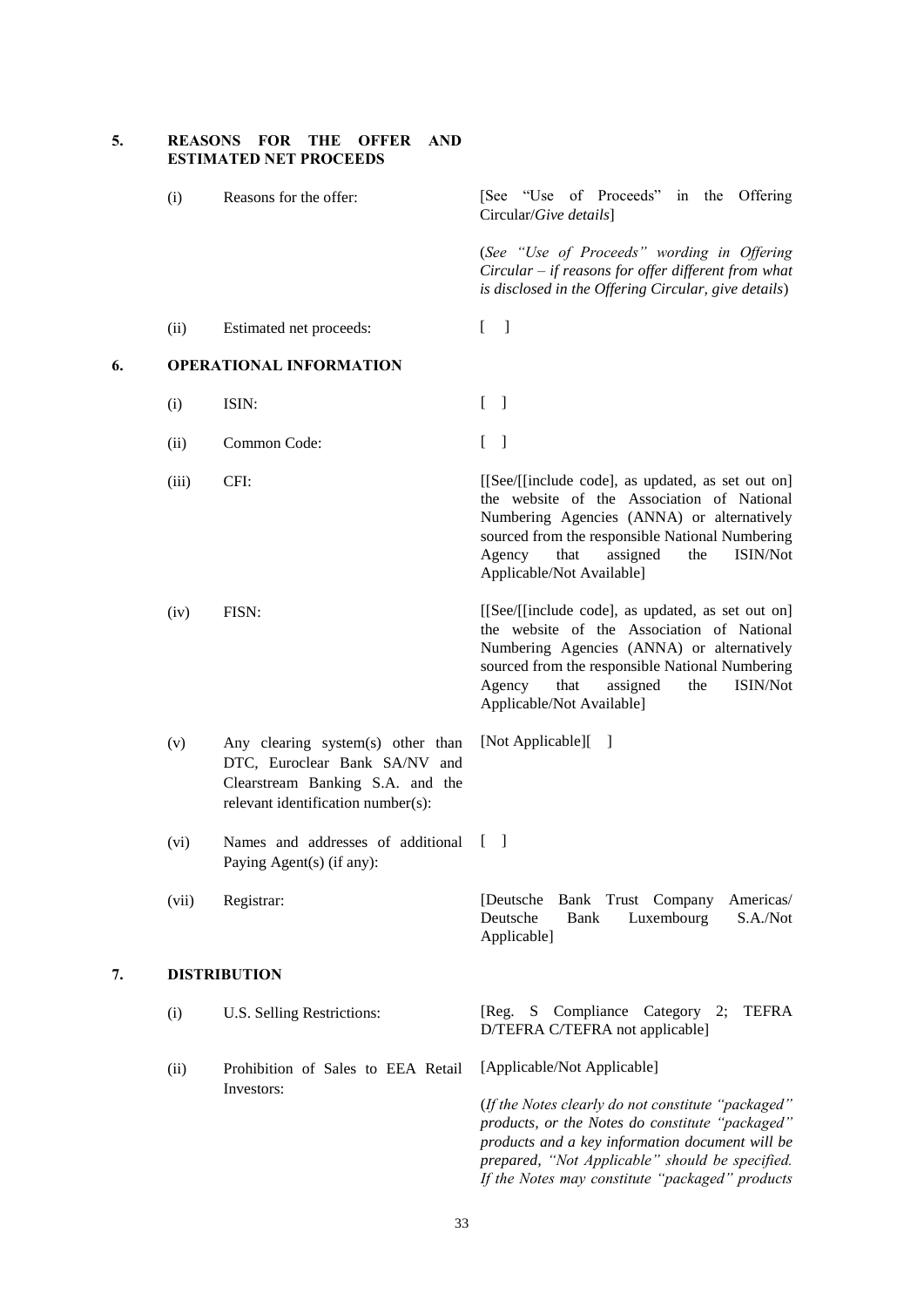*and no key information document will be prepared, "Applicable" should be specified.*)

(iii) Prohibition of Sales to Belgian [Applicable/Not Applicable] Consumers:

(*N.B. advice should be taken from Belgian counsel before disapplying this restriction*)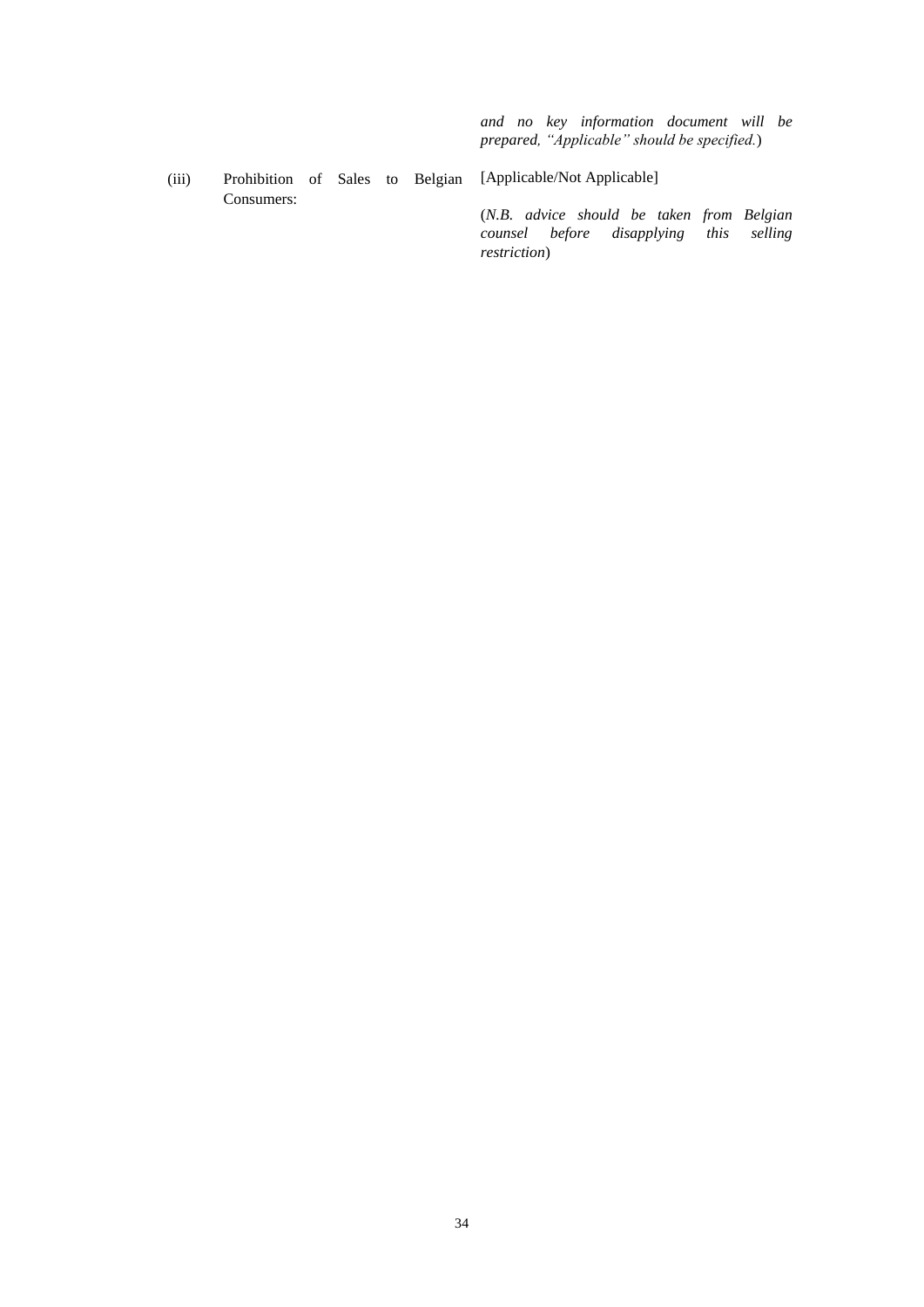#### **APPLICABLE PRICING SUPPLEMENT**

*Set out below is the form of Pricing Supplement which will be completed for each Tranche of Exempt Notes, whatever the denomination of those Notes, issued under the Programme.*

[**PROHIBITION OF SALES TO EEA RETAIL INVESTORS** – The Notes are not intended to be offered, sold or otherwise made available to and should not be offered, sold or otherwise made available to any retail investor in the European Economic Area (**EEA**). For these purposes, a retail investor means a person who is one (or more) of: (i) a retail client as defined in point (11) of Article 4(1) of Directive 2014/65/EU (as amended, **MiFID II**); (ii) a customer within the meaning of Directive (EU) 2016/97 (the **Insurance Distribution Directive**), where that customer would not qualify as a professional client as defined in point (10) of Article 4(1) of MiFID II; or (iii) not a qualified investor as defined in Regulation (EU) 2017/1129 (as amended, the **Prospectus Regulation**). Consequently no key information document required by Regulation (EU) No 1286/2014 (as amended, the **PRIIPs Regulation**) for offering or selling the Notes or otherwise making them available to retail investors in the EEA has been prepared and therefore offering or selling the Notes or otherwise making them available to any retail investor in the EEA may be unlawful under the PRIIPs Regulation.]<sup>4</sup>

[MIFID II product governance / Professional investors and ECPs only target market – Solely for the purposes of [the/each] manufacturer's product approval process, the target market assessment in respect of the Notes has led to the conclusion that: (i) the target market for the Notes is eligible counterparties and professional clients only, each as defined in [Directive 2014/65/EU (as amended, **MiFID II**)][MiFID II]; and (ii) all channels for distribution of the Notes to eligible counterparties and professional clients are appropriate. Any person subsequently offering, selling or recommending the Notes (a **distributor**) should take into consideration the manufacturer<sup>['s/s']</sup> target market assessment; however, a distributor subject to MiFID II is responsible for undertaking its own target market assessment in respect of the Notes (by either adopting or refining the manufacturer['s/s'] target market assessment) and determining appropriate distribution channels.]

[**Notification under Section 309B(1)(c) of the Securities and Futures Act (Chapter 289) of Singapore** (as amended or modified, the **SFA**) - [*Insert notice if classification of the Notes is not "prescribed capital markets products", pursuant to Section 309B of the SFA or Excluded Investment Products (as defined in the Monetary Authority of Singapore (MAS) Notice SFA 04-N12: Notice on the Sale of Investment Products and MAS Notice FAA-N16: Notice on Recommendations on Investment Products*)].<sup>[5]</sup>

### **THE FCA HAS NEITHER APPROVED NOR REVIEWED THIS PRICING SUPPLEMENT.**

 $\lceil$   $\rceil$ 

1

#### **SWEDISH MATCH AB (PUBL)**

**Legal Entity Identifier (LEI): 529900YVXCGNWAUYZG78**

**Issue of [***Aggregate Nominal Amount of Tranche***] [***Title of Notes***] under the €2,000,000,000 Global Medium Term Note Programme**

<sup>&</sup>lt;sup>4</sup> Legend to be included on front of the Pricing Supplement if the Notes potentially constitute "packaged" products and no key information document will be prepared or the issuer wishes to prohibit offers to EEA retail investors for any other reason, in which case the selling restriction should be specified to be "Applicable".

<sup>5</sup> Relevant Manager(s)/Dealer(s) to consider whether it / they have received the necessary product classification from the Issuer prior to the launch of the offer, pursuant to Section 309B of the SFA.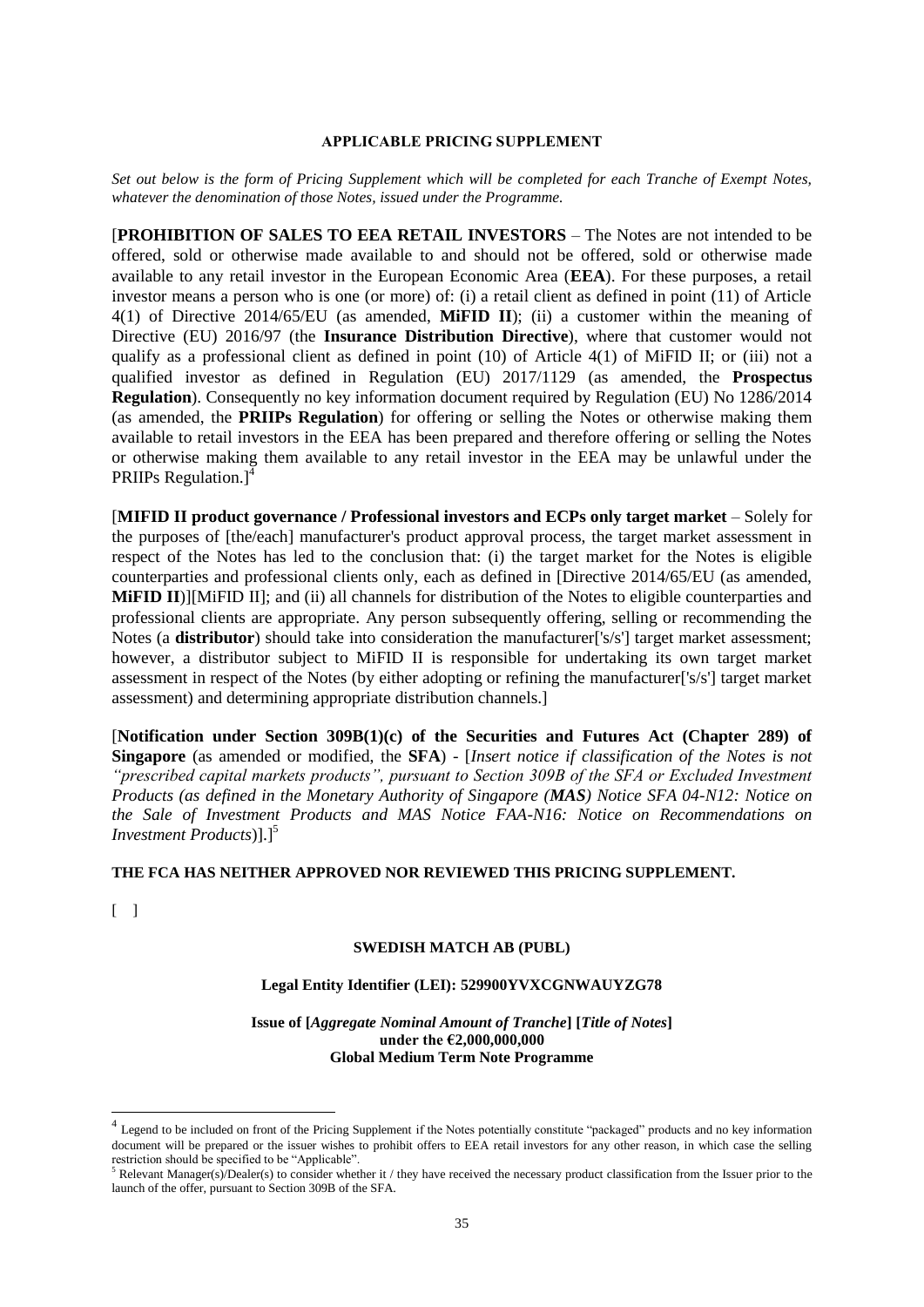#### **PART A – CONTRACTUAL TERMS**

[Any person making or intending to make an offer of the Notes may only do so in circumstances in which no obligation arises for the Issuer or any Dealer to publish a prospectus pursuant to Article 3 of the Prospectus Regulation or to supplement a prospectus pursuant to Article 23 of the Prospectus Regulation, in each case, in relation to such offer.]<sup>6</sup>

This document constitutes the Pricing Supplement for the Notes described herein. This document must be read in conjunction with the Offering Circular dated 30 October 2019 [as supplemented by the supplement[s] dated [*date*[*s*]]] (the **Offering Circular**). Full information on the Issuer and the offer of the Notes is only available on the basis of the combination of this Pricing Supplement and the Offering Circular. Copies of the Offering Circular may be obtained from [*address*].

Terms used herein shall be deemed to be defined as such for the purposes of the Conditions (the **Conditions**) set forth in the Offering Circular [dated [*original date*] which are incorporated by reference in the Offering Circular.

[*Include whichever of the following apply or specify as* "*Not Applicable*"*. Note that the numbering should remain as set out below, even if* "*Not Applicable*" *is indicated for individual paragraphs or subparagraphs. Italics denote directions for completing the Pricing Supplement.*]

[*If the Notes must be redeemed before the first anniversary of their date of issue, the minimum denomination may need to be £100,000 or its equivalent in any other currency.*]

| 1. | Issuer                            |                                                                              | Swedish Match AB (publ)                                                                                                                                                                                                                                                                                                                                |
|----|-----------------------------------|------------------------------------------------------------------------------|--------------------------------------------------------------------------------------------------------------------------------------------------------------------------------------------------------------------------------------------------------------------------------------------------------------------------------------------------------|
| 2. | (i)                               | Series Number                                                                | $\Gamma$<br>$\Box$                                                                                                                                                                                                                                                                                                                                     |
|    | (ii)                              | <b>Tranche Number</b>                                                        | - 1                                                                                                                                                                                                                                                                                                                                                    |
|    | (iii)                             | Date on which the Notes will be<br>consolidated and form a single<br>Series: | The Notes will be consolidated and form a single<br>Series with <i>[identify earlier Tranches]</i> on <i>[the Issue</i><br>Date/exchange of the Temporary Bearer Global Note<br>for interests in the Permanent Bearer Global Note, as<br>referred to in paragraph 22 below, which is expected<br>to occur on or about [ <i>date</i> ]][Not Applicable] |
| 3. | Specified Currency or Currencies: |                                                                              | $\Box$<br>$\mathbf{r}$                                                                                                                                                                                                                                                                                                                                 |
| 4. | <b>Aggregate Nominal Amount:</b>  |                                                                              |                                                                                                                                                                                                                                                                                                                                                        |
|    | (i)                               | Series:                                                                      | $\Box$<br>$\mathbf{r}$                                                                                                                                                                                                                                                                                                                                 |
|    | (ii)                              | Tranche:                                                                     | -1<br>L                                                                                                                                                                                                                                                                                                                                                |
| 5. | Issue Price of Tranche:           |                                                                              | ] per cent. of the Aggregate Nominal Amount<br>[plus accrued interest from [insert date]<br>(ii<br>applicable)]                                                                                                                                                                                                                                        |
| 6. | (i)                               | <b>Specified Denominations:</b>                                              | $\overline{\phantom{a}}$<br>L                                                                                                                                                                                                                                                                                                                          |
|    | (ii)                              | <b>Calculation Amount</b>                                                    | (If only one Specified Denomination, insert the<br>Specified Denomination. If more than one Specified                                                                                                                                                                                                                                                  |

<sup>&</sup>lt;sup>6</sup> Do not include if the "Prohibition of Sales to EEA Retail Investors" legend is included (because the Notes potentially constitute "packaged" products and no key information document will be prepared) and the related selling restriction is specified to be "Applicable".

1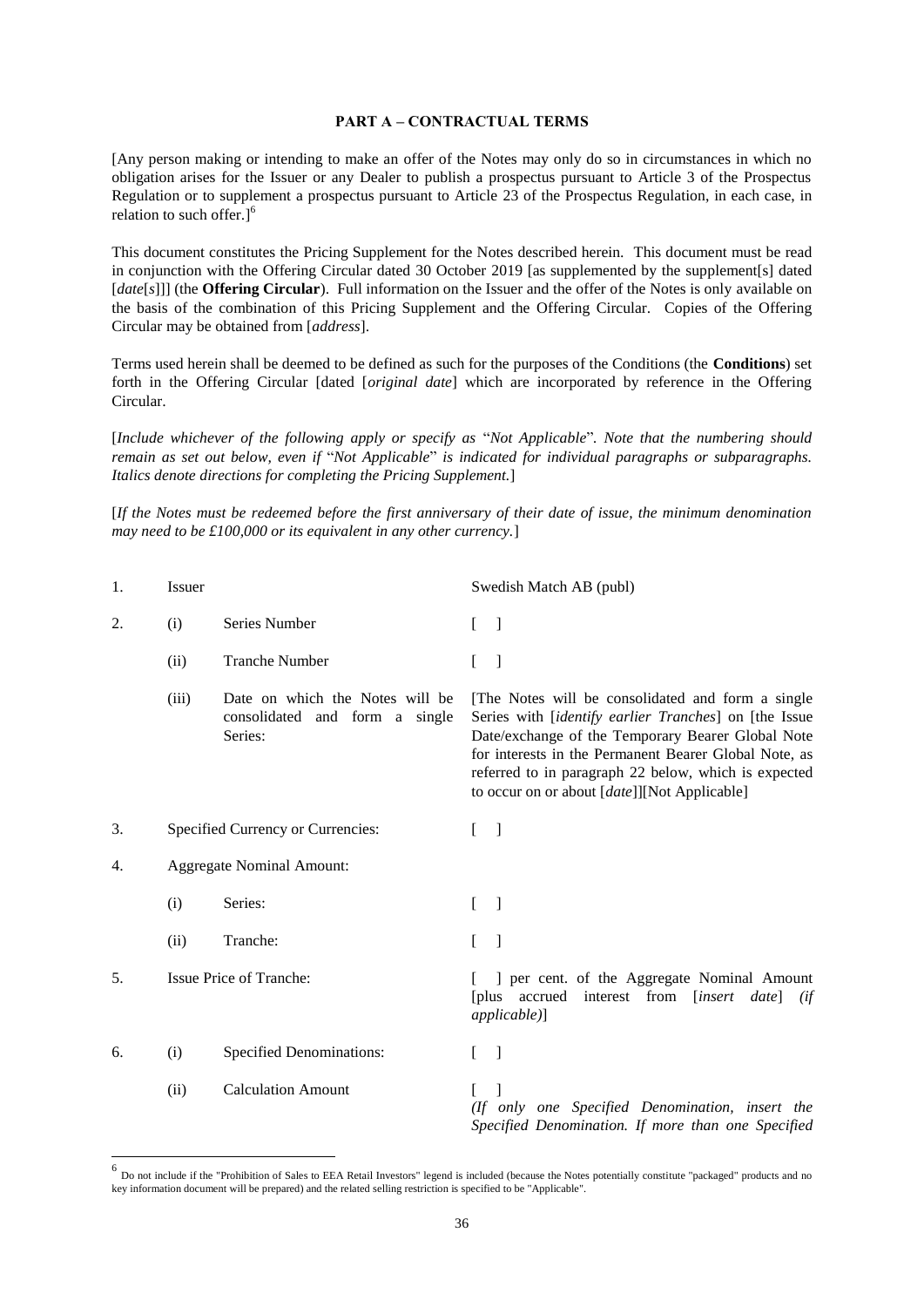|     |                                   |                                                                        | Denomination, insert the highest common factor.<br>Note: There must be a common factor in the case of<br>two or more Specified Denominations.)                        |
|-----|-----------------------------------|------------------------------------------------------------------------|-----------------------------------------------------------------------------------------------------------------------------------------------------------------------|
| 7.  | (i)                               | <b>Issue Date:</b>                                                     | $\begin{bmatrix} 1 \end{bmatrix}$                                                                                                                                     |
|     | (ii)                              | <b>Interest Commencement Date:</b>                                     | [specify][Issue Date][Not Applicable]<br>(N.B. An Interest Commencement Date will not be<br>relevant for certain Notes, for example Zero Coupon<br>Notes.)            |
| 8.  | <b>Maturity Date:</b>             |                                                                        | [Fixed rate $-$ specify date][Floating rate $-$ Interest<br>Payment Date falling in or nearest to [specify month]]                                                    |
| 9.  | <b>Interest Basis:</b>            |                                                                        | ] per cent. Fixed Rate]<br>II.<br>] per cent. Floating Rate]<br>$]+/-[$<br>IL.<br>[Zero Coupon]<br>(see paragraph [14][15][16] below)                                 |
| 10. |                                   | <b>Redemption/Payment Basis</b>                                        | Subject to any purchase and cancellation or early<br>redemption, the Notes will be redeemed on the<br>Maturity Date at [100] [ ] per cent. of their nominal<br>amount |
| 11. |                                   | Change of Interest Basis                                               | [Specify the date when any fixed to floating rate<br>change occurs or cross refer to paragraphs 14 and 15<br>below and identify there] [Not Applicable]               |
| 12. |                                   | Put/Call Options                                                       | [Not Applicable]<br>[Change of Control Put]<br>[Investor Put]<br>[Issuer Call]<br>[(see paragraph [17] [18] [19] below)]                                              |
| 13. | obtained                          | Date [Board] approval for issuance of Notes                            | ][Not Applicable]<br>L<br>(N.B. Only relevant where Board (or similar)<br>authorisation is required for the particular tranche of<br>Notes)                           |
|     |                                   | PROVISIONS RELATING TO INTEREST (IF ANY) PAYABLE                       |                                                                                                                                                                       |
| 14. | <b>Fixed Rate Note Provisions</b> |                                                                        | [Applicable/Not Applicable]<br>applicable,<br>$($ f not<br>delete<br>the<br>remaining<br>sub-paragraphs of this paragraph)                                            |
|     | (i)                               | $Rate(s)$ of Interest                                                  | ] per cent. per annum payable in arrear on each<br>L<br><b>Interest Payment Date</b>                                                                                  |
|     | (ii)                              | Interest Payment Date(s)                                               | ] in each year up to and including the Maturity<br>$\mathbf{L}$<br>Date<br>(NB: Amend appropriately in the case of irregular<br>coupons)                              |
|     | (iii)                             | Fixed Coupon Amount(s):<br>(Applicable to Notes in Definitive<br>form) | ] per Calculation Amount<br>L                                                                                                                                         |

<span id="page-36-0"></span>(iv) Broken Amount(s): [[ ] per Calculation Amount, payable on the Interest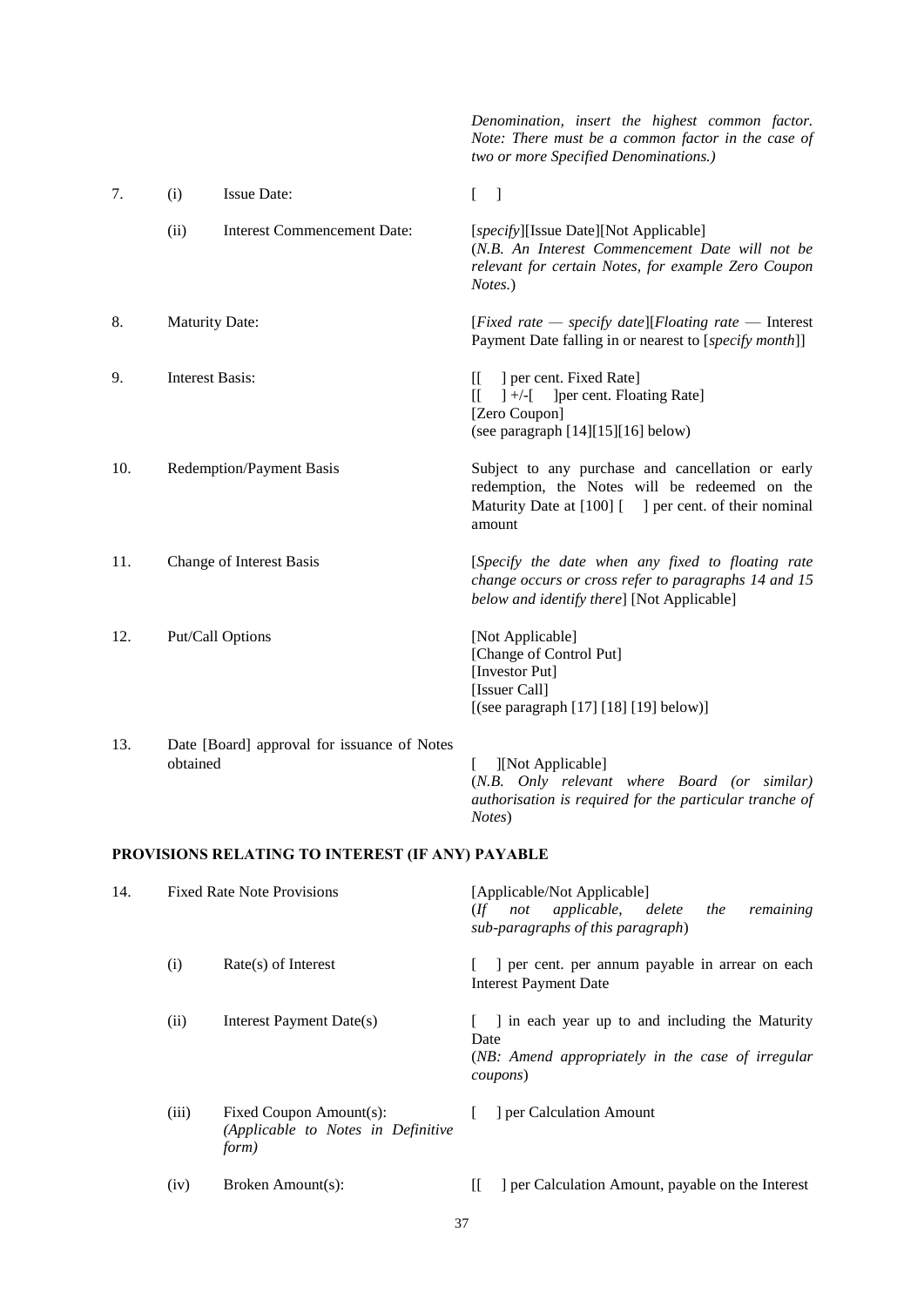<span id="page-37-2"></span><span id="page-37-1"></span><span id="page-37-0"></span>

|     |       | (Applicable to Notes in Definitive<br>form)                                                          | Payment Date falling [in/on] [<br>H                                                                                                                                                                                                                                                                                            |
|-----|-------|------------------------------------------------------------------------------------------------------|--------------------------------------------------------------------------------------------------------------------------------------------------------------------------------------------------------------------------------------------------------------------------------------------------------------------------------|
|     |       |                                                                                                      | [Not Applicable]                                                                                                                                                                                                                                                                                                               |
|     | (v)   | Day Count Fraction                                                                                   | [30/360][Actual/Actual (ICMA)][specify other]                                                                                                                                                                                                                                                                                  |
|     | (vi)  | Determination Date(s)                                                                                | ] in each year] [Not Applicable]<br>II.<br>(Only relevant where Day Count Fraction is<br>Actual/Actual (ICMA). In such a case, insert regular<br>interest payment dates, ignoring issue date or maturity<br>date in the case of a long or short first or last coupon                                                           |
| 15. |       | <b>Floating Rate Note Provisions</b>                                                                 | [Applicable/Not Applicable]<br>applicable,<br>delete<br>the<br>$($ f not<br>remaining<br>sub-paragraphs of this paragraph)                                                                                                                                                                                                     |
|     | (i)   | Period(s)/Specified<br>Specified<br><b>Interest Payment Dates:</b>                                   | ][, subject to adjustment in accordance with the<br>L<br>Business Day Convention set out in (ii) below/, not<br>subject to any adjustment, as the Business Day<br>Convention in (ii) below is specified to be Not<br>Applicable]                                                                                               |
|     | (ii)  | <b>Business Day Convention:</b>                                                                      | [Floating Rate Convention/Following Business Day<br>Convention/Modified<br>Following<br><b>Business</b><br>Day<br>Convention/Preceding Business Day Convention][Not<br>Applicable]                                                                                                                                             |
|     | (iii) | Additional Business Centre(s):                                                                       | $\mathbb{L}$<br>$\lceil$                                                                                                                                                                                                                                                                                                       |
|     | (iv)  | Manner in which the Rate of Interest<br>and Interest Amount is to be<br>determined:                  | [Screen Rate Determination/ISDA Determination]                                                                                                                                                                                                                                                                                 |
|     | (v)   | Party responsible for calculating the<br>Rate of Interest and Interest Amount<br>(if not the Agent): | 1 (the Calculation Agent)<br><sup>[</sup>                                                                                                                                                                                                                                                                                      |
|     | (vi)  | Screen Rate Determination:                                                                           |                                                                                                                                                                                                                                                                                                                                |
|     |       | Reference Rate and Relevant<br>Financial Centre:                                                     | Reference<br>Rate:<br>[LIBOR/<br>month<br>$\perp$<br>EURIBOR/[<br>$] \hspace{0.1cm} ] \hspace{0.1cm} ]$                                                                                                                                                                                                                        |
|     |       |                                                                                                      | Relevant Financial Centre: [London/ Brussels/[<br>H                                                                                                                                                                                                                                                                            |
|     |       | Interest Determination Date(s):                                                                      | L<br>-1<br>(Second London business day prior to the start of each<br>Interest Period if LIBOR (other than Sterling or euro<br>LIBOR), first day of each Interest Period if Sterling<br>LIBOR and the second day on which the TARGET2<br>System is open prior to the start of each Interest<br>Period if EURIBOR or euro LIBOR) |
|     |       | Relevant Screen Page:                                                                                | $\begin{bmatrix} \end{bmatrix}$<br>(In the case of EURIBOR, if not Reuters EURIBOR 01<br>ensure it is a page which shows a composite rate or<br>amend the fallback provisions appropriately)                                                                                                                                   |

(vii) ISDA Determination: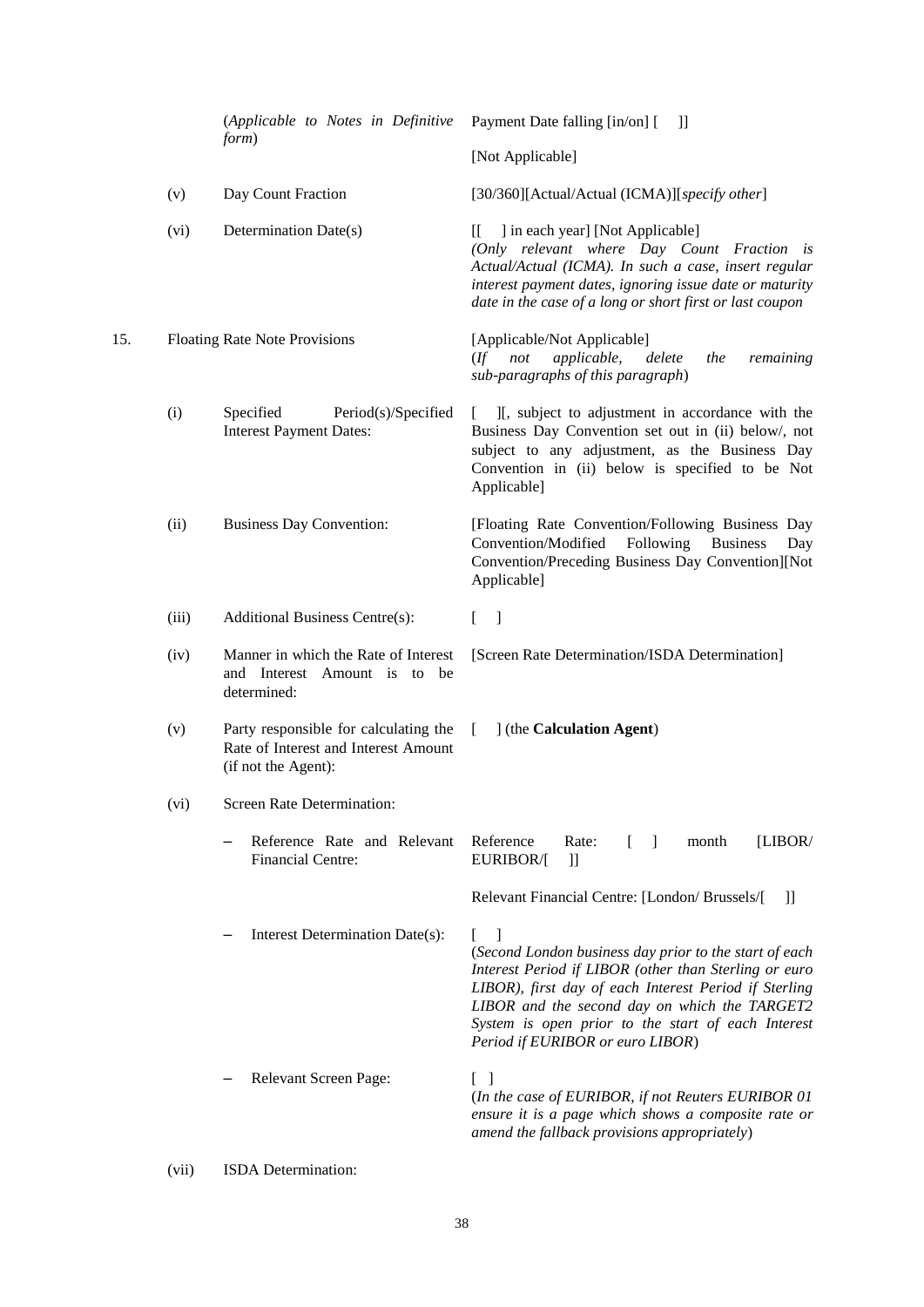|                                    |              | Floating Rate Option:                                                                                                                                                                                                                 | $\begin{bmatrix} 1 \end{bmatrix}$                                                                                                                                                                             |
|------------------------------------|--------------|---------------------------------------------------------------------------------------------------------------------------------------------------------------------------------------------------------------------------------------|---------------------------------------------------------------------------------------------------------------------------------------------------------------------------------------------------------------|
|                                    |              | Designated Maturity:                                                                                                                                                                                                                  | $\begin{bmatrix} 1 \end{bmatrix}$                                                                                                                                                                             |
|                                    |              | <b>Reset Date:</b>                                                                                                                                                                                                                    | $\begin{bmatrix} \end{bmatrix}$<br>(In the case of a LIBOR or EURIBOR based option,<br>the first day of the interest period)                                                                                  |
|                                    | (viii)       | Linear Interpolation:                                                                                                                                                                                                                 | [Not Applicable/Applicable - the Rate of Interest for<br>the [long/short] [first/last] Interest Period shall be<br>calculated using Linear Interpolation (specify for each<br>short or long interest period)] |
|                                    | (ix)         | $Margin(s)$ :                                                                                                                                                                                                                         | $[+/.]$ ] [ ] [ ] [ per cent. per annum                                                                                                                                                                       |
|                                    | (x)          | Minimum Rate of Interest:                                                                                                                                                                                                             | [ ] ] ] per cent. per annum                                                                                                                                                                                   |
|                                    | (xi)         | Maximum Rate of Interest:                                                                                                                                                                                                             | [ ] ] per cent. per annum                                                                                                                                                                                     |
|                                    | (xii)        | Day Count Fraction:                                                                                                                                                                                                                   | [Actual/Actual (ISDA)][Actual/Actual]<br>[Actual/365 (Fixed)]<br>[Actual/365 (Sterling)]<br>[Actual/360]<br>[30/360][360/360][Bond Basis]<br>[30E/360][Eurobond Basis]<br>[30E/360 (ISDA)]                    |
|                                    | (xiii)       | Fallback<br>provisions,<br>rounding<br>provisions<br>and any other terms<br>relating to the method of calculating<br>interest on Floating Rate Notes<br>which are Exempt Notes, if different<br>from those set out in the Conditions: | $\begin{bmatrix} 1 \end{bmatrix}$                                                                                                                                                                             |
| Zero Coupon Note Provisions<br>16. |              |                                                                                                                                                                                                                                       | [Applicable/Not Applicable]<br>applicable,<br>delete<br>$($ ff<br>not<br>the<br>remaining<br>sub-paragraphs of this paragraph)                                                                                |
|                                    | (i)          | Accrual Yield:                                                                                                                                                                                                                        | [ ] [ ] [ ] [ ] [ ] [ ] per cent. per annum                                                                                                                                                                   |
|                                    | (ii)         | Reference Price:                                                                                                                                                                                                                      | $[\ ]$                                                                                                                                                                                                        |
|                                    | (iii)        | other<br>formula/basis<br>of<br>Any<br>determining amount payable<br>for<br>Zero Coupon Notes which<br>are<br><b>Exempt Notes:</b>                                                                                                    | $\lceil$ $\rceil$                                                                                                                                                                                             |
|                                    | (iv)         | Day Count Fraction in relation to<br><b>Early Redemption Amounts:</b>                                                                                                                                                                 | [30/360]<br>[Actual/360]<br>[Actual/365]                                                                                                                                                                      |
|                                    |              | PROVISIONS RELATING TO REDEMPTION                                                                                                                                                                                                     |                                                                                                                                                                                                               |
| 17.                                | Issuer Call: |                                                                                                                                                                                                                                       | [Applicable/Not Applicable]                                                                                                                                                                                   |

<span id="page-38-1"></span><span id="page-38-0"></span>(*If not applicable, delete the remaining subparagraphs of this paragraph*)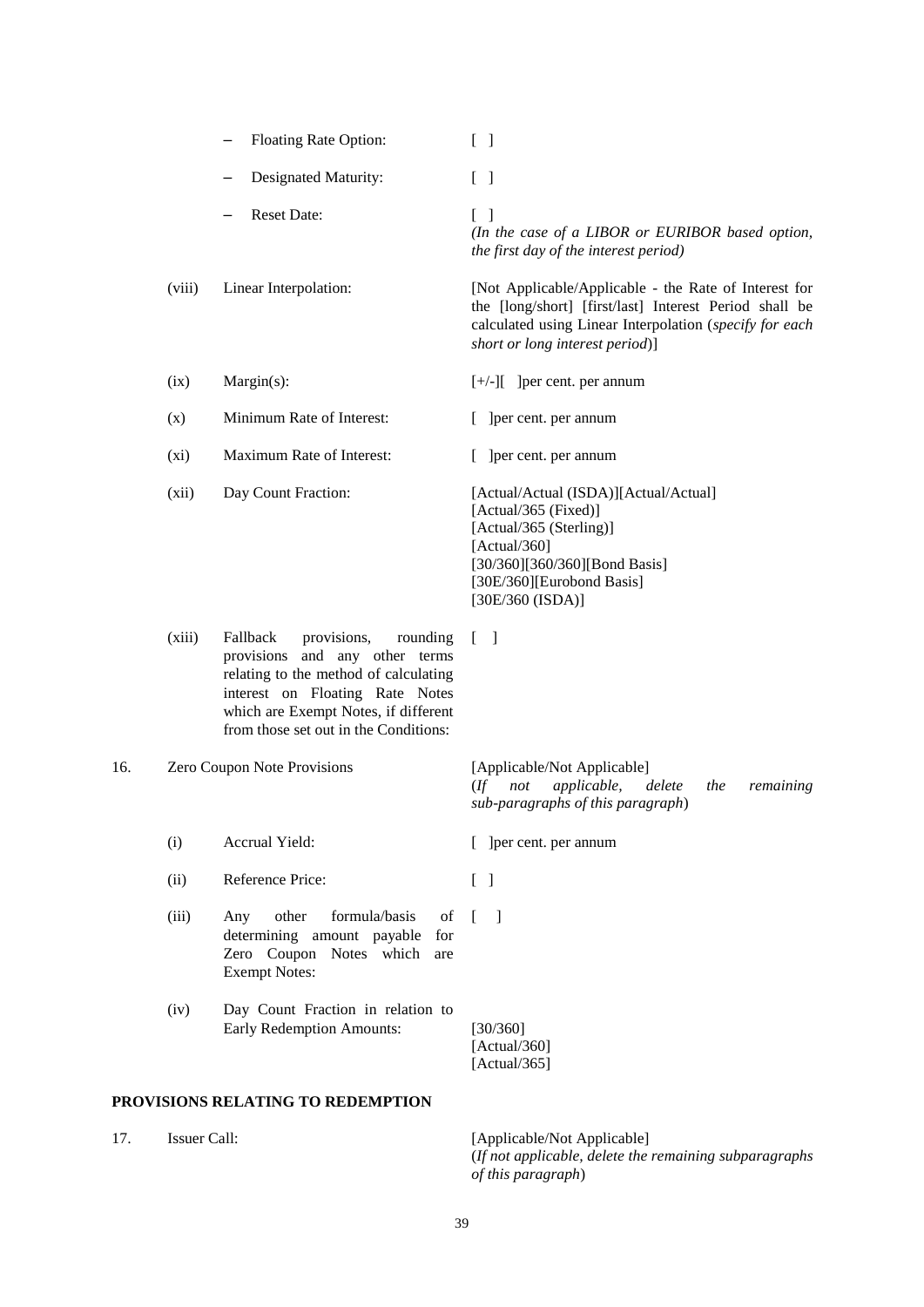<span id="page-39-0"></span>

|     | (i)                                                                                   | <b>Optional Redemption Date(s):</b><br><b>Optional Redemption Amount:</b><br>If redeemable in part:<br>Minimum<br>(a)<br>Redemption<br>Amount: |                                    |            | $[\ ]$                                                                                                                                 |
|-----|---------------------------------------------------------------------------------------|------------------------------------------------------------------------------------------------------------------------------------------------|------------------------------------|------------|----------------------------------------------------------------------------------------------------------------------------------------|
|     | (ii)                                                                                  |                                                                                                                                                |                                    |            | [ ] per Calculation Amount                                                                                                             |
|     | (iii)                                                                                 |                                                                                                                                                |                                    |            | [Applicable/Not Applicable]                                                                                                            |
|     |                                                                                       |                                                                                                                                                |                                    |            | $\lceil \rceil$                                                                                                                        |
|     |                                                                                       | (b)                                                                                                                                            | Maximum<br>Amount:                 | Redemption | $\lceil$ $\rceil$                                                                                                                      |
| 18. | <b>Investor Put:</b>                                                                  |                                                                                                                                                |                                    |            | [Applicable/Not Applicable]<br><i>applicable</i> ,<br>$($ ff<br>delete<br>remaining<br>not<br>the<br>sub-paragraphs of this paragraph) |
|     | (i)                                                                                   | <b>Optional Redemption Date(s):</b>                                                                                                            |                                    |            | $[\ ]$                                                                                                                                 |
|     | (ii)                                                                                  |                                                                                                                                                | <b>Optional Redemption Amount:</b> |            | ] per Calculation Amount                                                                                                               |
| 19. |                                                                                       | Change of Control Put:                                                                                                                         |                                    |            | [Applicable/Not Applicable]<br>(If not applicable, delete remaining sub-paragraphs or<br>this paragraph)                               |
| 20. |                                                                                       | Final Redemption Amount:                                                                                                                       |                                    |            | ] per Calculation Amount                                                                                                               |
| 21. | Early Redemption Amount of each Note<br>payable on redemption for taxation reasons or |                                                                                                                                                |                                    |            | [ ] per Calculation Amount                                                                                                             |

<span id="page-39-1"></span>on event of default:

# **GENERAL PROVISIONS APPLICABLE TO THE NOTES**

| Form of Notes: |       | [Bearer Notes:                                                                                                                                                                                                                                                                                                                                                                     |  |
|----------------|-------|------------------------------------------------------------------------------------------------------------------------------------------------------------------------------------------------------------------------------------------------------------------------------------------------------------------------------------------------------------------------------------|--|
| (i)            | Form: | [Temporary Bearer Global Note exchangeable for a<br>Permanent Bearer Global Note which is exchangeable<br>for definitive Bearer Notes [on 60 days' notice given<br>at any time/only upon an Exchange Event]                                                                                                                                                                        |  |
|                |       | [Temporary Bearer Global Note exchangeable for<br>definitive Bearer Notes on and after the Exchange<br>Date.]                                                                                                                                                                                                                                                                      |  |
|                |       | [Permanent Bearer Global Note exchangeable for<br>definitive Bearer Notes [on 60 days' notice given at<br>any time/only upon an Exchange Event]]                                                                                                                                                                                                                                   |  |
|                |       | [Registered Notes:                                                                                                                                                                                                                                                                                                                                                                 |  |
|                |       | Regulation S Global Note (U.S.\$[ ] nominal amount)<br>registered in the name of a nominee for [DTC/a<br>common depositary for Euroclear and Clearstream,<br>Luxembourg]/Rule 144A Global Note (U.S.\$[ ]<br>nominal amount) registered in the name of a nominee<br>for [DTC/a common depositary for Euroclear and<br>Clearstream, Luxembourg]/Definitive IAI Registered<br>Notes] |  |
|                |       |                                                                                                                                                                                                                                                                                                                                                                                    |  |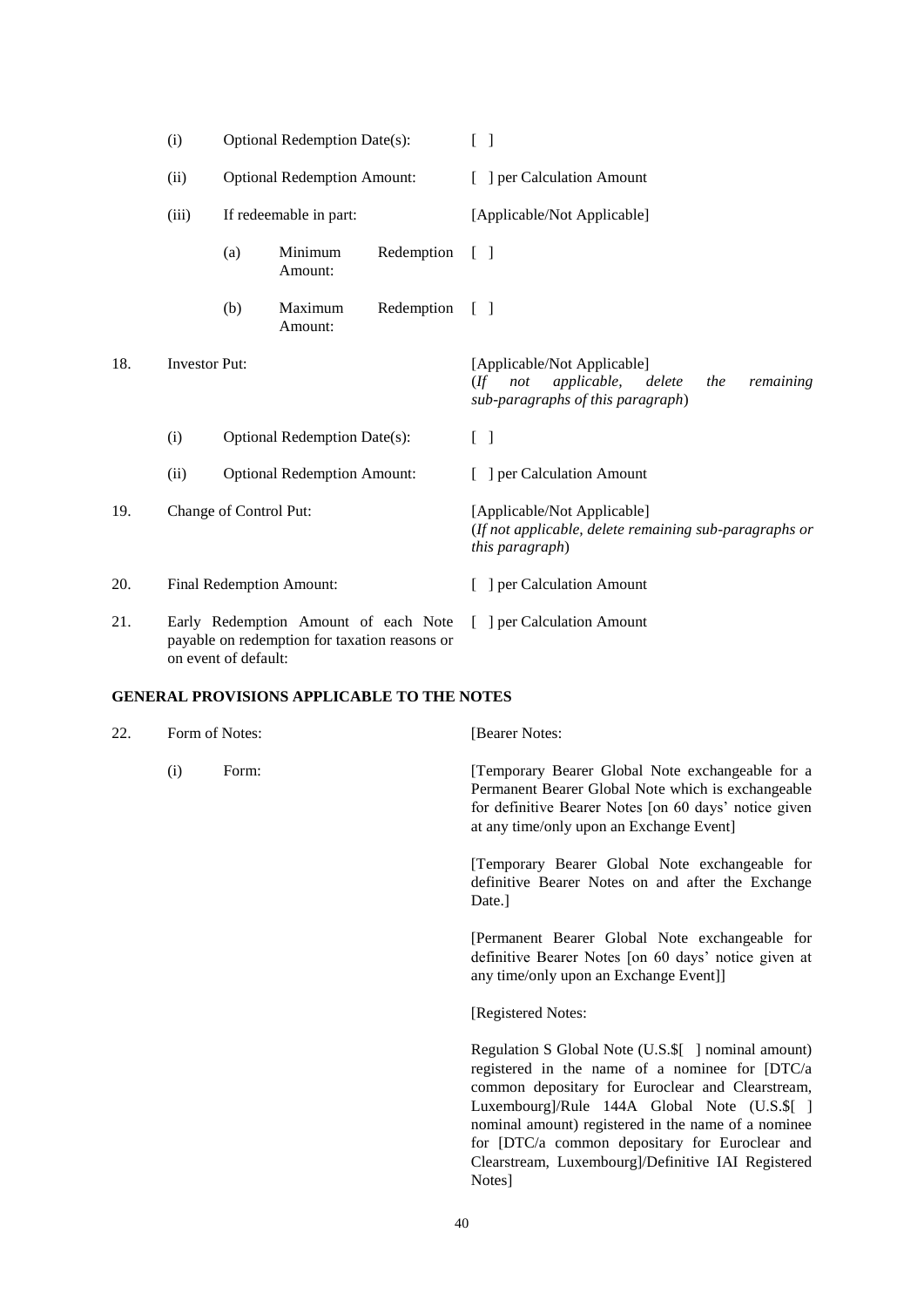|     |                                                                         | [Notes shall not be physically delivered in Belgium,<br>except to a clearing system, a depository or other<br>institution for the purpose of their immobilisation in<br>accordance with article 4 of the Belgian Law of 14<br>December 2005. |
|-----|-------------------------------------------------------------------------|----------------------------------------------------------------------------------------------------------------------------------------------------------------------------------------------------------------------------------------------|
| 23. | Additional Financial Centre(s):                                         | [Not Applicable/give details]<br>(Note that this paragraph relates to the place of<br>payment and not Interest Period end dates to which<br>sub-paragraph 15(iii) relates)                                                                   |
| 24. | Talons for future Coupons to be attached to<br>definitive Bearer Notes: | [Yes, as the Notes have more than 27 coupon<br>payments, Talons may be required if, on exchange<br>into definitive form, more than 27 coupon payments<br>are still to be made/No.                                                            |

# **RESPONSIBILITY**

The Issuer accepts responsibility for the information contained in this Pricing Supplement. [[*Relevant third party information*] has been extracted from [*specify source*]. The Issuer confirms that such information has been accurately reproduced and that, so far as it is aware and is able to ascertain from information published by [*specify source*], no facts have been omitted which would render the reproduced information inaccurate or misleading.]

Signed on behalf of Swedish Match AB (publ):

By: .................................................................... *Duly authorised*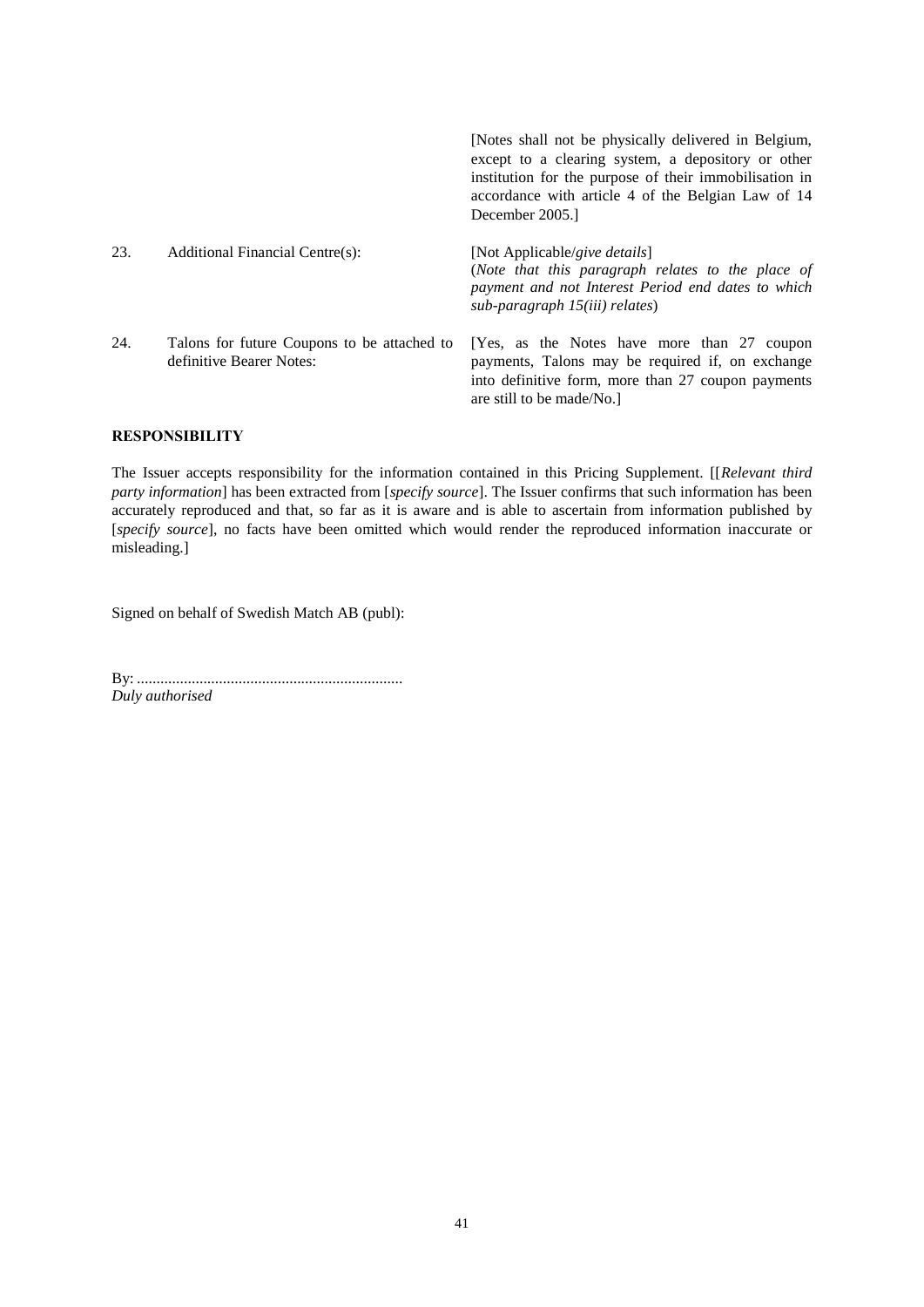## **PART B – OTHER INFORMATION**

# **1. LISTING AND ADMISSION TO TRADING**

**2.** 

| Listing and Admission to Trading: | [Application [has been made/is expected to be made]<br>by the Issuer (or on its behalf) for the Notes to be<br>listed on [ <i>specify market - note this should not be a</i><br>regulated market] with effect from [ ].] [Not<br>Applicable]                                                       |
|-----------------------------------|----------------------------------------------------------------------------------------------------------------------------------------------------------------------------------------------------------------------------------------------------------------------------------------------------|
| <b>RATINGS</b>                    |                                                                                                                                                                                                                                                                                                    |
| Ratings                           | [The Notes to be issued [[have been]/[are expected to<br>be]] rated [insert details] by [insert the legal name of<br>the relevant credit rating agency entity(ies).<br>[ <i>Insert the legal name of the relevant credit rating</i><br><i>agency entity</i> ] is established in the European Union |
|                                   | and is registered under Regulation (EC) No.<br>$1060/2009$ (as amended).]                                                                                                                                                                                                                          |
|                                   | (The above disclosure should reflect the rating<br>allocated to Notes of the type being issued under the<br>Programme generally or, where the issue has been<br>specifically rated, that rating.)                                                                                                  |

# **3. INTERESTS OF NATURAL AND LEGAL PERSONS INVOLVED IN THE ISSUE**

[Save for the fees [of [*insert relevant fee disclosure*]] payable to [[ ] (the **Managers**)/the Dealers], so far as the Issuer is aware, no person involved in the issue of the Notes has an interest material to the offer. The [Managers/Dealers] and their affiliates have engaged, and may in the future engage, in investment banking and/or commercial banking transactions with, and may perform other services for, the Issuer and its affiliates in the ordinary course of business. – *Amend as appropriate if there are other interests*]

# **4. OPERATIONAL INFORMATION**

| (i)   | ISIN:                                               |      |              |     |                                                                                                                                                                                                                                                                 |
|-------|-----------------------------------------------------|------|--------------|-----|-----------------------------------------------------------------------------------------------------------------------------------------------------------------------------------------------------------------------------------------------------------------|
| (ii)  | Common Code:                                        |      |              |     |                                                                                                                                                                                                                                                                 |
| (iii) | CFI:                                                |      |              |     | [[See/[[include code], as updated, as set out on] the<br>website of the Association of National Numbering<br>Agencies (ANNA) or alternatively sourced from<br>the responsible National Numbering Agency that<br>assigned the ISIN/Not Applicable/Not Available] |
| (iv)  | FISN:                                               |      |              |     | [[See/[[include code], as updated, as set out on] the<br>website of the Association of National Numbering<br>Agencies (ANNA) or alternatively sourced from<br>the responsible National Numbering Agency that<br>assigned the ISIN/Not Applicable/Not Available] |
| (v)   | Any clearing system(s) other than DTC,<br>Euroclear | Bank | <b>SA/NV</b> | and | [Not Applicable/give name(s) and number(s)]                                                                                                                                                                                                                     |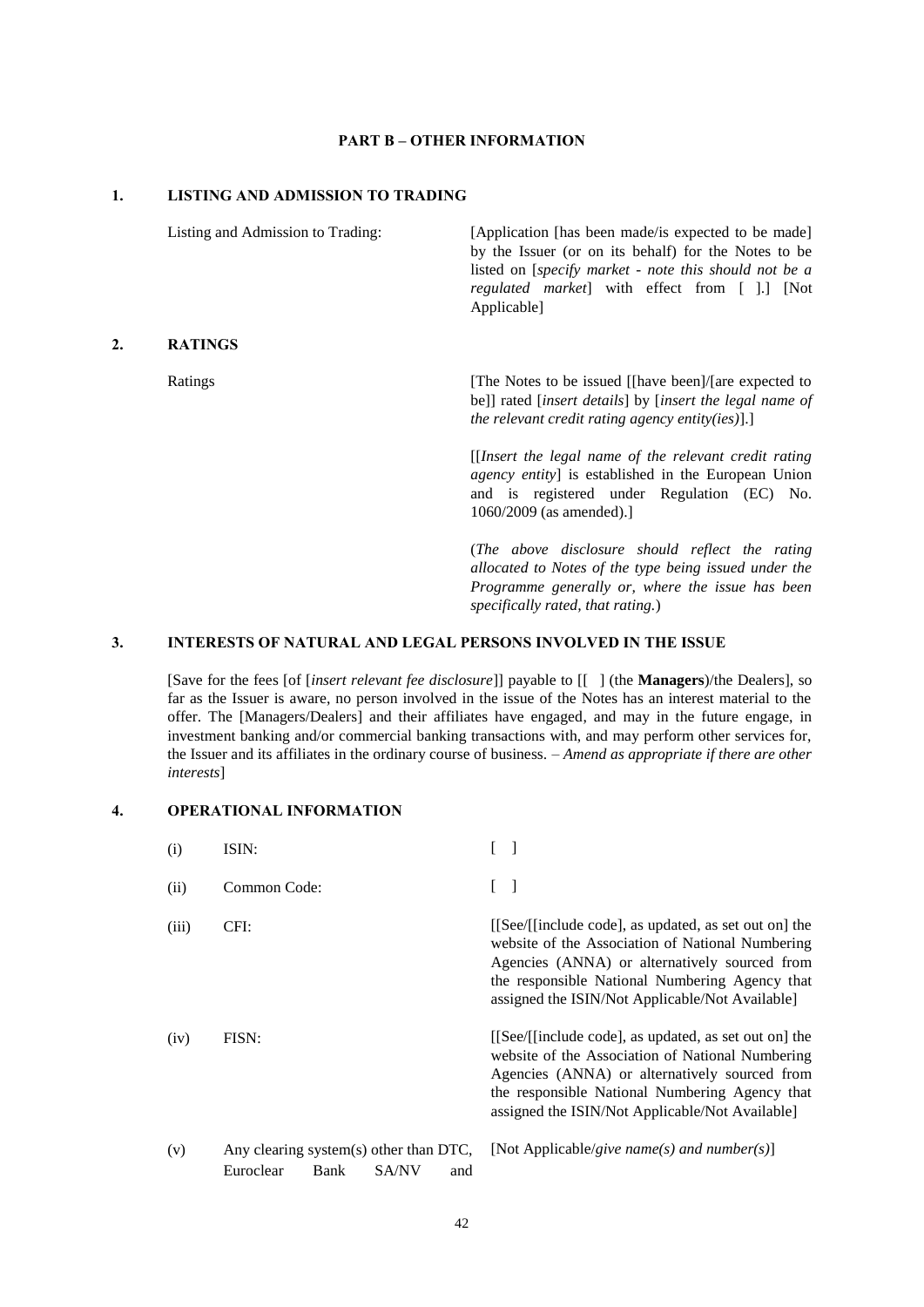|    |        | Clearstream Banking SA and<br>the<br>relevant identification number(s) |                                                                                                                                                                                                                                                                                                                                                          |
|----|--------|------------------------------------------------------------------------|----------------------------------------------------------------------------------------------------------------------------------------------------------------------------------------------------------------------------------------------------------------------------------------------------------------------------------------------------------|
|    | (vi)   | Names and addresses of additional<br>Paying Agent(s) (if any):         | $\Box$                                                                                                                                                                                                                                                                                                                                                   |
|    | (vii)  | Registrar:                                                             | Bank Trust Company<br>[Deutsche]<br>Americas/<br>Deutsche Bank Luxembourg S.A./Not Applicable]                                                                                                                                                                                                                                                           |
| 5. |        | <b>DISTRIBUTION</b>                                                    |                                                                                                                                                                                                                                                                                                                                                          |
|    | (i)    | Method of distribution:                                                | [Syndicated/Non-syndicated]                                                                                                                                                                                                                                                                                                                              |
|    | (ii)   | If syndicated, names of Managers:                                      | [Not Applicable/give names]                                                                                                                                                                                                                                                                                                                              |
|    | (iii)  | Date of [Syndication] Agreement:                                       | $\begin{bmatrix} 1 \end{bmatrix}$                                                                                                                                                                                                                                                                                                                        |
|    | (iv)   | Stabilisation Manager(s) (if any):                                     | [Not Applicable/give names]                                                                                                                                                                                                                                                                                                                              |
|    | (v)    | If non-syndicated, name of relevant<br>Dealer:                         | [Not Applicable/give names]                                                                                                                                                                                                                                                                                                                              |
|    | (vi)   | U.S. Selling Restrictions:                                             | Compliance<br>Category<br><b>TEFRA</b><br>[Reg.<br>S<br>2;<br>D/TEFRA C/TEFRA not applicable]                                                                                                                                                                                                                                                            |
|    | (vii)  | Prohibition of Sales to EEA Retail                                     | [Applicable/Not Applicable]                                                                                                                                                                                                                                                                                                                              |
|    |        | Investors:                                                             | (If the Notes clearly do not constitute "packaged"<br>products or the Notes do constitute "packaged"<br>products and a key information document will be<br>prepared, "Not Applicable" should be specified. If<br>the Notes may constitute "packaged" products and<br>no key information document will be prepared,<br>"Applicable" should be specified.) |
|    | (viii) | Prohibition<br>Sales<br>of<br>Belgian<br>to                            | [Applicable/Not Applicable]                                                                                                                                                                                                                                                                                                                              |
|    |        | Consumers:                                                             | (N.B. advice should be taken from Belgian counsel                                                                                                                                                                                                                                                                                                        |

*before disapplying this selling restriction*)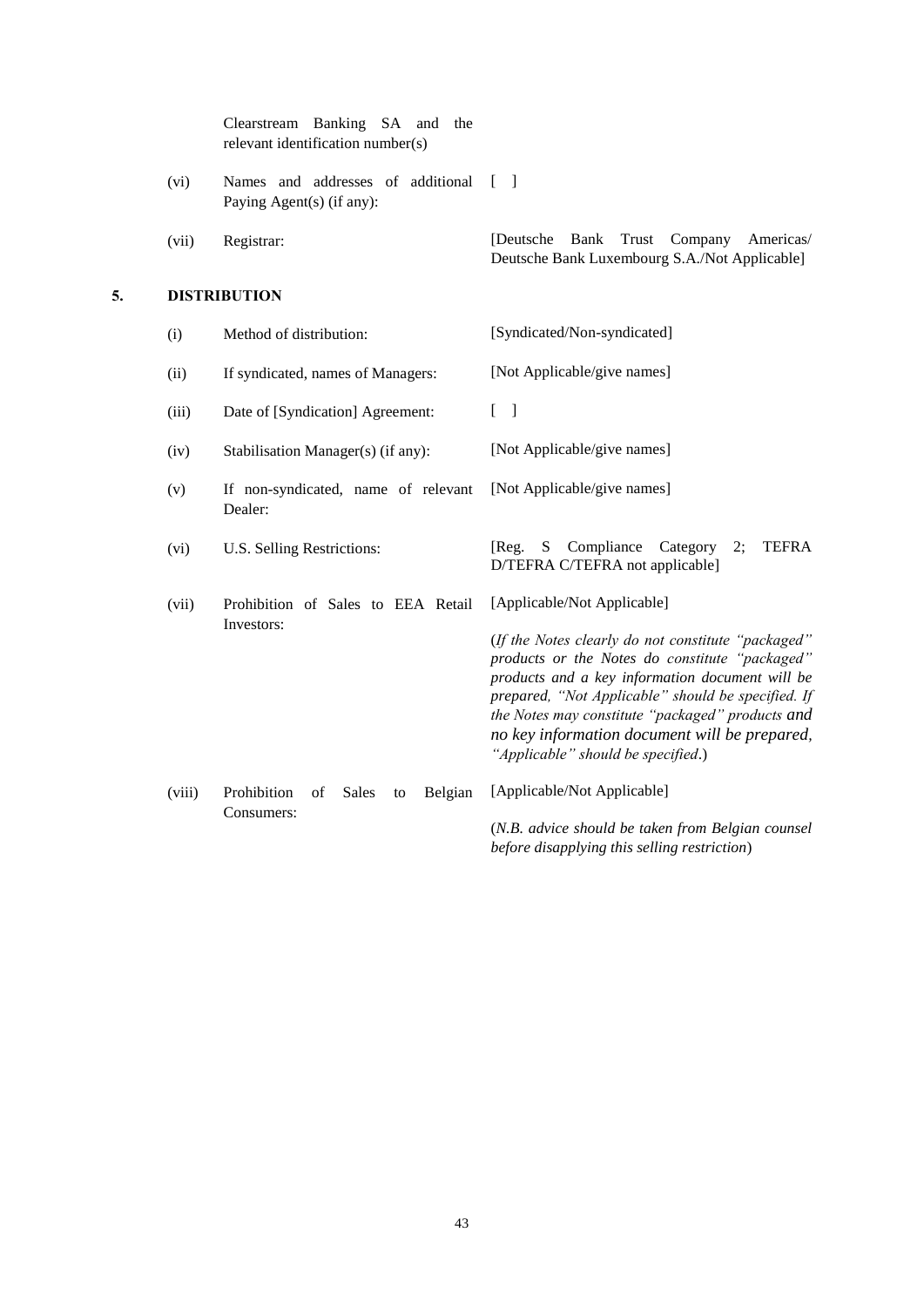### **TERMS AND CONDITIONS OF THE NOTES**

*The following are the Terms and Conditions of the Notes which will be incorporated by reference into each Global Note (as defined below) and each definitive Note, in the latter case only if permitted by the relevant stock exchange (if any) and agreed by the Issuer and the relevant Dealer at the time of issue but, if not so permitted and agreed, such definitive Note will have endorsed thereon or attached thereto such Terms and Conditions. The applicable Pricing Supplement in relation to any Tranche of Exempt Notes may specify other terms and conditions which shall, to the extent so specified or to the extent inconsistent with the following Terms and Conditions, replace or modify the following Terms and Conditions for the purpose of such Notes. The applicable Final Terms (or the relevant provisions thereof) will be endorsed upon, or attached to, each Global Note and definitive Note. Reference should be made to* "*Applicable Final Terms*" *(or, in the case of a Tranche of Exempt Notes, to* "*Applicable Pricing Supplement*"*) for a description of the content of Final Terms (or Pricing Supplement, as applicable) which will specify which of such terms are to apply in relation to the relevant Notes.*

This Note is one of a Series (as defined below) of Notes issued by Swedish Match AB (publ) (the **Issuer**) pursuant to the Agency Agreement (as defined below).

References herein to the **Notes** shall be references to the Notes of this Series and shall mean:

- (i) in relation to any Notes represented by a global Note (a **Global Note**), units of each Specified Denomination in the Specified Currency;
- (ii) any Global Note;
- (iii) any definitive Notes in bearer form (**Bearer Notes**) issued in exchange for a Global Note in bearer form; and
- (iv) any definitive Notes in registered form (**Registered Notes**) (whether or not issued in exchange for a Global Note in registered form).

The Notes and the Coupons (as defined below) have the benefit of an Amended and Restated Agency Agreement (such Amended and Restated Agency Agreement as further amended and/or supplemented and/or restated from time to time, the **Agency Agreement**) dated 30 October 2019 and made between the Issuer, Deutsche Bank AG, London Branch as issuing and principal agent and agent bank (the **Principal Paying Agent**, which expression shall include any successor principal paying agent) and the other paying agents named therein (together with the Principal Paying Agent, the **Paying Agents**, which expression shall include any additional or successor paying agents), Deutsche Bank Trust Company Americas as exchange agent (the **Exchange Agent**, which expression shall include any successor exchange agent) and a registrar and a transfer agent, Deutsche Bank Luxembourg S.A. as a registrar (together with Deutsche Bank Trust Company Americas in its capacity as a registrar, the **Registrars** and each a **Registrar**, which expression shall include any additional or successor registrar) and a transfer agent, and the other transfer agents named therein (together with the Registrars, the **Transfer Agents**, which expression shall include any additional or successor transfer agents). Any reference to the **relevant Registrar** is to the Registrar (if applicable) specified in the Final Terms attached to or endorsed on this Note.

Interest bearing definitive Bearer Notes (unless otherwise indicated in the applicable Final Terms) have interest coupons (**Coupons**) and, in the case of Notes which, when issued in definitive form, have more than 27 interest payments remaining, talons for further Coupons (**Talons**) attached on issue. Any reference herein to Coupons or coupons shall, unless the context otherwise requires, be deemed to include a reference to Talons or talons. Registered Notes and Global Notes do not have Coupons or Talons attached on issue.

The final terms for this Note (or the relevant provisions thereof) are set out in Part A of the Final Terms attached to or endorsed on this Note which supplement these Terms and Conditions or, if this Note is a Note which is neither admitted to trading on a regulated market in the European Economic Area nor offered in the European Economic Area in circumstances where a prospectus is required to be published under the Prospectus Regulation (an **Exempt Note**), the final terms (or the relevant provisions thereof) are set out in Part A of the Pricing Supplement and may specify other terms and conditions which shall, to the extent so specified or to the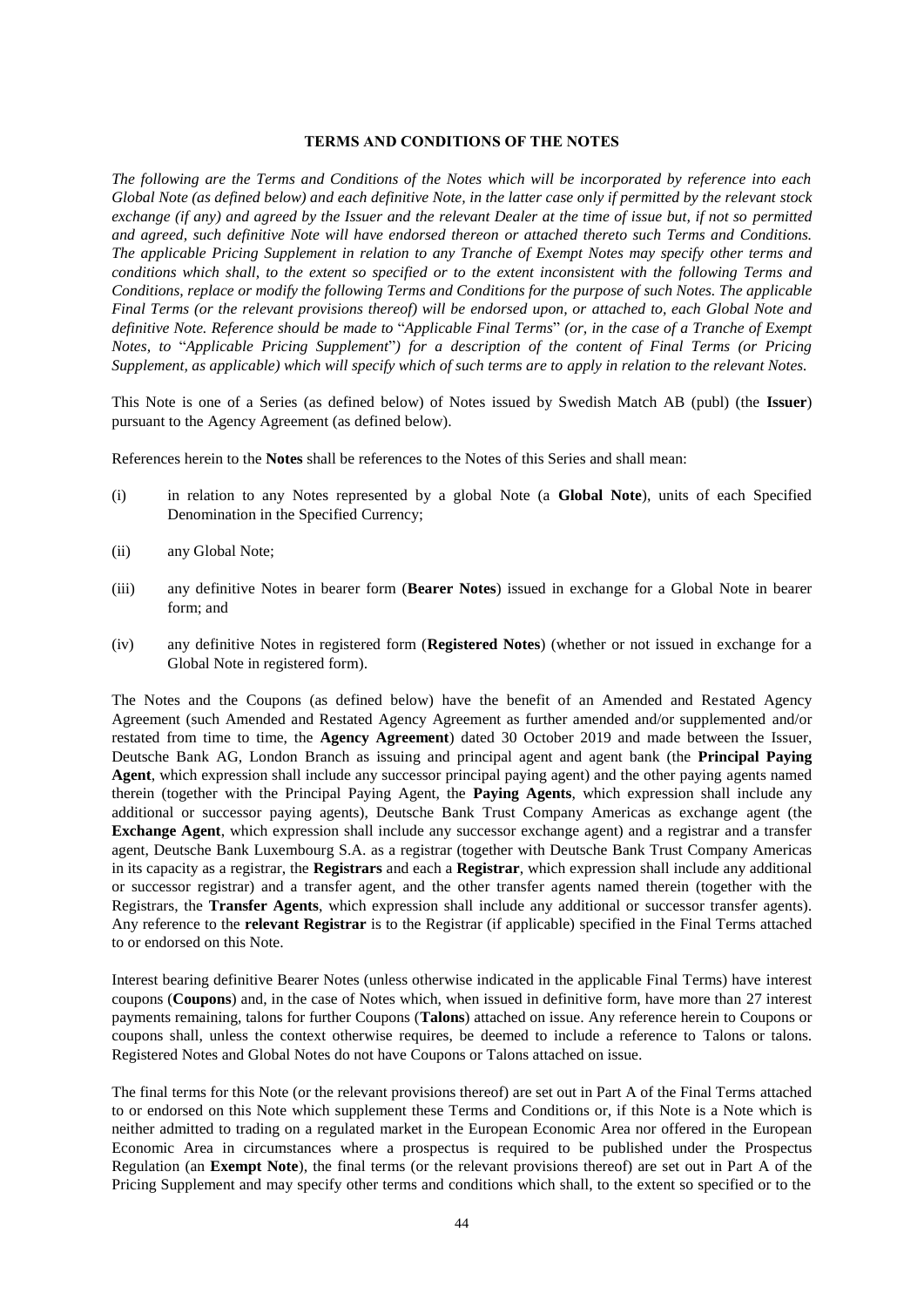extent inconsistent with the Conditions, replace or modify the Conditions for the purposes of this Note. References to the **applicable Final Terms** are, unless otherwise stated, to Part A of the Final Terms (or the relevant provisions thereof) attached to or endorsed on this Note. Any reference in the Conditions to **applicable Final Terms** shall be deemed to include a reference to **applicable Pricing Supplement** where relevant. The expression **Prospectus Regulation** means Regulation (EU) 2017/1129.

Any reference to **Noteholders** or **holders** in relation to any Notes shall mean (in the case of Bearer Notes) the holders of the Notes and (in the case of Registered Notes) the persons in whose name the Notes are registered and shall, in relation to any Notes represented by a Global Note, be construed as provided below. Any reference herein to **Couponholders** shall mean the holders of the Coupons and shall, unless the context otherwise requires, include the holders of the Talons.

As used herein, **Tranche** means Notes which are identical in all respects (including as to listing and admission to trading) and **Series** means a Tranche of Notes together with any further Tranche or Tranches of Notes which (i) are expressed to be consolidated and form a single series and (ii) have the same terms and conditions or terms and conditions which are the same in all respects save for the amount and date of the first payment of interest thereon and the date from which interest starts to accrue.

The Noteholders and the Couponholders are entitled to the benefit of the Deed of Covenant (such Deed of Covenant as modified and/or supplemented and/or restated from time to time, the **Deed of Covenant**) dated 24 September 2018 and made by the Issuer. The original of the Deed of Covenant is held by the common depositary for Euroclear (as defined below) and Clearstream, Luxembourg (as defined below).

Copies of the Agency Agreement, a deed poll (such deed poll as modified and/or supplemented and/or restated from time to time, the **Deed Poll**) dated 7 October 2011 and made by the Issuer and the Deed of Covenant are available for inspection during normal business hours at the specified office of each of the Principal Paying Agent, the Registrars and the other Paying Agents and Transfer Agents (such agents and the Registrars being together referred to as the **Agents**). If the Notes are to be admitted to trading on the regulated market of the London Stock Exchange the applicable Final Terms will be published on the website of the London Stock Exchange through a regulatory information service. If this Note is an Exempt Note, the applicable Pricing Supplement will only be obtainable by a Noteholder holding one or more Notes and such Noteholder must produce evidence satisfactory to the Issuer and the relevant Paying Agent as to its holding of such Notes and identity. If this Note is neither admitted to trading on a regulated market in the European Economic Area nor offered in the European Economic Area in circumstances where a prospectus is required to be published under the Prospectus Regulation, the applicable Final Terms will only be available for inspection by a Noteholder holding one or more Notes and such Noteholder must produce evidence satisfactory to the relevant Agent as to its holding of such Notes and identity. The Noteholders and the Couponholders are deemed to have notice of, and are entitled to the benefit of, all the provisions of the Agency Agreement, the Deed Poll, the Deed of Covenant and the applicable Final Terms which are applicable to them. The statements in these Terms and Conditions include summaries of, and are subject to, the detailed provisions of the Agency Agreement.

Words and expressions defined in the Agency Agreement or used in the applicable Final Terms shall have the same meanings where used in these Terms and Conditions unless the context otherwise requires or unless otherwise stated and provided that, in the event of inconsistency between the Agency Agreement and the applicable Final Terms, the applicable Final Terms will prevail.

In these Terms and Conditions, **euro** means the currency introduced at the start of the third stage of European economic and monetary union pursuant to the Treaty on the Functioning of the European Union, as amended.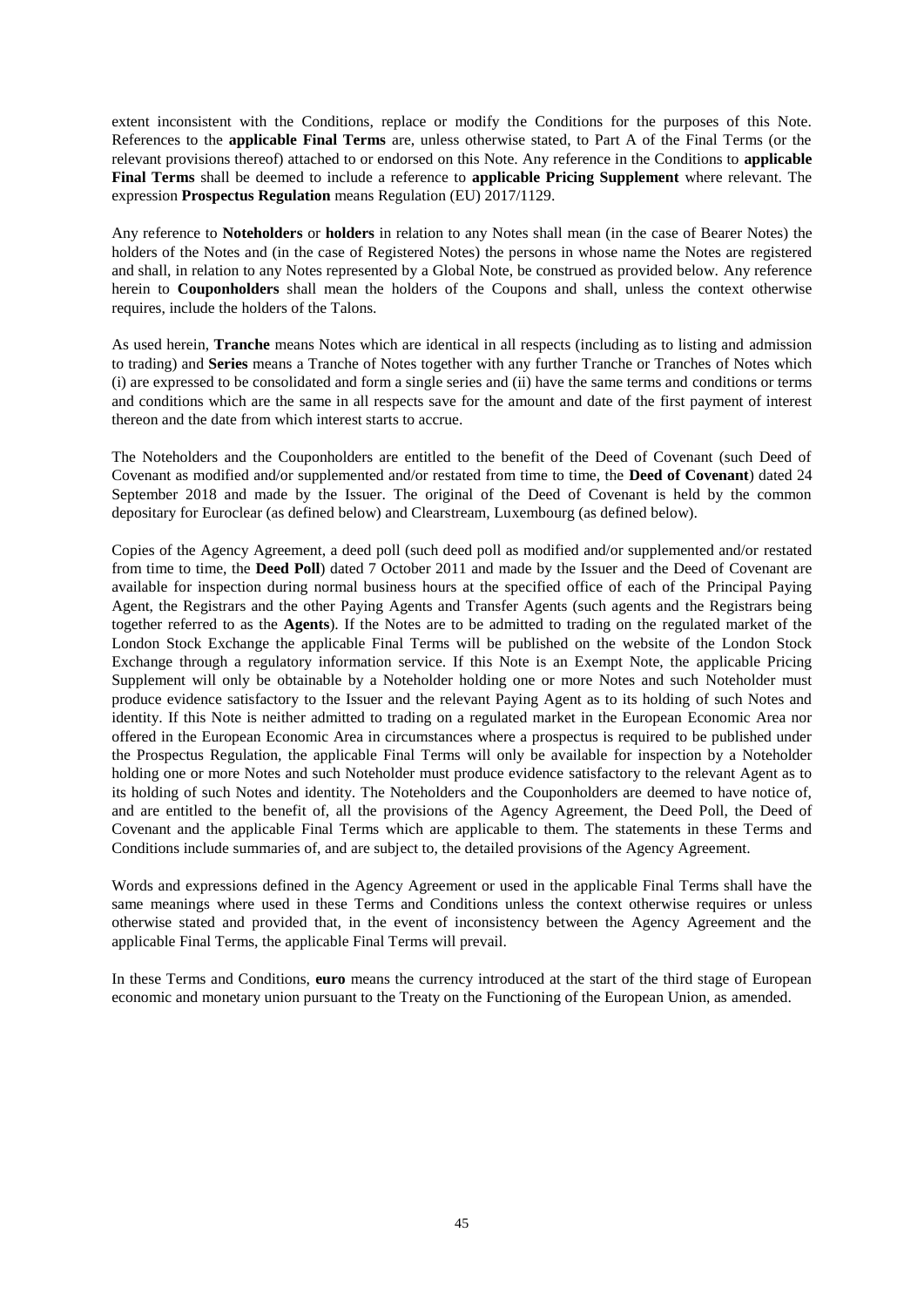## **1. FORM, DENOMINATION AND TITLE**

The Notes are in bearer form or in registered form as specified in the applicable Final Terms and, in the case of definitive Notes, serially numbered, in the currency (the **Specified Currency**) and the denominations (the **Specified Denomination(s**)) specified in the applicable Final Terms. Notes of one Specified Denomination may not be exchanged for Notes of another Specified Denomination and Bearer Notes may not be exchanged for Registered Notes and *vice versa*.

This Note may be a Fixed Rate Note, a Floating Rate Note or a Zero Coupon Note or a combination of any of the foregoing, depending upon the Interest Basis shown in the applicable Final Terms.

Definitive Bearer Notes are issued with Coupons attached, unless they are Zero Coupon Notes in which case references to Coupons and Couponholders in these Terms and Conditions are not applicable.

Subject as set out below, title to the Bearer Notes and Coupons will pass by delivery and title to the Registered Notes will pass upon registration of transfers in accordance with the provisions of the Agency Agreement. The Issuer and any Agent will (except as otherwise required by law) deem and treat the bearer of any Bearer Note or Coupon and the registered holder of any Registered Note as the absolute owner thereof (whether or not overdue and notwithstanding any notice of ownership or writing thereon or notice of any previous loss or theft thereof) for all purposes but, in the case of any Global Note, without prejudice to the provisions set out in the next succeeding paragraph.

For so long as any of the Notes is represented by a Global Note held on behalf of Euroclear Bank SA/NV (**Euroclear**) and/or Clearstream Banking S.A. (**Clearstream, Luxembourg**), each person (other than Euroclear or Clearstream, Luxembourg) who is for the time being shown in the records of Euroclear or of Clearstream, Luxembourg as the holder of a particular nominal amount of such Notes (in which regard any certificate or other document issued by Euroclear or Clearstream, Luxembourg as to the nominal amount of such Notes standing to the account of any person shall be conclusive and binding for all purposes save in the case of manifest error) shall be treated by the Issuer and the Agents as the holder of such nominal amount of such Notes for all purposes other than with respect to the payment of principal or interest on such nominal amount of such Notes, for which purpose the bearer of the relevant Bearer Global Note or the registered holder of the relevant Registered Global Note shall be treated by the Issuer and any Agent as the holder of such nominal amount of such Notes in accordance with and subject to the terms of the relevant Global Note and the expressions **Noteholder** and **holder of Notes** and related expressions shall be construed accordingly.

For so long as the Depository Trust Company (**DTC**) or its nominee is the registered owner or holder of a Registered Global Note, DTC or such nominee, as the case may be, will be considered the sole owner or holder of the Notes represented by such Registered Global Note for all purposes under the Agency Agreement and the Notes except to the extent that in accordance with DTC's published rules and procedures any ownership rights may be exercised by its participants or beneficial owners through participants.

Notes which are represented by a Global Note will be transferable only in accordance with the rules and procedures for the time being of DTC, Euroclear and Clearstream, Luxembourg as the case may be.

References to DTC, Euroclear and/or Clearstream, Luxembourg shall, whenever the context so permits, be deemed to include a reference to any additional or alternative clearing system specified in Part B of the applicable Final Terms.

## **2. TRANSFER OF REGISTERED NOTES**

## *(a) Transfers of interests in Registered Global Notes*

Transfers of beneficial interests in Registered Global Notes will be effected by DTC, Euroclear or Clearstream, Luxembourg, as the case may be, and, in turn, by other participants and, if appropriate, indirect participants in such clearing systems acting on behalf of beneficial transferors and transferees of such interests. A beneficial interest in a Registered Global Note will, subject to compliance with all applicable legal and regulatory restrictions, be transferable for Notes in definitive form or for a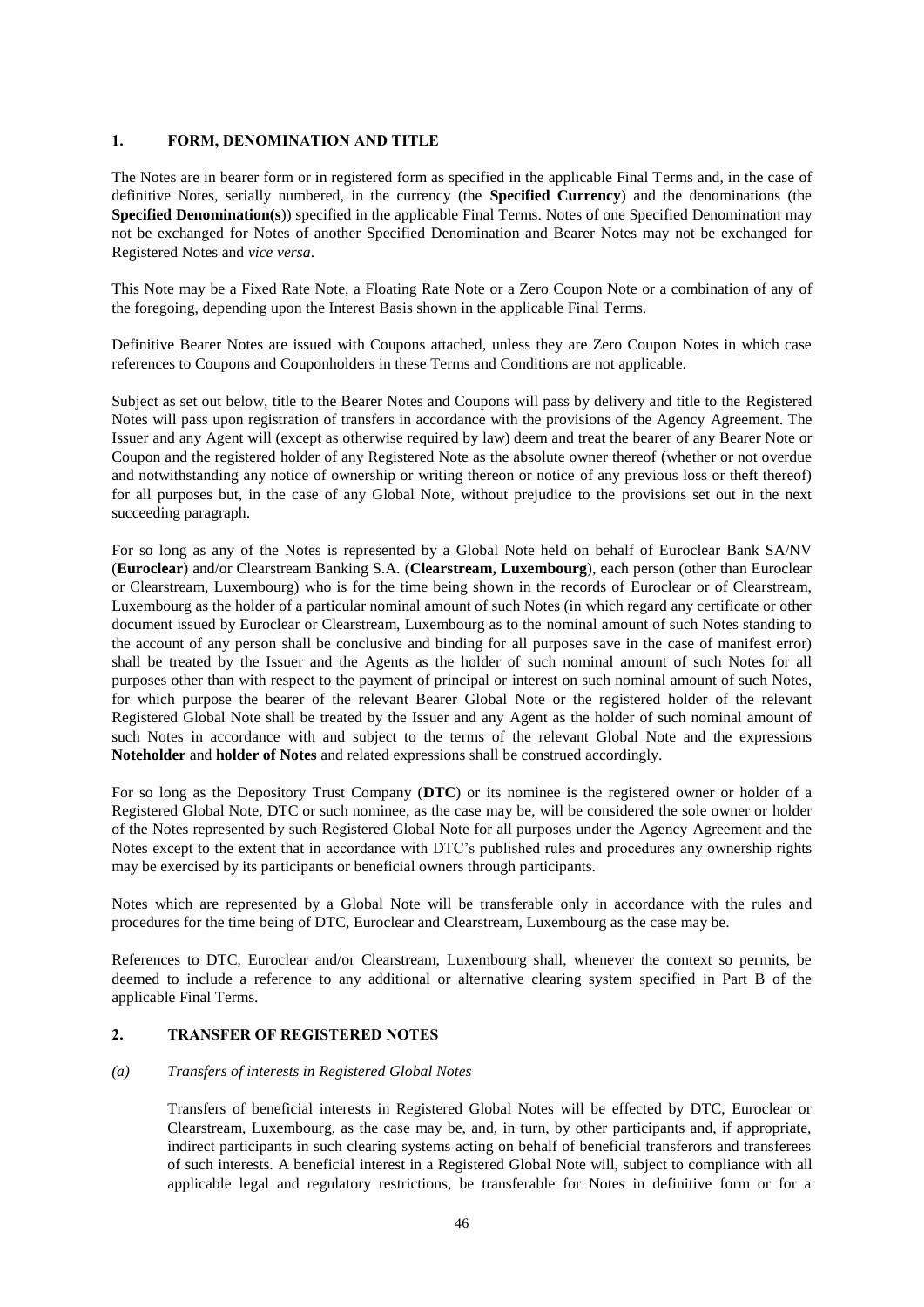beneficial interest in another Registered Global Note only in the authorised denominations set out in the applicable Final Terms and only in accordance with the rules and operating procedures for the time being of DTC, Euroclear or Clearstream, Luxembourg, as the case may be and in accordance with the terms and conditions specified in the Agency Agreement. Transfers of a Registered Global Note shall be limited to transfers of such Registered Global Note, in whole but not in part, to a nominee of DTC or to a successor of DTC or such successor's nominee.

### <span id="page-46-1"></span>*(b) Transfers of Registered Notes in definitive form*

Subject as provided in paragraphs [\(e\)](#page-46-0) and [\(f\)](#page-47-0) below, upon the terms and subject to the conditions set forth in the Agency Agreement, a Registered Note in definitive form may be transferred in whole or in part (in the authorised denominations set out in the applicable Final Terms). In order to effect any such transfer (i) the holder or holders must (A) surrender the Registered Note for registration of the transfer of the Registered Note (or the relevant part of the Registered Note) at the specified office of the relevant Registrar or any Transfer Agent, with the form of transfer thereon duly executed by the holder or holders thereof or his or their attorney or attorneys duly authorised in writing and (B) complete and deposit such other certifications as may be required by the relevant Registrar or, as the case may be, the relevant Transfer Agent and (ii) the relevant Registrar or, as the case may be, the relevant Transfer Agent must, after due and careful enquiry, be satisfied with the documents of title and the identity of the person making the request. Any such transfer will be subject to such reasonable regulations as the Issuer and the relevant Registrar may from time to time prescribe (the initial such regulations being set out in Schedule 10 to the Agency Agreement). Subject as provided above, the relevant Registrar or, as the case may be, the relevant Transfer Agent will, within three business days (being for this purpose a day on which banks are open for business in the city where the specified office of the relevant Registrar or, as the case may be, the relevant Transfer Agent is located) of the request (or such longer period as may be required to comply with any applicable fiscal or other laws or regulations) authenticate and deliver, or procure the authentication and delivery of, at its specified office to the transferee or (at the risk of the transferee) send by uninsured mail to such address as the transferee may request, a new Registered Note in definitive form of a like aggregate nominal amount to the Registered Note (or the relevant part of the Registered Note) transferred. In the case of the transfer of part only of a Registered Note in definitive form, a new Registered Note in definitive form in respect of the balance of the Registered Note not transferred will be so authenticated and delivered or (at the risk of the transferor) sent to the transferor.

### *(c) Registration of transfer upon partial redemption*

In the event of a partial redemption of Notes under Condition [7,](#page-59-0) the Issuer shall not be required to register the transfer of any Registered Note, or part of a Registered Note, called for partial redemption.

### *(d) Costs of registration*

Noteholders will not be required to bear the costs and expenses of effecting any registration of transfer as provided above, except for any costs or expenses of delivery other than by regular uninsured mail and except that the Issuer may require the payment of a sum sufficient to cover any stamp duty, tax or other governmental charge that may be imposed in relation to the registration.

### <span id="page-46-0"></span>*(e) Transfers of interests in Regulation S Global Notes*

Prior to expiry of the applicable Distribution Compliance Period, transfers by the holder of, or of a beneficial interest in, a Regulation S Global Note to a transferee in the United States or who is a U.S. person will only be made:

(i) upon receipt by the relevant Registrar of a written certification substantially in the form set out in the Agency Agreement, amended as appropriate (a **Transfer Certificate**), copies of which are available from the specified office of the Registrars or any Transfer Agent, from the transferor of the Note or beneficial interest therein to the effect that such transfer is being made: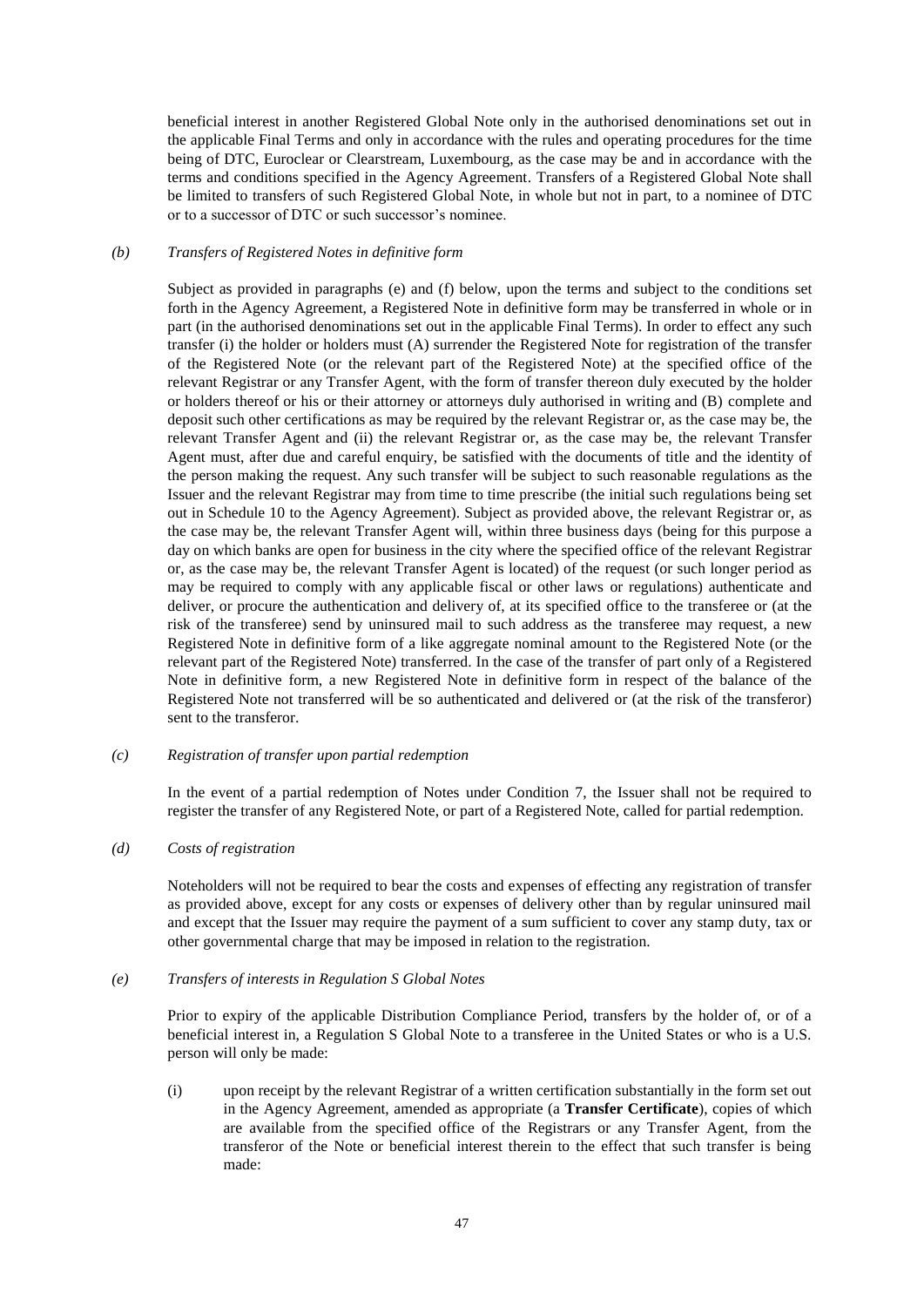- <span id="page-47-2"></span>(A) to a person whom the transferor reasonably believes is a QIB in a transaction meeting the requirements of Rule 144A; or
- <span id="page-47-1"></span>(B) to a person who is an Institutional Accredited Investor,

together with, in the case of [\(B\),](#page-47-1) a duly executed investment letter from the relevant transferee substantially in the form set out in the Agency Agreement (an **IAI Investment Letter**); or

(ii) otherwise pursuant to the Securities Act or an exemption therefrom, subject to receipt by the Issuer of such satisfactory evidence as the Issuer may reasonably require, which may include an opinion of U.S. counsel, that such transfer is in compliance with any applicable securities laws of any State of the United States,

and, in each case, in accordance with any applicable securities laws of any State of the United States or any other jurisdiction.

In the case of [\(A\) above,](#page-47-2) such transferee may take delivery through a Legended Note in global or definitive form and, in the case of [\(B\) above,](#page-47-1) such transferee may take delivery only through a Legended Note in definitive form. After expiry of the applicable Distribution Compliance Period (i) beneficial interests in Regulation S Global Notes may be held through DTC directly, by a participant in DTC, or indirectly through a participant in DTC and (ii) such certification requirements will no longer apply to such transfers.

<span id="page-47-0"></span>*(f) Transfers of interests in Legended Notes*

Transfers of Legended Notes or beneficial interests therein may be made:

- (i) to a transferee who takes delivery of such interest through a Regulation S Global Note, upon receipt by the relevant Registrar of a duly completed Transfer Certificate from the transferor to the effect that such transfer is being made in accordance with Regulation S and that, if such transfer is being made prior to expiry of the applicable Distribution Compliance Period, the interests in the Notes being transferred will be held immediately thereafter through Euroclear and/or Clearstream, Luxembourg; or
- (ii) to a transferee who takes delivery of such interest through a Legended Note:
	- (A) where the transferee is a person whom the transferor reasonably believes is a QIB in a transaction meeting the requirements of Rule 144A, without certification; or
	- (B) where the transferee is an Institutional Accredited Investor, subject to delivery to the relevant Registrar of a Transfer Certificate from the transferor to the effect that such transfer is being made to an Institutional Accredited Investor, together with a duly executed IAI Investment Letter from the relevant transferee; or
- (iii) otherwise pursuant to the Securities Act or an exemption therefrom, subject to receipt by the Issuer of such satisfactory evidence as the Issuer may reasonably require, which may include an opinion of U.S. counsel, that such transfer is in compliance with any applicable securities laws of any State of the United States,

and, in each case, in accordance with any applicable securities laws of any State of the United States or any other jurisdiction.

Notes transferred by Institutional Accredited Investors to QIBs pursuant to Rule 144A or outside the United States pursuant to Regulation S will be eligible to be held by such QIBs or non-U.S. investors through DTC, Euroclear or Clearstream, Luxembourg, as applicable, and the relevant Registrar will arrange for any Notes which are the subject of such a transfer to be represented by the appropriate Registered Global Note, where applicable.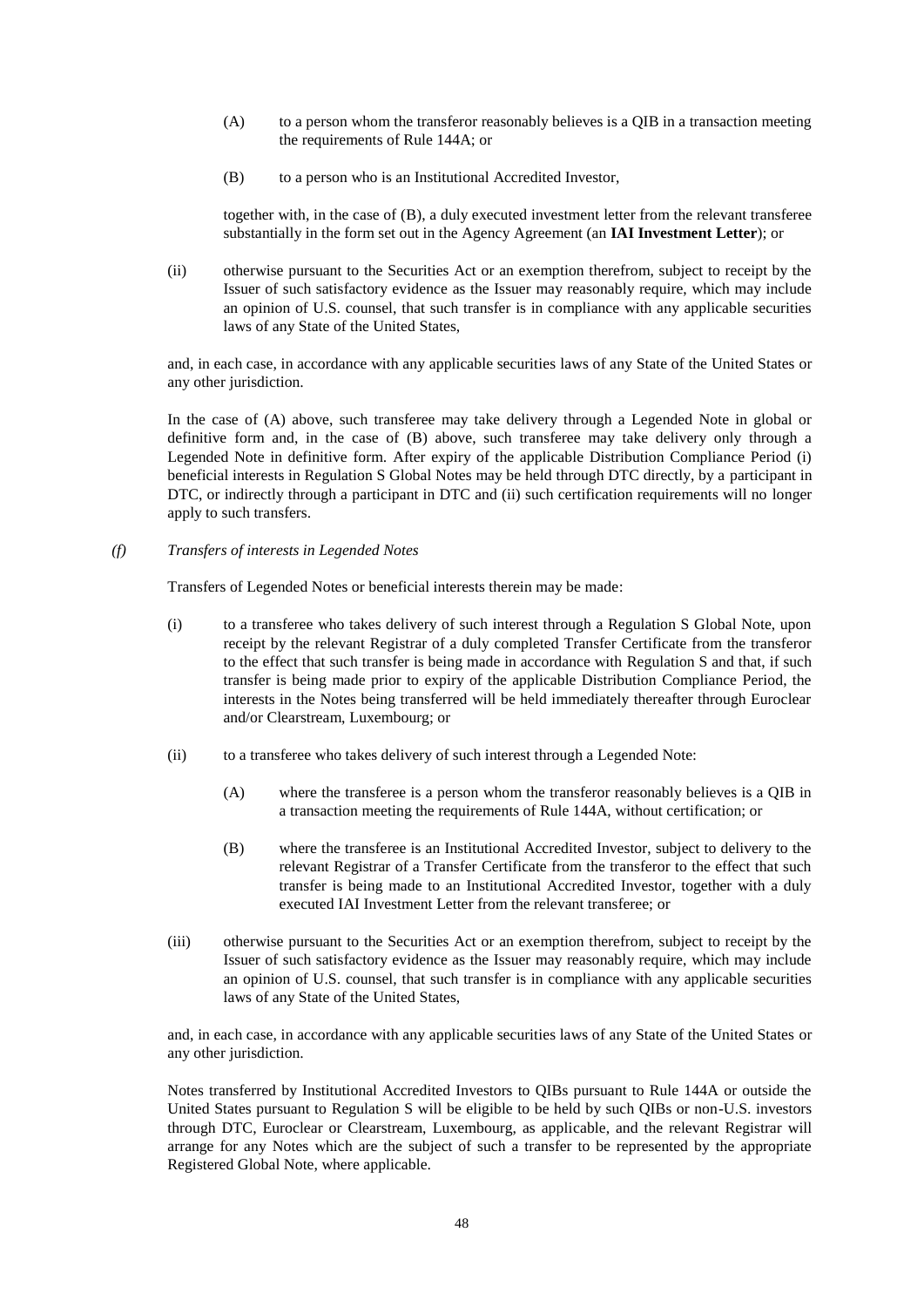Upon the transfer, exchange or replacement of Legended Notes, or upon specific request for removal of the Legend, the relevant Registrar shall deliver only Legended Notes or refuse to remove the Legend, as the case may be, unless there is delivered to the Issuer such satisfactory evidence as may reasonably be required by the Issuer, which may include an opinion of U.S. counsel, that neither the Legend nor the restrictions on transfer set forth therein are required to ensure compliance with the provisions of the Securities Act.

### *(g) Definitions*

In this Condition, the following expressions shall have the following meanings:

**Distribution Compliance Period** means the period that ends 40 days after the completion of the distribution of each Tranche of Notes, as certified by the relevant Dealer (in the case of a nonsyndicated issue) or the relevant Lead Manager (in the case of a syndicated issue);

**Institutional Accredited Investor** means **accredited investors** (as defined in Rule 501(a)(1), (2), (3) or (7) under the Securities Act) that are institutions;

**Legended Note** means Registered Notes in definitive form that are issued to Institutional Accredited Investors and Registered Notes (whether in definitive form or represented by a Registered Global Note) sold in private transactions to QIBs in accordance with the requirements of Rule 144A which bear a legend specifying certain restrictions on transfer (a **Legend**);

**QIB** means a **qualified institutional buyer** within the meaning of Rule 144A;

**Regulation S** means Regulation S under the Securities Act;

**Regulation S Global Note** means a Registered Global Note representing Notes sold outside the United States in reliance on Regulation S;

**Rule 144A** means Rule 144A under the Securities Act; and

**Securities Act** means the United States Securities Act of 1933, as amended.

## **3. STATUS OF THE NOTES**

The Notes and any relative Coupons are direct, unconditional, unsubordinated and (subject to the provisions of Condition [4\)](#page-48-0) unsecured obligations of the Issuer and rank *pari passu* among themselves and (save for certain obligations required to be preferred by law) equally with all other unsecured and unsubordinated obligations of the Issuer, including, for the avoidance of doubt, any unsubordinated and unsecured guarantee provided by the Issuer, from time to time outstanding.

## <span id="page-48-0"></span>**4. NEGATIVE PLEDGE**

So long as any of the Notes remain outstanding (as defined in the Agency Agreement), the Issuer will not secure, and shall procure that none of its Subsidiaries will secure, any existing or future Debt Obligations or guarantees of Debt Obligations by means of a mortgage, pledge, lien or other security upon, or with respect to, any of its present or future undertaking, revenues or assets (including any uncalled capital) unless all amounts payable by it under the Notes and the Coupons are (i) secured equally and rateably by the same mortgage, pledge, lien or other security, or (ii) secured by such other mortgage, pledge, lien or other security as shall be approved by an Extraordinary Resolution (as defined in the Agency Agreement) of the Noteholders.

**Debt Obligations** means any indebtedness which is in the form of or represented by notes, bonds or other securities which are, or are to be, quoted, listed or dealt in or on any stock exchange or over-thecounter market.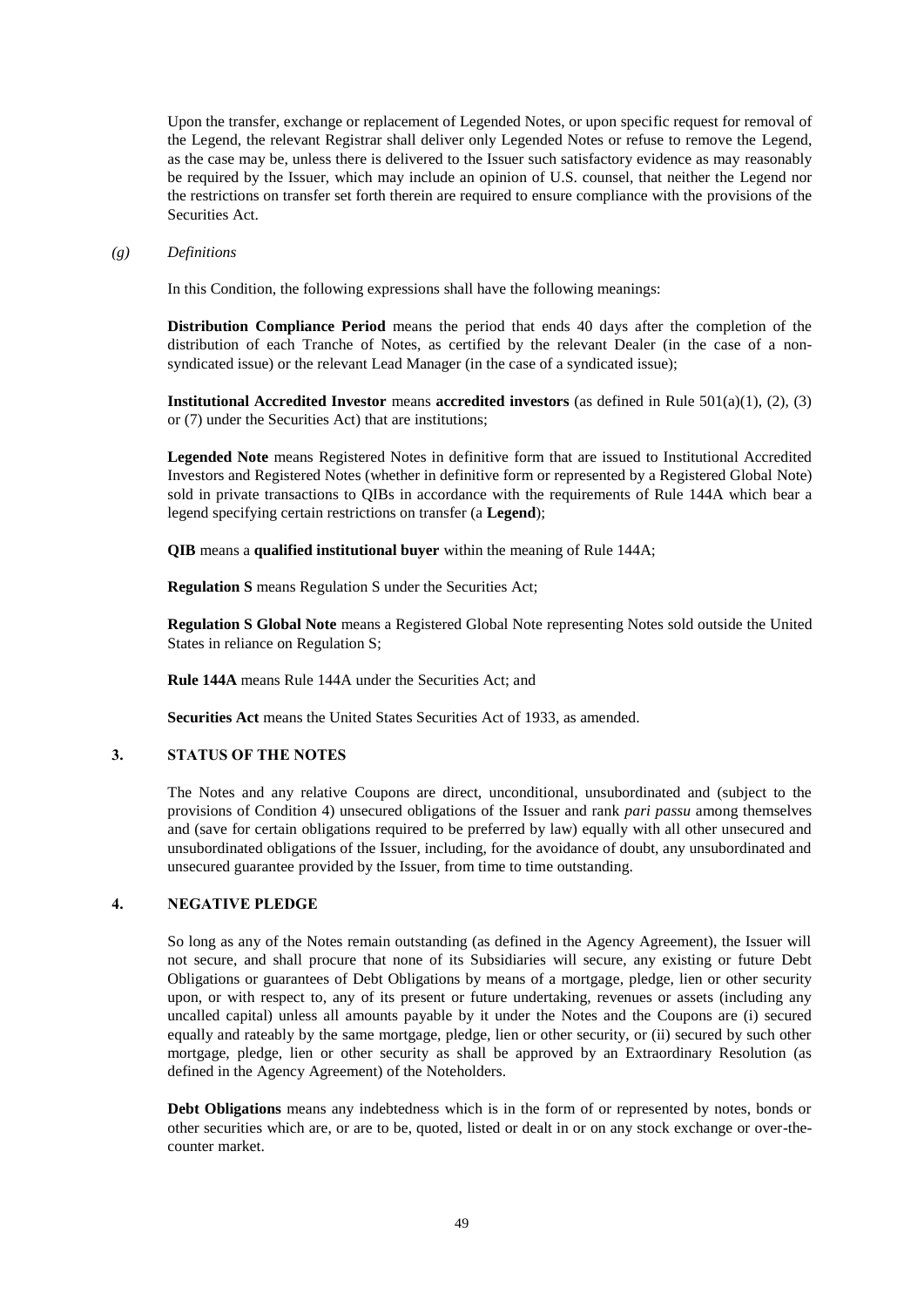## <span id="page-49-0"></span>**5. INTEREST**

### *(a) Interest on Fixed Rate Notes*

Each Fixed Rate Note bears interest from (and including) the Interest Commencement Date to (but excluding) the Maturity Date at the rate(s) per annum equal to the Rate(s) of Interest payable in arrear on the Interest Payment Date(s) in each year up to (and including) the Maturity Date.

If the Notes are in definitive form, except as provided in the applicable Final Terms, the amount of interest payable on each Interest Payment Date in respect of the Fixed Interest Period ending on (but excluding) such date will amount to the Fixed Coupon Amount. Payments of interest on any Interest Payment will, if so specified in the applicable Final Terms, amount to the Broken Amount so specified.

As used in these Terms and Conditions, **Fixed Interest Period** means the period from (and including) an Interest Payment Date (or the Interest Commencement Date) to (but excluding) the next (or first) Interest Payment Date.

Except in the case of Notes in definitive form where an applicable Fixed Coupon Amount or Broken Amount is specified in the applicable Final Terms, interest shall be calculated in respect of any period by applying the Rate of Interest to:

- (i) in the case of Fixed Rate Notes which are (i) represented by a Global Note or (ii) Registered Notes in definitive form, the aggregate outstanding nominal amount of (A) the Fixed Rate Notes represented by such Global Note or (B) such Registered Notes; or
- (ii) in the case of Fixed Rate Notes which are Bearer Notes in definitive form, the Calculation Amount;

and, in each case, multiplying such sum by the applicable Day Count Fraction. The resultant figure (including after application of any Fixed Coupon Amount or Broken Amount, as applicable, to the aggregate outstanding nominal amount of Fixed Rates Notes which are Registered Notes in definitive form or the Calculation Amount in the case of Fixed Rate Notes which are Bearer Notes in definitive form) shall be rounded to the nearest sub-unit of the relevant Specified Currency, half of any such subunit being rounded upwards or otherwise in accordance with applicable market convention.

Where the Specified Denomination of a Fixed Rate Note which is a Bearer Note in definitive form is a multiple of the Calculation Amount, the amount of interest payable in respect of such Fixed Rate Note shall be the product of the amount (determined in the manner provided above) for the Calculation Amount and the amount by which the Calculation Amount is multiplied to reach the Specified Denomination, without any further rounding.

**Day Count Fraction** means, in respect of the calculation of an amount of interest, in accordance with this Condition [5\(a\):](#page-49-0)

- (i) if **Actual/Actual (ICMA)** is specified in the applicable Final Terms:
	- (a) in the case of Notes where the number of days in the relevant period from (and including) the most recent Interest Payment Date (or, if none, the Interest Commencement Date) to (but excluding) the relevant payment date (the **Accrual Period**) is equal to or shorter than the Determination Period during which the Accrual Period ends, the number of days in such Accrual Period divided by the product of (1) the number of days in such Determination Period and (2) the number of Determination Dates (as specified in the applicable Final Terms) that would occur in one calendar year; or
	- (b) in the case of Notes where the Accrual Period is longer than the Determination Period during which the Accrual Period ends, the sum of: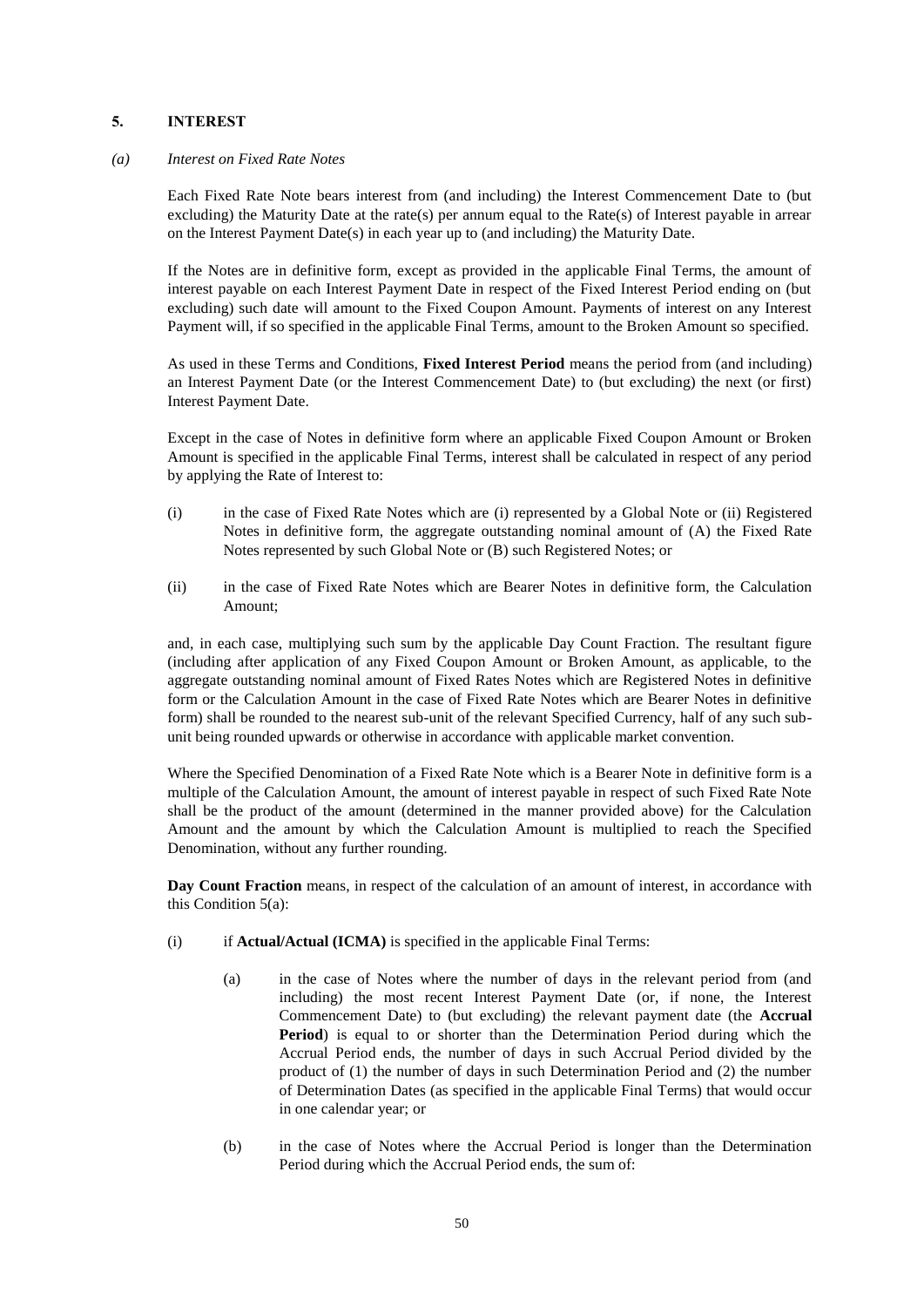- (1) the number of days in such Accrual Period falling in the Determination Period in which the Accrual Period begins divided by the product of (x) the number of days in such Determination Period and (y) the number of Determination Dates that would occur in one calendar year; and
- (2) the number of days in such Accrual Period falling in the next Determination Period divided by the product of (x) the number of days in such Determination Period and (y) the number of Determination Dates that would occur in one calendar year; and
- (ii) if **30/360** is specified in the applicable Final Terms, the number of days in the period from (and including) the most recent Interest Payment Date (or, if none, the Interest Commencement Date) to (but excluding) the relevant payment date (such number of days being calculated on the basis of a year of 360 days with 12 30-day months) divided by 360.

In these Terms and Conditions:

**Determination Period** means each period from (and including) a Determination Date to but excluding the next Determination Date (including, where either the Interest Commencement Date or the final Interest Payment Date is not a Determination Date, the period commencing on the first Determination Date prior to, and ending on the first Determination Date falling after, such date); and

**sub-unit** means, with respect to any currency other than euro, the lowest amount of such currency that is available as legal tender in the country of such currency and, with respect to euro, one cent.

- <span id="page-50-1"></span>*(b) Interest on Floating Rate Notes*
	- (i) Interest Payment Dates

Each Floating Rate Note bears interest from (and including) the Interest Commencement Date and such interest will be payable in arrear on either:

- (A) the Specified Interest Payment Date(s) (each an **Interest Payment Date**) in each year specified in the applicable Final Terms; or
- <span id="page-50-0"></span>(B) if no Specified Interest Payment Date(s) is/are specified in the applicable Final Terms, each date (each an **Interest Payment Date**) which falls the number of months or other period specified as the Specified Period in the applicable Final Terms after the preceding Interest Payment Date or, in the case of the first Interest Payment Date, after the Interest Commencement Date.

Such interest will be payable in respect of each Interest Period. In these Terms and Conditions, **Interest Period** means the period from (and including) an Interest Payment Date (or the Interest Commencement Date) to (but excluding) the next (or first) Interest Payment Date or the relevant payment date if the Notes become payable on a date other than an Interest Payment Date.

If a Business Day Convention is specified in the applicable Final Terms and  $(x)$  if there is no numerically corresponding day in the calendar month in which an Interest Payment Date should occur or (y) if any Interest Payment Date would otherwise fall on a day which is not a Business Day, then, if the Business Day Convention specified is:

(1) in any case where Specified Periods are specified in accordance with Condition [5\(b\)\(i\)\(B\) above,](#page-50-0) the Floating Rate Convention, such Interest Payment Date (i) in the case of  $(x)$  above, shall be the last day that is a Business Day in the relevant month and the provisions o[f \(B\)](#page-51-0) below shall apply *mutatis mutandis* or (ii) in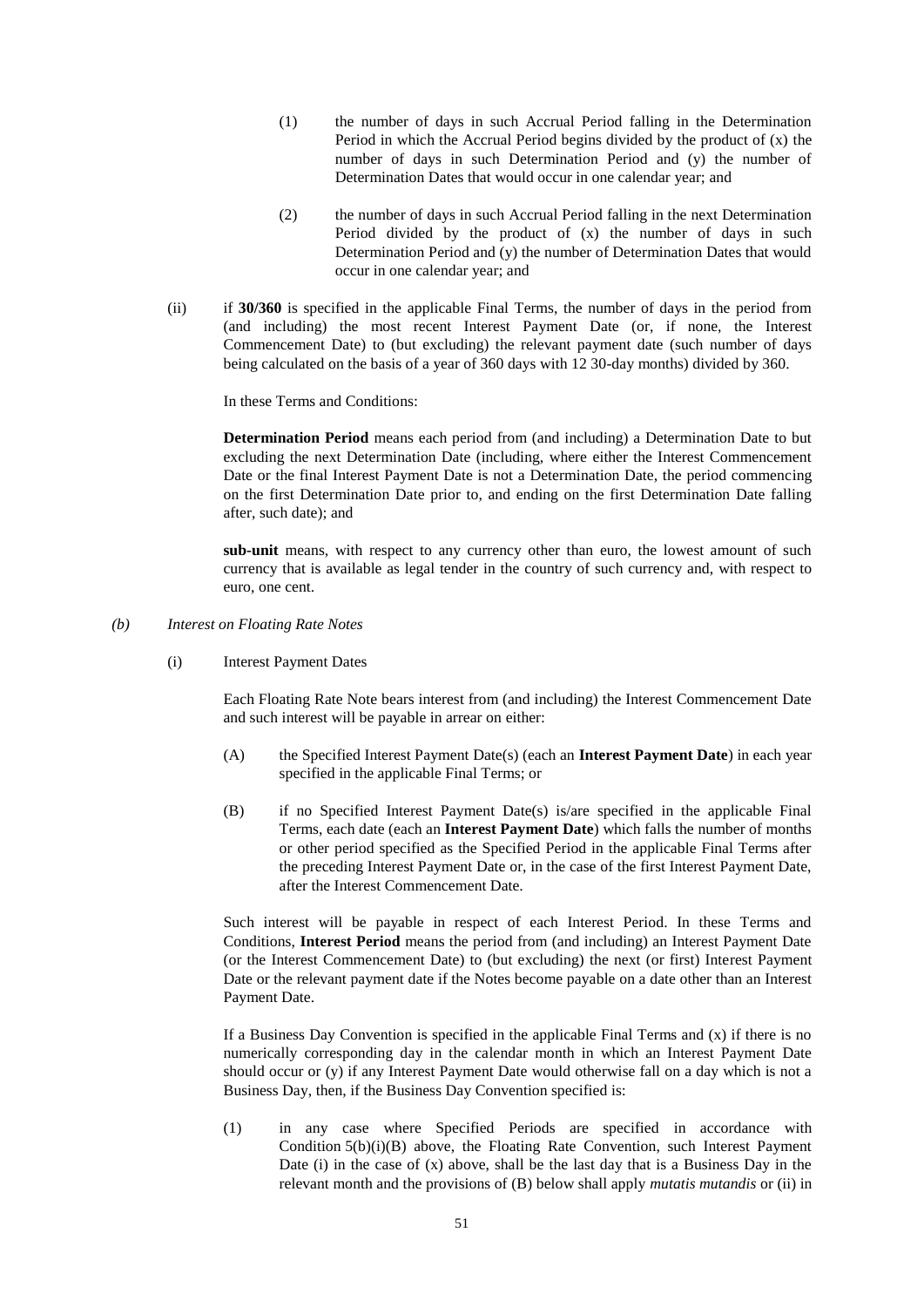<span id="page-51-0"></span>the case of (y) above, shall be postponed to the next day which is a Business Day unless it would thereby fall into the next calendar month, in which event (A) such Interest Payment Date shall be brought forward to the immediately preceding Business Day and (B) each subsequent Interest Payment Date shall be the last Business Day in the month which falls the Specified Period after the preceding applicable Interest Payment Date occurred; or

- (2) the Following Business Day Convention, such Interest Payment Date shall be postponed to the next day which is a Business Day; or
- (3) the Modified Following Business Day Convention, such Interest Payment Date shall be postponed to the next day which is a Business Day unless it would thereby fall into the next calendar month, in which event such Interest Payment Date shall be brought forward to the immediately preceding Business Day; or
- (4) the Preceding Business Day Convention, such Interest Payment Date shall be brought forward to the immediately preceding Business Day.

In these Terms and Conditions, **Business Day** means:

- (A) a day on which commercial banks and foreign exchange markets settle payments and are open for general business (including dealing in foreign exchange and foreign currency deposits) in London and each Additional Business Centre specified in the applicable Final Terms; and
- (B) either (1) in relation to any sum payable in a Specified Currency other than euro, a day on which commercial banks and foreign exchange markets settle payments and are open for general business (including dealing in foreign exchange and foreign currency deposits) in the principal financial centre of the country of the relevant Specified Currency (which if the Specified Currency is Australian dollars or New Zealand dollars shall be Sydney and Auckland, respectively) or (2) in relation to any sum payable in euro, a day on which the TARGET2 System is open. As used in these Terms and Conditions, **TARGET2 System** means the Trans-European Automated Real-Time Gross Settlement Express Transfer (TARGET2) System.
- <span id="page-51-2"></span><span id="page-51-1"></span>(ii) Rate of Interest

The Rate of Interest payable from time to time in respect of Floating Rate Notes will be determined in the manner specified in the applicable Final Terms.

(A) ISDA Determination for Floating Rate Notes

Where ISDA Determination is specified in the applicable Final Terms as the manner in which the Rate of Interest is to be determined, the Rate of Interest for each Interest Period will be the relevant ISDA Rate plus or minus (as indicated in the applicable Final Terms) the Margin (if any). For the purposes of this subparagraph [\(A\),](#page-51-1) **ISDA Rate** for an Interest Period means a rate equal to the Floating Rate that would be determined by the Principal Paying Agent or the Calculation Agent, as applicable, under an interest rate swap transaction if the Principal Paying Agent or the Calculation Agent, as applicable, were acting as Calculation Agent (as defined in the ISDA Definitions (as defined below)) for that swap transaction under the terms of an agreement incorporating the 2006 ISDA Definitions as published by the International Swaps and Derivatives Association, Inc. and as amended and updated as at the Issue Date of the first Tranche of the Notes (the **ISDA Definitions**) and under which:

(1) the Floating Rate Option is as specified in the applicable Final Terms;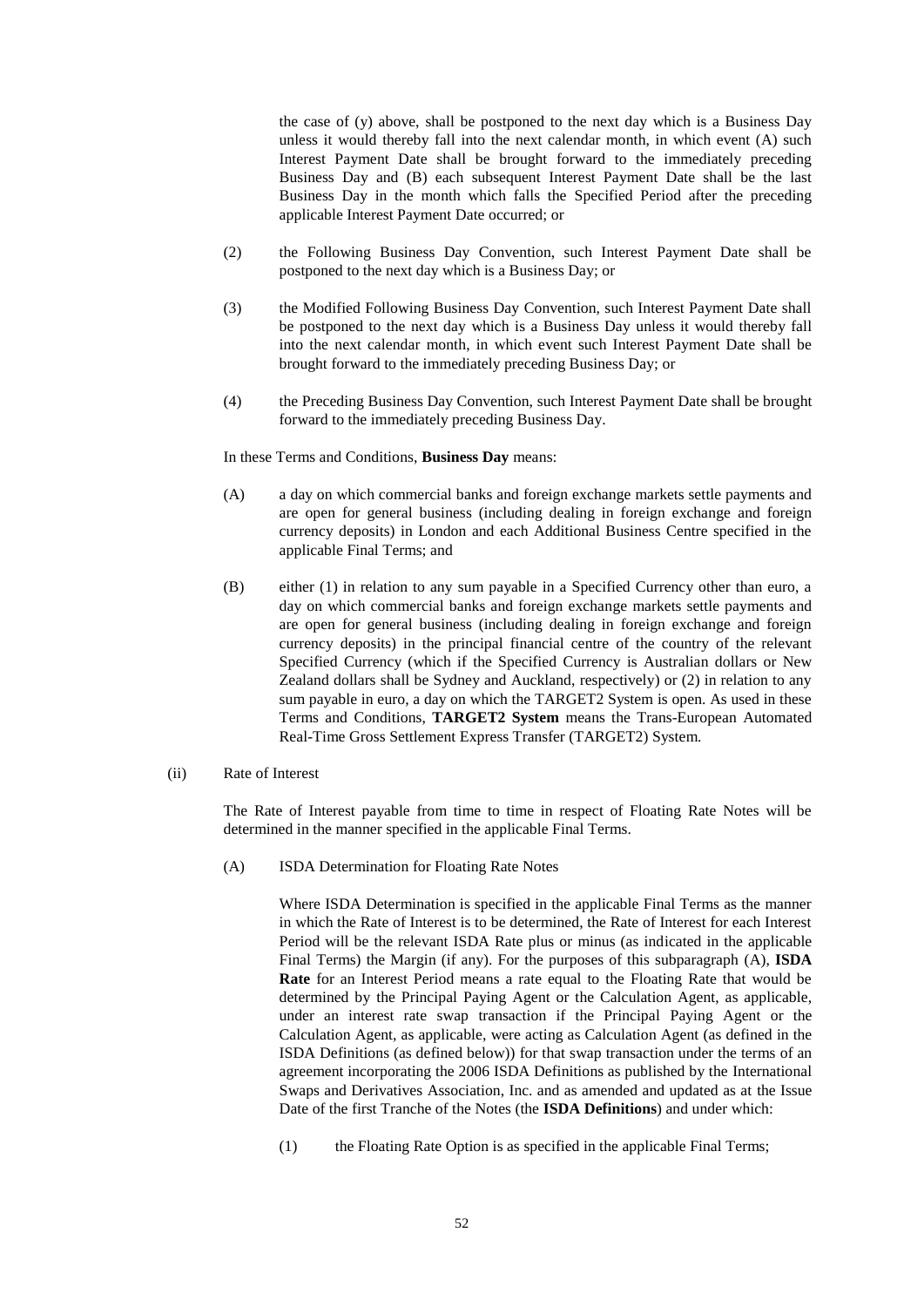- (2) the Designated Maturity is a period specified in the applicable Final Terms; and
- (3) the relevant Reset Date is the day specified in the applicable Final Terms.

For the purposes of this sub-paragraph [\(A\),](#page-51-1) **Floating Rate**, **Floating Rate Option**, **Designated Maturity** and **Reset Date** have the meanings given to those terms in the ISDA Definitions.

<span id="page-52-0"></span>(B) Screen Rate Determination for Floating Rate Notes

Where Screen Rate Determination is specified in the applicable Final Terms as the manner in which the Rate of Interest is to be determined, the Rate of Interest for each Interest Period will, subject as provided below, be either:

- <span id="page-52-1"></span>(1) the offered quotation; or
- (2) the arithmetic mean (rounded if necessary to the fifth decimal place, with 0.000005 being rounded upwards) of the offered quotations,

(expressed as a percentage rate per annum) for the Reference Rate which appears or appear, as the case may be, on the Relevant Screen Page (or each replacement page on that service which displays the information) as at 11.00 a.m. (Relevant Financial Centre time) on the Interest Determination Date in question plus or minus (as indicated in the applicable Final Terms) the Margin (if any), all as determined by the Principal Paying Agent or the Calculation Agent, as applicable. If five or more of such offered quotations are available on the Relevant Screen Page, the highest (or, if there is more than one such highest quotation, one only of such quotations) and the lowest (or, if there is more than one such lowest quotation, one only of such quotations) shall be disregarded by the Principal Paying Agent or the Calculation Agent, as applicable, for the purpose of determining the arithmetic mean (rounded as provided above) of such offered quotations.

The Agency Agreement contains provisions for determining the Rate of Interest in the event that the Relevant Screen Page is not available or if, in the case of [\(1\) above,](#page-52-0) no such offered quotation appears or, in the case of [\(2\) above,](#page-52-1) fewer than three such offered quotations appear, in each case as at the time specified in the preceding paragraph.

(iii) Minimum Rate of Interest and/or Maximum Rate of Interest

If the applicable Final Terms specifies a Minimum Rate of Interest for any Interest Period, then, in the event that the Rate of Interest in respect of such Interest Period determined in accordance with the provisions of paragraph [\(ii\) above](#page-51-2) is less than such Minimum Rate of Interest, the Rate of Interest for such Interest Period shall be such Minimum Rate of Interest.

If the applicable Final Terms specifies a Maximum Rate of Interest for any Interest Period, then, in the event that the Rate of Interest in respect of such Interest Period determined in accordance with the provisions of paragraph [\(ii\) above](#page-51-2) is greater than such Maximum Rate of Interest, the Rate of Interest for such Interest Period shall be such Maximum Rate of Interest.

(iv) Determination of Rate of Interest and calculation of Interest Amounts

The Principal Paying Agent or the Calculation Agent, as applicable, will at or as soon as practicable after each time at which the Rate of Interest is to be determined, determine the Rate of Interest for the relevant Interest Period.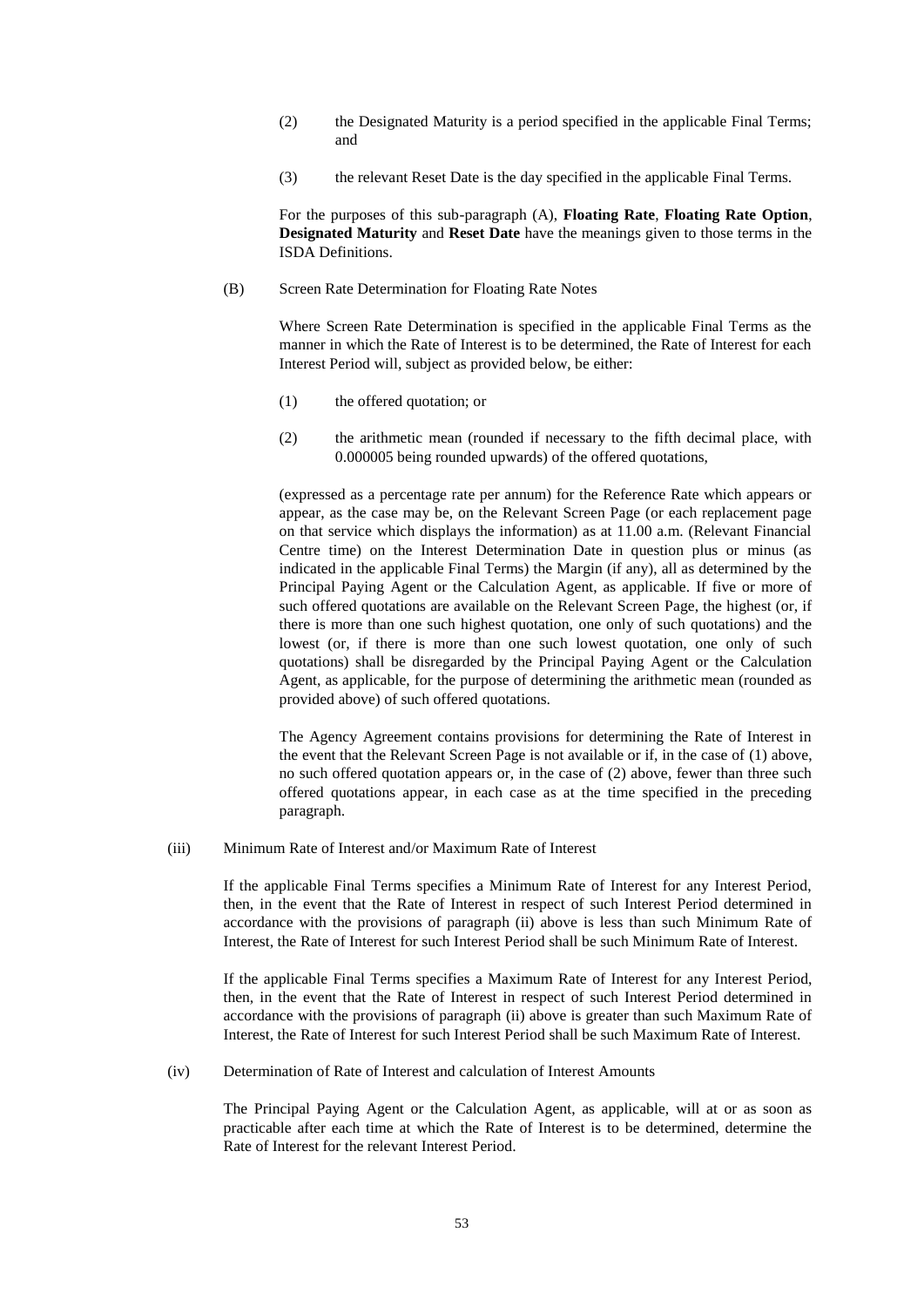The Principal Paying Agent or the Calculation Agent, as applicable, will calculate the amount of interest (the **Interest Amount**) payable on the Floating Rate Notes for the relevant Interest Period by applying the Rate of Interest to:

- (A) in the case of Floating Rate Notes which are represented by a Global Note, the aggregate outstanding nominal amount of the Notes represented by such Global Note; or
- (B) in the case of Floating Rate Notes in definitive form, the Calculation Amount;

and in each case, multiplying such sum by the applicable Day Count Fraction, and rounding the resultant figure to the nearest sub-unit of the relevant Specified Currency, half of any such sub-unit being rounded upwards or otherwise in accordance with applicable market convention. Where the Specified Denomination of a Floating Rate Note in definitive form is a multiple of the Calculation Amount, the Interest Amount payable in respect of such Note shall be the product of the amount (determined in the manner provided above) for the Calculation Amount and the amount by which the Calculation Amount is multiplied to reach the Specified Denomination, without any further rounding.

**Day Count Fraction** means, in respect of the calculation of an amount of interest for any Interest Period:

- (i) if **Actual/Actual (ISDA)** or **Actual/Actual** is specified in the applicable Final Terms, the actual number of days in the Interest Period divided by 365 (or, if any portion of that Interest Period falls in a leap year, the sum of (A) the actual number of days in that portion of the Interest Period falling in a leap year divided by 366 and (B) the actual number of days in that portion of the Interest Period falling in a nonleap year divided by 365);
- (ii) if **Actual/365 (Fixed)** is specified in the applicable Final Terms, the actual number of days in the Interest Period divided by 365;
- (iii) if **Actual/365 (Sterling)** is specified in the applicable Final Terms, the actual number of days in the Interest Period divided by 365 or, in the case of an Interest Payment Date falling in a leap year, 366;
- (iv) if **Actual/360** is specified in the applicable Final Terms, the actual number of days in the Interest Period divided by 360;
- (v) if **30/360**, **360/360** or **Bond Basis** is specified in the applicable Final Terms, the number of days in the Interest Period divided by 360, calculated on a formula basis as follows:

Day Count Fraction = 
$$
\frac{[360 \times (Y_2 - Y_1)] + [30 \times (M_2 - M_2)] + (D_2 - D_1)}{360}
$$

where:

" $Y_1$ " is the year, expressed as a number, in which the first day of the Interest Period falls;

" $Y_2$ " is the year, expressed as a number, in which the day immediately following the last day of the Interest Period falls;

" $M_1$ " is the calendar month, expressed as a number, in which the first day of the Interest Period falls;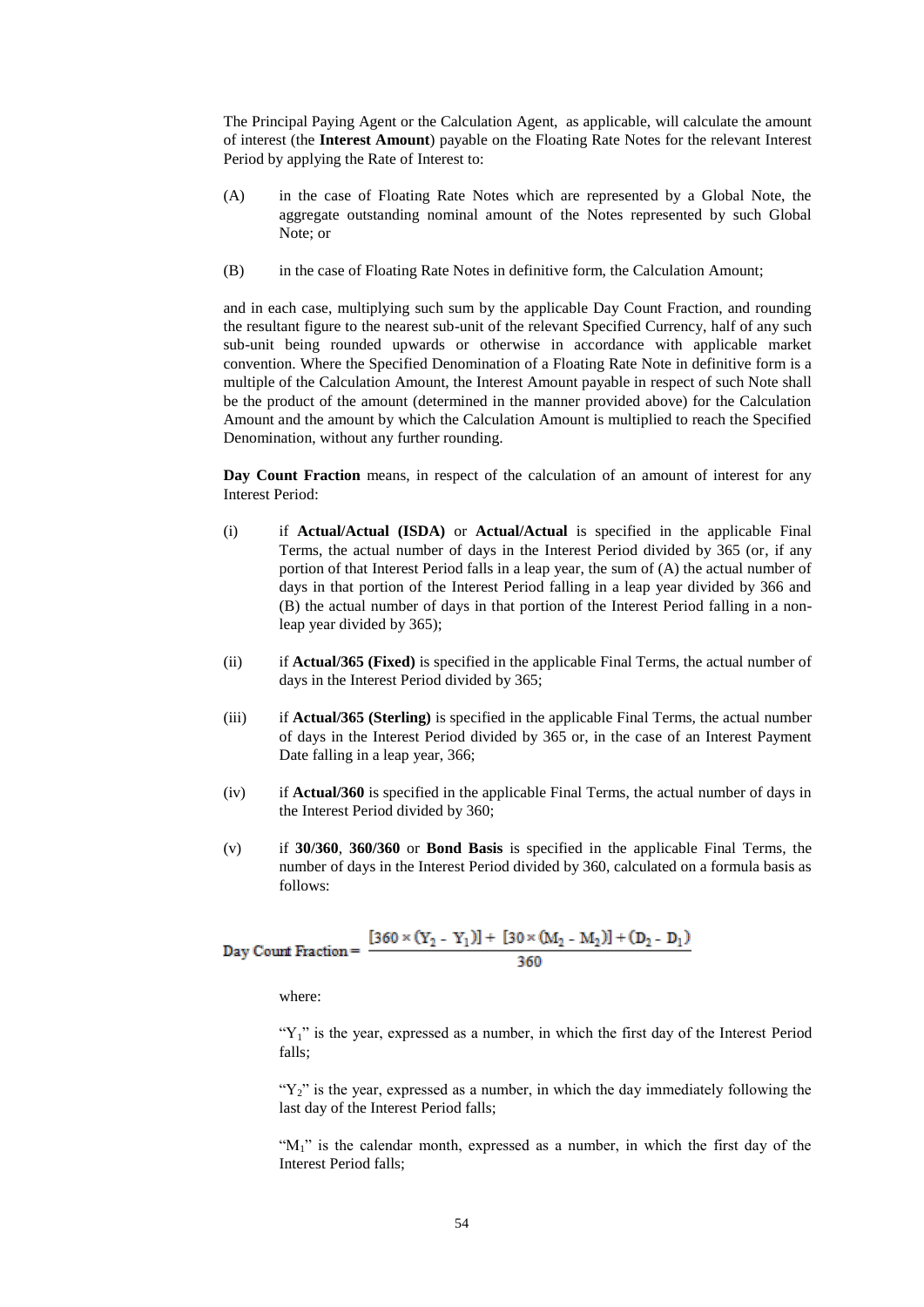" $M_2$ " is the calendar month, expressed as a number, in which the day immediately following the last day of the Interest Period falls;

"D<sub>1</sub>" is the first calendar day, expressed as a number, of the Interest Period, unless such number is 31, in which case D1 will be 30; and

" $D_2$ " is the calendar day, expressed as a number, immediately following the last day included in the Interest Period, unless such number would be 31 and D1 is greater than 29, in which case D2 will be 30;

(vi) if **30E/360** or **Eurobond Basis** is specified in the applicable Final Terms, the number of days in the Interest Period divided by 360, calculated on a formula basis as follows:

Day Court Fraction = 
$$
\frac{[360 \times (Y_2 - Y_1)] + [30 \times (M_2 - M_2)] + (D_2 - D_1)}{360}
$$

where:

" $Y_1$ " is the year, expressed as a number, in which the first day of the Interest Period falls;

" $Y_2$ " is the year, expressed as a number, in which the day immediately following the last day of the Interest Period falls;

" $M_1$ " is the calendar month, expressed as a number, in which the first day of the Interest Period falls;

" $M_2$ " is the calendar month, expressed as a number, in which the day immediately following the last day of the Interest Period falls;

"D<sub>1</sub>" is the first calendar day, expressed as a number, of the Interest Period, unless such number would be 31, in which case D1 will be 30; and

" $D_2$ " is the calendar day, expressed as a number, immediately following the last day included in the Interest Period, unless such number would be 31, in which case D2 will be 30; and

(vii) if **30E/360 (ISDA)** is specified in the applicable Final Terms, the number of days in the Interest Period divided by 360, calculated on a formula basis as follows:

Day Count Fraction = 
$$
\frac{[360 \times (Y_2 - Y_1)] + [30 \times (M_2 - M_2)] + (D_2 - D_1)}{360}
$$

where:

" $Y_1$ " is the year, expressed as a number, in which the first day of the Interest Period falls;

" $Y_2$ " is the year, expressed as a number, in which the day immediately following the last day of the Interest Period falls;

" $M_1$ " is the calendar month, expressed as a number, in which the first day of the Interest Period falls;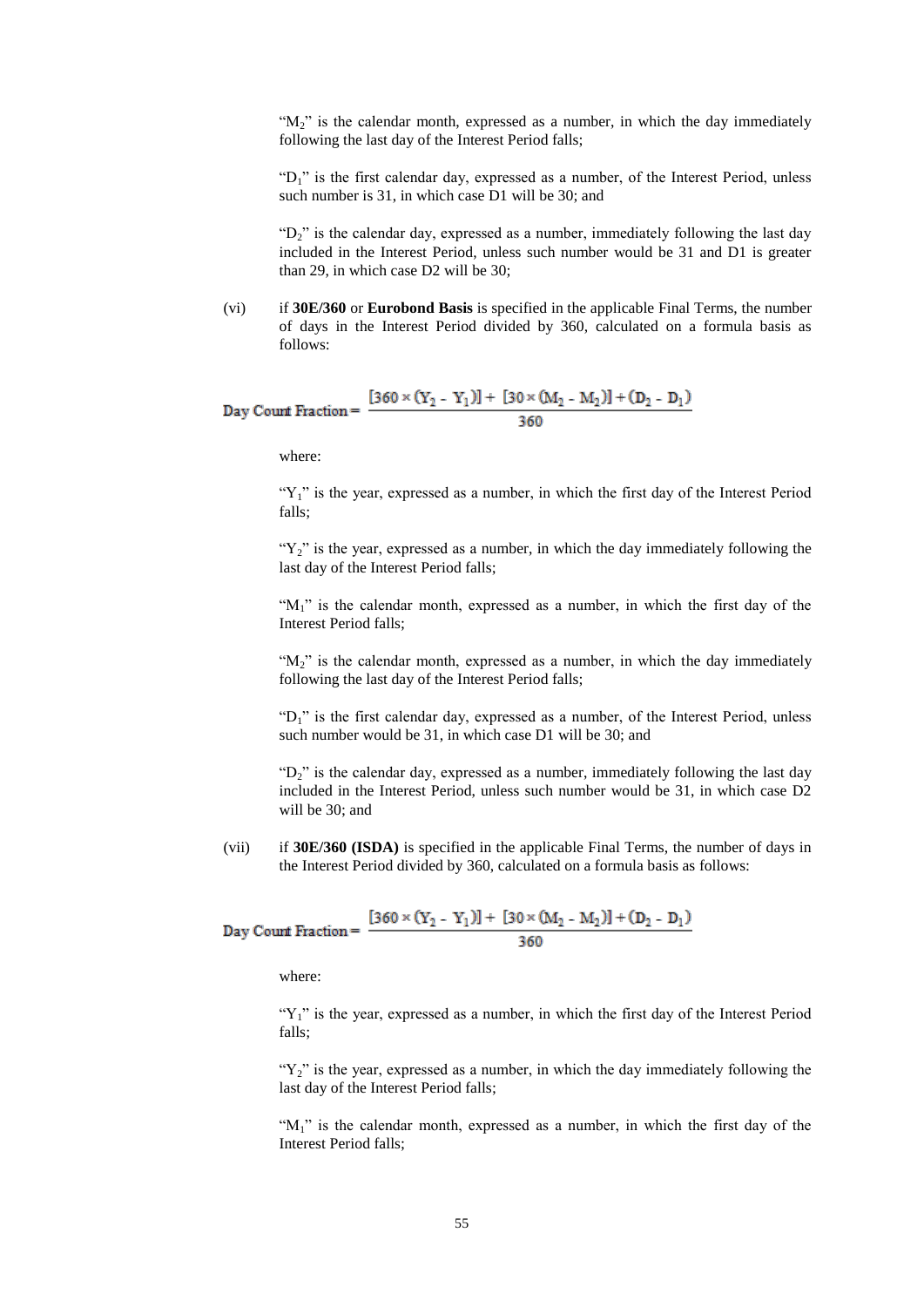" $M<sub>2</sub>$ " is the calendar month, expressed as a number, in which the day immediately following the last day of the Interest Period falls;

" $D_1$ " is the first calendar day, expressed as a number, of the Interest Period, unless (i) that day is the last day of February or (ii) such number would be 31, in which case D1 will be 30; and

" $D_2$ " is the calendar day, expressed as a number, immediately following the last day included in the Interest Period, unless (i) that day is the last day of February but not the Maturity Date or (ii) such number would be 31, in which case D2 will be 30.

#### (v) Linear Interpolation

Where Linear Interpolation is specified as applicable in respect of an Interest Period in the applicable Final Terms, the Rate of Interest for such Interest Period shall be calculated by the Principal Paying Agent or the Calculation Agent, as applicable, by straight line linear interpolation by reference to two rates based on the relevant Reference Rate (where Screen Rate Determination is specified as applicable in the applicable Final Terms) or the relevant Floating Rate Option (where ISDA Determination is specified as applicable in the applicable Final Terms), one of which shall be determined as if the Designated Maturity were the period of time for which rates are available next shorter than the length of the relevant Interest Period and the other of which shall be determined as if the Designated Maturity were the period of time for which rates are available next longer than the length of the relevant Interest Period provided however that if there is no rate available for a period of time next shorter or, as the case may be, next longer, then the Principal Paying Agent or the Calculation Agent, as applicable, in consultation with the Issuer shall determine such rate at such time and by reference to such sources as both determine appropriate. **Designated Maturity** means, in relation to Screen Rate Determination, the period of time designated in the Reference Rate.

#### (vi) Notification of Rate of Interest and Interest Amounts

The Principal Paying Agent or the Calculation Agent, as applicable, will cause the Rate of Interest and each Interest Amount for each Interest Period and the relevant Interest Payment Date to be notified to the Issuer and any stock exchange on which the relevant Floating Rate Notes are for the time being listed and notice thereof to be published in accordance with Condition [14](#page-68-0) as soon as possible after their determination but in no event later than the fourth London Business Day thereafter. Each Interest Amount and Interest Payment Date so notified may subsequently be amended (or appropriate alternative arrangements made by way of adjustment) without prior notice in the event of an extension or shortening of the Interest Period. Any such amendment will be promptly notified to each stock exchange on which the relevant Floating Rate Notes are for the time being listed and to the Noteholders in accordance with Condition [14.](#page-68-0) For the purposes of this paragraph, the expression **London Business Day**  means a day (other than a Saturday or a Sunday) on which banks and foreign exchange markets are open for business in London.

### (vii) Certificates to be final

All certificates, communications, opinions, determinations, calculations, quotations and decisions given, expressed, made or obtained for the purposes of the provisions of this Condition [5\(b\)](#page-50-1) by the Principal Paying Agent or the Calculation Agent, as applicable, shall (in the absence of wilful default, bad faith or manifest error) be binding on the Issuer, the Principal Paying Agent, the other Agents and all Noteholders and Couponholders and (in the absence of wilful default or bad faith) no liability to the Issuer, the Noteholders or the Couponholders shall attach to the Principal Paying Agent or the Calculation Agent, as applicable, in connection with the exercise or non-exercise by it of its powers, duties and discretions pursuant to such provisions.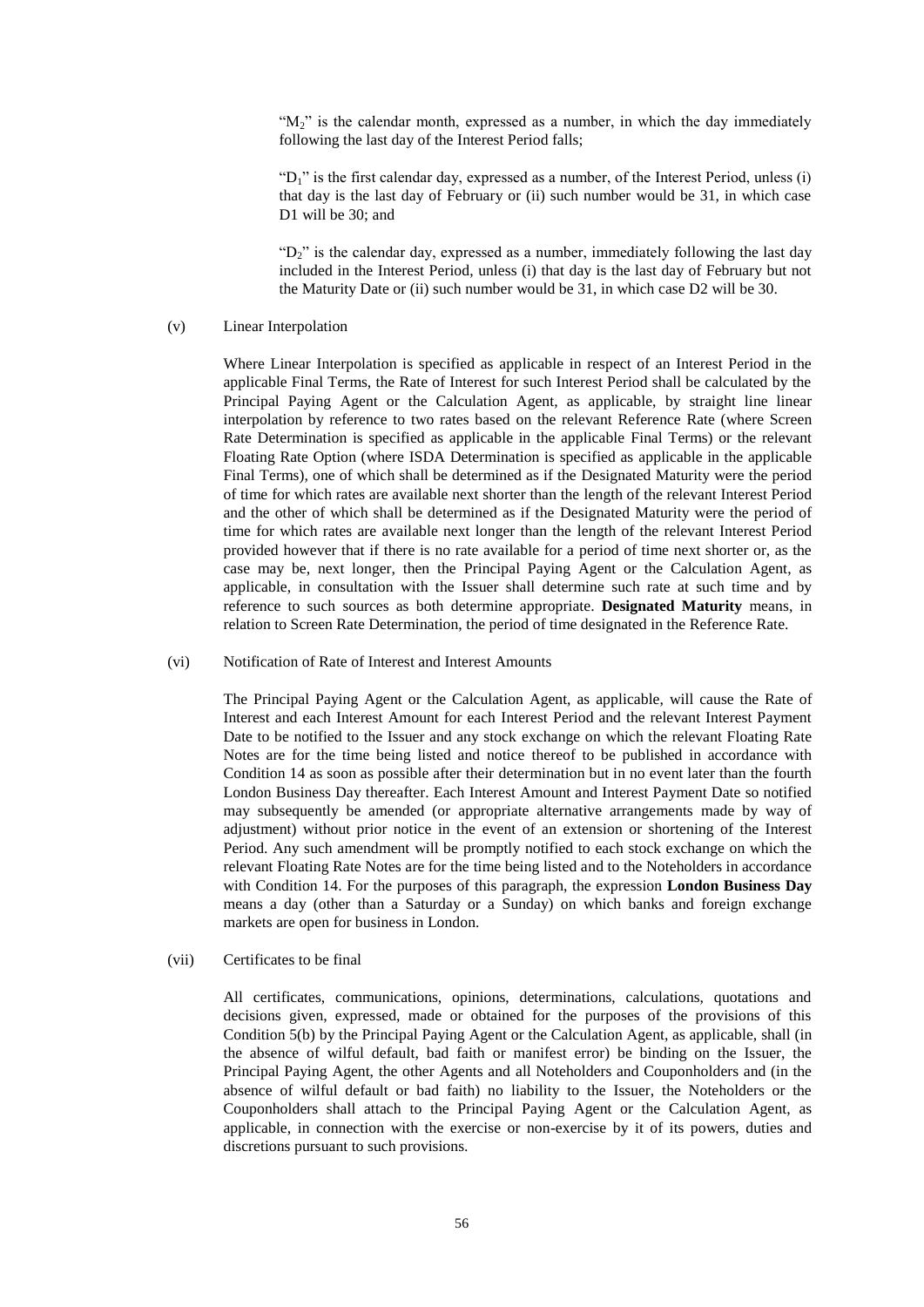### *(c) Accrual of interest*

Each Note (or in the case of the redemption of part only of a Note, that part only of such Note) will cease to bear interest (if any) from (but excluding) the date for its redemption unless, upon due presentation thereof, payment of principal is improperly withheld or refused. In such event, interest will continue to accrue until whichever is the earlier of:

- (1) the date on which all amounts due in respect of such Note have been paid; and
- (2) five days after the date on which the full amount of the moneys payable has been received by the Principal Paying Agent or the relevant Registrar, as the case may be, and notice to that effect has been given in accordance with Conditio[n 14.](#page-68-0)

## <span id="page-56-1"></span><span id="page-56-0"></span>**6. PAYMENTS**

*(a) Method of payment*

Subject as provided below:

- (i) payments in a Specified Currency other than euro will be made by credit or transfer to an account in the relevant Specified Currency maintained by the payee with, or, at the option of the payee, by a cheque in such Specified Currency drawn on, a bank in the principal financial centre of the country of such Specified Currency (which, if the Specified Currency is Australian dollars or New Zealand dollars, shall be Sydney and Auckland, respectively); and
- (ii) payments will be made in euro by credit or transfer to a euro account (or any other account to which euro may be credited or transferred) specified by the payee or, at the option of the payee, by a euro cheque.

Payments will be subject in all cases (i) to any fiscal or other laws and regulations applicable thereto in the place of payment, but without prejudice to the provisions of Condition [8](#page-65-0) and (ii) any withholding or deduction required pursuant to an agreement described in Section 1471(b) of the U.S. Internal Revenue Code of 1986 (the **Code**) or otherwise imposed pursuant to Sections 1471 through 1474 of the Code, any regulations or agreements thereunder, ANY official interpretations thereof, or (without prejudice to the provisions of Condition [8\)](#page-65-0) any law implementing an intergovernmental approach thereto.

## <span id="page-56-2"></span>*(b) Presentation of definitive Bearer Notes and Coupons*

Payments of principal in respect of definitive Bearer Notes will (subject as provided below) be made in the manner provided in paragraph [\(a\) above](#page-56-0) only against presentation and surrender (or, in the case of part payment of any sum due, endorsement) of definitive Bearer Notes, and payments of interest in respect of definitive Bearer Notes will (subject as provided below) be made as aforesaid only against presentation and surrender (or, in the case of part payment of any sum due, endorsement) of Coupons, in each case at the specified office of any Paying Agent outside the United States (which expression, as used herein, means the United States of America (including the States and the District of Columbia and its possessions)).

Fixed Rate Notes in definitive bearer form (other than Long Maturity Notes (as defined below)) should be presented for payment together with all unmatured Coupons appertaining thereto (which expression shall for this purpose include Coupons falling to be issued on exchange of matured Talons), failing which the amount of any missing unmatured Coupon (or, in the case of payment not being made in full, the same proportion of the amount of such missing unmatured Coupon as the sum so paid bears to the sum due) will be deducted from the sum due for payment. Each amount of principal so deducted will be paid in the manner mentioned above against surrender of the relative missing Coupon at any time before the expiry of 10 years after the Relevant Date (as defined in Condition [8\)](#page-65-0) in respect of such principal (whether or not such Coupon would otherwise have become void under Condition [9\)](#page-66-0) or, if later, five years from the date on which such Coupon would otherwise have become due, but in no event thereafter.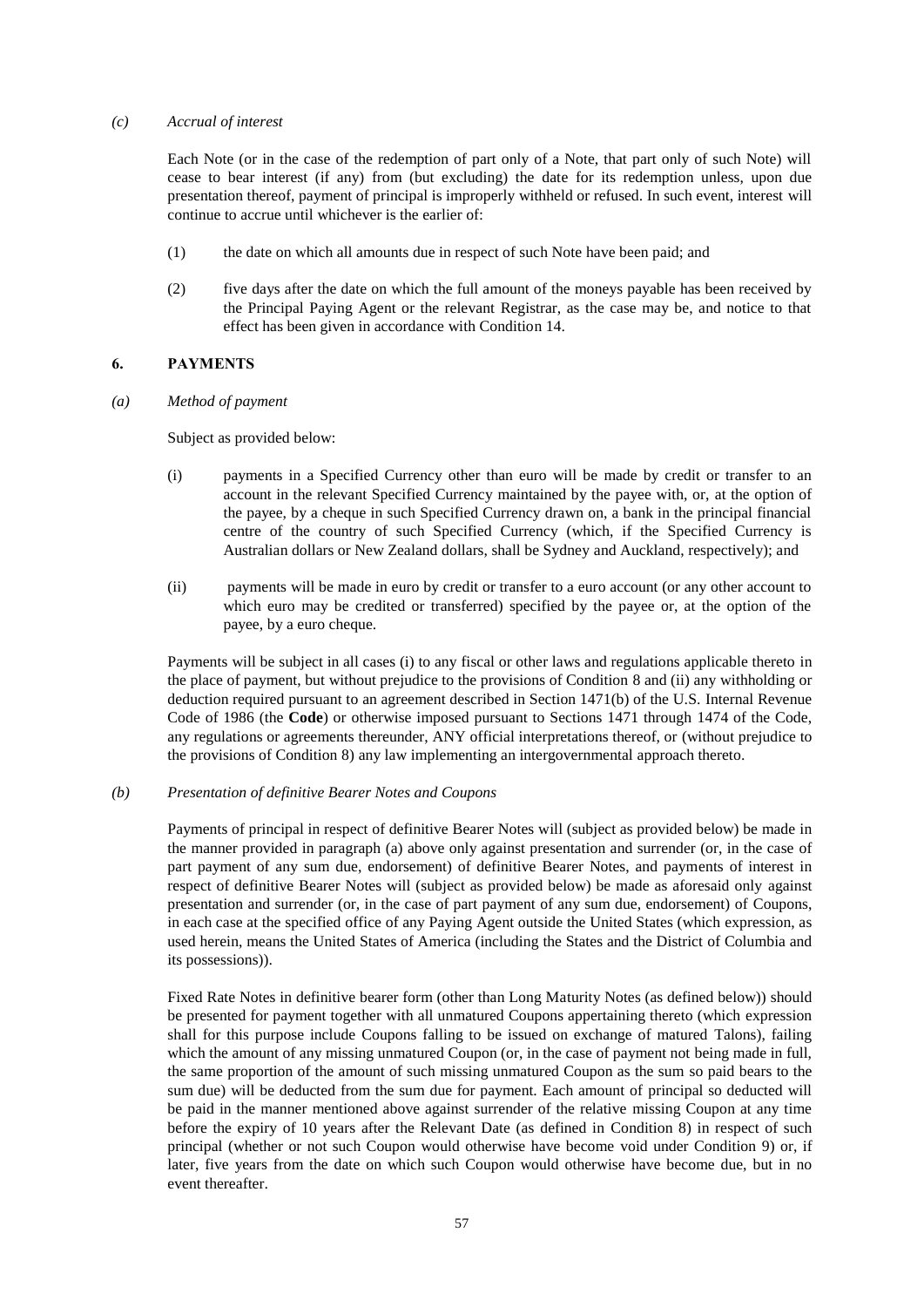Upon any Fixed Rate Note in definitive bearer form becoming due and repayable prior to its Maturity Date, all unmatured Talons (if any) appertaining thereto will become void and no further Coupons will be issued in respect thereof.

Upon the date on which any Floating Rate Note or Long Maturity Note in definitive bearer form becomes due and repayable, unmatured Coupons and Talons (if any) relating thereto (whether or not attached) shall become void and no payment or, as the case may be, exchange for further Coupons shall be made in respect thereof. A **Long Maturity Note** is a Fixed Rate Note (other than a Fixed Rate Note which on issue had a Talon attached) whose nominal amount on issue is less than the aggregate interest payable thereon provided that such Note shall cease to be a Long Maturity Note on the Interest Payment Date on which the aggregate amount of interest remaining to be paid after that date is less than the nominal amount of such Note.

If the due date for redemption of any definitive Bearer Note is not an Interest Payment Date, interest (if any) accrued in respect of such Note from (and including) the preceding Interest Payment Date or, as the case may be, the Interest Commencement Date shall be payable only against surrender of the relevant definitive Bearer Note.

#### *(c) Payments in respect of Bearer Global Notes*

Payments of principal and interest (if any) in respect of Notes represented by any Global Note in bearer form will (subject as provided below) be made in the manner specified above in relation to definitive Bearer Notes and otherwise in the manner specified in the relevant Global Note against presentation or surrender, as the case may be, of such Global Note at the specified office of any Paying Agent outside the United States. A record of each payment made against presentation or surrender of any Global Note in bearer form, distinguishing between any payment of principal and any payment of interest, will be made on such Global Note by the Paying Agent to which it was presented and such record shall be *prima facie* evidence that the payment in question has been made.

#### *(d) Payments in respect of Registered Notes*

Payments of principal in respect of each Registered Note (whether or not in global form) will be made against presentation and surrender (or, in the case of part payment of any sum due, endorsement) of the Registered Note at the specified office of the relevant Registrar or any of the Paying Agents. Such payments will be made by transfer to the Designated Account (as defined below) of the holder (or the first named of joint holders) of the Registered Note appearing in the register of holders of the Registered Notes maintained by the relevant Registrar (the **Register**) (i) where in global form, at the close of the business day (being for this purpose a day on which Euroclear and Clearstream Luxembourg are open for business) before the relevant due date, and (ii) where in definitive form, at the close of business on the third business day (being for this purpose a day on which banks are open for business in the city where the specified office of the relevant Registrar is located) before the relevant due date. Notwithstanding the previous sentence, if (i) a holder does not have a Designated Account or (ii) the principal amount of the Notes held by a holder is less than U.S.\$250,000 (or its approximate equivalent in any other Specified Currency), payment will instead be made by a cheque in the Specified Currency drawn on a Designated Bank (as defined below). For these purposes, **Designated Account** means the account (which, in the case of a payment in Japanese yen to a nonresident of Japan, shall be a non-resident account) maintained by a holder with a Designated Bank and identified as such in the Register and **Designated Bank** means (in the case of payment in a Specified Currency other than euro) a bank in the principal financial centre of the country of such Specified Currency (which, if the Specified Currency is Australian dollars or New Zealand dollars, shall be Sydney and Auckland, respectively) and (in the case of a payment in euro) any bank which processes payments in euro.

Payments of interest in respect of each Registered Note (whether or not in global form) will be made by a cheque in the Specified Currency drawn on a Designated Bank and mailed by uninsured mail on the business day in the city where the specified office of the relevant Registrar is located immediately preceding the relevant due date to the holder (or the first named of joint holders) of the Registered Note appearing in the Register (i) where in global form, at the close of the business day (being for this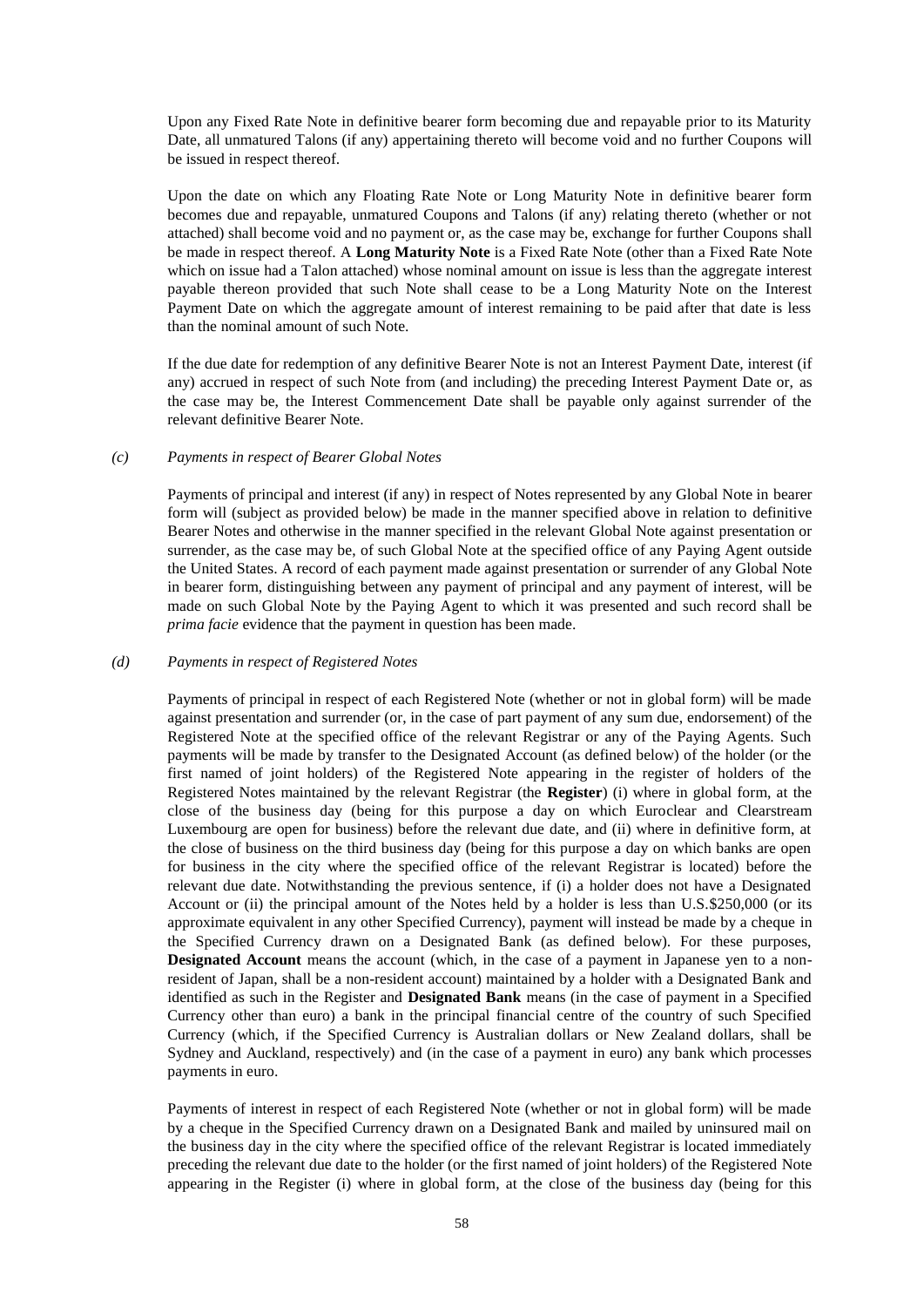purpose a day on which Euroclear and Clearstream Luxembourg are open for business) before the relevant due date, and (ii) where in definitive form, at the close of business on the fifteenth day (whether or not such fifteenth day is a business day) before the relevant due date (the **Record Date**) at his address shown in the Register on the Record Date and at his risk. Upon application of the holder to the specified office of the relevant Registrar not less than three business days in the city where the specified office of the relevant Registrar is located before the due date for any payment of interest in respect of a Registered Note, the payment may be made by transfer on the due date in the manner provided in the preceding paragraph. Any such application for transfer shall be deemed to relate to all future payments of interest (other than interest due on redemption) in respect of the Registered Notes which become payable to the holder who has made the initial application until such time as the relevant Registrar is notified in writing to the contrary by such holder. Payment of the interest due in respect of each Registered Note on redemption will be made in the same manner as payment of the principal amount of such Registered Note.

Holders of Registered Notes will not be entitled to any interest or other payment for any delay in receiving any amount due in respect of any Registered Note as a result of a cheque posted in accordance with this Condition arriving after the due date for payment or being lost in the post. No commissions or expenses shall be charged to such holders by the relevant Registrar in respect of any payments of principal or interest in respect of the Registered Notes.

All amounts payable to DTC or its nominee as registered holder of a Registered Global Note in respect of Notes denominated in a Specified Currency other than U.S. dollars shall be paid by transfer by the relevant Registrar to an account in the relevant Specified Currency of the Exchange Agent on behalf of DTC or its nominee for conversion into any payment in U.S. dollars unless the participant in DTC with an interest in the Notes has elected to receive any part of such payment in that Specified Currency, in the manner specified in the Agency Agreement and in accordance with the rules and procedures for the time being of DTC.

None of the Issuer or the Agents will have any responsibility or liability for any aspect of the records relating to, or payments made on account of, beneficial ownership interests in the Registered Global Notes or for maintaining, supervising or reviewing any records relating to such beneficial ownership interests.

### <span id="page-58-0"></span>*(e) General provisions applicable to payments*

The holder of a Global Note shall be the only person entitled to receive payments in respect of Notes represented by such Global Note and the Issuer will be discharged by payment to, or to the order of, the holder of such Global Note in respect of each amount so paid. Each of the persons shown in the records of Euroclear, Clearstream, Luxembourg or DTC as the beneficial holder of a particular nominal amount of Notes represented by such Global Note must look solely to Euroclear, Clearstream, Luxembourg or DTC, as the case may be, for his share of each payment so made by the Issuer to, or to the order of, the holder of such Global Note.

Notwithstanding the foregoing provisions of this Condition, if any amount of principal and/or interest in respect of Bearer Notes is payable in U.S. dollars, such U.S. dollar payments of principal and/or interest in respect of such Notes will be made at the specified office of a Paying Agent in the United States if:

- (i) the Issuer has appointed Paying Agents with specified offices outside the United States with the reasonable expectation that such Paying Agents would be able to make payment in U.S. dollars at such specified offices outside the United States of the full amount of principal and interest on the Bearer Notes in the manner provided above when due;
- (ii) payment of the full amount of such principal and interest at all such specified offices outside the United States is illegal or effectively precluded by exchange controls or other similar restrictions on the full payment or receipt of principal and interest in U.S. dollars; and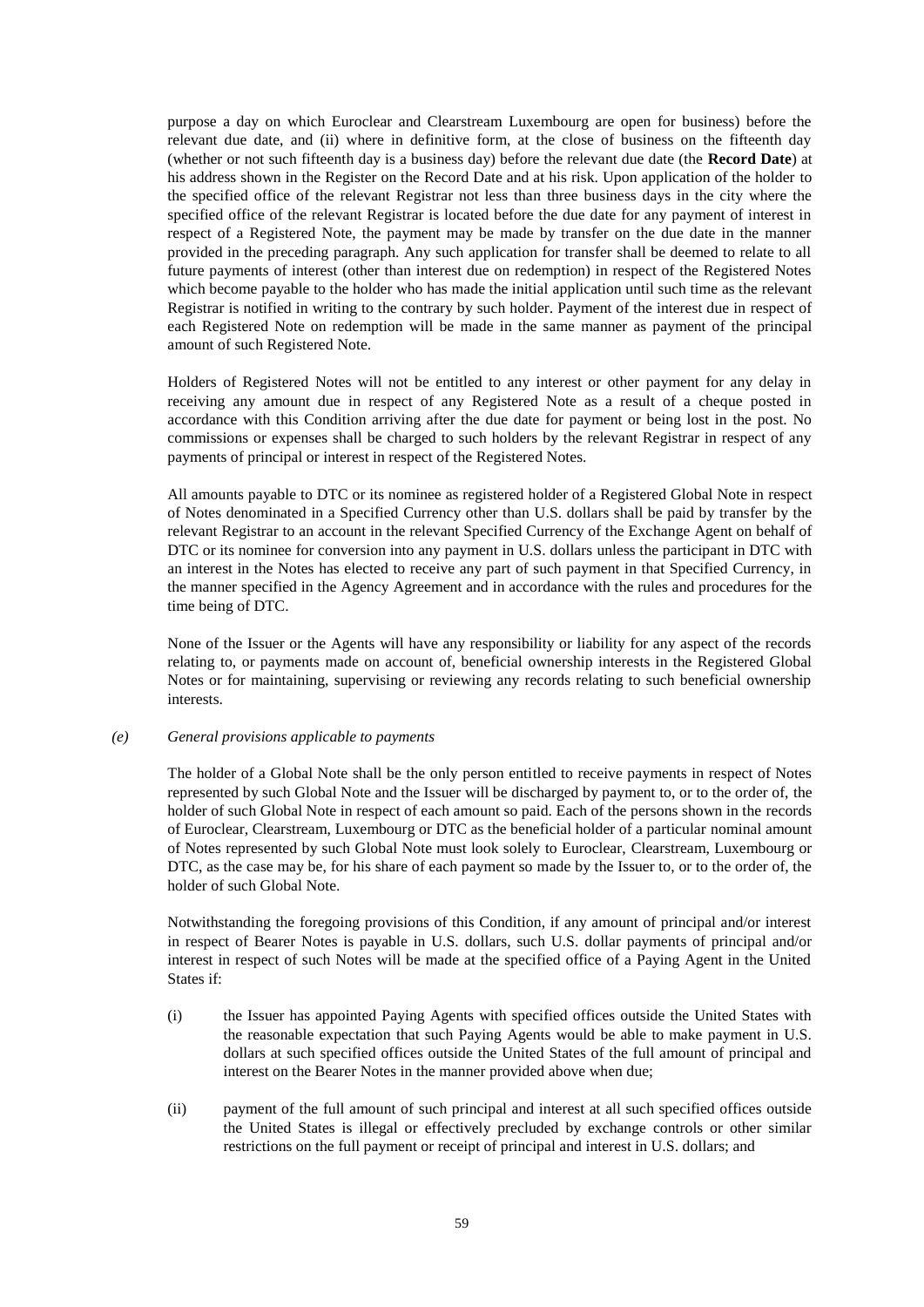(iii) such payment is then permitted under United States law without involving, in the opinion of the Issuer, adverse tax consequences to the Issuer.

### <span id="page-59-3"></span>*(f) Payment Day*

If the date for payment of any amount in respect of any Note or Coupon is not a Payment Day, the holder thereof shall not be entitled to payment until the next following Payment Day in the relevant place and shall not be entitled to further interest or other payment in respect of such delay. For these purposes, **Payment Day** means any day which (subject to Condition [9\)](#page-66-0) is:

- (i) a day on which commercial banks and foreign exchange markets settle payments and are open for general business (including dealing in foreign exchange and foreign currency deposits) in:
	- (A) in the case of Notes in definitive form only, the relevant place of presentation; and
	- (B) each Additional Financial Centre specified in the applicable Final Terms;
- (ii) either (1) in relation to any sum payable in a Specified Currency other than euro, a day on which commercial banks and foreign exchange markets settle payments and are open for general business (including dealing in foreign exchange and foreign currency deposits) in the principal financial centre of the country of the relevant Specified Currency (which if the Specified Currency is Australian dollars or New Zealand dollars shall be Sydney and Auckland, respectively) or (2) in relation to any sum payable in euro, a day on which the TARGET2 System is open; and
- (iii) in the case of any payment in respect of a Registered Global Note denominated in a Specified Currency other than U.S. dollars and registered in the name of DTC or its nominee and in respect of which an accountholder of DTC (with an interest in such Registered Global Note) has not elected to receive any part of such payment in a Specified Currency other than U.S. dollars, a day on which commercial banks are not authorised or required by law or regulation to be closed in New York City.

### *(g) Interpretation of principal and interest*

Any reference in these Terms and Conditions to principal in respect of the Notes shall be deemed to include, as applicable: (i) any additional amounts which may be payable with respect to principal under Condition [8;](#page-65-0) (ii) the Final Redemption Amount of the Notes; (iii) the Early Redemption Amount of the Notes; (iv) the Optional Redemption Amount(s) (if any) of the Notes; and (v) any premium and any other amounts which may be payable by the Issuer under or in respect of the Notes.

Any reference in these Terms and Conditions to interest in respect of the Notes shall be deemed to include, as applicable, any additional amounts which may be payable with respect to interest under Condition [8.](#page-65-0)

## <span id="page-59-2"></span><span id="page-59-0"></span>**7. REDEMPTION AND PURCHASE**

#### *(a) Redemption at maturity*

Unless previously redeemed or purchased and cancelled as specified below, each Note will be redeemed by the Issuer at its Final Redemption Amount specified in the applicable Final Terms in the relevant Specified Currency on the Maturity Date specified in the applicable Final Terms.

### <span id="page-59-1"></span>*(b) Redemption for tax reasons*

Subject to Condition [7\(e\),](#page-64-0) the Notes may be redeemed at the option of the Issuer in whole, but not in part, at any time (if this Note is not a Floating Rate Note) or on any Interest Payment Date (if this Note is a Floating Rate Note), on giving not less than 30 nor more than 60 days' notice to the Principal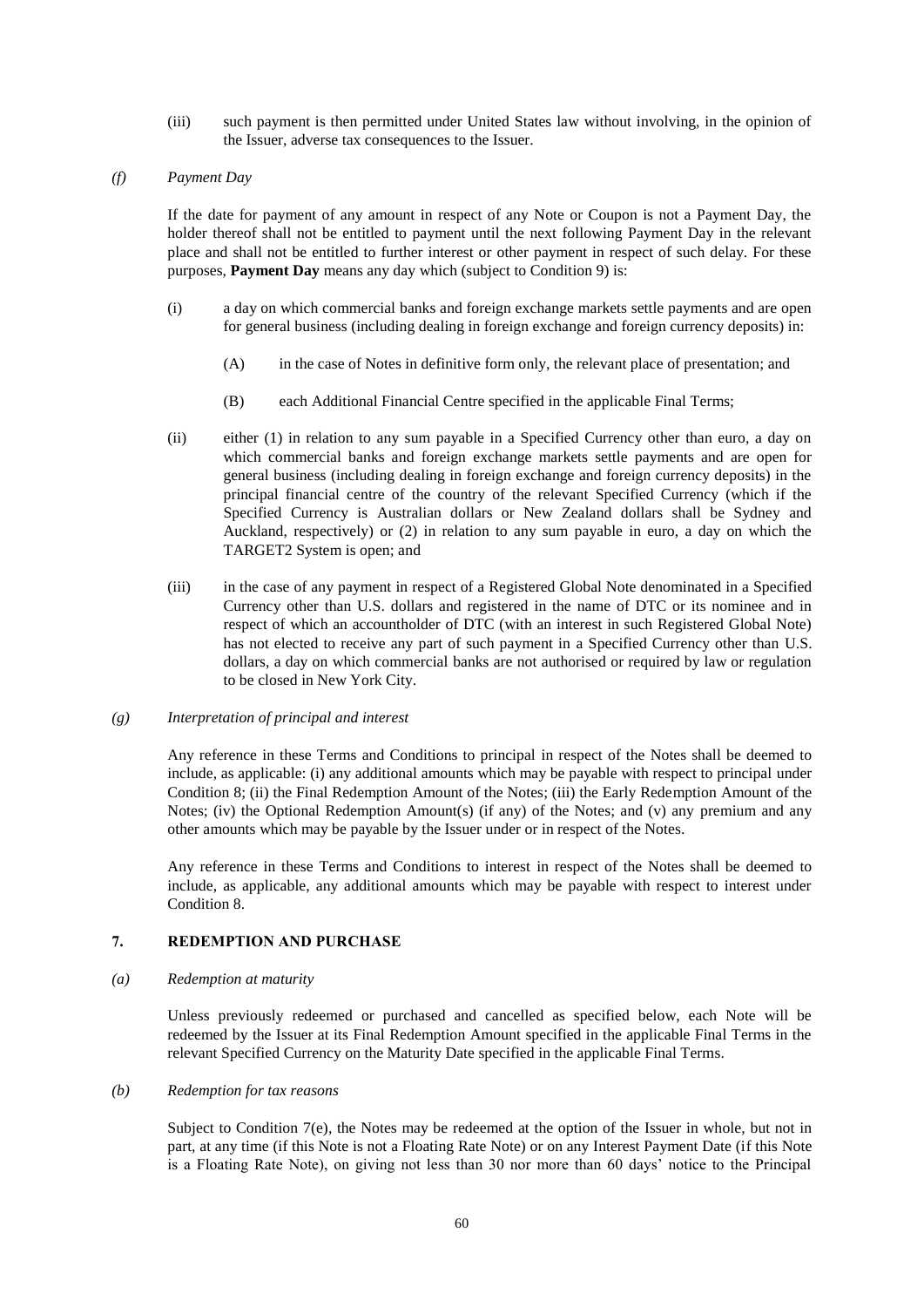Paying Agent and, in accordance with Condition [14,](#page-68-0) the Noteholders (which notice shall be irrevocable), if:

- (i) on the occasion of the next payment due under the Notes, the Issuer has or will become obliged to pay additional amounts as provided or referred to in Condition [8](#page-65-0) as a result of any change in, or amendment to, the laws or regulations of a Tax Jurisdiction (as defined in Condition [8\)](#page-65-0) or any political subdivision of, or any authority in, or of, a Tax Jurisdiction having power to tax, or any change in the application or official interpretation of such laws or regulations, which change or amendment becomes effective on or after the date on which agreement is reached to issue the first Tranche of the Notes; and
- (ii) such obligation cannot be avoided by the Issuer taking reasonable measures available to it,

provided that no such notice of redemption shall be given earlier than 90 days prior to the earliest date on which the Issuer would be obliged to pay such additional amounts were a payment in respect of the Notes then due.

Prior to the publication of any notice of redemption pursuant to this Condition, the Issuer shall deliver to the Principal Paying Agent to make available at its specified office to the Noteholders (i) a certificate signed by two Directors of the Issuer stating that the Issuer is entitled to effect such redemption and setting forth a statement of facts showing that the conditions precedent to the right of the Issuer so to redeem have occurred, and (ii) an opinion of independent legal advisers of recognised standing to the effect that the Issuer has or will become obliged to pay such additional amounts as a result of such change or amendment.

Each Note redeemed pursuant to this Condition [7\(b\)](#page-59-1) will be redeemed at its Early Redemption Amount referred to in paragraph [\(e\) below](#page-64-0) together (if appropriate) with interest accrued to (but excluding) the date of redemption.

### <span id="page-60-0"></span>*(c) Redemption at the option of the Issuer (Issuer Call)*

If Issuer Call is specified as being applicable in the applicable Final Terms, the Issuer may, having given not less than 15 nor more than 30 days' notice to the Noteholders in accordance with Condition [14](#page-68-0) (which notice shall be irrevocable and shall specify the date fixed for redemption), redeem all or some only of the Notes then outstanding on any Optional Redemption Date(s) and at the Optional Redemption Amount(s) specified in the applicable Final Terms together, if appropriate, with interest accrued to (but excluding) the relevant Optional Redemption Date. Any such redemption must be of a nominal amount not less than the Minimum Redemption Amount and not more than the Maximum Redemption Amount, in each case as may be specified in the applicable Final Terms.

In the case of a partial redemption of Notes, the Notes to be redeemed (**Redeemed Notes**) will be selected individually by lot, in the case of Redeemed Notes represented by definitive Notes, and in accordance with the rules of Euroclear and/or Clearstream, Luxembourg (to be reflected in the records of Euroclear and Clearstream, Luxembourg as either a pool factor or a reduction in nominal amount, at their discretion) and/or DTC, in the case of Redeemed Notes represented by a Global Note, not more than 30 days prior to the date fixed for redemption (such date of selection being hereinafter called the **Selection Date**). In the case of Redeemed Notes represented by definitive Notes, a list of the serial numbers of such Redeemed Notes will be published in accordance with Condition [14](#page-68-0) not less than 15 days prior to the date fixed for redemption. No exchange of the relevant Global Note will be permitted during the period from (and including) the Selection Date to (and including) the date fixed for redemption pursuant to this paragraph [\(c\)](#page-60-0) and notice to that effect shall be given by the Issuer to the Noteholders in accordance with Condition [14](#page-68-0) at least five days prior to the Selection Date.

### <span id="page-60-2"></span><span id="page-60-1"></span>*(d) Redemption at the option of the Noteholders*

(i) Investor Put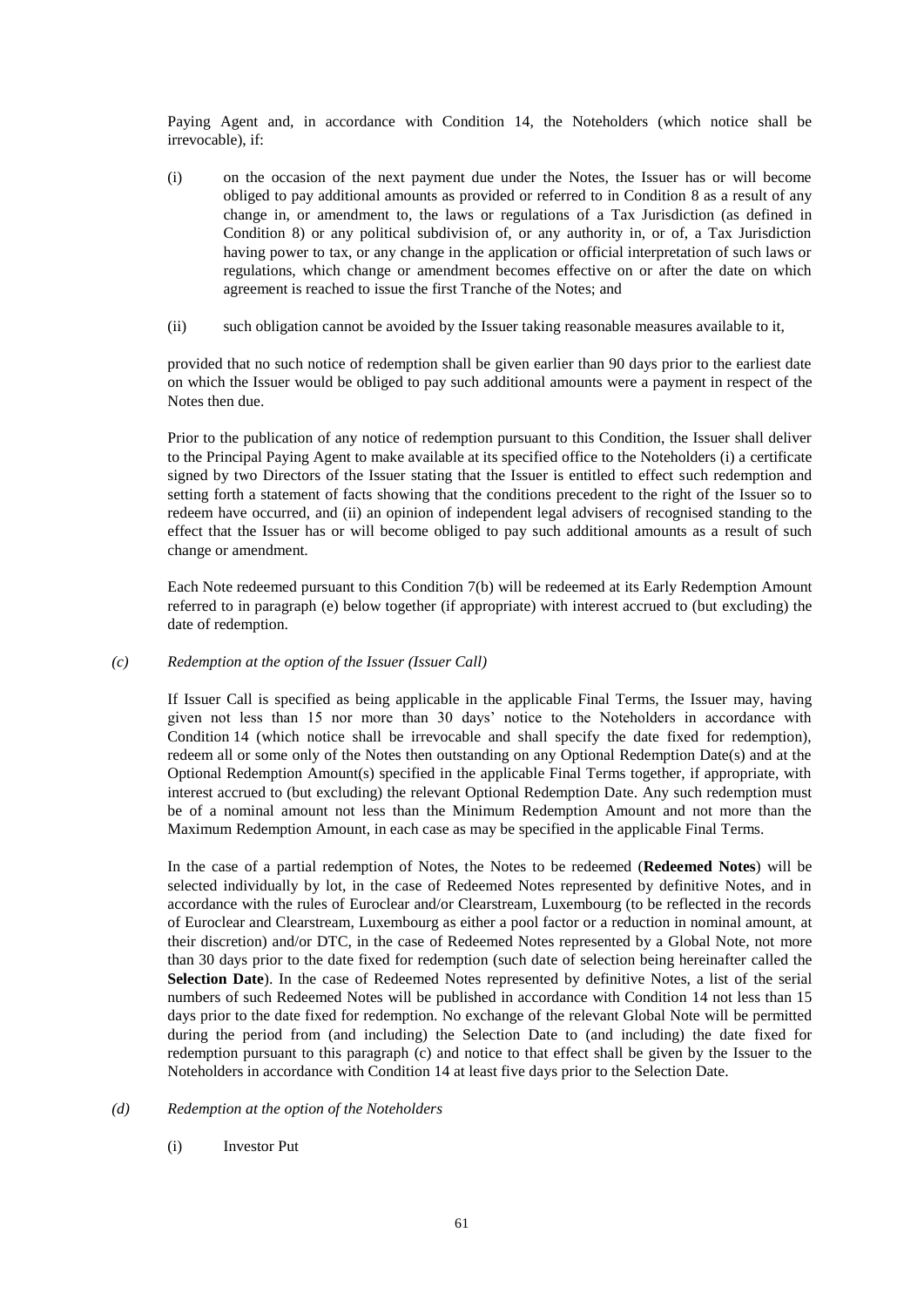If Investor Put is specified as being applicable in the applicable Final Terms, upon the holder of any Note giving to the Issuer in accordance with Condition [14](#page-68-0) not less than 15 nor more than 30 days' notice, the Issuer will, upon the expiry of such notice, redeem in whole (but not, in the case of a Bearer Note in definitive form, in part), such Note on the Optional Redemption Date and at the Optional Redemption Amount together, if appropriate, with interest accrued to (but excluding) the Optional Redemption Date. Registered Notes may be redeemed under this Condition [7\(d\)\(i\)](#page-60-1) in any multiple of their lowest Specified Denomination.

To exercise the right to require redemption of this Note the holder of this Note must, if this Note is in definitive form and held outside Euroclear, Clearstream, Luxembourg and DTC, deliver, at the specified office of any Paying Agent (in the case of Bearer Notes) or the relevant Registrar (in the case of Registered Notes) at any time during normal business hours of such Paying Agent or, as the case may be, the relevant Registrar falling within the notice period, a duly completed and signed notice of exercise in the form (for the time being current) obtainable from any specified office of any Paying Agent or, as the case may be, the relevant Registrar (a **Put Notice**) and in which the holder must specify a bank account (or, if payment is required to be made by cheque, an address) to which payment is to be made under this Condition [7\(d\)\(i\)](#page-60-1) and, in the case of Registered Notes, the nominal amount thereof to be redeemed and, if less than the full nominal amount of the Registered Notes so surrendered is to be redeemed, an address to which a new Registered Note in respect of the balance of such Registered Notes is to be sent subject to and in accordance with the provisions of Condition [2\(b\).](#page-46-1) If this Note is in definitive form, the Put Notice must be accompanied by this Note or evidence satisfactory to the Paying Agent concerned that this Note will, following delivery of the Put Notice, be held to its order or under its control.

If this Note is represented by a Global Note or is in definitive form and held through Euroclear, Clearstream, Luxembourg or DTC, to exercise the right to require redemption of this Note the holder of this Note must, within the notice period, give notice to the Principal Paying Agent of such exercise in accordance with the standard procedures of Euroclear, Clearstream, Luxembourg and DTC (which may include notice being given on his instruction by Euroclear, Clearstream, Luxembourg, DTC or any depositary for them to the Principal Paying Agent by electronic means) in a form acceptable to Euroclear, Clearstream, Luxembourg and DTC from time to time.

Any Put Notice given by a holder of any Note pursuant to this Condition [7\(d\)\(i\)](#page-60-1) shall be irrevocable except where prior to the due date of redemption an Event of Default shall have occurred and be continuing in which event such holder, at its option, may elect by notice to the Issuer to withdraw the notice given pursuant to this Condition  $7(d)(i)$  and instead to declare such Note forthwith due and payable pursuant to Condition [10.](#page-66-1)

<span id="page-61-0"></span>(ii) Change of Control Put

If Change of Control Put is specified as being applicable in the applicable Final Terms, this Condition [7\(d\)\(ii\)](#page-61-0) shall apply.

- (A) If at any time while any Note remains outstanding:
	- (a) there occurs a Change of Control; and
	- (b) within the Change of Control Period, a Rating Downgrade occurs as a result of that Change of Control or as a result of a Potential Change of Control (a **Put Event**),

the holder of each Note will have the option (unless, prior to the giving of the Put Event Notice (as defined below) and where applicable, the Issuer gives notice of its intention to redeem the Notes (i) under Condition [7\(b\)](#page-59-1) or (ii) pursuant to the provisions of Condition [7\(c\)\)](#page-60-0) to require the Issuer to redeem or, at the Issuer's option, to purchase (or procure the purchase of) that Note on the Optional Redemption Date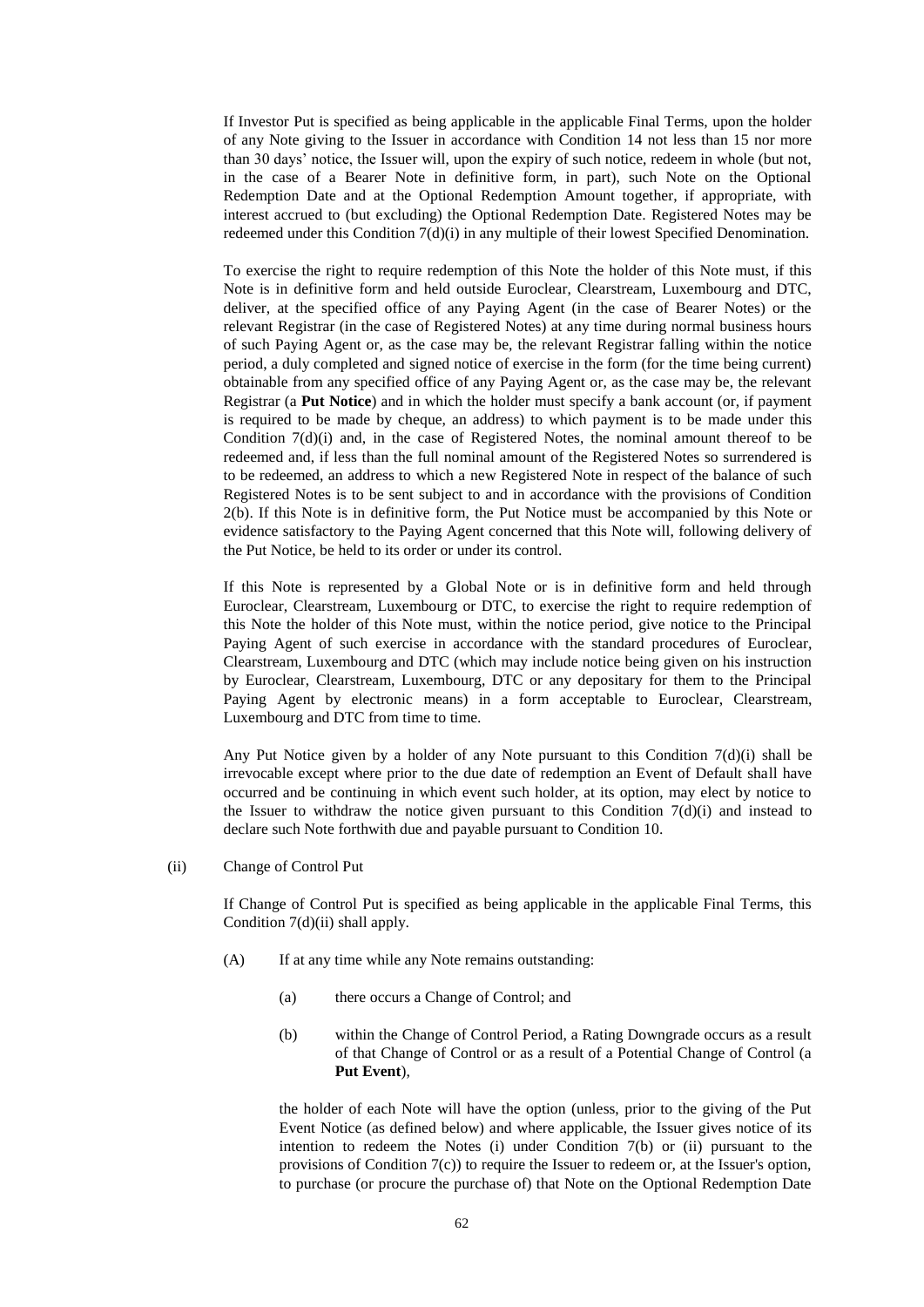(Put) (as defined below) at its principal amount together with (or, where purchased, together with an amount equal to) accrued interest to but excluding the Optional Redemption Date (Put). Registered Notes may be redeemed or purchased under this Condition [7\(d\)\(ii\)](#page-61-0) in any multiple of their lowest Specified Denomination.

(B) For the purposes of this Condition  $7(d)(ii)$ :

a **Change of Control** shall be deemed to have occurred at each time (whether or not approved by the board of directors or senior management of the Issuer) that any person (**Relevant Person**) or persons acting in concert, or any person or persons acting on behalf of any such person(s), at any time directly or indirectly acquire (a) more than 50 per cent. of the issued ordinary share capital of the Issuer or (b) such number of the shares in the capital of the Issuer carrying more than 50 per cent. of the voting rights normally exercisable at a general meeting of the Issuer, provided that a Change of Control shall not be deemed to have occurred if the shareholders of the Relevant Person are also, or immediately prior to the event which would otherwise constitute a Change of Control were, all of the shareholders of the Issuer;

#### **Change of Control Period** means:

- (a) the period commencing on the date of the first public announcement of the relevant Change of Control and ending on the date which is 180 days thereafter (inclusive) provided that:
	- (1) a Rating Downgrade occurs during that period; and
	- (2) such Rating Downgrade results from a Change of Control; or
- (b) the period commencing 180 days prior to the date of the first public announcement of the relevant Change of Control and ending on the date of such announcement (inclusive) provided that:
	- (1) a Rating Downgrade occurs during that period; and
	- (2) such Rating Downgrade results from a Potential Change of Control;

**Investment Grade Rating** means a rating of BBB- by Standard & Poor's Credit Market Services Europe Limited (**S&P**) or its equivalent for the time being, or better;

**Potential Change of Control** means any public announcement or statement by the Issuer or any actual or potential bidder relating to any potential Change of Control;

**Rating Agency** means S&P and its successors or any other rating agency of equivalent international standing requested from time to time by the Issuer to assign a rating to the Notes; and

a **Rating Downgrade** shall be deemed to have occurred as a result of a Change of Control or as a result of a Potential Change of Control if within the Change of Control Period the rating previously assigned to the Notes by any Rating Agency is (i) withdrawn, (ii) changed from an Investment Grade Rating to a non-Investment Grade Rating (for example, from BBB- to BB+ by S&P, or its equivalent for the time being, or worse) or (iii) (if the rating previously assigned to the Notes by any Rating Agency was below an Investment Grade Rating) lowered one full rating category (for example, from BB+ to BB by S&P or such similar lower or equivalent rating), provided that a Rating Downgrade otherwise arising by virtue of a particular change in rating shall only be deemed to have occurred as a result of a particular Change of Control or Potential Change of Control, as the case may be, if in making the relevant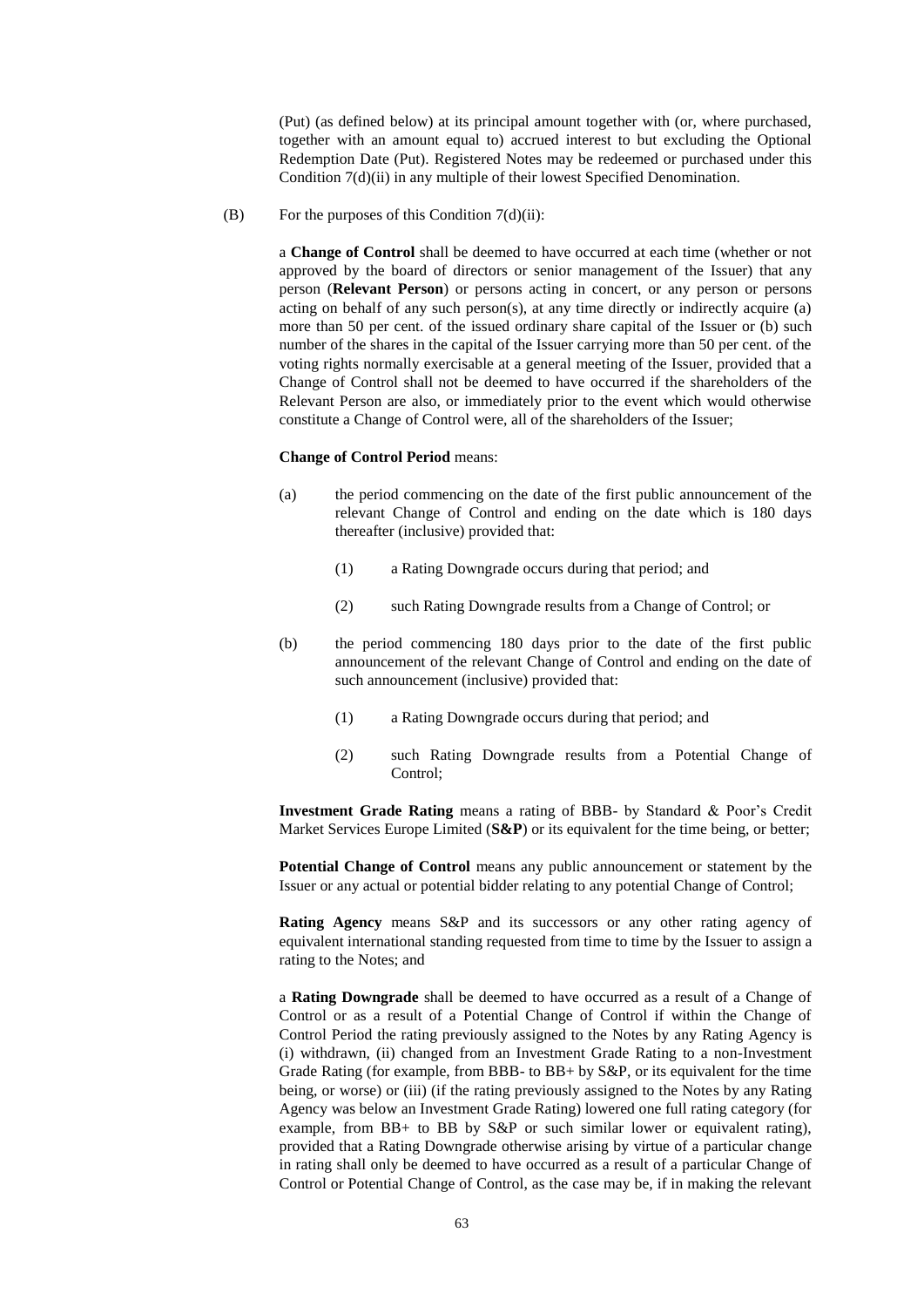change in rating referred to above, the relevant Rating Agency publicly announces or publicly confirms or confirms in writing to the Issuer that such change in rating resulted, in whole or in part, from the occurrence of the Change of Control or the Potential Change of Control, as the case may be.

- (C) Promptly upon the Issuer becoming aware that a Put Event has occurred, the Issuer shall give notice (a **Put Event Notice**) to the Noteholders in accordance with Condition [14](#page-68-0) specifying the nature of the Put Event and the circumstances giving rise to it and the procedure for exercising the option contained in this Condition [7\(d\)\(ii\).](#page-61-0)
- (D) To exercise the option to require redemption or, as the case may be, purchase of this Note under this Condition  $7(d)(ii)$  the holder of this Note must, if this Note is in definitive form and held outside Euroclear, Clearstream, Luxembourg and DTC, deliver this Note, on any Payment Day (as defined in Condition [6\)](#page-56-1) in the city of the specified office of the relevant Paying Agent (in the case of Bearer Notes) or Registrar (in the case of Registered Notes) falling within the period (the **Put Period**) of 45 days after a Put Event Notice is given, at the specified office of any Paying Agent (in the case of Bearer Notes) or the Registrar (in the case of Registered Notes), accompanied by a duly completed and signed notice of exercise in the form (for the time being current) obtainable from the specified office of any Paying Agent or, as the case may be, the Registrar (a **Put Option Notice**) and in which the holder must specify a bank account (or, if payment is required to be made by cheque, an address) to which payment is to be made under this Condition  $7(d)(ii)$  and, in the case of Registered Notes, the nominal amount thereof to be redeemed or, as the case may be, purchased and, if less than the full nominal amount of the Registered Notes so surrendered is to be redeemed or purchased, an address to which a new Registered Note in respect of the balance of such Registered Notes is to be sent subject to and in accordance with the provisions of Condition [2\(b\).](#page-46-1) This Note should be delivered together with all Coupons appertaining hereto maturing after the date (the **Optional Redemption Date (Put)**) which is the seventh day after the last day of the Put Period, failing which an amount will be deducted from the payment to be made by the Issuer on redemption or, as the case may be, purchase of this Note corresponding to the aggregate amount payable in respect of such missing Coupons.

If this Note is represented by a Global Note or is in definitive form and held through Euroclear, Clearstream, Luxembourg or DTC, to exercise the right to require redemption or, as the case may be, purchase of this Note under this Condition [7\(d\)\(ii\)](#page-61-0) the holder of this Note must, within the Put Period, give notice to the Principal Paying Agent of such exercise in accordance with the standard procedures of Euroclear, Clearstream, Luxembourg and DTC (which may include notice being given on his instruction by Euroclear or Clearstream, Luxembourg, DTC or any depositary for them to the Principal Paying Agent by electronic means) in a form acceptable to Euroclear, Clearstream, Luxembourg and DTC from time to time and, if this Note is represented by a Global Note, at the same time present or procure the presentation of the relevant Global Note to the Principal Paying Agent for notation accordingly.

(E) The Paying Agent or the Registrar (as the case may be) to which such Note and Put Option Notice are delivered will issue to the holder concerned a non-transferable receipt (a **Put Option Receipt**) in respect of the Note so delivered or, in the case of a Global Note or Note in definitive form held through Euroclear, Clearstream, Luxembourg or DTC, notice so received. The Issuer shall redeem or at the option of the Issuer purchase (or procure the purchase of) the Notes in respect of which Put Option Receipts have been issued on the Optional Redemption Date (Put), unless previously redeemed and purchased. Payment in respect of any Note so delivered will be made, if the holder duly specified a bank account in the Put Option Notice to which payment is to be made, on the Optional Redemption Date (Put) by transfer to that bank account and in every other case on or after the Optional Redemption Date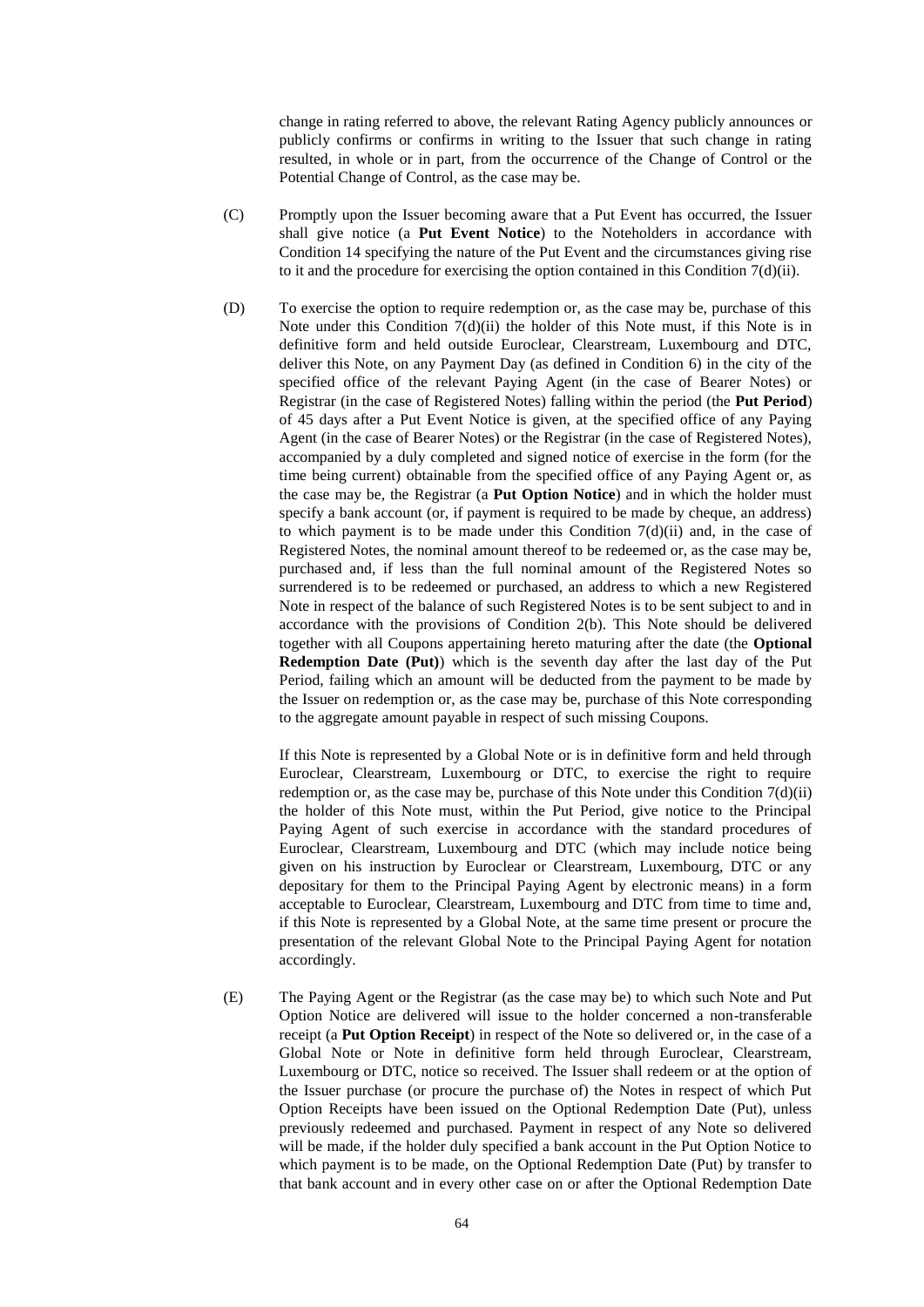(Put), in each case against presentation and surrender or (as the case may be) endorsement of such Put Option Receipt at the specified office of any Paying Agent (in the case of Bearer Notes) or the Registrar (in the case of Registered Notes) in accordance with the provisions of this Condition [7\(d\)\(ii\).](#page-61-0)

# <span id="page-64-0"></span>*(e) Early Redemption Amounts*

For the purpose of paragraph [\(b\) above](#page-59-1) and Condition [10,](#page-66-1) each Note will be redeemed at its Early Redemption Amount calculated as follows:

- (i) in the case of a Note with a Final Redemption Amount equal to the Issue Price, at the Final Redemption Amount thereof;
- (ii) in the case of a Note (other than a Zero Coupon Note) with a Final Redemption Amount which is or may be less or greater than the Issue Price or which is payable in a Specified Currency other than that in which the Notes are denominated, at the amount specified in the applicable Final Terms or, if no such amount or manner is so specified in the applicable Final Terms, at its nominal amount; or
- <span id="page-64-2"></span>(iii) in the case of a Zero Coupon Note, at its Early Redemption Amount calculated as follows:

### Early Redemption Amount =  $RP \times (1+AY)^y$

where:

- **RP** means the Reference Price;
- **AY** means the Accrual Yield expressed as a decimal; and
- **y** is the Day Count Fraction specified in the applicable Final Terms which will be either (i) 30/360 (in which case the numerator will be equal to the number of days (calculated on the basis of a 360-day year consisting of 12 months of 30 days each) from (and including) the Issue Date of the first Tranche of the Notes to (but excluding) the date fixed for redemption or (as the case may be) the date upon which such Note becomes due and repayable and the denominator of which will be 360) or (ii) Actual/360 (in which case the numerator will be equal to the actual number of days from (and including) the Issue Date of the first Tranche of the Notes to (but excluding) the date fixed for redemption or (as the case may be) the date upon which such Note becomes due and repayable and the denominator will be 360) or (iii) Actual/365 (in which case the numerator will be equal to the actual number of days from (and including) the Issue Date of the first Tranche of the Notes to (but excluding) the date fixed for redemption or (as the case may be) the date upon which such Note becomes due and repayable and the denominator will be 365).

### <span id="page-64-1"></span>*(f) Purchases*

The Issuer or any of its Subsidiaries may at any time purchase Notes (provided that, in the case of definitive Bearer Notes, all unmatured Coupons and Talons appertaining thereto are purchased therewith) at any price in the open market or otherwise. Such Notes may be held, reissued, resold or, at the option of the Issuer, surrendered to any Paying Agent and/or the Registrar for cancellation.

#### *(g) Cancellation*

All Notes which are redeemed will forthwith be cancelled (together with all unmatured Coupons and Talons attached thereto or surrendered therewith at the time of redemption). All Notes so cancelled and the Notes purchased and cancelled pursuant to paragraph [\(f\) above](#page-64-1) (together with all unmatured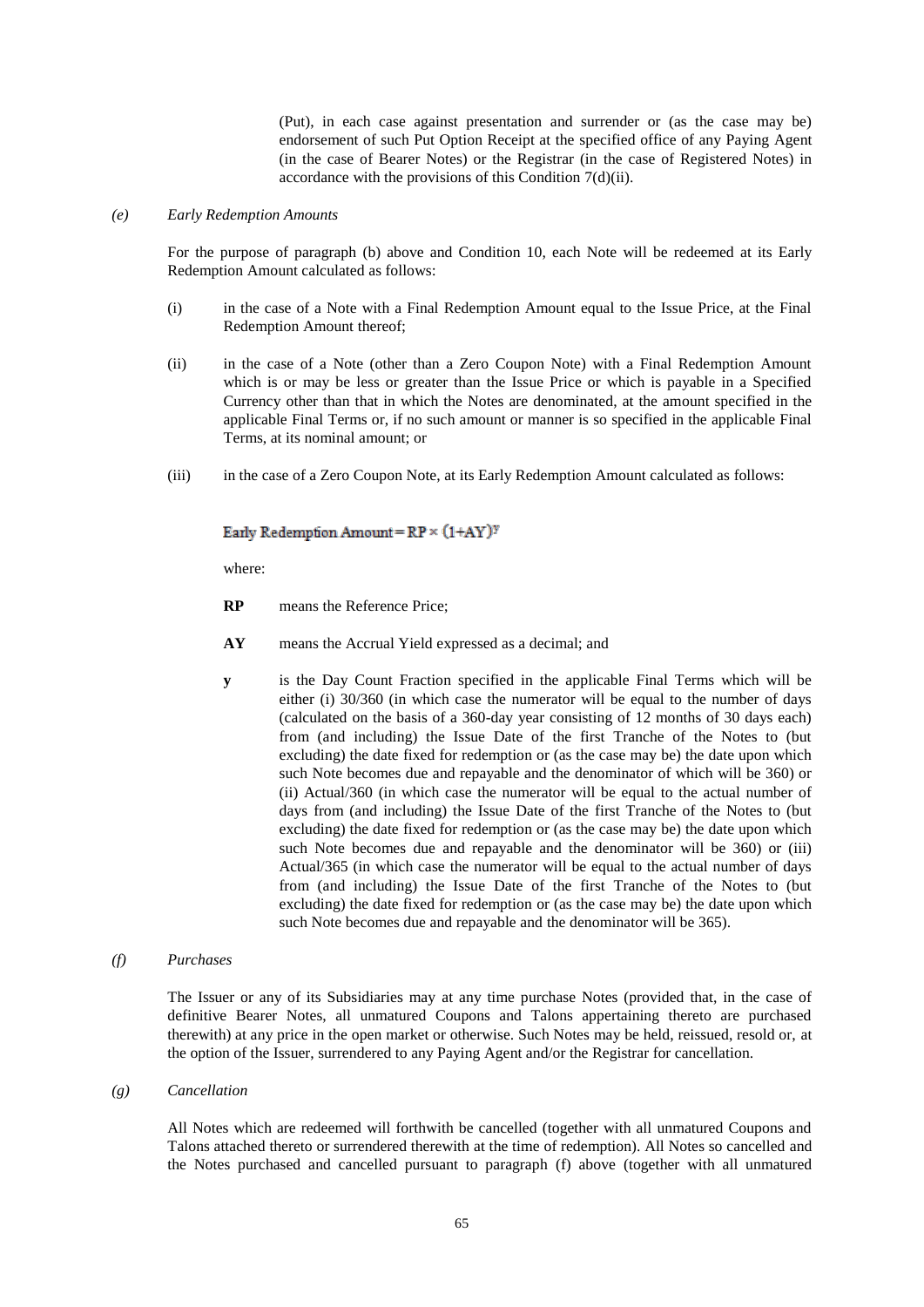Coupons and Talons cancelled therewith) shall be forwarded to the Principal Paying Agent and cannot be reissued or resold.

## *(h) Late payment on Zero Coupon Notes*

If the amount payable in respect of any Zero Coupon Note upon redemption of such Zero Coupon Note pursuant to paragraph [\(a\),](#page-59-2) [\(b\),](#page-59-1) [\(c\)](#page-60-0) or [\(d\) above](#page-60-2) or upon its becoming due and repayable as provided in Condition [10](#page-66-1) is improperly withheld or refused, the amount due and repayable in respect of such Zero Coupon Note shall be the amount calculated as provided in paragraph [\(e\)\(iii\) above](#page-64-2) as though the references therein to the date fixed for the redemption or the date upon which such Zero Coupon Note becomes due and payable were replaced by references to the date which is the earlier of:

- (i) the date on which all amounts due in respect of such Zero Coupon Note have been paid; and
- (ii) five days after the date on which the full amount of the moneys payable in respect of such Zero Coupon Notes has been received by the Principal Paying Agent or the relevant Registrar and notice to that effect has been given to the Noteholders in accordance with Condition [14.](#page-68-0)

### <span id="page-65-0"></span>**8. TAXATION**

All payments of principal and interest in respect of the Notes and Coupons by the Issuer will be made without withholding or deduction for or on account of any present or future taxes or duties of whatever nature imposed or levied by or on behalf of any Tax Jurisdiction unless such withholding or deduction is required by law. In such event, the Issuer will pay such additional amounts as shall be necessary in order that the net amounts received by the holders of the Notes or Coupons after such withholding or deduction shall equal the respective amounts of principal and interest which would otherwise have been receivable in respect of the Notes or Coupons, as the case may be, in the absence of such withholding or deduction; except that no such additional amounts shall be payable with respect to any Note or Coupon:

- (i) presented for payment by or on behalf of a holder who is liable for such taxes or duties in respect of such Note or Coupon by reason of his having some connection with a Tax Jurisdiction other than the mere holding of such Note or Coupon;
- (ii) presented for payment by or on behalf of a holder who is able to avoid such withholding or deduction by making a declaration of non-residence or other similar claims for exemption to the relevant tax authority; or
- (iii) presented for payment more than 30 days after the Relevant Date (as defined below) except to the extent that the holder thereof would have been entitled to an additional amount on presenting the same for payment on such thirtieth day assuming that day to have been a Payment Day (as defined in Condition [6\(f\)\)](#page-59-3).

### As used herein:

- (A) **Tax Jurisdiction** means Sweden or any political subdivision or any authority thereof or therein having power to tax; and
- (B) the **Relevant Date** means the date on which such payment first becomes due, except that, if the full amount of the moneys payable has not been duly received by the Principal Paying Agent or the relevant Registrar, as the case may be, on or prior to such due date, it means the date on which, the full amount of such moneys having been so received, notice to that effect is duly given to the Noteholders in accordance with Condition [14.](#page-68-0)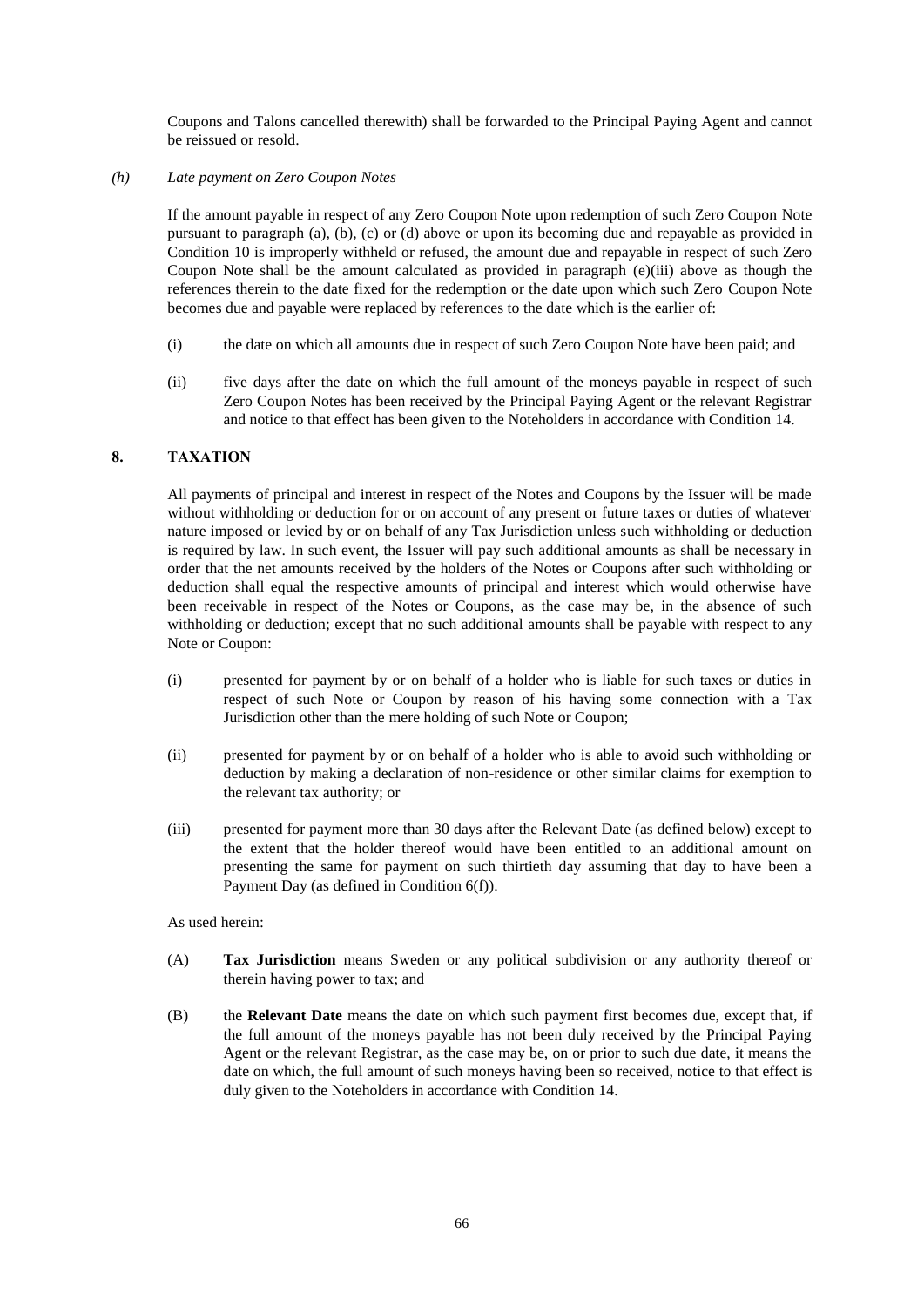## <span id="page-66-0"></span>**9. PRESCRIPTION**

The Notes (whether in bearer or registered form) and Coupons will become void unless presented for payment within a period of 10 years (in the case of principal) and five years (in the case of interest) after the Relevant Date (as defined in Condition [8\)](#page-65-0) therefor.

There shall not be included in any Coupon sheet issued on exchange of a Talon any Coupon the claim for payment in respect of which would be void pursuant to this Condition or Condition [6\(b\)](#page-56-2) or any Talon which would be void pursuant to Condition [6\(b\).](#page-56-2)

# <span id="page-66-1"></span>**10. EVENTS OF DEFAULT**

If any one or more of the following events (each an **Event of Default**) shall occur:

- (i) if default is made in the payment in the Specified Currency of any principal, premium (if any) or interest due in respect of the Notes or any of them and the default continues for a period of five business days in the case of principal or premium (if any) and ten business days in the case of interest; or
- (ii) if the Issuer fails to perform or observe any of its other obligations under these Conditions and (except in any case where the failure is incapable of remedy when no such continuation or notice as is hereinafter mentioned will be required) the failure continues for the period of 30 days next following the service by a Noteholder on the Issuer of notice requiring the same to be remedied; or
- <span id="page-66-2"></span>(iii) any relevant indebtedness of the Issuer or any Relevant Subsidiary is not paid when due or any relevant indebtedness of the Issuer or any Relevant Subsidiary is declared to be or otherwise becomes due and payable prior to its specified maturity due to a default thereunder (however described) unless, in the case of any such declaration, such declaration is being contested in good faith by the Issuer or such Relevant Subsidiary on the basis of independent legal advice and such creditor (or creditors) has (or have) not obtained an enforceable judgment against the Issuer or such Relevant Subsidiary in respect of the same and the Issuer or such Relevant Subsidiary has a reasonable prospect of successfully contesting such action (or actions) and has, if such action is adversely determined against the Issuer or such Relevant Subsidiary, sufficient resources to pay the relevant indebtedness. For the purposes of this Condition, **relevant indebtedness** means indebtedness which, when aggregated with all other indebtedness to which any part of this Condition [10\(iii\)](#page-66-2) applies, exceeds SEK 50,000,000 (or its equivalent in any other currency); or
- (iv) if any order is made by any competent court or resolution passed for the winding up or dissolution of the Issuer or any Relevant Subsidiary, save for the purposes of reorganisation on terms approved by an Extraordinary Resolution; or
- (v) if the Issuer or the Group ceases or threatens to cease to carry on all or substantially all of its business, save for the purposes of reorganisation on terms approved by an Extraordinary Resolution, or the Issuer or any Relevant Subsidiary stops or threatens to stop payment of, or is unable to, or admits inability to, pay, its debts (or any class of its debts) as they fall due, or is deemed unable to pay its debts pursuant to or for the purposes of any applicable law, or is adjudicated or found bankrupt or insolvent; or
- (vi) if (A) proceedings are initiated against the Issuer or any Relevant Subsidiary under any applicable liquidation, insolvency, composition, reorganisation or other similar laws, or an application is made for the appointment of an administrative or other receiver, manager, administrator or other similar official, or an administrative or other receiver, manager, administrator or other similar official is appointed, in relation to the Issuer or any Relevant Subsidiary or, as the case may be, in relation to the whole or a part of the undertaking or assets of any of them, or an encumbrancer takes possession of the whole or a part of the undertaking or assets of any of them, or a distress, execution, attachment, sequestration or other process is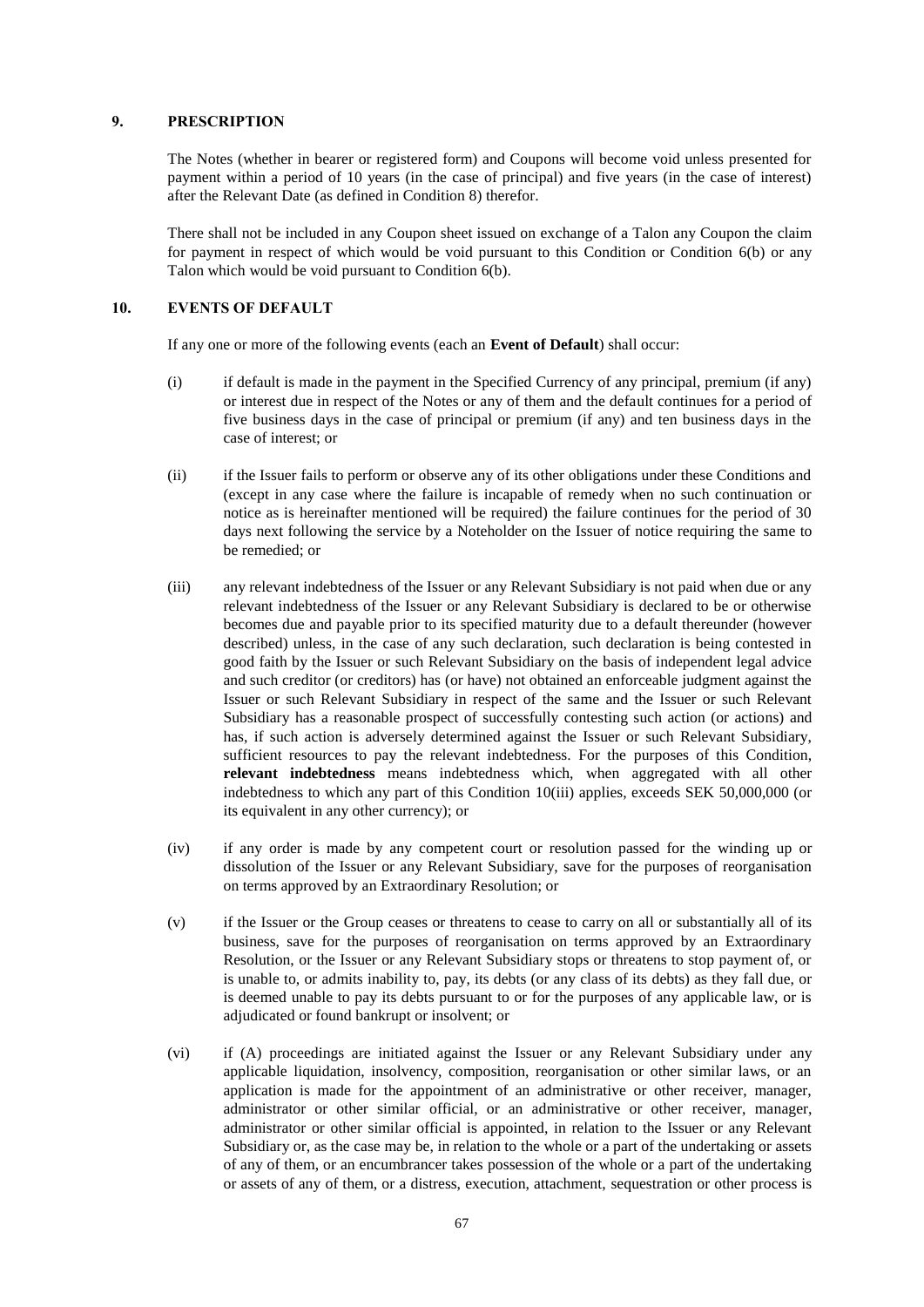levied, enforced upon, sued out or put in force against the whole or a part of the undertaking or assets of any of them and (B) in any case (other than the appointment of an administrator) is not discharged within 30 days; or

(vii) if the Issuer or any Relevant Subsidiary initiates or consents to judicial proceedings relating to itself under any applicable liquidation, insolvency, composition, reorganisation or other similar laws or makes a conveyance or assignment for the benefit of, or enters into any composition or other arrangement with, its creditors generally (or any class of its creditors) or any meeting is convened to consider a proposal for an arrangement or composition with its creditors generally (or any class of its creditors),

then any holder of a Note may, by written notice to the Issuer at the specified office of the Principal Paying Agent, effective upon the date of receipt thereof by the Principal Paying Agent, declare any Notes held by the holder to be forthwith due and payable whereupon the same shall become forthwith due and payable at the Early Redemption Amount (as described in Condition [7\(e\)\)](#page-64-0), together with accrued interest (if any) to the date of repayment, without presentment, demand, protest or other notice of any kind.

For the purposes of this Condition:

**Group** means the Issuer and its Subsidiaries; and

**Relevant Subsidiary** at any time shall mean a Subsidiary of the Issuer *inter alia*:

- (A) whose sales (consolidated in the case of a Subsidiary which itself has Subsidiaries) or whose total assets (consolidated in the case of a Subsidiary which itself has Subsidiaries) represent not less than ten per cent. of the consolidated sales, or, as the case may be, consolidated total assets, of the Issuer and its Subsidiaries taken as a whole, all as calculated respectively by reference to the then latest audited accounts (consolidated or, as the case may be, unconsolidated) of the Subsidiary and the then latest audited consolidated accounts of the Issuer and its Subsidiaries; or
- (B) to which is transferred the whole or substantially the whole of the undertaking and assets of a Subsidiary of the Issuer which immediately before the transfer is a Relevant Subsidiary,

all as more particularly defined in the Agency Agreement.

A report by an independent firm of accountants that in their opinion a Subsidiary of the Issuer is or is not or was or was not at any particular time or throughout any specified period a Relevant Subsidiary shall, in the absence of manifest error, be conclusive and binding on all parties.

In acting under the Agency Agreement, the Agents act solely as agents of the Issuer and do not assume any obligation to, or relationship of agency or trust with, any Noteholders or Couponholders. The Agency Agreement contains provisions permitting any entity into which any Agent is merged or converted or with which it is consolidated or to which it transfers all or substantially all of its assets to become the successor agent.

## **11. REPLACEMENT OF NOTES, COUPONS AND TALONS**

Should any Note, Coupon or Talon be lost, stolen, mutilated, defaced or destroyed, it may be replaced at the specified office of the Principal Paying Agent (in the case of Bearer Notes or Coupons) or the relevant Registrar (in the case of Registered Notes) upon payment by the claimant of such costs and expenses as may be incurred in connection therewith and on such terms as to evidence and indemnity as the Issuer may reasonably require. Mutilated or defaced Notes, Coupons or Talons must be surrendered before replacements will be issued.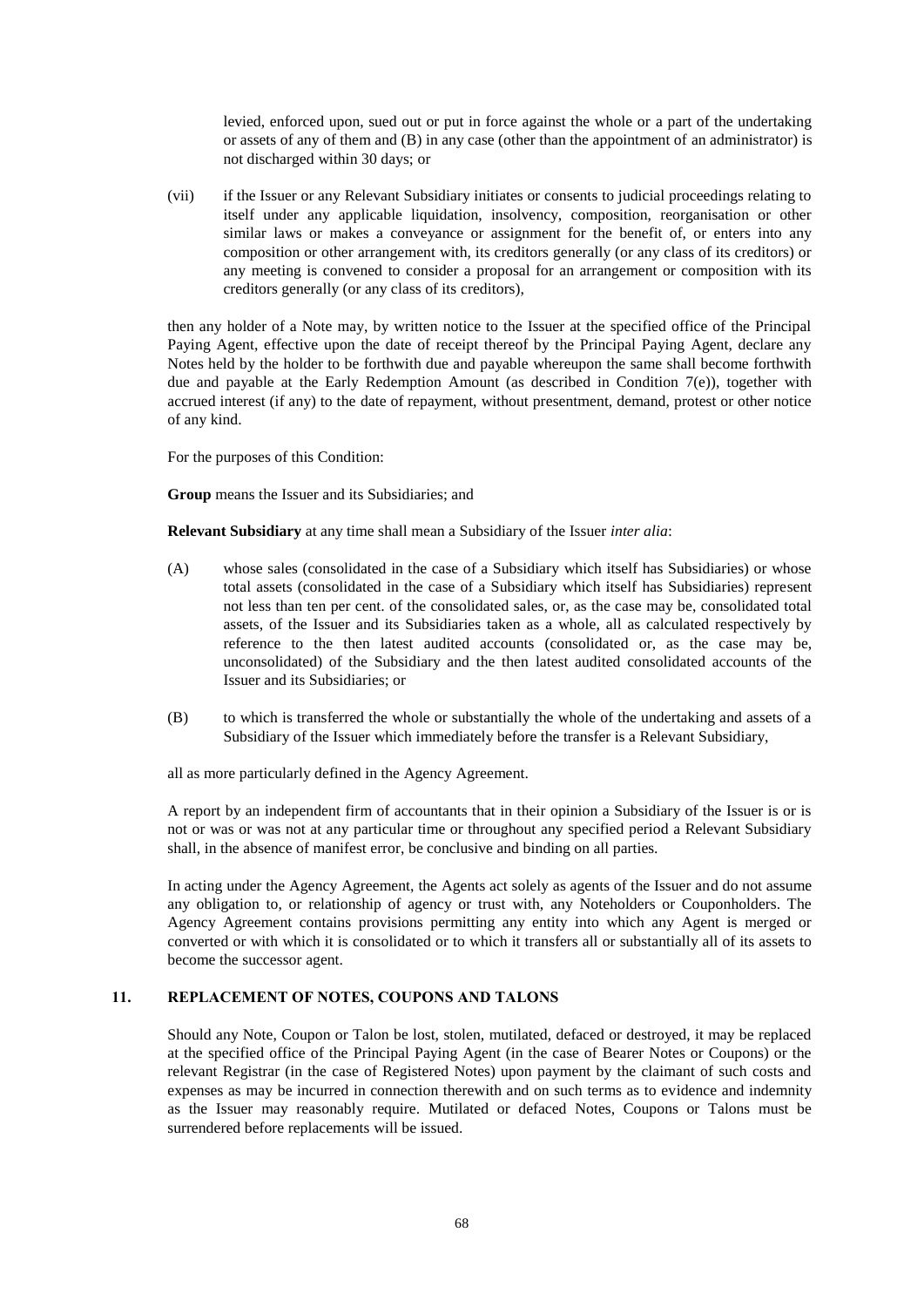## **12. AGENTS**

The names of the initial Agents and their initial specified offices are set out below. If any additional Paying Agents are appointed in connection with any Series, the names of such Paying Agents will be specified in Part B of the applicable Final Terms.

The Issuer is entitled to vary or terminate the appointment of any Agent and/or appoint additional or other Agents and/or approve any change in the specified office through which any Agent acts, provided that:

- (i) there will at all times be a Principal Paying Agent and a Registrar (or Registrars);
- (ii) so long as the Notes are listed on any stock exchange, there will at all times be a Paying Agent and a Transfer Agent with a specified office in such place as may be required by the rules and regulations of the relevant stock exchange or any other relevant authority; and
- (iii) so long as any of the Registered Global Notes payable in a Specified Currency other than U.S. dollars are held through DTC or its nominee, there will at all times be an Exchange Agent with a specified office in New York City.

In addition, the Issuer shall forthwith appoint a Paying Agent having a specified office in New York City in the circumstances described in Condition [6\(e\).](#page-58-0) Any variation, termination, appointment or change shall only take effect (other than in the case of insolvency, when it shall be of immediate effect) after not less than 30 nor more than 45 days' prior notice thereof shall have been given to the Noteholders in accordance with Condition [14.](#page-68-0)

In acting under the Agency Agreement, the Agents act solely as agents of the Issuer and do not assume any obligation to, or relationship of agency or trust with, any Noteholders or Couponholders. The Agency Agreement contains provisions permitting any entity into which any agent is merged or converted or with which it is consolidated or to which it transfers all or substantially all of its assets to become the successor agent.

## **13. EXCHANGE OF TALONS**

On and after the Interest Payment Date on which the final Coupon comprised in any Coupon sheet matures, the Talon (if any) forming part of such Coupon sheet may be surrendered at the specified office of the Principal Paying Agent or any other Paying Agent in exchange for a further Coupon sheet including (if such further Coupon sheet does not include Coupons to (and including) the final date for the payment of interest due in respect of the Note to which it appertains) a further Talon, subject to the provisions of Condition [9.](#page-66-0)

## <span id="page-68-0"></span>**14. NOTICES**

All notices regarding the Bearer Notes will be deemed to be validly given if published in a leading English language daily newspaper of general circulation in London. It is expected that such publication will be made in the *Financial Times* in London. The Issuer shall also ensure that notices are duly published in a manner which complies with the rules of any stock exchange or other relevant authority on which the Bearer Notes are for the time being listed or by which they have been admitted to trading including publication on the website of the relevant stock exchange or relevant authority if required by those rules. Any such notice will be deemed to have been given on the date of the first publication or, where required to be published in more than one newspaper, on the date of the first publication in all required newspapers.

All notices regarding the Registered Notes will be deemed to be validly given if sent by first class mail or (if posted to an address overseas) by airmail to the holders (or the first named of joint holders) at their respective addresses recorded in the Register and will be deemed to have been given on the fourth day after mailing and, in addition, for so long as any Registered Notes are listed on a stock exchange or are admitted by another relevant authority and the rules of that stock exchange or such other relevant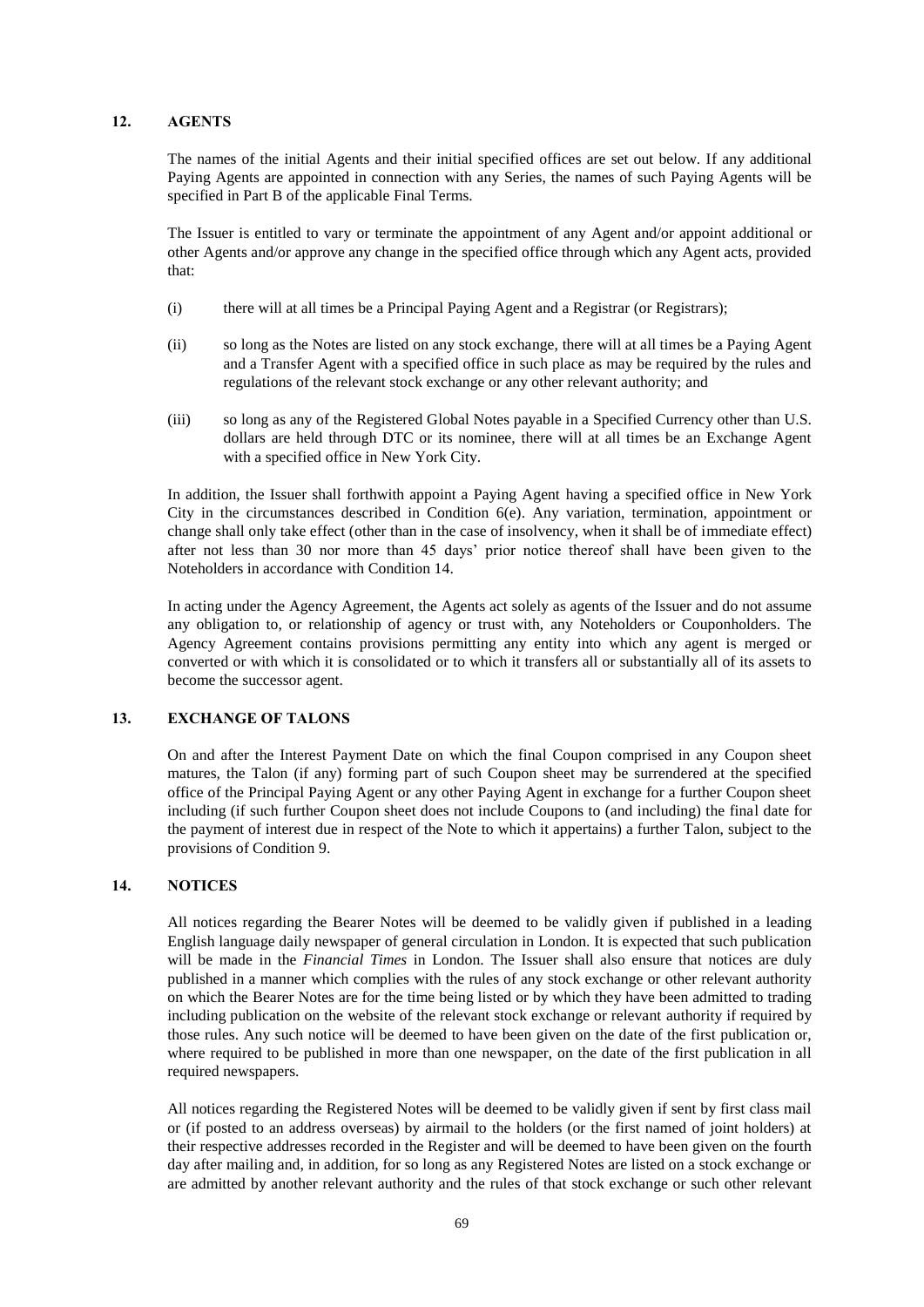authority so require, such notice will be published on the website of the relevant stock exchange or relevant authority and/or in a daily newspaper of general circulation in the place or places required by those rules.

Until such time as any definitive Notes are issued, there may, so long as any Global Notes representing the Notes are held in their entirety on behalf of Euroclear and/or Clearstream, Luxembourg and/or DTC, be substituted for such publication in such newspaper(s) or such websites or such mailing the delivery of the relevant notice to Euroclear and/or Clearstream, Luxembourg and/or DTC for communication by them to the holders of the Notes and, in addition, for so long as any Notes are listed on a stock exchange or are admitted by another relevant authority and the rules of that stock exchange or such other relevant authority so require, such notice will be published on the website of the relevant stock exchange or relevant authority and/or in a daily newspaper of general circulation in the place or places required by those rules. Any such notice shall be deemed to have been given to the holders of the Notes on the third day after the day on which the said notice was given to Euroclear and/or Clearstream, Luxembourg and/or DTC.

Notices to be given by any Noteholder shall be in writing and given by lodging the same, together (in the case of any Note in definitive form) with the relative Note or Notes, with the Principal Paying Agent (in the case of Bearer Notes) or the relevant Registrar (in the case of Registered Notes). Whilst any of the Notes are represented by a Global Note, such notice may be given by any holder of a Note to the Principal Paying Agent or the relevant Registrar through Euroclear and/or Clearstream, Luxembourg and/or DTC, as the case may be, in such manner as the Principal Paying Agent, the relevant Registrar and Euroclear and/or Clearstream, Luxembourg and/or DTC, as the case may be, may approve for this purpose.

## **15. MEETINGS OF NOTEHOLDERS, MODIFICATION AND WAIVER**

The Agency Agreement contains provisions for convening meetings of the Noteholders to consider any matter affecting their interests, including the sanctioning by Extraordinary Resolution of a modification of the Notes, the Coupons or any of the provisions of the Agency Agreement. Such a meeting may be convened by the Issuer and shall be convened by the Issuer if required in writing by Noteholders holding not less than ten per cent. in nominal amount of the Notes for the time being remaining outstanding. The quorum at any such meeting for passing an Extraordinary Resolution is one or more persons holding or representing not less than 50 per cent. in nominal amount of the Notes for the time being outstanding, or at any adjourned meeting one or more persons being or representing Noteholders whatever the nominal amount of the Notes so held or represented, except that at any meeting the business of which includes the modification of certain provisions of the Notes or the Coupons (including modifying the date of maturity of the Notes or any date for payment of interest thereon, reducing or cancelling the amount of principal or the rate of interest payable in respect of the Notes or altering the currency of payment of the Notes or the Coupons), the quorum shall be one or more persons holding or representing not less than two-thirds in nominal amount of the Notes for the time being outstanding, or at any adjourned such meeting one or more persons holding or representing not less than one-third in nominal amount of the Notes for the time being outstanding. An Extraordinary Resolution passed at any meeting of the Noteholders shall be binding on all the Noteholders, whether or not they are present at the meeting, and on all Couponholders.

The Principal Paying Agent and the Issuer may agree, without the consent of the Noteholders or Couponholders, to:

- (i) any modification (except such modifications in respect of which an increased quorum is required as mentioned above) of the Agency Agreement which is not prejudicial to the interests of the Noteholders; or
- (ii) any modification of the Notes, the Coupons or the Agency Agreement which is of a formal, minor or technical nature or is made to correct a manifest error or to comply with mandatory provisions of the law.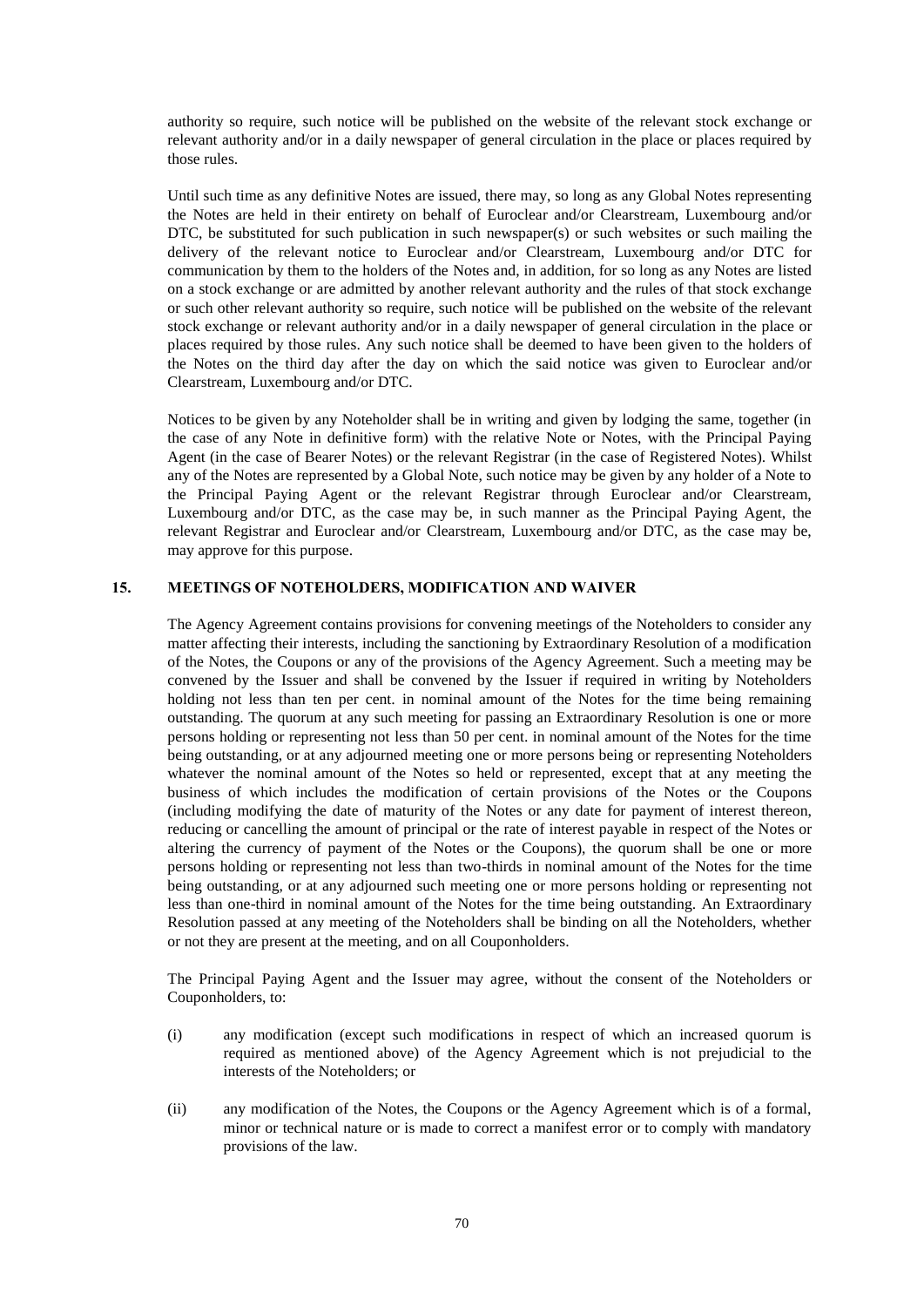Any such modification shall be binding on the Noteholders and the Couponholders and any such modification shall be notified to the Noteholders in accordance with Condition [14](#page-68-0) as soon as practicable thereafter.

## **16. FURTHER ISSUES**

The Issuer shall be at liberty from time to time without the consent of the Noteholders or the Couponholders to create and issue further notes having terms and conditions the same as the Notes or the same in all respects save for the amount and date of the first payment of interest thereon and the date from which interest starts to accrue and so that the same shall be consolidated and form a single Series with the outstanding Notes.

## **17. CONTRACTS (RIGHTS OF THIRD PARTIES) ACT 1999**

No rights are conferred on any person under the Contracts (Rights of Third Parties) Act 1999 to enforce any term of this Note, but this does not affect any right or remedy of any person which exists or is available apart from that Act.

## **18. GOVERNING LAW AND SUBMISSION TO JURISDICTION**

### *(a) Governing law*

The Agency Agreement, the Deed of Covenant, the Deed Poll, the Notes and the Coupons and any non-contractual obligations arising out of or in connection with the Agency Agreement, the Deed of Covenant, the Deed Poll, the Notes and the Coupons are governed by, and shall be construed in accordance with, English law.

### *(b) Submission to jurisdiction*

The Issuer agrees, for the exclusive benefit of the Noteholders and the Couponholders, that the courts of England are to have jurisdiction to settle any disputes which may arise out of or in connection with the Notes and/or the Coupons (including a dispute relating to any non-contractual obligations arising out of or in connection with the Notes and/or the Coupons) and that accordingly any suit, action or proceedings (together referred to as **Proceedings**) arising out of or in connection with the Notes and the Coupons (including any Proceedings relating to any non-contractual obligations arising out of or in connection with the Notes or the Coupons) may be brought in such courts. Without prejudice to the foregoing, the Issuer further irrevocably agrees that any Proceedings may be brought in any New York State or United States Federal Court sitting in New York.

The Issuer hereby irrevocably waives any objection which it may have now or hereafter to the laying of the venue of any such Proceedings in any such court and any claim that any such Proceedings have been brought in an inconvenient forum and hereby further irrevocably agrees that a judgment in any such Proceedings brought in such courts shall be conclusive and binding upon it and may be enforced in the courts of any other jurisdiction.

# *(c) Appointment of Process Agent*

The Issuer appoints The Swedish Trade & Invest Council at its registered office at 5 Upper Montagu Street, London, W1H 2AG, United Kingdom as its agent for service of process, and undertakes that, in the event of The Swedish Trade & Invest Council ceasing so to act or ceasing to be registered in England, it will appoint another person as its agent for service of process in England in respect of any Proceedings. Nothing herein shall affect the right to serve proceedings in any other manner permitted by law.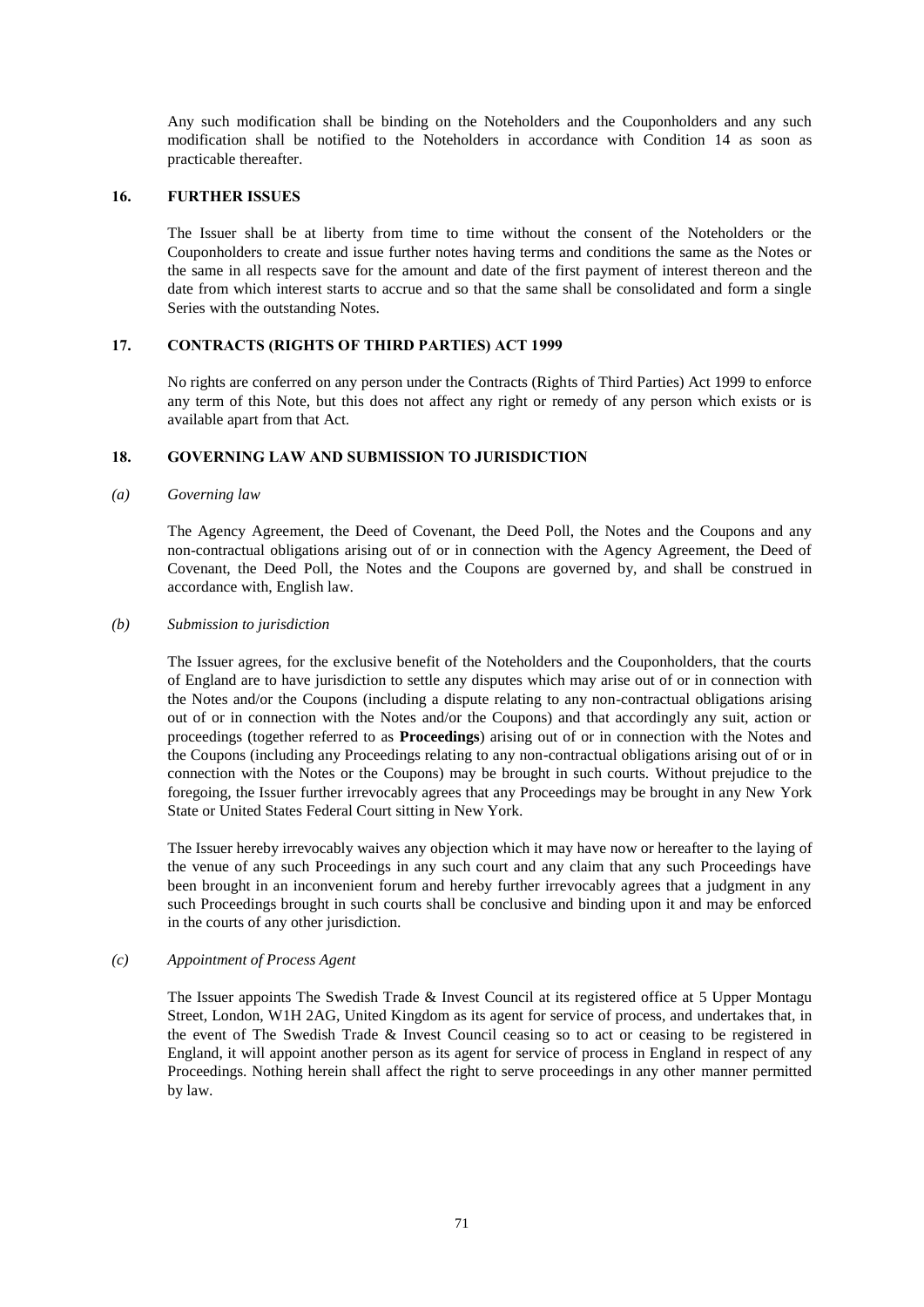# *(d) Other documents*

The Issuer has in the Agency Agreement, the Deed of Covenant and the Deed Poll submitted to the jurisdiction of the English courts and appointed an agent for service of process in terms substantially similar to those set out above.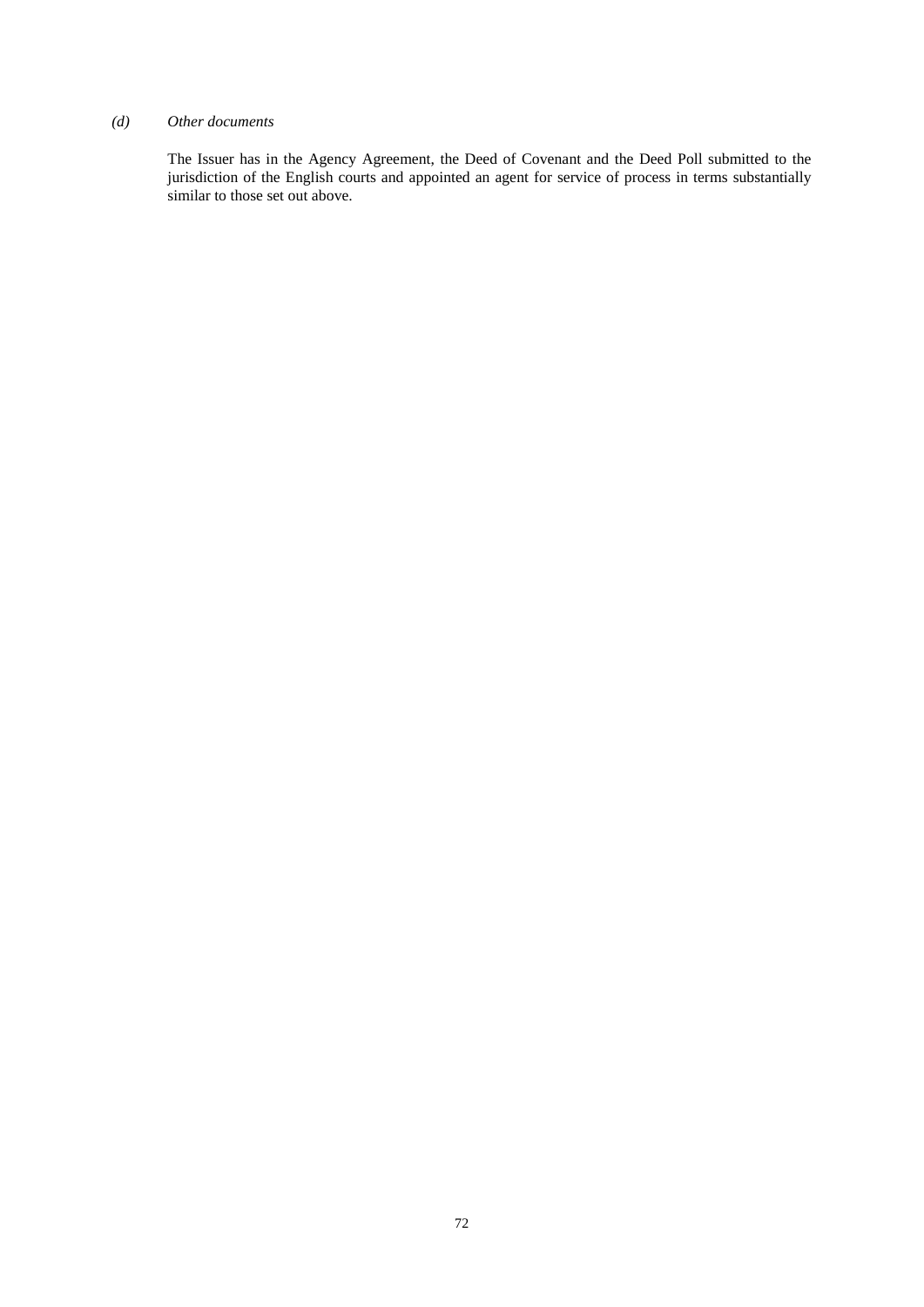# **USE OF PROCEEDS**

The net proceeds from each issue of Notes will be applied by the Issuer for its general corporate purposes, which include making a profit. If, in respect of an issue, there is a particular identified use of proceeds, this will be stated in the applicable Final Terms or, in the case of Exempt Notes, the applicable Pricing Supplement.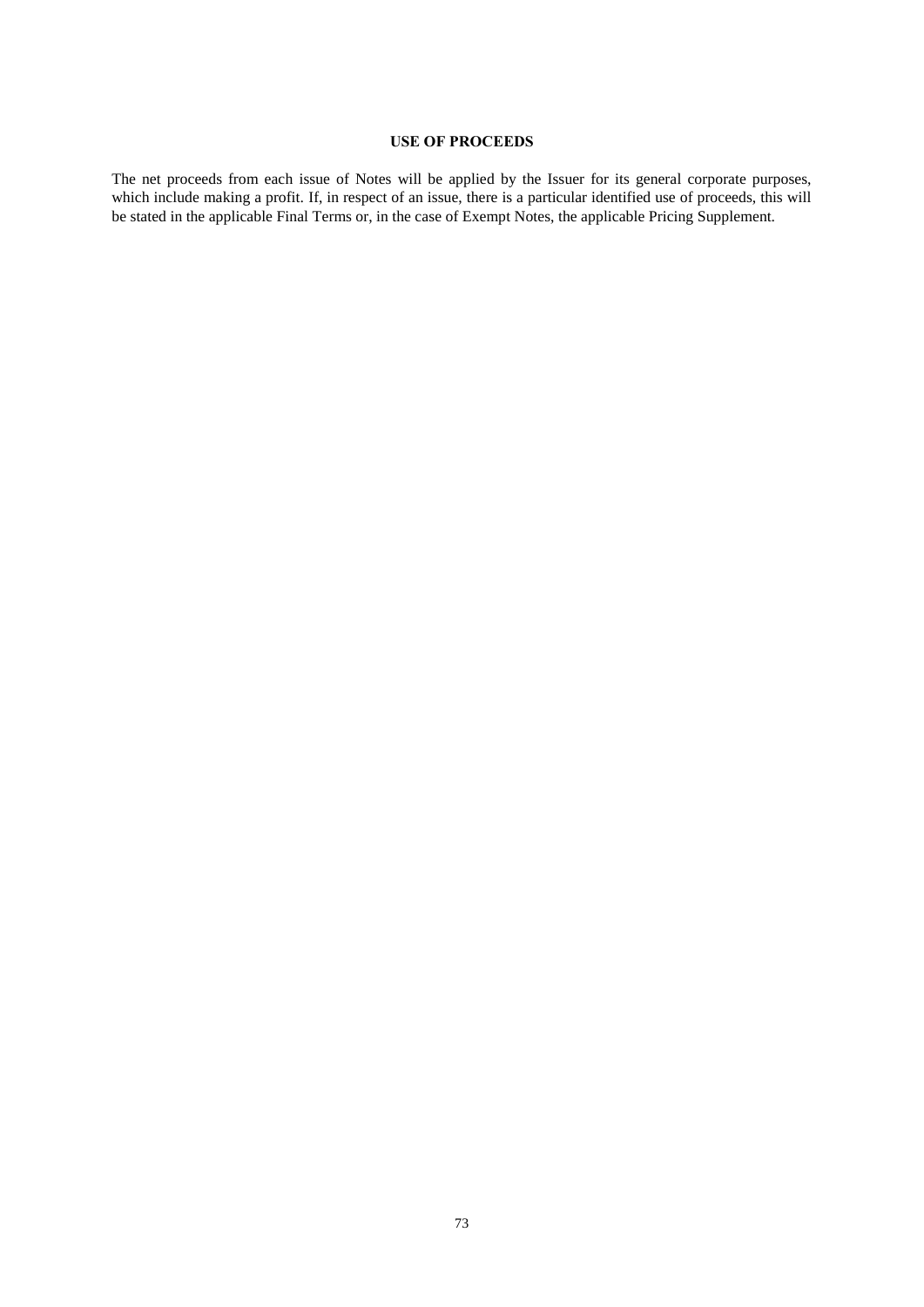# **SWEDISH MATCH AB**

#### **History and Development**

Swedish Match AB (publ) (**Swedish Match** or the **Issuer**) was incorporated on 7 December 1917 as a limited liability company. In 1995 the Issuer changed to a public limited liability company with an indefinite duration under the laws of the Kingdom of Sweden. The Issuer's principal executive office is located at Sveavägen 44 in Stockholm. Its postal address is 118 85 Stockholm, Sweden, its telephone number is +46 10 13 93 000, its website address is *www.swedishmatch.com* and its corporate registration number is 556015-0756.

References to the **Group** are to Swedish Match and its subsidiaries.

The Group is a Swedish-based international group that develops, manufactures and sells market-leading brands in the product segments - Snus and moist snuff, Other tobacco products (cigars and chewing tobacco), and Lights (matches, lighters and complementary products). The Group sells products across the globe, with production units in seven countries. The Group also has an independent distribution company in Sweden.

Swedish Match's shares are listed on the Nasdaq Stockholm.

#### **Product segments**

Following the adoption of IFRS 15, the Group's segment profile changed. This has been explained in detail in Note 1 of the interim financial statements of the Issuer for the six months ended 30 June 2018, incorporated by reference herein.

*Snus and moist snuff*. Most of the revenues arise from sales in Scandinavia and the United States.

*Other tobacco products*. Revenues arise primarily from sales in the United States.

*Lights.* Revenues arise primarily from sales in Europe, Russia, Latin America and parts of Asia.

#### **Sales by product segments**

Set out below is a breakdown of the Group's total revenues by product segment.

|                    | <b>Full vear</b>        |       | 1 January – 30 September |       |
|--------------------|-------------------------|-------|--------------------------|-------|
| <b>SEK</b> million | 2017<br><b>Restated</b> | 2018  | 2018                     | 2019  |
|                    | 5.483                   | 6.127 | 4.495                    | 5.327 |
|                    | 4,634                   | 5.240 | 4.007                    | 4.320 |
|                    | 1.291                   | 1.246 | 897                      | 878   |

#### **Share structure**

During the first nine months of 2019, 4.5 million shares in the Issuer were repurchased for SEK 1,875 million at an average price of SEK 413.07 per share, following authorisation from the Annual General Meetings held in 2018 and in 2019. As at 30 September 2019, since the buyback programme started, shares have been repurchased at an average price of SEK 135.68 per share. Each share carries one vote.

The Annual General Meeting on 9 April 2019 authorised the Board to decide on the acquisition, on one or more occasions prior to the next Annual General Meeting, of a maximum of as many shares as may be acquired without the Issuer 's holding at any time exceeding 10 per cent. of all shares in the Issuer.

As at 30 September 2019, Swedish Match held 4.3 million shares, corresponding to 2.52 per cent. of the total number of shares. The number of shares outstanding, net as at 30 September 2019, amounted to SEK 165.7 million.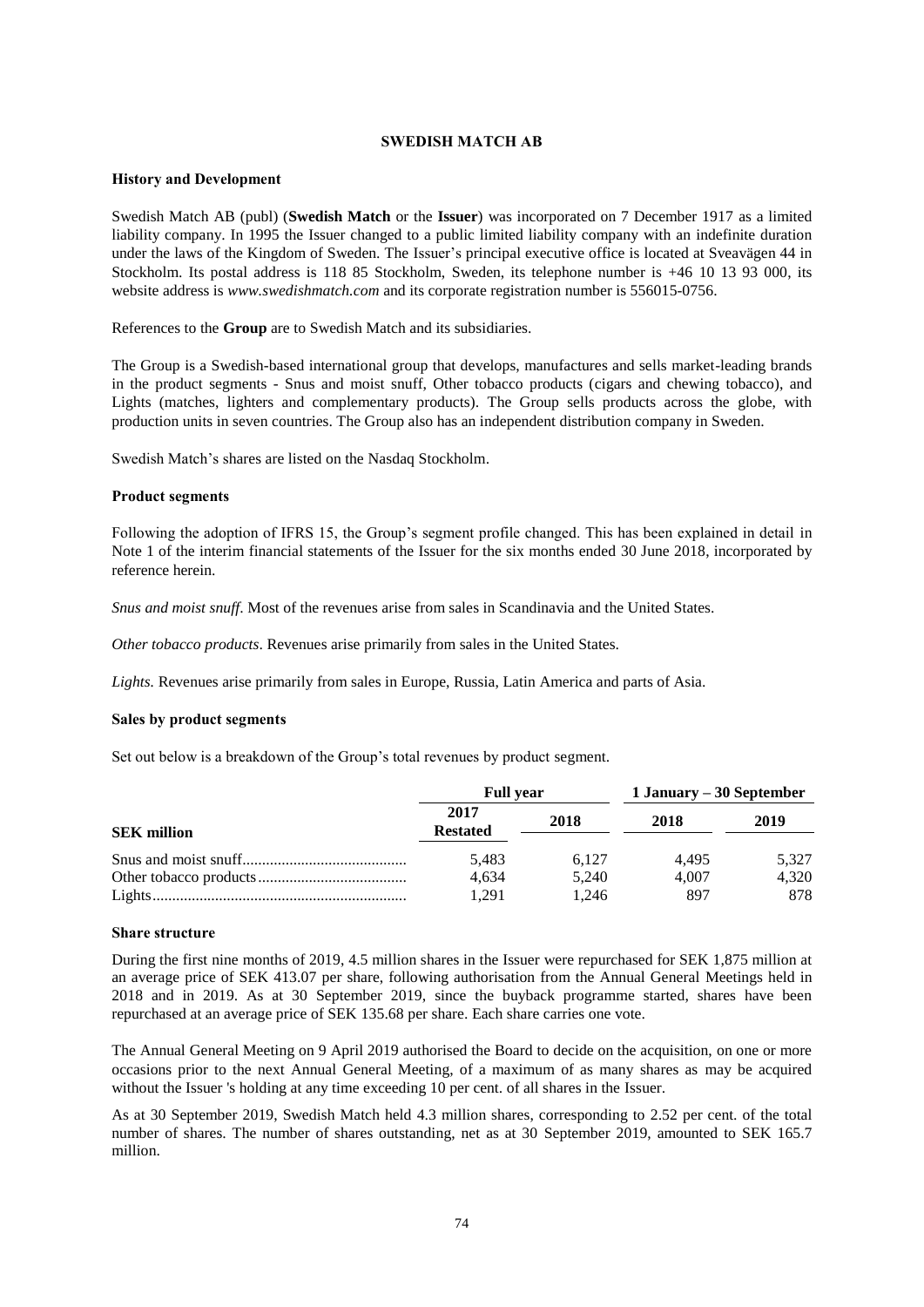# **Non-IFRS Financial Measures**

The Group uses certain measures to assess the financial performance and liquidity of its business. Certain of these measures are termed "non-IFRS financial measures" because they exclude amounts that are included in, or include amounts that are excluded from the most directly comparable measure calculated and presented in accordance with IFRS, or are calculated using financial measures that are not calculated in accordance with IFRS. These non-IFRS financial measures include net debt and net debt to Adjusted EBITA ratio. These non-IFRS measures are used by the Group's management to monitor the underlying performance of the business and its operations.

Non-IFRS financial measures are used by different companies for differing purposes and are often calculated in ways that reflect the circumstances of those companies. Investors should exercise caution in comparing these non-IFRS financial measures as reported by the Group to non-IFRS financial measures as reported by other companies. These non-IFRS financial measures described in this Offering Circular are unaudited and have not been prepared in accordance with IFRS or any other generally accepted accounting principles.

None of these non-IFRS financial Measures is a measurement of performance under IFRS or any other generally accepted accounting principles and investors should not consider these non-IFRS financial measures as an alternative to profit, profit from operating activities, cash flows from operating activities or other financial measures determined in accordance with IFRS or other generally accepted accounting principles. These non-IFRS financial measures have limitations as analytical tools, and you should not consider them in isolation.

An explanation of the relevance of each of the non-IFRS financial measures, a reconciliation of the non-IFRS financial measures to the most directly comparable measures calculated and presented in accordance with IFRS and a discussion of their limitations is set out below. The Group does not regard these Non-IFRS financial measures as a substitute for, or superior to, the equivalent measures calculated and presented in accordance with IFRS or those calculated using financial measures that are calculated in accordance with IFRS.

# **Adjusted EBITA**

Adjusted EBITA is a non-IFRS financial measure that is defined by the Group as earnings excluding finance income, finance costs, income tax expense, larger one-time items, amortisation and impairments of intangible assets. Larger one-time items constitute income from defined benefit plan amendment, sales of STG shares and capital gain from sale of land.

The Group presents Adjusted EBITA because it is used by securities analysts, investors and other interested parties to evaluate the operating performance from the ongoing business available for payment of financial obligations. Adjusted EBITA eliminates potential differences in performance caused by variations in capital structures (affecting net finance costs), tax positions (such as the availability of net operating losses against which to relieve taxable profits), and the extent to which intangible assets are identifiable (affecting relative amortisation expense).

Adjusted EBITA-based measures have limitations as analytical tools. Some of these limitations are:

- Adjusted EBITA-based measures do not reflect the Group's cash expenditures or future requirements for capital expenditures or contractual commitments;
- Adjusted EBITA-based measures do not reflect changes in, or cash requirements for, the Group's working capital needs;
- they do not reflect the interest expense, or the cash requirements necessary, to service interest or principal payments on the Group's debt;
- although amortisation is a non-monetary charge, the assets being amortised will often need to be replaced in the future and Adjusted EBITA-based measures do not reflect any cash requirements that would be required for such replacements; and
- Adjusted EBITA-based measures do not reflect the impact of certain cash charges resulting from matters considered not to be indicative of the Group's ongoing operations.

Because of these limitations, as well as further limitations discussed above, the non-IFRS measures presented should not be considered in isolation or as a substitute for performance measures calculated in accordance with IFRS.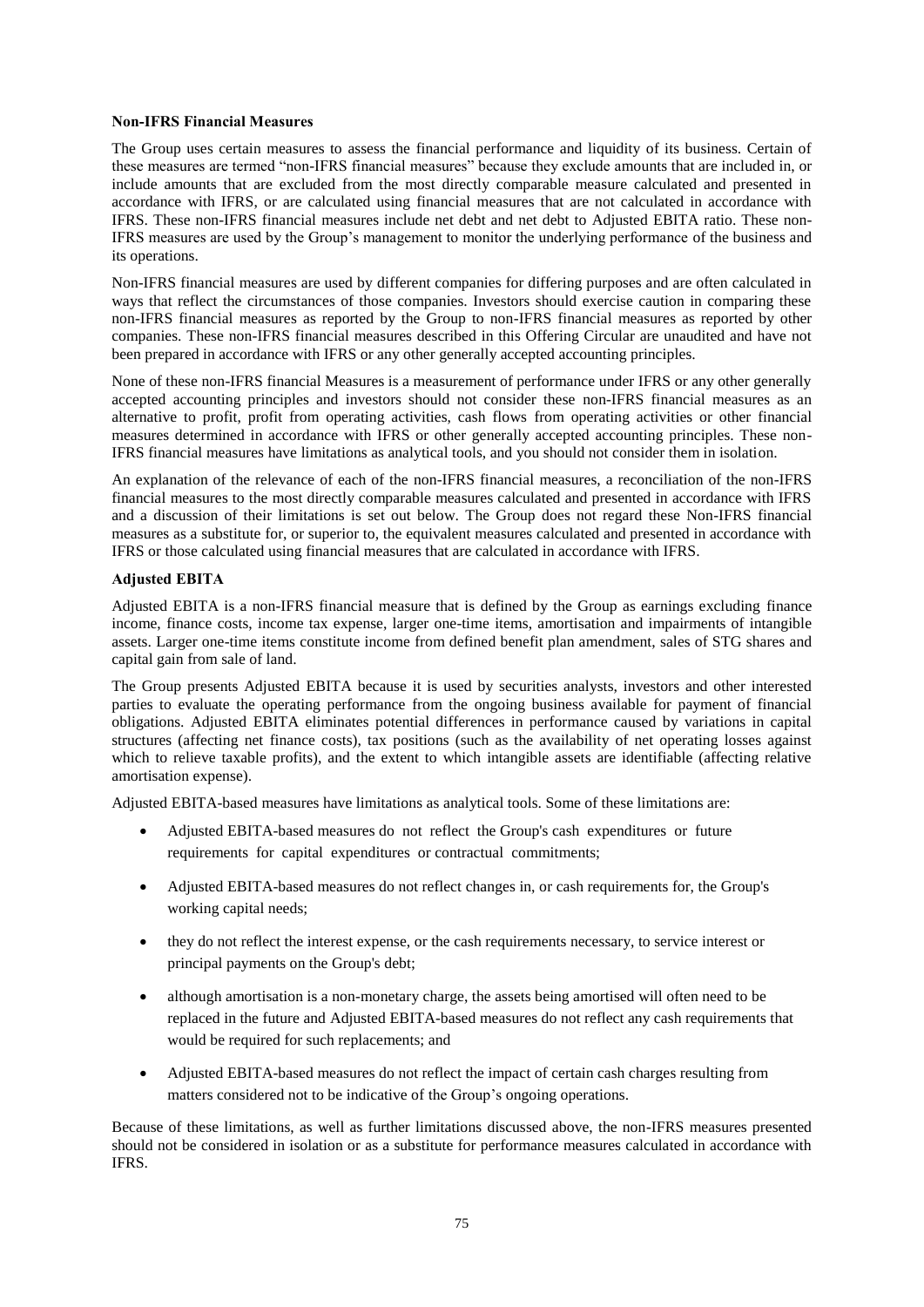A reconciliation from profit for the year to Adjusted EBITA is presented below:

|                                                                  | <b>Year ended 31 December</b> |       | 9 month ended 30 September |                          |  |
|------------------------------------------------------------------|-------------------------------|-------|----------------------------|--------------------------|--|
| <b>SEK</b><br>million                                            | 2017                          | 2018  | 2018                       | 2019                     |  |
| Profit for the period                                            | 3,400                         | 3,578 | 2,653                      | 3,140                    |  |
| Net finance costs                                                | 240                           | 281   | 219                        | 188                      |  |
| Income tax expense                                               | 952                           | 953   | 744                        | 881                      |  |
| Larger one-time items                                            | $-373$                        |       | ٠                          | $\overline{\phantom{a}}$ |  |
| Whereof:                                                         |                               |       |                            |                          |  |
| defined<br>from<br>benefit<br><i>Income</i><br>plan<br>amendment | 69                            |       |                            |                          |  |
| Sales of STG shares                                              | 197                           |       |                            | ٠                        |  |
| Capital gain from sale of land                                   | 107                           | ٠     | ٠                          | ٠                        |  |
| Amortisation & Impairments of Intangible<br>Assets               | 59                            | 63    | 48                         | 49                       |  |
| Adjusted EBITA <sup>(1)</sup>                                    | 4,278                         | 4,875 | 3,663                      | 4,258                    |  |

(1) The Group defines Adjusted EBITA as earnings excluding net finance costs, income tax expenses, larger one-time items and amortisation and impairments of intangible assets.

#### **Net Debt and Net Debt to Adjusted EBITA Ratio**

At 31 December 2018, the Group had interest-bearing loans and pension liabilities (net) that exceeded cash and cash equivalents together with other investments, i.e. net debt, by SEK 10,843 million, and as per 30 September 2019, net debt amounted to SEK 11,834 million. As at 31 December 2018, the Group's net debt to Adjusted EBITA ratio amounted to 2.2. The net debt to Adjusted EBITA ratio amounted to 2.2 as at 30 September 2019.

Net debt is a non-IFRS financial measure that is defined as current and non-current loans, adjusted for hedges relating to these loans, plus net provisions for pensions and similar obligations minus cash and cash equivalents and other short-term investments. Net debt to Adjusted EBITA ratio is a non-IFRS financial measure that represents net debt divided by Adjusted EBITA. The Group's management believes that net debt to Adjusted EBITA ratio is useful as an indication of the duration (in years) required to fund existing net financial obligations with free cash flows from the ongoing business. The following table shows a reconciliation of current and non-current loans to net debt.

|                                                             | As at 31 December |          | As at 30 September $(2)$ |  |
|-------------------------------------------------------------|-------------------|----------|--------------------------|--|
| <b>SEK</b> million                                          | 2017              | 2018     | 2019                     |  |
| Non-current loans                                           | 10,277            | 12,282   | 13,143                   |  |
| Current loans                                               | 1,253             | 1,229    | 502                      |  |
| Components of derivatives (liabilities) <sup>(3)</sup>      | 40                | 20       | -                        |  |
| Components of derivatives (assets) <sup>(4)</sup>           | $-446$            | $-826$   | $-1,084$                 |  |
| Non-current lease liabilities <sup>(5)</sup>                |                   |          | 184                      |  |
| Current lease liabilities <sup>(6)</sup>                    |                   |          | 83                       |  |
| Net provision for pensions and<br>similar obligations $(5)$ | 1,146             | 1,106    | 1,584                    |  |
| Net assets for pensions and similar receivables (7)         | $-88$             | $-83$    | $-88$                    |  |
| Cash and cash equivalents and other short-term investments  | $-3,998$          | $-2,886$ | $-2,489$                 |  |
| <b>Net Debt</b>                                             | 8,183             | 10,843   | 11,834                   |  |
| Net Debt to Adjusted EBITA (1)                              | 1.9x              | 2.2x     | 2.2x                     |  |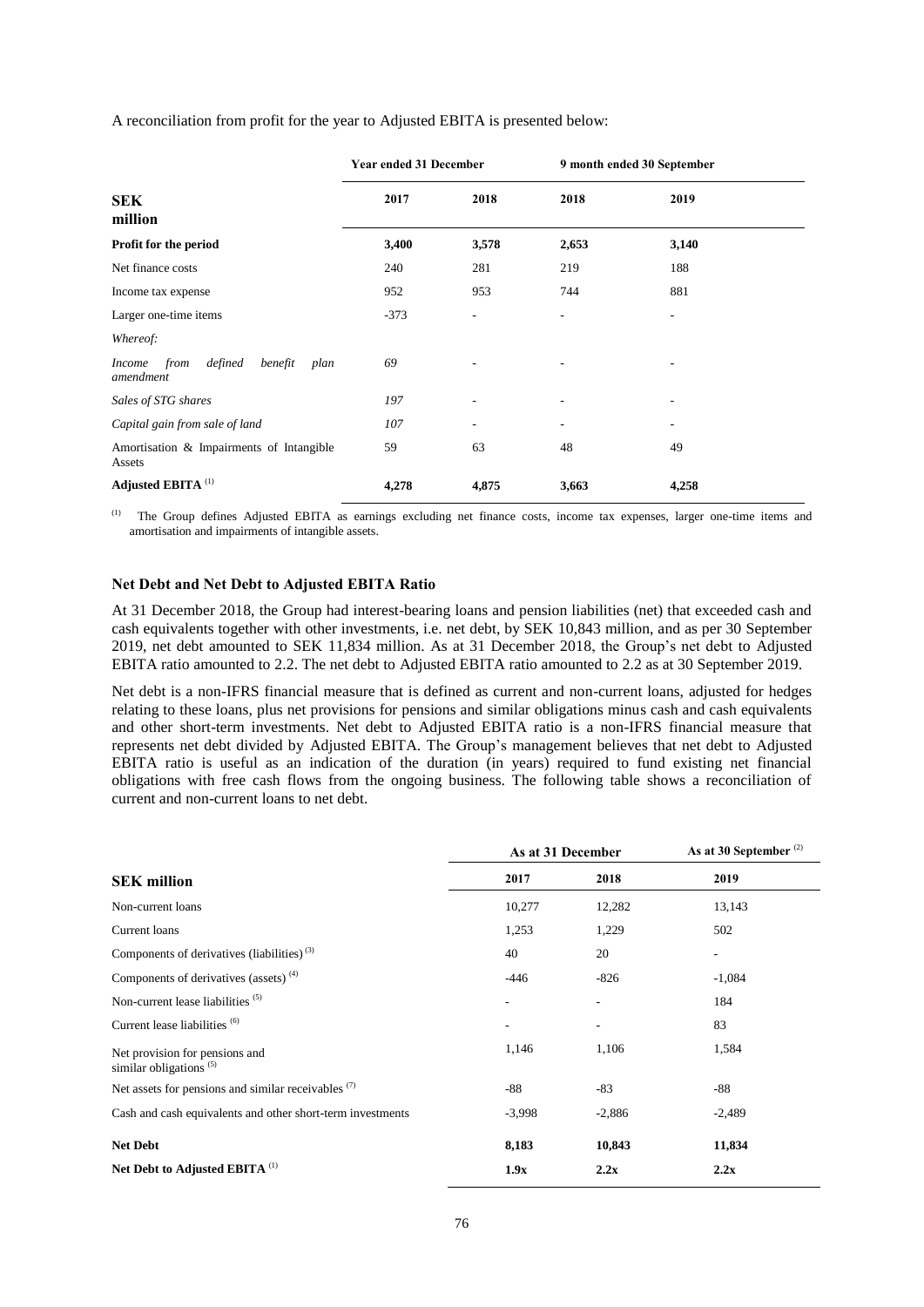- (1) The Group defines net debt as the sum of current and non-current loans (i.e., gross debt), adjusted for hedges relating to those loans plus net provisions for pensions and similar obligations minus cash and cash equivalents and other investments. A reconciliation of gross debt to net debt is presented above.
- $^{(2)}$  The Net Debt to Adjusted EBITA ratio for 30 September 2019 is a last-twelve-months ratio and uses Adjusted EBITA for the 12 months ended 30 September 2019 as its denominator in order to be comparable to the Net Debt to Adjusted EBITA ratio for 31 December 2018.
- (3) Included in the "Other non-current financial liabilities" and "Other current financial liabilities" in the condensed consolidated balance sheet of the Issuer.
- (4) Included in the "Other non-current financial assets and receivables" and "Other current financial receivables" in the condensed consolidated balance sheet of the Issuer.
- <sup>(5)</sup> Included in the "Other non-current financial liabilities" in the condensed consolidated balance sheet of the Issuer.
- (6) Included in the "Other current financial liabilities" in the condensed consolidated balance sheet of the Issuer.
- $(7)$  Included in the "Other non-current financial assets and receivables" in the condensed consolidated balance sheet of the Issuer.

For a more detailed description of the Issuer's financial statements, see the Issuer's financial statements along with definitions of key ratios, including alternative performance measures.

# **Dividend and financial policy**

Excess funds shall be returned to shareholders through dividends and share repurchases. The Issuer has the ambition to continuously grow dividend per share with a pay-out ratio normally within 40-60 per cent. of the earnings per share, subject to adjustments for larger one-time items.

The Board has determined that the Group will strive to maintain a net debt that does not exceed three times Adjusted EBITA.

The Board continually reviews the financial position of the Issuer, and the actual level of net debt will be assessed against anticipated future profitability and cash flow, investment and expansion plans, acquisition opportunities as well as the development of interest rates and credit markets. The Board's long term goal is to maintain a Standard &Poor's BBB and a Moody's Baa2 long term rating.

#### **Competitors**

#### *Snus (Scandinavia and US)*

The largest competitors in Scandinavia is Imperial Brands and British American Tobacco (**BAT**). For the four week period ending 1 September 2019, Imperial Brands had a market share in volume terms of approximately 18 per cent. in Sweden. BAT's market share for the same period amounted to approximately 14 per cent. Anther competitor on the Scandinavian market is Japan Tobacco International. Imperial Brands is also the largest competitor in Norway, with a market share in volume terms of approximately 37 per cent. BAT's market share in this market is approximately 13 per cent. In Sweden, the majority of the most competitive brands are positioned in the value-priced segment, while in Norway all competitive brands are premium priced. The largest competitors on the U.S. market are BAT and Altria. BAT is the dominant player with a market share in volume terms of more than 75 per cent.

Sources for volume market shares: Nielsen report 1 September 2019 (Sweden and Norway), MSA<sup>7</sup> through 16 June 2019 (in the U.S. the Issuer estimates distributor shipments to retail using MSA data).

#### *Moist snuff*

1

The largest competitors in the moist snuff market are Altria (US Smokeless Tobacco Company) and BAT (Reynolds American through American Snuff Company). According to MSA, Altria and BAT had market shares in volume terms of approximately 54 per cent., and 33 per cent., respectively. The Group estimates its market share based on industry shipments to be at 8 per cent.

<sup>&</sup>lt;sup>7</sup> MSA data refers to the Issuer's own estimates of distributor shipments to retail in the U.S. and covers fourweek data periods.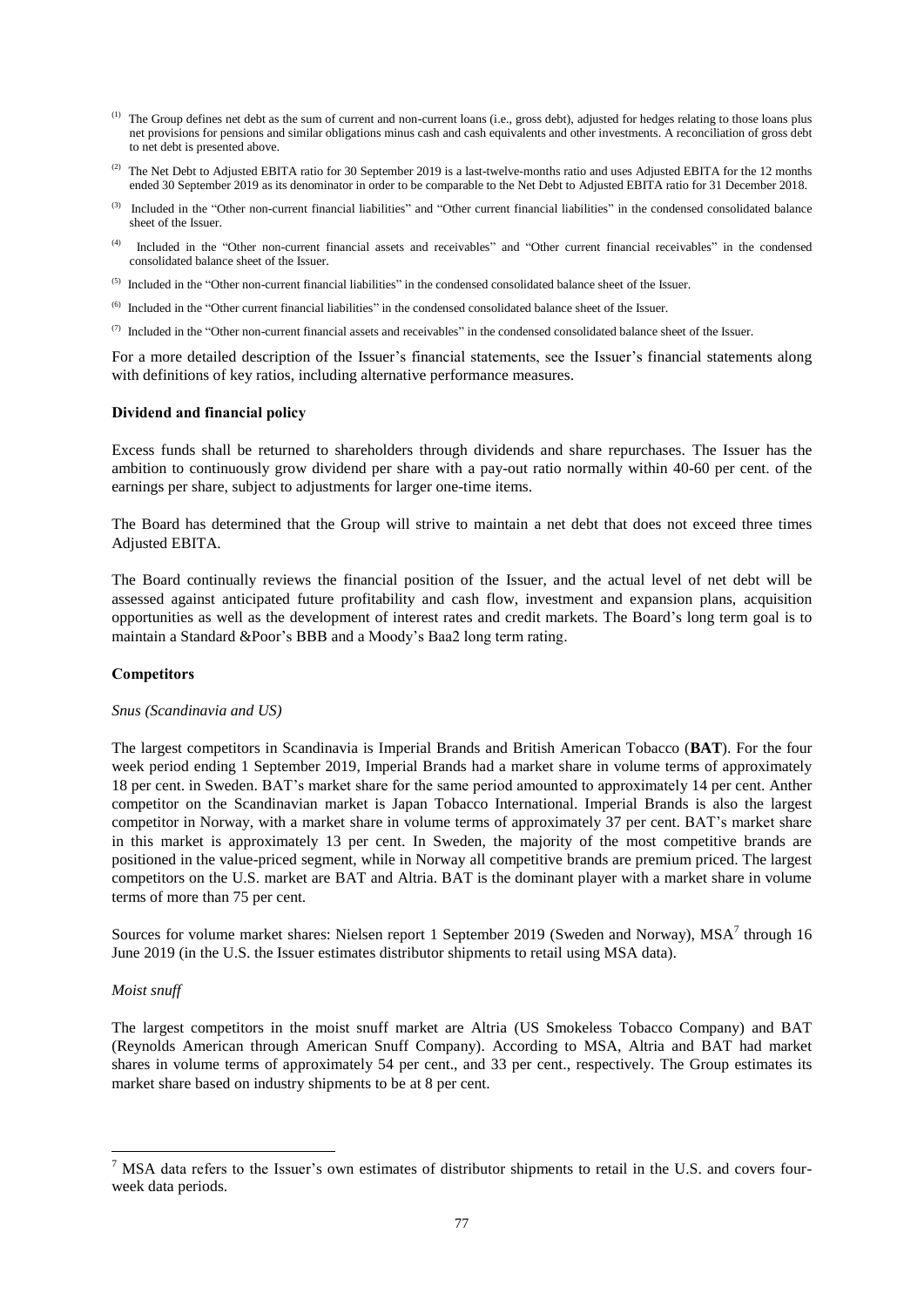Source for volume market shares: MSA through 16 June 2019, the Group volume estimates based on industry reported shipments.

# *Mass market cigars (US)*

Swisher International is the largest competitor in the U.S. market for mass market cigars. Other major competitors are Imperial Brands (Altadis USA), and Altria (Middleton). Swedish Match's market share by volume in this category (excluding little cigars) is approximately 23 per cent.

Source for volume market shares: MSA through 16 June 2019.

### *Chewing tobacco*

Competitors in the U.S. market include British American Tobacco (Reynolds American through American Snuff Company), National Tobacco, and Swisher International. British American Tobacco is the largest competitor, behind Swedish Match.

# *Lights*

Match competition varies widely between markets. Lighter competitors include Bic, Tokai, Flamagas, and a number of other smaller manufacturers.

# **Legal disputes**

The Issuer is involved in a number of legal proceedings. Although the outcomes of these proceedings cannot be predicted with any certainty, and accordingly, no guarantees can be made, management is of the opinion that obligations attributable to these disputes, if any, should not have any significant impact on the results of operations or the financial position of the Group.

#### **Directors and Senior Management**

#### *General*

The Board is the Issuer's highest administrative body under the General Meeting. The Board is responsible for ensuring that the Group's organisation is appropriate for its purpose and conducts ongoing evaluations of the financial position of the Issuer, management guidelines and investment of company funds. The Board also safeguards the Issuer's financial accounting, internal controls and the quality of its financial reporting. The Board is primarily responsible for establishing the Issuer's strategic and financial long-range plan, monitoring the performance of the operations on an ongoing basis, reviewing and approving the financial accounts, and taking decisions regarding investments and divestments.

According to the Articles of Association, the Board shall consist of at least five and at most ten directors, apart from those persons who, pursuant to law, may be appointed according to other arrangements.

The Chairman of the Board is appointed by the General Meeting of Shareholders.

According to the Nominating Committee, all of the Board members elected by the Annual General Meeting are considered to be independent under the rules of the Swedish Code of Corporate Governance, in relation to the Issuer's major shareholders and in relation to management and the Issuer.

# **Board of Directors**

As at 30 October 2019, the Directors of the Issuer were: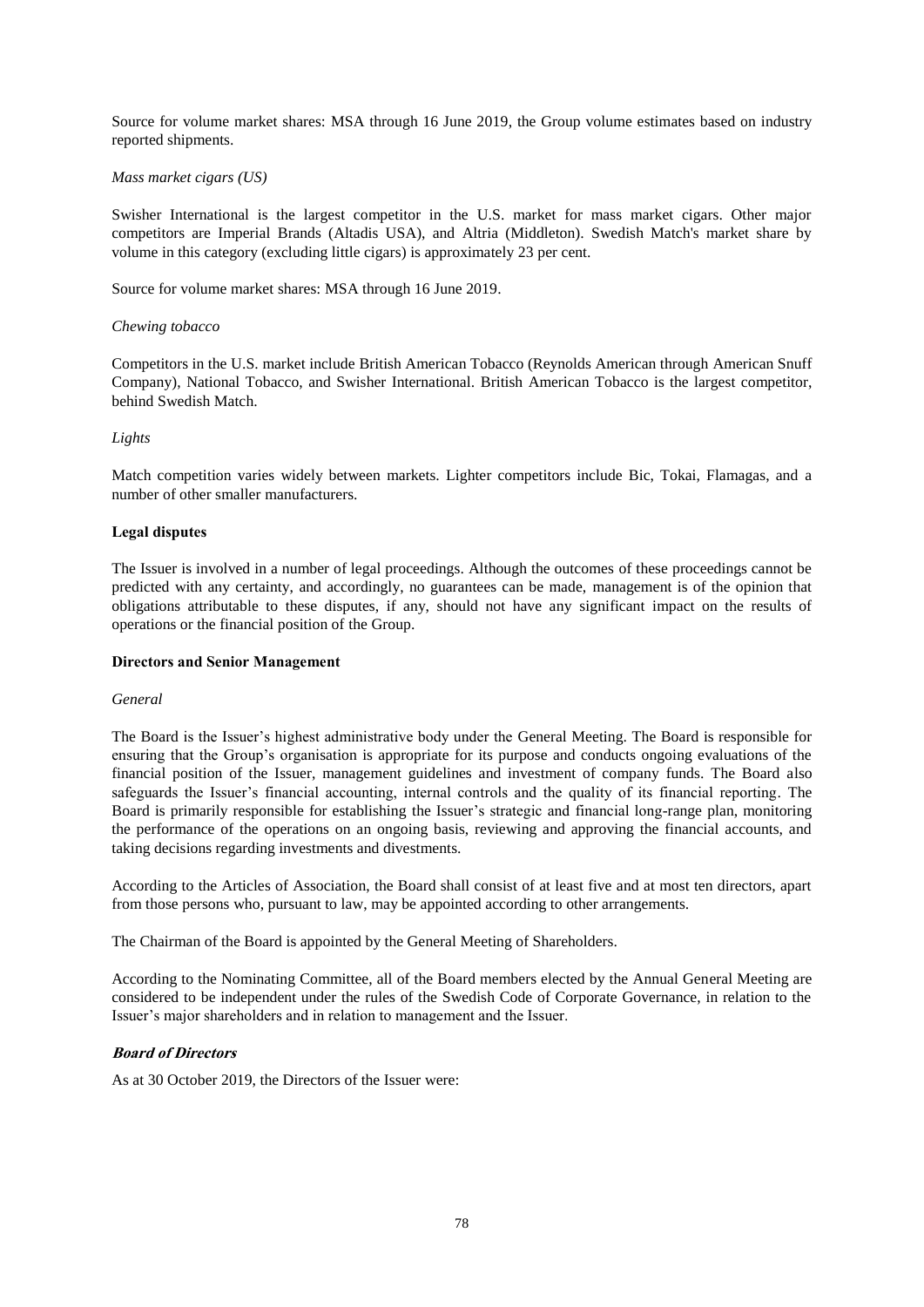#### *Directors elected by the Annual General Shareholders' Meeting*

**Conny Karlsson**. Born 1955. Chairman since 2007. Board member since 2006. Chairman of the Compensation Committee. Other Board Assignments: Chairman of Cake 0 emission AB. Non-Executive board member of Malte Månsson AB and Yrkesakademin AB.

**Andrew Cripps**. Born 1957. Board member since 2006. Deputy Chairman and member of the Audit Committee. Other Board Assignments: Non-Executive Director and Audit Committee Chair of the Howden Joinery Group plc and Boparan Holdings Ltd.

**Jacqueline Hoogerbrugge**. Born 1963. Board member since 2015. Member of the Compensation Committee. Other Board Assignments: Non-Executive board member of Ikea Industry AB, Dometic AB, Broadview BV and BA Glass.

**Charles A. Blixt**. Born 1951. Board member since 2015. Member of the Compensation Committee. Other Board Assignments: Non-Executive Chairman, Atrum Coal Limited. Non-Executive Director, Lamb Weston Holdings Inc.

**Joakim Westh**. Born 1961. Board member since 2011. Chairman of the Audit Committee. Other Board Assignments: Chairman of the board of Amexci AB. Board member and Chairman of the Audit Committee of Saab AB. Board member and Chairman of the HR Committee of CGI Inc. Non-Executive board member of Absolent Group AB.

**Wenche Rolfsen**. Born 1952. Board member since 2013. Member of the Audit Committee. Other Board Assignments: Chairman of Index Pharmaceuticals and Bioarctic AB, Board member of Recipharm AB.

**Pauline Lindwall**. Born 1961. Board member since 2017. Other Board Assignments: Non-Executive board member of McKesson Europe AG and Duni AB.

#### *Employee representatives*

**Patrik Engelbrektsson**. Born 1965. Board member since 2013. Appointed by the Swedish Trade Union Confederation (LO) within Swedish Match. Chairman of the Trade Union Association at the snus factory in Gothenburg, Sweden.

**Dragan Popovic**. Born 1973. Board member since 2017. Appointed by the Council for Negotiation and Cooperation (PTK) within Swedish Match. Board member of the Swedish Association of Management and Professional Staff (Ledarna) at the snus factories in Gothenburg and Kungälv, Sweden.

**Pär-Ola Olausson.** Born 1972. Board member since 2018. Appointed by the Swedish Trade Union Confederation (LO) within Swedish Match. Vice Chairman of IF Metall's Trade Union Association at Swedish Match's match factory in Tidaholm, Sweden.

#### *Deputy employee representatives*

**Niclas Ed.** Born 1968. Deputy member since 2017. Appointed by the Council for Negotiation and Co-operation (PTK) within Swedish Match. Deputy Chairman of the Trade Union Association (Sälj-kubben) within Swedish Match Europe Division.

**Niclas Bengtsson.** Born 1969. Deputy member since 2018. Appointed by the Council for Negotiation and Cooperation (PTK) within Swedish Match.

**Matthias Eklund.** Born 1980. Deputy member since 2018. Appointed by the Swedish Trade Union Confederation (LO) within Swedish Match. Board member of the Swedish Food Workers' Trade Union Association (Livs) at SMD Logistics in Kungsängen, Sweden.

The Board has established an Audit Committee, a Compensation Committee and a Disclosure Committee. The Audit Committee is responsible for monitoring the Issuer and its subsidiaries' accounting and financial reporting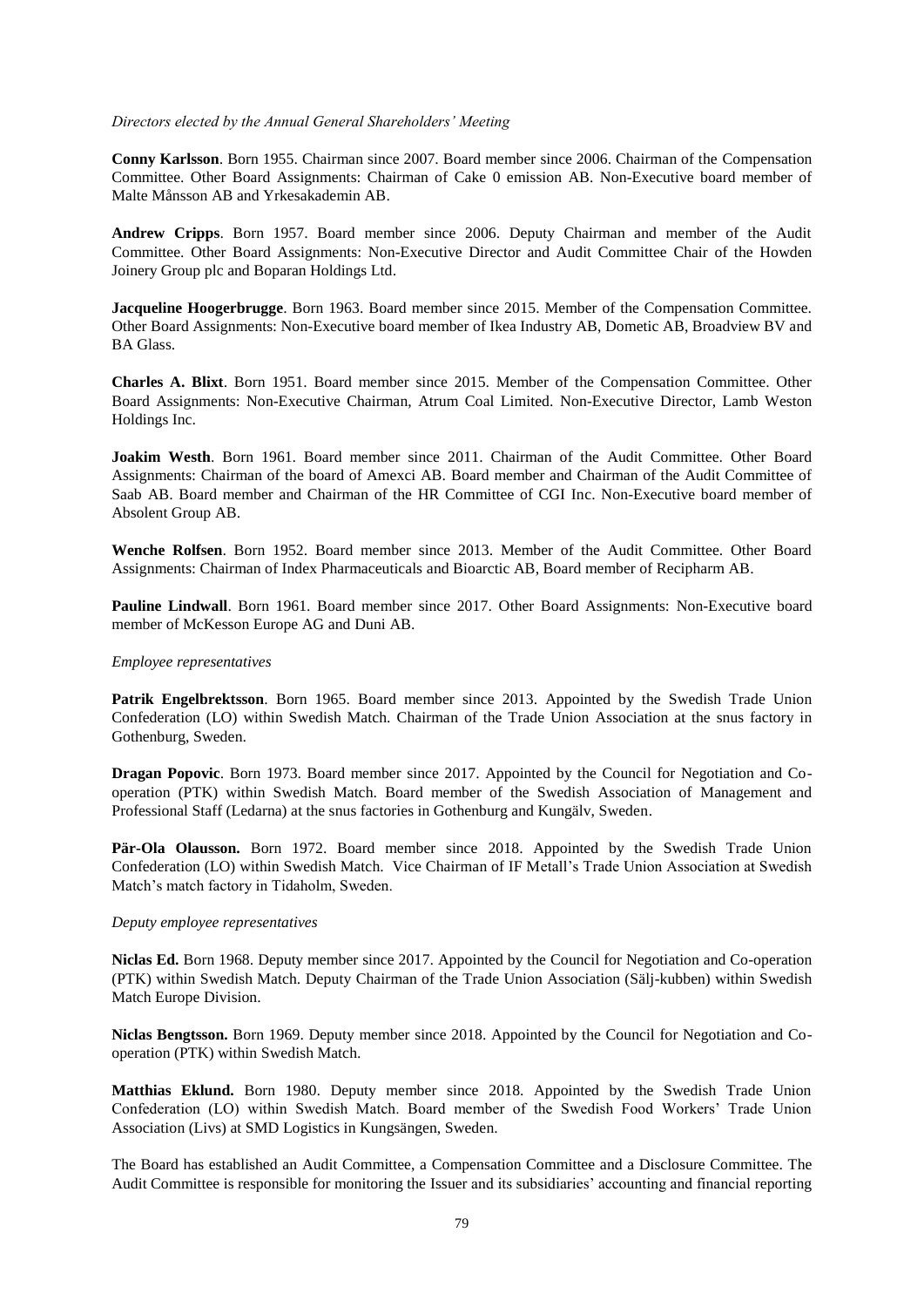processes as well as, in respect of the financial reporting, the efficiency of the internal controls, internal audit and risk management. The Audit Committee is also responsible for reviewing and monitoring the impartiality and independence of the auditors. Its responsibilities are to a large extent set by the EU Audit Regulation (537/2014). The Audit Committee also keeps itself informed regarding the audit of the annual report and consolidated accounts. In conjunction with the Audit Committee's review of the financial reporting, the members of the Audit Committee also discuss accounting issues relating to the Issuer's financial reporting. It also establishes guidelines by which services other than auditing may be secured from the Issuer's auditors. The Audit Committee also discusses other important issues relating to the Issuer's financial reporting and report its observations to the Board. The duties of the Compensation Committee are to prepare and submit to the Board proposals for resolutions relating to remuneration and other terms of employment for the Issuer's President, principles regarding remuneration to senior executives, which the Board will present to the Annual General Meeting for a resolution and other remuneration and employment term matters which by law or other regulations, such as the Swedish Code of Corporate Governance or established practice, shall be resolved by the General Meeting or the Board. The Disclosure Committee's primary responsibility is to ensure that all external reporting, including interim reports, annual reports and press releases, whose content could have an impact on the share price or that contains financial information, is prepared in accordance with the Group's prevailing procedures routines.

# **Executive officers**

As at 30 October 2019, Swedish Match's executive officers, the Group Management Team (**GMT**), included the following individuals:

**Lars Dahlgren**. President and Chief Executive Officer, Swedish Match since 2008. Joined Swedish Match in 1996. Member of GMT since 2004. Born 1970.

**Marie-Louise Heiman**. Senior Vice President, Group Legal Affairs and General Counsel, Swedish Match since 2015. Joined Swedish Match in 1996. Member of GMT and Secretary to the Board since 2015. Born 1965.

**Joakim Tilly**. President, Europe Division, Swedish Match since 2013. Joined Swedish Match in 2004. Member of GMT since 2008. Born 1970.

**Lars-Olof Löfman**. Senior Vice President R&D, Europe Division, Swedish Match since 2017. Joined Swedish Match in 1987. Member of GMT since 2004. Born 1956.

**Richard Flaherty**. President U.S. Division, Swedish Match since 2009. Joined Swedish Match in 2000. Member of GMT since 2008. Born 1958.

**Tom Hayes**. Chief Financial Officer and Senior Vice President, Group Finance, Swedish Match since 2018. Joined Swedish Match in 2006. Member of the GMT since 2017. Born 1966.

**Håkan Söderberg**. President, Lights Division, Swedish Match since 2017. Joined Swedish Match in 2007. Member of GMT since 2017. Born 1969.

**Fredrik Peyron**. Senior Vice President, Regulatory Affairs and Group Communications, Swedish Match since 2016. Joined Swedish Match in 2016. Member of GMT since 2016. Born 1967.

The business address of all of the above board members and executive officers is Swedish Match AB, 118 85 Stockholm, Sweden, with the exception of Richard Flaherty (Swedish Match, U.S. Division, Two James Center, 1021 East Cary Street, Richmond, VA 23219, USA).

There are no potential conflicts of interest between the duties to the Issuer of the persons listed above and their private interests or other duties.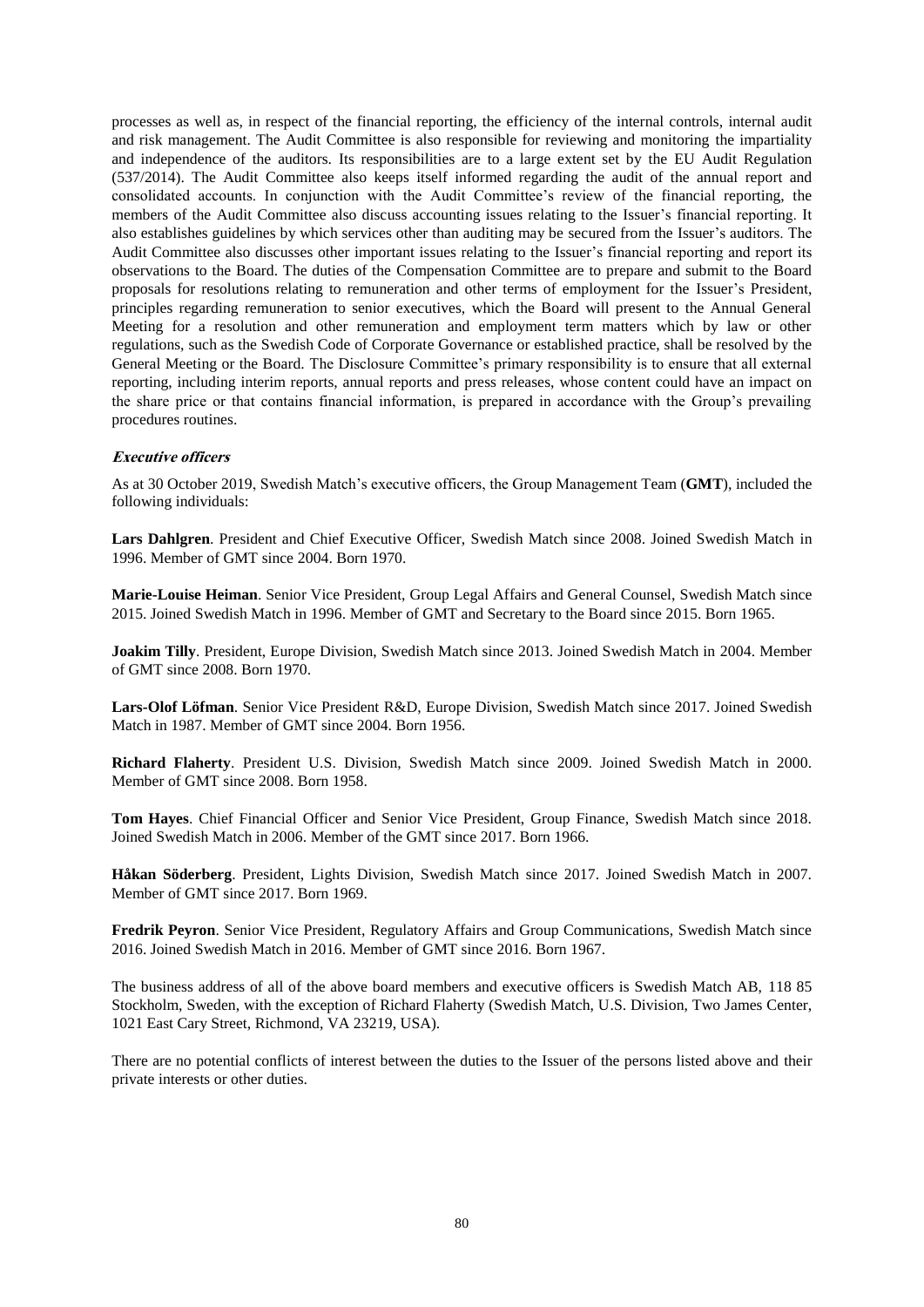#### **BOOK-ENTRY CLEARANCE SYSTEMS**

*The information set out below is subject to any change in or reinterpretation of the rules, regulations and procedures of DTC, Euroclear or Clearstream, Luxembourg (together, the Clearing Systems) currently in effect. The information in this section concerning the Clearing Systems has been obtained from sources that the Issuer believes to be reliable, but none of the Issuer nor any Dealer takes any responsibility for the accuracy thereof. Investors wishing to use the facilities of any of the Clearing Systems are advised to confirm the continued applicability of the rules, regulations and procedures of the relevant Clearing System. None of the Issuer nor any other party to the Agency Agreement will have any responsibility or liability for any aspect of the records relating to, or payments made on account of, beneficial ownership interests in the Notes held through the facilities of any Clearing System or for maintaining, supervising or reviewing any records relating to such beneficial ownership interests.*

#### **Book-entry System**

#### *DTC*

Registered Notes sold in reliance on Rule 144A under the Securities Act, whether as part of the initial distribution of the Notes or in the secondary market, are eligible to be held in book-entry form in DTC. DTC has advised the Issuer that it is a limited purpose trust company organised under the New York Banking Law, a "banking organisation" within the meaning of the New York Banking Law, a "clearing corporation" within the meaning of the New York Uniform Commercial Code and a "clearing agency" registered pursuant to Section 17A of the Exchange Act. DTC holds securities that its participants (**Direct Participants**) deposit with DTC. DTC also facilitates the settlement among Direct Participants of securities transactions, such as transfers and pledges, in deposited securities through electronic computerised book-entry changes in Direct Participants' accounts, thereby eliminating the need for physical movement of securities certificates. Direct Participants include securities brokers and dealers, banks, trust companies, clearing corporations and certain other organisations. DTC is owned by a number of its Direct Participants and by the New York Stock Exchange, Inc., the American Stock Exchange, Inc. and the National Association of Securities Dealers, Inc. Access to the DTC system is also available to others such as securities brokers and dealers, banks and trust companies that clear through or maintain a custodial relationship with a Direct Participant, either directly or indirectly (**Indirect Participants** and, together with Direct Participants, **Participants**).

Under the rules, regulations and procedures creating and affecting DTC and its operations (the **Rules**), DTC makes book-entry transfers of Registered Notes among Direct Participants on whose behalf it acts with respect to Notes accepted into DTC's book-entry settlement system (**DTC Notes**) as described below and receives and transmits distributions of principal and interest on DTC Notes. The Rules are on file with the Securities and Exchange Commission. Direct Participants and Indirect Participants with which beneficial owners of DTC Notes (**Owners**) have accounts with respect to the DTC Notes similarly are required to make book-entry transfers and receive and transmit such payments on behalf of their respective Owners. Accordingly, although Owners who hold DTC Notes through Direct Participants or Indirect Participants will not possess Registered Notes, the Rules, by virtue of the requirements described above, provide a mechanism by which Direct Participants will receive payments and will be able to transfer their interest in respect of the DTC Notes.

Purchases of DTC Notes under the DTC system must be made by or through Direct Participants, which will receive a credit for the DTC Notes on DTC's records. The ownership interest of each actual purchaser of each DTC Note (**Beneficial Owner**) is in turn to be recorded on the Direct and Indirect Participants' records. Beneficial Owners will not receive written confirmation from DTC of their purchase, but Beneficial Owners are expected to receive written confirmations providing details of the transaction, as well as periodic statements of their holdings, from the Direct or Indirect Participant through which the Beneficial Owner entered into the transaction. Transfers of ownership interests in the DTC Notes are to be accomplished by entries made on the books of Participants acting on behalf of Beneficial Owners. Beneficial Owners will not receive certificates representing their ownership interests in DTC Notes, except in the event that use of the book-entry system for the DTC Notes is discontinued.

To facilitate subsequent transfers, all DTC Notes deposited by Participants with DTC are registered in the name of DTC's partnership nominee, Cede & Co. The deposit of DTC Notes with DTC and their registration in the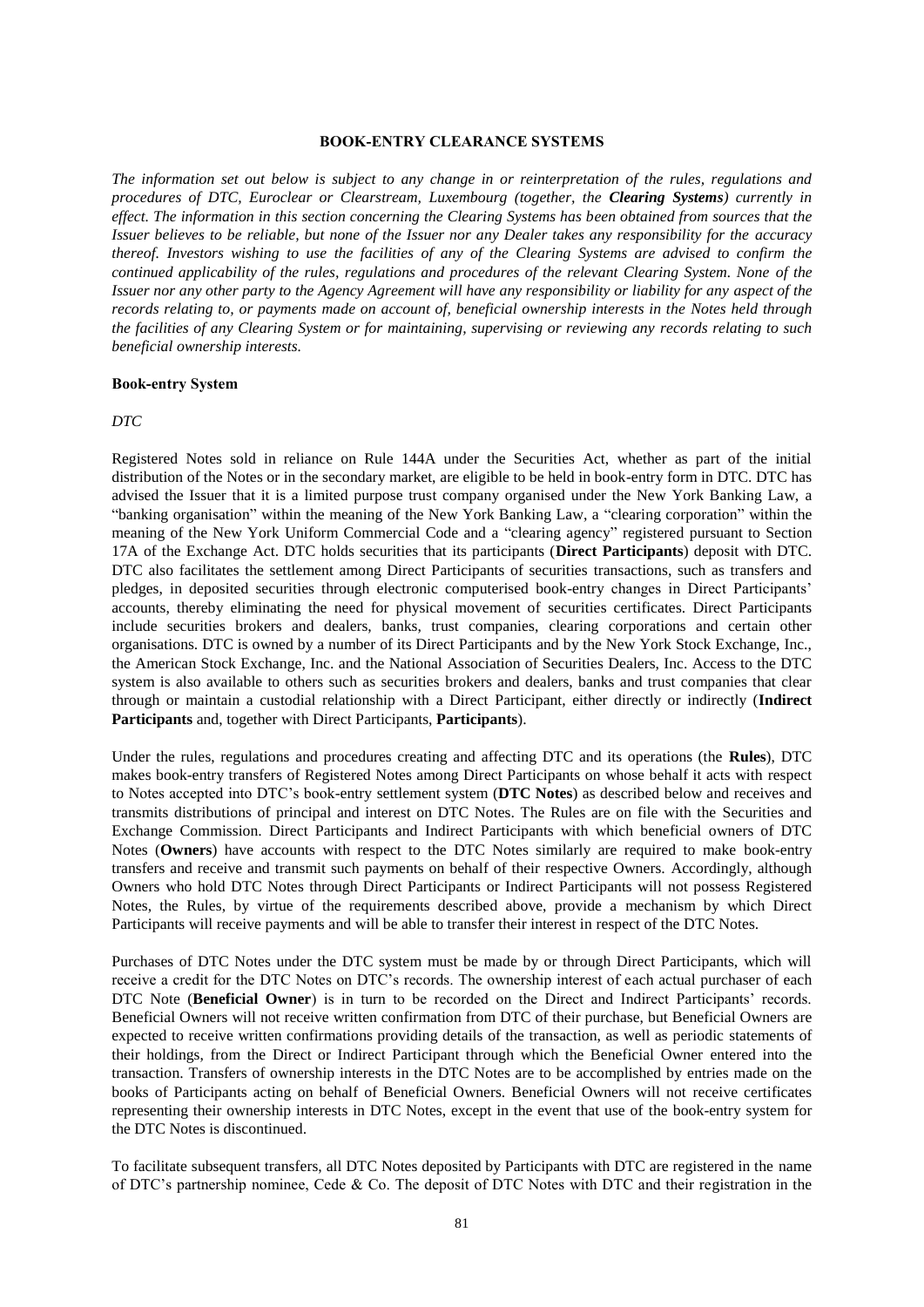name of Cede & Co. effect no change in beneficial ownership. DTC has no knowledge of the actual Beneficial Owners of the DTC Notes; DTC's records reflect only the identity of the Direct Participants to whose accounts such DTC Notes are credited, which may or may not be the Beneficial Owners. The Participants will remain responsible for keeping account of their holdings on behalf of their customers.

Conveyance of notices and other communications by DTC to Direct Participants, by Direct Participants to Indirect Participants, and by Direct Participants and Indirect Participants to Beneficial Owners will be governed by arrangements among them, subject to any statutory or regulatory requirements as may be in effect from time to time.

Redemption notices shall be sent to Cede & Co. If less than all of the DTC Notes within an issue are being redeemed, DTC's practice is to determine by lot the amount of the interest of each Direct Participant in such issue to be redeemed.

Neither DTC nor Cede & Co. will consent or vote with respect to DTC Notes. Under its usual procedures, DTC mails an Omnibus Proxy to the Issuer as soon as possible after the record date. The Omnibus Proxy assigns Cede & Co.'s consenting or voting rights to those Direct Participants to whose accounts the DTC Notes are credited on the record date (identified in a listing attached to the Omnibus Proxy).

Principal and interest payments on the DTC Notes will be made to DTC. DTC's practice is to credit Direct Participants' accounts on the due date for payment in accordance with their respective holdings shown on DTC's records unless DTC has reason to believe that it will not receive payment on the due date. Payments by Participants to Beneficial Owners will be governed by standing instructions and customary practices, as is the case with securities held for the accounts of customers in bearer form or registered in "street name", and will be the responsibility of such Participant and not of DTC or the Issuer, subject to any statutory or regulatory requirements as may be in effect from time to time. Payment of principal and interest to DTC is the responsibility of the Issuer, disbursement of such payments to Direct Participants is the responsibility of DTC, and disbursement of such payments to the Beneficial Owners is the responsibility of Direct and Indirect Participants.

Under certain circumstances, including if there is an Event of Default under the Notes, DTC will exchange the DTC Notes for definitive Registered Notes, which it will distribute to its Participants in accordance with their proportionate entitlements and which, if representing interests in a Rule 144A Global Note, will be legended as set forth under "*Subscription and Sale and Transfer and Selling Restrictions*".

Since DTC may only act on behalf of Direct Participants, who in turn act on behalf of Indirect Participants, any Owner desiring to pledge DTC Notes to persons or entities that do not participate in DTC, or otherwise take actions with respect to such DTC Notes, will be required to withdraw its Registered Notes from DTC as described below.

# *Euroclear and Clearstream, Luxembourg*

Euroclear and Clearstream, Luxembourg each holds securities for its customers and facilitates the clearance and settlement of securities transactions by electronic book-entry transfer between their respective account holders. Euroclear and Clearstream, Luxembourg provide various services including safekeeping, administration, clearance and settlement of internationally traded securities and securities lending and borrowing. Euroclear and Clearstream, Luxembourg also deal with domestic securities markets in several countries through established depository and custodial relationships. Euroclear and Clearstream, Luxembourg have established an electronic bridge between their two systems across which their respective participants may settle trades with each other.

Euroclear and Clearstream, Luxembourg customers are world-wide financial institutions, including underwriters, securities brokers and dealers, banks, trust companies and clearing corporations. Indirect access to Euroclear and Clearstream, Luxembourg is available to other institutions that clear through or maintain a custodial relationship with an account holder of either system.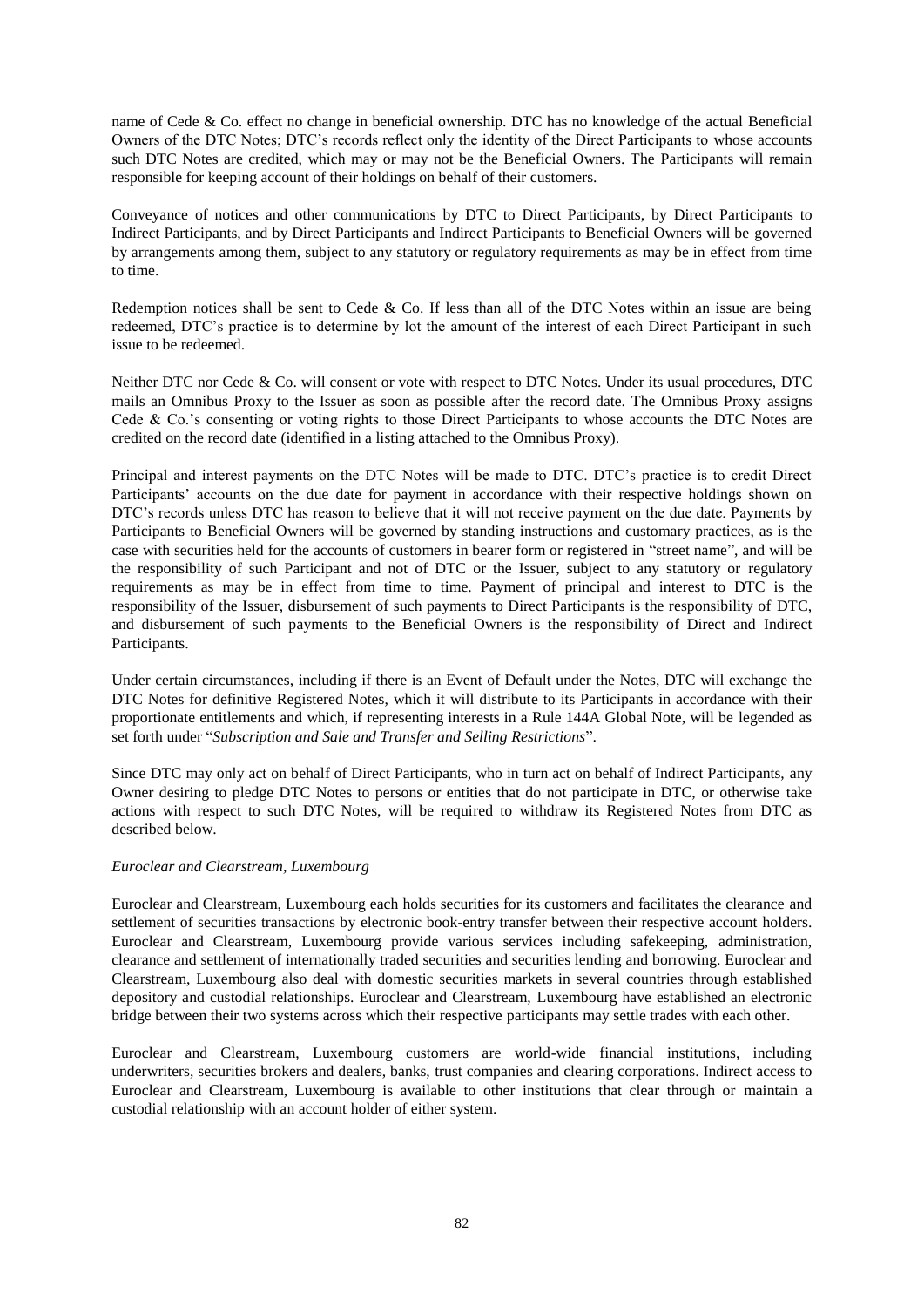# **Book-entry Ownership of Notes represented by a Registered Global Note**

The Issuer may apply to DTC in order to have any Tranche of Notes represented by a Registered Global Note accepted in its book-entry settlement system. Upon the issue of any such Registered Global Note, DTC or its custodian will credit, on its internal book-entry system, the respective nominal amounts of the individual beneficial interests represented by such Registered Global Note to the accounts of persons who have accounts with DTC. Such accounts initially will be designated by or on behalf of the relevant Dealer. Ownership of beneficial interests in such a Registered Global Note will be limited to Direct Participants or Indirect Participants, including, in the case of any Regulation S Global Note, the respective depositaries of Euroclear and Clearstream, Luxembourg. Ownership of beneficial interests in a Registered Global Note accepted by DTC will be shown on, and the transfer of such ownership will be effected only through, records maintained by DTC or its nominee (with respect to the interests of Direct Participants) and the records of Direct Participants (with respect to interests of Indirect Participants).

Payments in U.S. dollars of principal and interest in respect of a Registered Global Note registered in the name of DTC's nominee will be made to the order of such nominee as the registered holder of such Note. In the case of any payment in a currency other than U.S. dollars, payment will be made to the Exchange Agent on behalf of DTC's nominee and the Exchange Agent will (in accordance with instructions received by it) remit all or a portion of such payment for credit directly to the beneficial holders of interests in the Registered Global Notes in the currency in which such payment was made and/or cause all or a portion of such payment to be converted into U.S. dollars and credited to the applicable Participants' account.

The Issuer expects DTC to credit accounts of Direct Participants on the applicable payment date in accordance with their respective holdings as shown in the records of DTC unless DTC has reason to believe that it will not receive payment on such payment date. The Issuer also expects that payments by Participants to beneficial owners of Notes will be governed by standing instructions and customary practices, as is the case with securities held for the accounts of customers, and will be the responsibility of such Participant and not the responsibility of DTC, the Principal Paying Agent, the Registrar or the Issuer. Payments of principal, premium, if any, and interest, if any, on Notes to DTC is the responsibility of the Issuer.

#### **Transfers of Notes Represented by Registered Global Notes**

Transfers of any interests in Notes represented by a Registered Global Note will be effected in accordance with the customary rules and operating procedures of DTC, Euroclear and Clearstream, Luxembourg, as the case may be. The laws in some States within the United States require that certain persons take physical delivery of securities in definitive form. Consequently, the ability to transfer Notes represented by a Registered Global Note to such persons may depend upon the ability to exchange such Notes for Notes in definitive form. Similarly, because DTC can only act on behalf of Direct Participants in the DTC system who in turn act on behalf of Indirect Participants, the ability of a person having an interest in Notes represented by a Registered Global Note to pledge such Notes to persons or entities that do not participate in the DTC system or to otherwise take action in respect of such Notes may depend upon the ability to exchange such Notes for Notes in definitive form. The ability of any holder of Notes represented by a Registered Global Note to resell, pledge or otherwise transfer such Notes may be impaired if the proposed transferee of such Notes is not eligible to hold such Notes through a direct or indirect participant in the DTC system.

Subject to compliance with the transfer restrictions applicable to the Registered Notes described under "*Subscription and Sale and Transfer and Selling Restrictions*", cross-market transfers between DTC, on the one hand, and directly or indirectly through Clearstream, Luxembourg or Euroclear accountholders, on the other, will be effected by the relevant clearing system in accordance with its rules and through action taken by the Registrar, the Principal Paying Agent and any custodian (**Custodian**) with whom the relevant Registered Global Notes have been deposited.

On or after the Issue Date for any Series, transfers of Notes of such Series between accountholders in Clearstream, Luxembourg and Euroclear and transfers of Notes of such Series between participants in DTC will generally have a settlement date three business days after the trade date (T+3). The customary arrangements for delivery versus payment will apply to such transfers.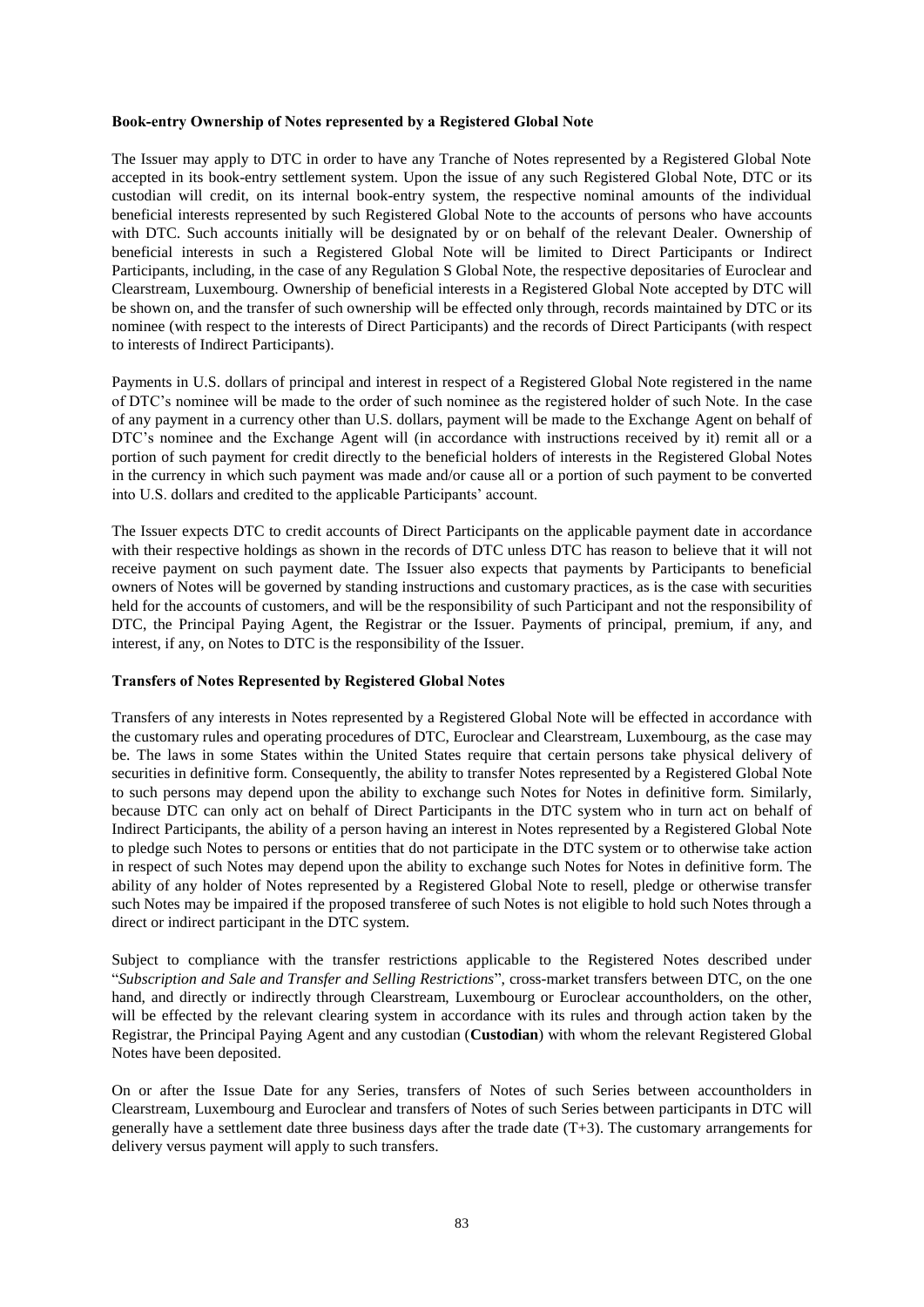Cross-market transfers between accountholders in Clearstream, Luxembourg or Euroclear and DTC participants will need to have an agreed settlement date between the parties to such transfer.

Because there is no direct link between DTC, on the one hand, and Clearstream, Luxembourg and Euroclear, on the other, transfers of interests in the relevant Registered Global Notes will be effected through the Registrar, the Principal Paying Agent and the Custodian receiving instructions (and, where appropriate, certification) from the transferor and arranging for delivery of the interests being transferred to the credit of the designated account for the transferee. In the case of cross-market transfers, settlement between Euroclear or Clearstream, Luxembourg accountholders and DTC participants cannot be made on a delivery versus payment basis. The securities will be delivered on a free delivery basis and arrangements for payment must be made separately.

DTC, Clearstream, Luxembourg and Euroclear have each published rules and operating procedures designed to facilitate transfers of beneficial interests in Registered Global Notes among participants and accountholders of DTC, Clearstream, Luxembourg and Euroclear. However, they are under no obligation to perform or continue to perform such procedures, and such procedures may be discontinued or changed at any time. None of the Issuer, the Agents or any Dealer will be responsible for any performance by DTC, Clearstream, Luxembourg or Euroclear or their respective direct or indirect participants or accountholders of their respective obligations under the rules and procedures governing their operations and none of them will have any liability for any aspect of the records relating to or payments made on account of beneficial interests in the Notes represented by Registered Global Notes or for maintaining, supervising or reviewing any records relating to such beneficial interests.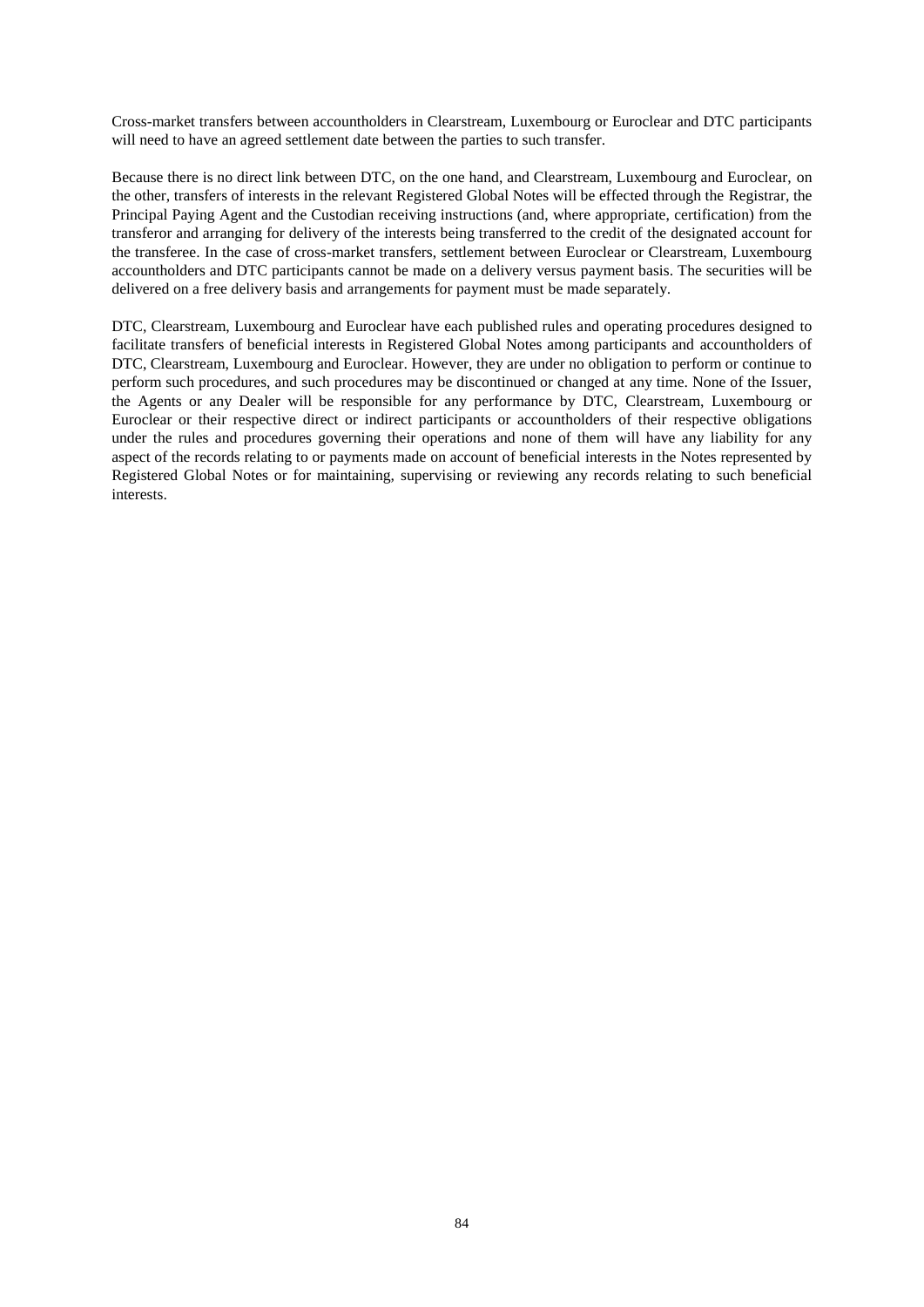# **TAXATION**

#### **Swedish Taxation**

*The following summary outlines certain Swedish tax consequences to holders, corporations as well as individuals, of Notes who are not tax resident in Sweden (unless otherwise specifically stated). The summary is based on legislation in force as of the date of this Offering Circular and is intended as general information only. The summary does not purport to be a complete analysis of all Swedish tax consequences that may arise as a result of acquiring, holding or disposing of Notes and is neither intended to be, nor should be construed as, legal or tax advice. Prospective investors should consult a tax advisor with respect to Swedish tax consequences that may arise as a result of acquiring, holding or disposing of Notes.*

Under Swedish tax law, payments of principal or any amount that is considered to be interest in respect of the Notes are normally not subject to Swedish income tax, provided that the holder is neither resident in Sweden for tax purposes nor engaged in a trade or business in Sweden through a permanent establishment to which the holding is attributable. The same applies to capital gains on disposal of Notes. Under a specific rule, individuals who are not resident in Sweden for tax purposes may, however, be liable to capital gains taxation in Sweden upon disposal or redemption of certain financial instruments, depending on the classification of the particular financial instrument for Swedish income tax purposes, if they have been resident in Sweden or have lived permanently in Sweden at any time during the calendar year of disposal or redemption or the ten calendar years preceding the year of disposal or redemption. This rule may, however, be limited by tax treaties between Sweden and other countries.

An individual is tax resident in Sweden if the individual (a) is domiciled in Sweden, (b) has a habitual abode in Sweden (i.e., continuously stays in Sweden for more than six months), or (c) has been domiciled in Sweden and maintains essential ties with Sweden after having moved abroad (e.g., has a family or a house in Sweden or is engaged in trade or business in Sweden).

Corporations are generally considered resident in Sweden only if they are incorporated in Sweden under Swedish corporate law.

Holders of Notes are not considered to be tax resident, domiciled or engaged in a trade or business in Sweden through a permanent establishment only because they are holding Notes or receiving income on the Notes.

There is no Swedish withholding tax on payments of principal or interest to a holder that is not tax resident in Sweden, neither is there any stamp duty or transfer tax. However, if amounts that are considered to be interest in respect of the Notes are paid to a private individual (or an estate of a deceased person) that is a tax resident in Sweden, Swedish preliminary tax (*preliminärskatt*) is normally withheld on such payments at a rate of 30 per cent.

#### **The proposed financial transactions tax**

On 14 February 2013, the European Commission published a proposal (the **Commission's Proposal**) for a Directive for a common financial transactions tax (the **FTT**) in Belgium, Germany, Estonia, Greece, Spain, France, Italy, Austria, Portugal, Slovenia and Slovakia (the **participating Member States**). However, Estonia has since stated that it will not participate.

The Commission's Proposal has very broad scope and could, if introduced, apply to certain dealings in the Notes (including secondary market transactions) in certain circumstances. The issuance and subscription of Notes should, however, be exempt.

Under the Commission's Proposal the FTT could apply in certain circumstances to persons both within and outside of the participating Member States. Generally, it would apply to certain dealings in Notes where at least one party is a financial institution, and at least one party is established in a participating Member State. A financial institution may be, or be deemed to be, "established" in a participating Member State in a broad range of circumstances, including (a) by transacting with a person established in a participating Member State or (b) where the financial instrument which is subject to the dealings is issued in a participating Member State.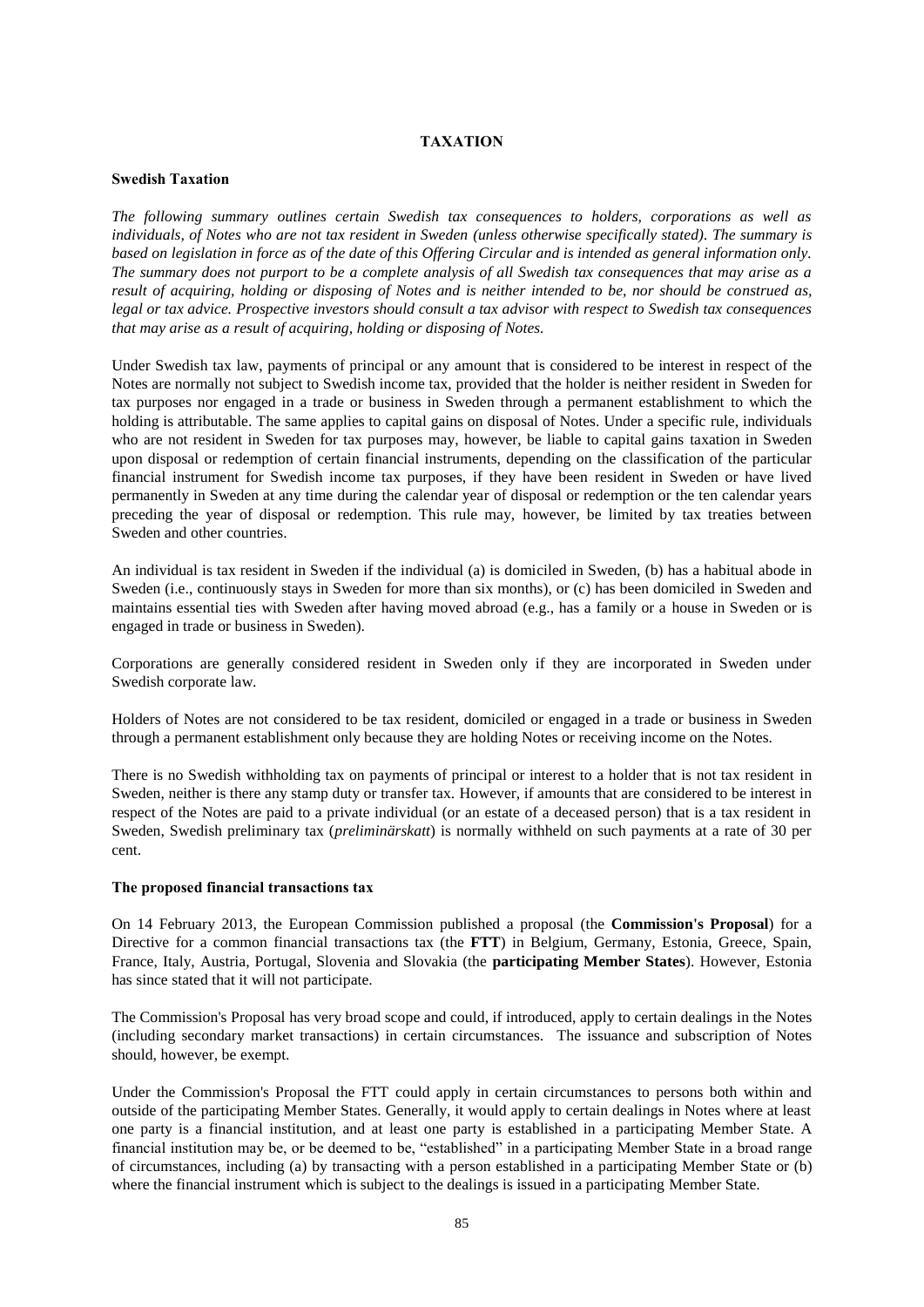However, the FTT proposal remains subject to negotiation between the participating Member States. It may therefore be altered prior to any implementation, the timing of which remains unclear. Additional EU Member States may decide to participate.

Prospective holders of Notes are advised to seek their own professional advice in relation to the FTT.

# **Foreign Account Tax Compliance Act**

Pursuant to certain provisions of the U.S. Internal Revenue Code of 1986, commonly known as FATCA, a **foreign financial institution** (as defined by FATCA) may be required to withhold on certain payments it makes (**foreign passthru payments**) to persons that fail to meet certain certification, reporting or related requirements. The issuer may be a foreign financial institution for these purposes. A number of jurisdictions (including Sweden) have entered into, or have agreed in substance to, intergovernmental agreements with the United States to implement FATCA (**IGAs**), which modify the way in which FATCA applies in their jurisdictions. Under the provisions of IGAs as currently in effect, a foreign financial institution in an IGA jurisdiction would generally not be required to withhold under FATCA or an IGA from payments that it makes. Certain aspects of the application of the FATCA provisions and IGAs to instruments such as Notes, including whether withholding would ever be required pursuant to FATCA or an IGA with respect to payments on instruments such as Notes, are uncertain and may be subject to change. Even if withholding would be required pursuant to FATCA or an IGA with respect to payments on instruments such as Notes, such withholding would not apply prior to the date that is two years after the date on which final regulations defining foreign passthru payments are published in the U.S. Federal Register and Notes characterised as debt (or which are not otherwise characterised as equity and have a fixed term) for U.S. federal tax purposes that are issued on or prior to the date that is six months after the date on which final regulations defining foreign passthru payments are filed with the U.S. Federal Register generally would be grandfathered for purposes of FATCA withholding unless materially modified after such date. However, if additional Notes (as described under "Terms and Conditions—Further Issues") that are not distinguishable from previously issued Notes are issued after the expiration of the grandfathering period and are subject to withholding under FATCA, then withholding agents may treat all Notes, including the Notes offered prior to the expiration of the grandfathering period, as subject to withholding under FATCA. Holders should consult their own tax advisers regarding how these rules may apply to their investment in Notes.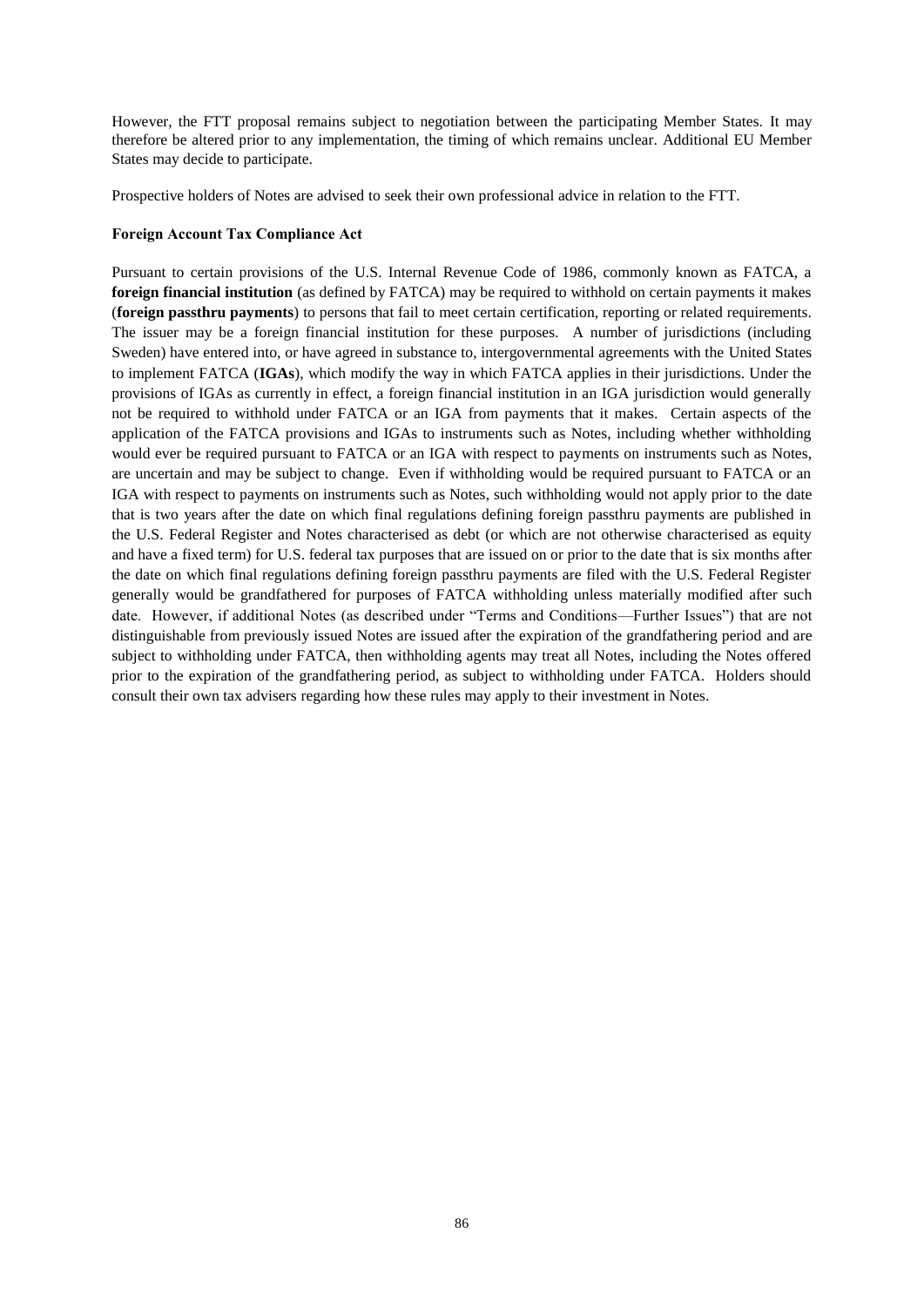#### **SUBSCRIPTION AND SALE AND TRANSFER AND SELLING RESTRICTIONS**

The Dealers have in an amended and restated programme agreement (such amended and restated programme agreement as further modified and/or supplemented and/or restated from time to time, the **Programme Agreement**) dated 30 October 2019, agreed with the Issuer a basis upon which they or any of them may from time to time agree to purchase Notes. Any such agreement will extend to those matters stated under "*Form of the Notes*" and "*Terms and Conditions of the Notes*". In the Programme Agreement, the Issuer has agreed to reimburse the Dealers for certain of their expenses in connection with the update of the Programme and the issue of Notes under the Programme and to indemnify the Dealers against certain liabilities incurred by them in connection therewith. The Programme Agreement also provides that the obligations of any Dealer to purchase Notes under any agreement for the issue and purchase of such Notes is subject to certain conditions.

In order to facilitate the offering of any Tranche of the Notes, certain persons participating in the offering of the Tranche may engage in transactions that stabilise, maintain or otherwise affect the market price of the relevant Notes during and after the offering of the Tranche. Specifically such persons may over-allot or create a short position in the Notes for their own account by selling more Notes than have been sold to them by the Issuer. Such persons may also elect to cover any such short position by purchasing Notes in the open market. In addition, such persons may stabilise or maintain the price of the Notes by bidding for or purchasing Notes in the open market and may impose penalty bids, under which selling concessions allowed to syndicate members or other broker-dealers participating in the offering of the Notes are reclaimed if Notes previously distributed in the offering are repurchased in connection with stabilisation transactions or otherwise. The effect of these transactions may be to stabilise or maintain the market price of the Notes at a level above that which might otherwise prevail in the open market. The imposition of a penalty bid may also affect the price of the Notes to the extent that it discourages resales thereof. No representation is made as to the magnitude or effect of any such stabilising or other transactions. Such transactions, if commenced, may be discontinued at any time. Under UK laws and regulations stabilising activities may only be carried on by the Stabilisation Manager(s) and only for a limited period following the Issue Date of the relevant Tranche of Notes.

#### **Transfer Restrictions**

# **As a result of the following restrictions, purchasers of Notes in the United States are advised to consult legal counsel prior to making any purchase, offer, sale, resale or other transfer of such Notes.**

Each purchaser of Registered Notes (other than a person purchasing an interest in a Registered Global Note with a view to holding it in the form of an interest in the same Global Note) or person wishing to transfer an interest from one Registered Global Note to another or from global to definitive form or *vice versa*, will be required to acknowledge, represent and agree, and each person purchasing an interest in a Registered Global Note with a view to holding it in the form of an interest in the same Global Note will be deemed to have acknowledged, represented and agreed, as follows (terms used in this paragraph that are defined in Rule 144A or in Regulation S are used herein as defined therein):

- (i) that either: (a) it is a QIB, purchasing (or holding) the Notes for its own account or for the account of one or more QIBs and it is aware that any sale to it is being made in reliance on Rule 144A or (b) it is an Institutional Accredited Investor which has delivered an IAI Investment Letter or (c) it is outside the United States and is not a U.S. person;
- (ii) that the Notes are being offered and sold in a transaction not involving a public offering in the United States within the meaning of the Securities Act, and that the Notes have not been and will not be registered under the Securities Act or any other applicable U.S. State securities laws and may not be offered or sold within the United States or to, or for the account or benefit of, U.S. persons except as set forth below;
- <span id="page-86-0"></span>(iii) that, unless it holds an interest in a Regulation S Global Note and either is a person located outside the United States or is not a U.S. person, if in the future it decides to resell, pledge or otherwise transfer the Notes or any beneficial interests in the Notes, it will do so, prior to the date which is two years after the later of the last Issue Date for the Series and the last date on which the Issuer or an affiliate of the Issuer was the owner of such Notes, only (a) to the Issuer or any affiliate thereof, (b) inside the United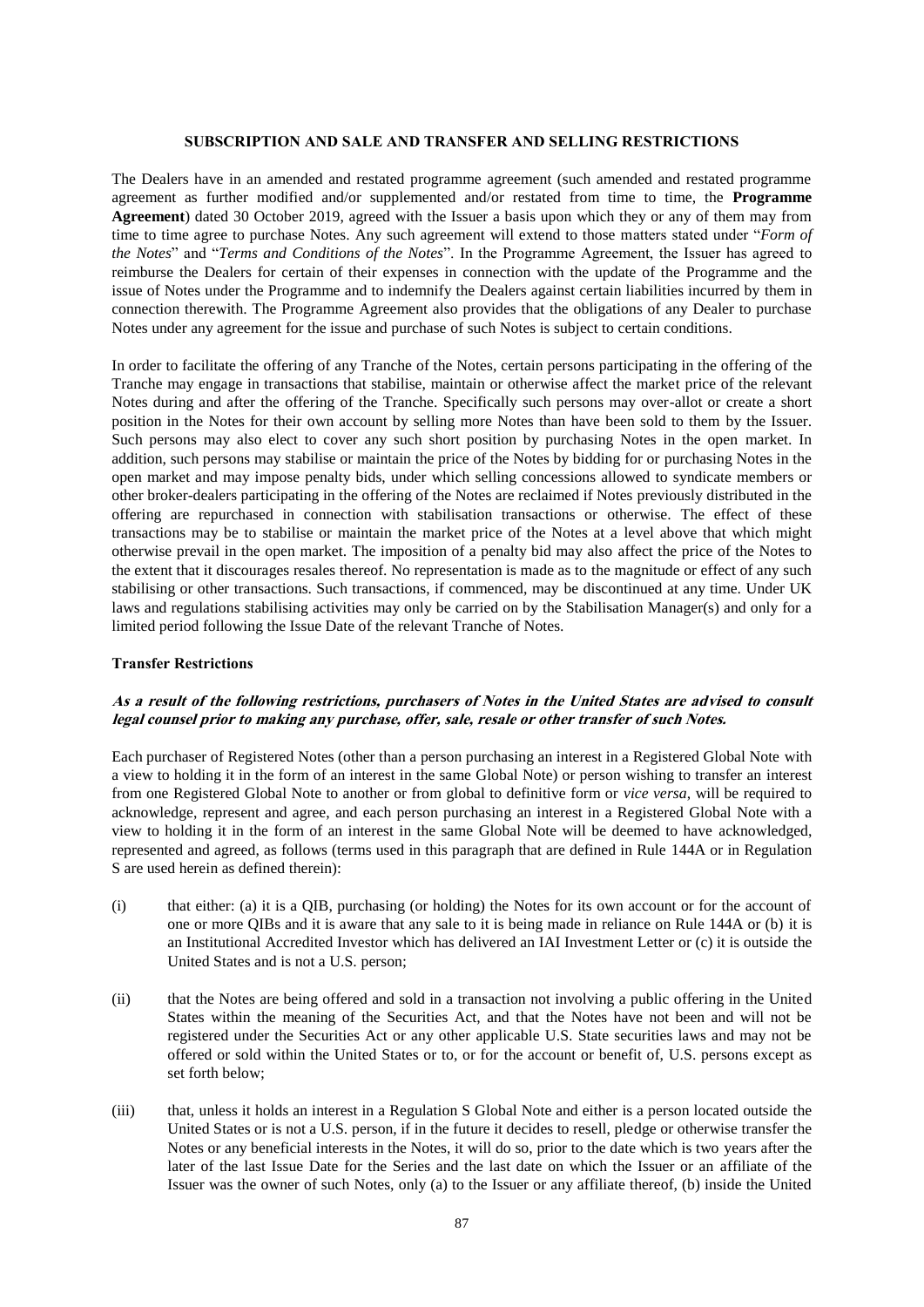States to a person whom the seller reasonably believes is a QIB purchasing for its own account or for the account of a QIB in a transaction meeting the requirements of Rule 144A, (c) outside the United States in compliance with Rule 903 or Rule 904 under the Securities Act, (d) pursuant to the exemption from registration provided by Rule 144 under the Securities Act (if available) or (e) pursuant to an effective registration statement under the Securities Act, in each case in accordance with all applicable U.S. State securities laws;

- (iv) it will, and will require each subsequent holder to, notify any purchaser of the Notes from it of the resale restrictions referred to in paragraph [\(iii\) above,](#page-86-0) if then applicable;
- (v) that Notes initially offered in the United States to QIBs will be represented by one or more Rule 144A Global Notes, that Notes offered to Institutional Accredited Investors will be in the form of Definitive IAI Registered Notes and that Notes offered outside the United States in reliance on Regulation S will be represented by one or more Regulation S Global Notes;
- (vi) that the Notes in registered form, other than the Regulation S Global Notes, will bear a legend to the following effect unless otherwise agreed to by the Issuer:

"THIS SECURITY HAS NOT BEEN AND WILL NOT BE REGISTERED UNDER THE U.S. SECURITIES ACT OF 1933, AS AMENDED (THE "SECURITIES ACT"), OR ANY OTHER APPLICABLE U.S. STATE SECURITIES LAWS AND, ACCORDINGLY, MAY NOT BE OFFERED OR SOLD WITHIN THE UNITED STATES OR TO, OR FOR THE ACCOUNT OR BENEFIT OF, U.S. PERSONS EXCEPT AS SET FORTH IN THE FOLLOWING SENTENCE. BY ITS ACQUISITION HEREOF, THE HOLDER (A) REPRESENTS THAT (1) IT IS A "QUALIFIED INSTITUTIONAL BUYER" (AS DEFINED IN RULE 144A UNDER THE SECURITIES ACT) PURCHASING THE SECURITIES FOR ITS OWN ACCOUNT OR FOR THE ACCOUNT OF ONE OR MORE QUALIFIED INSTITUTIONAL BUYERS OR (2) IT IS AN INSTITUTIONAL "ACCREDITED INVESTOR" (AS DEFINED IN RULE  $501(A)(1)$ ,  $(2)$ ,  $(3)$  OR  $(7)$  UNDER THE SECURITIES ACT) (AN "INSTITUTIONAL ACCREDITED INVESTOR"); (B) AGREES THAT IT WILL NOT RESELL OR OTHERWISE TRANSFER THE SECURITIES EXCEPT IN ACCORDANCE WITH THE AGENCY AGREEMENT AND, PRIOR TO THE DATE WHICH IS TWO YEARS AFTER THE LATER OF THE LAST ISSUE DATE FOR THE SERIES AND THE LAST DATE ON WHICH THE ISSUER OR AN AFFILIATE OF THE ISSUER WAS THE OWNER OF SUCH SECURITIES OTHER THAN (1) TO THE ISSUER OR ANY AFFILIATE THEREOF, (2) INSIDE THE UNITED STATES TO A PERSON WHOM THE SELLER REASONABLY BELIEVES IS A QUALIFIED INSTITUTIONAL BUYER WITHIN THE MEANING OF RULE 144A UNDER THE SECURITIES ACT PURCHASING FOR ITS OWN ACCOUNT OR FOR THE ACCOUNT OF A QUALIFIED INSTITUTIONAL BUYER IN A TRANSACTION MEETING THE REQUIREMENTS OF RULE 144A, (3) OUTSIDE THE UNITED STATES IN COMPLIANCE WITH RULE 903 OR RULE 904 UNDER THE SECURITIES ACT, (4) PURSUANT TO THE EXEMPTION FROM REGISTRATION PROVIDED BY RULE 144 UNDER THE SECURITIES ACT (IF AVAILABLE) OR (5) PURSUANT TO AN EFFECTIVE REGISTRATION STATEMENT UNDER THE SECURITIES ACT, IN EACH CASE IN ACCORDANCE WITH ALL APPLICABLE SECURITIES LAWS OF THE STATES OF THE UNITED STATES AND ANY OTHER JURISDICTION; AND (C) IT AGREES THAT IT WILL DELIVER TO EACH PERSON TO WHOM THIS SECURITY IS TRANSFERRED A NOTICE SUBSTANTIALLY TO THE EFFECT OF THIS LEGEND. NO REPRESENTATION CAN BE MADE AS TO THE AVAILABILITY OF THE EXEMPTION PROVIDED BY RULE 144A FOR RESALES OF THE SECURITY.

THIS SECURITY AND RELATED DOCUMENTATION (INCLUDING, WITHOUT LIMITATION, THE AGENCY AGREEMENT REFERRED TO HEREIN) MAY BE AMENDED OR SUPPLEMENTED FROM TIME TO TIME, WITHOUT THE CONSENT OF, BUT UPON NOTICE TO, THE HOLDERS OF SUCH SECURITIES SENT TO THEIR REGISTERED ADDRESSES, TO MODIFY THE RESTRICTIONS ON AND PROCEDURES FOR RESALES AND OTHER TRANSFERS OF THIS SECURITY TO REFLECT ANY CHANGE IN APPLICABLE LAW OR REGULATION (OR THE INTERPRETATION THEREOF) OR IN PRACTICES RELATING TO RESALES OR OTHER TRANSFERS OF RESTRICTED SECURITIES GENERALLY. THE HOLDER OF THIS SECURITY SHALL BE DEEMED, BY ITS ACCEPTANCE OR PURCHASE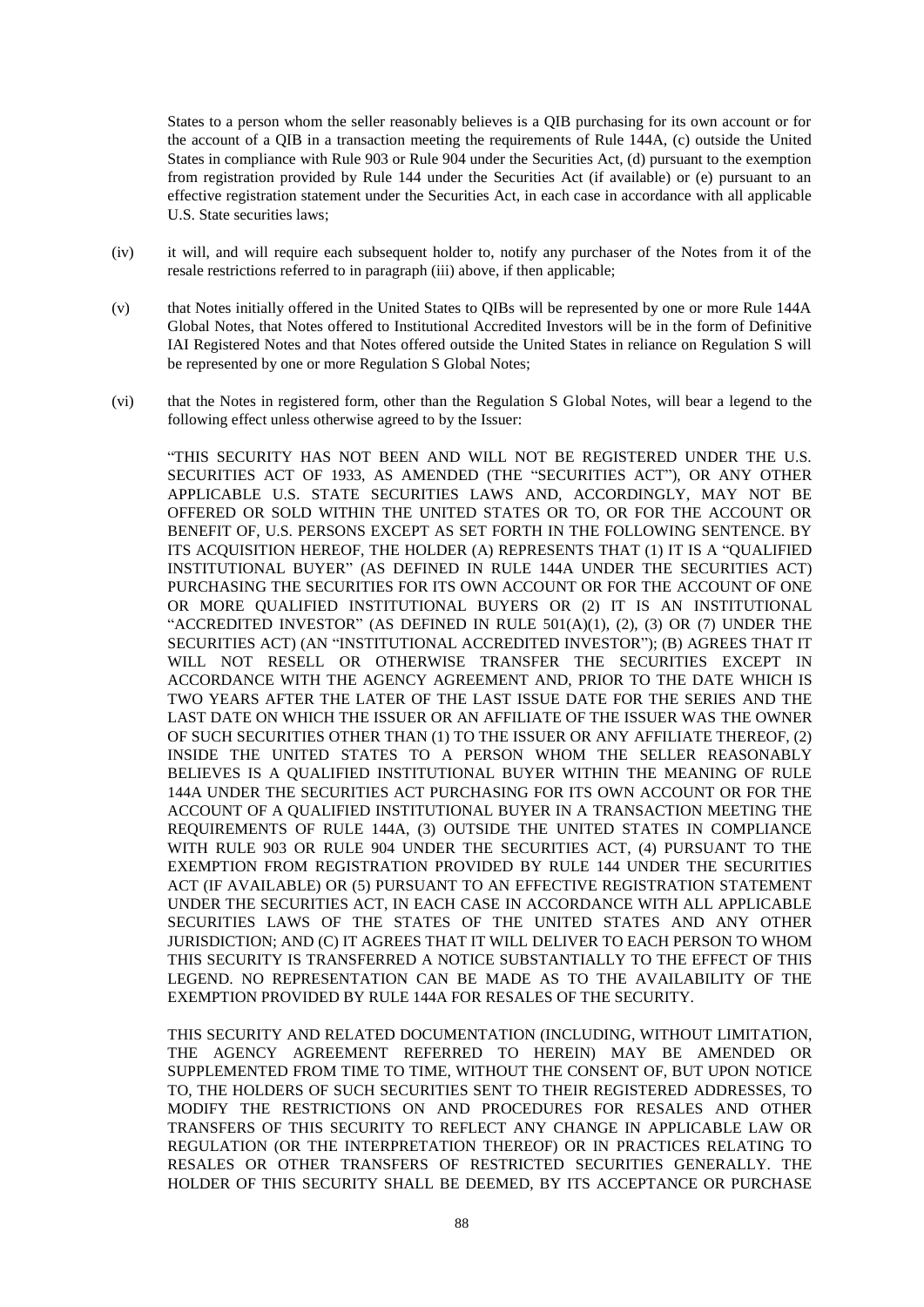HEREOF, TO HAVE AGREED TO ANY SUCH AMENDMENT OR SUPPLEMENT (EACH OF WHICH SHALL BE CONCLUSIVE AND BINDING ON THE HOLDER HEREOF AND ALL FUTURE HOLDERS OF THIS SECURITY AND ANY SECURITIES ISSUED IN EXCHANGE OR SUBSTITUTION THEREFOR, WHETHER OR NOT ANY NOTATION THEREOF IS MADE HEREON)";

(vii) if it is outside the United States and is not a U.S. person, that if it should resell or otherwise transfer the Notes prior to the expiration of the distribution compliance period (defined as 40 days after the later of the commencement of the offering and the closing date with respect to the original issuance of the Notes), it will do so only (a)(i) outside the United States in compliance with Rule 903 or 904 under the Securities Act or (ii) to a QIB in compliance with Rule 144A and (b) in accordance with all applicable U.S. State securities laws; and it acknowledges that the Regulation S Global Notes will bear a legend to the following effect unless otherwise agreed to by the Issuer:

"THIS SECURITY HAS NOT BEEN AND WILL NOT BE REGISTERED UNDER THE U.S. SECURITIES ACT OF 1933, AS AMENDED (THE "SECURITIES ACT"), OR ANY OTHER APPLICABLE U.S. STATE SECURITIES LAWS AND, ACCORDINGLY, MAY NOT BE OFFERED OR SOLD WITHIN THE UNITED STATES OR TO, OR FOR THE ACCOUNT OR BENEFIT OF, U.S. PERSONS EXCEPT IN ACCORDANCE WITH THE AGENCY AGREEMENT AND PURSUANT TO AN EXEMPTION FROM REGISTRATION UNDER THE SECURITIES ACT OR PURSUANT TO AN EFFECTIVE REGISTRATION STATEMENT UNDER THE SECURITIES ACT. THIS LEGEND SHALL CEASE TO APPLY UPON THE EXPIRY OF THE PERIOD OF 40 DAYS AFTER THE COMPLETION OF THE DISTRIBUTION OF ALL THE NOTES OF THE TRANCHE OF WHICH THIS NOTE FORMS PART"; and

(viii) that the Issuer and others will rely upon the truth and accuracy of the foregoing acknowledgements, representations and agreements and agrees that if any of such acknowledgements, representations or agreements made by it are no longer accurate, it shall promptly notify the Issuer; and if it is acquiring any Notes as a fiduciary or agent for one or more accounts it represents that it has sole investment discretion with respect to each such account and that it has full power to make the foregoing acknowledgements, representations and agreements on behalf of each such account.

Institutional Accredited Investors who purchase Registered Notes in definitive form offered and sold in the United States in reliance upon the exemption from registration provided by the Securities Act are required to execute and deliver to the Registrar an IAI Investment Letter. Upon execution and delivery of an IAI Investment Letter by an Institutional Accredited Investor, Notes will be issued in definitive registered form, – see "*Form of the Notes*".

The IAI Investment Letter will state, among other things, the following:

- (i) that the Institutional Accredited Investor has received a copy of the Offering Circular and such other information as it deems necessary in order to make its investment decision;
- (ii) that the Institutional Accredited Investor understands that any subsequent transfer of the Notes is subject to certain restrictions and conditions set forth in the Offering Circular and the Notes (including those set out above) and that it agrees to be bound by, and not to resell, pledge or otherwise transfer the Notes except in compliance with, such restrictions and conditions and the Securities Act;
- (iii) that, in the normal course of its business, the Institutional Accredited Investor invests in or purchases securities similar to the Notes:
- (iv) that the Institutional Accredited Investor is an Institutional Accredited Investor within the meaning of Rule  $501(a)(1)$ ,  $(2)$ ,  $(3)$  or  $(7)$  of Regulation D under the Securities Act and has such knowledge and experience in financial and business matters as to be capable of evaluating the merits and risks of its investment in the Notes, and it and any accounts for which it is acting are each able to bear the economic risk of its or any such accounts' investment for an indefinite period of time;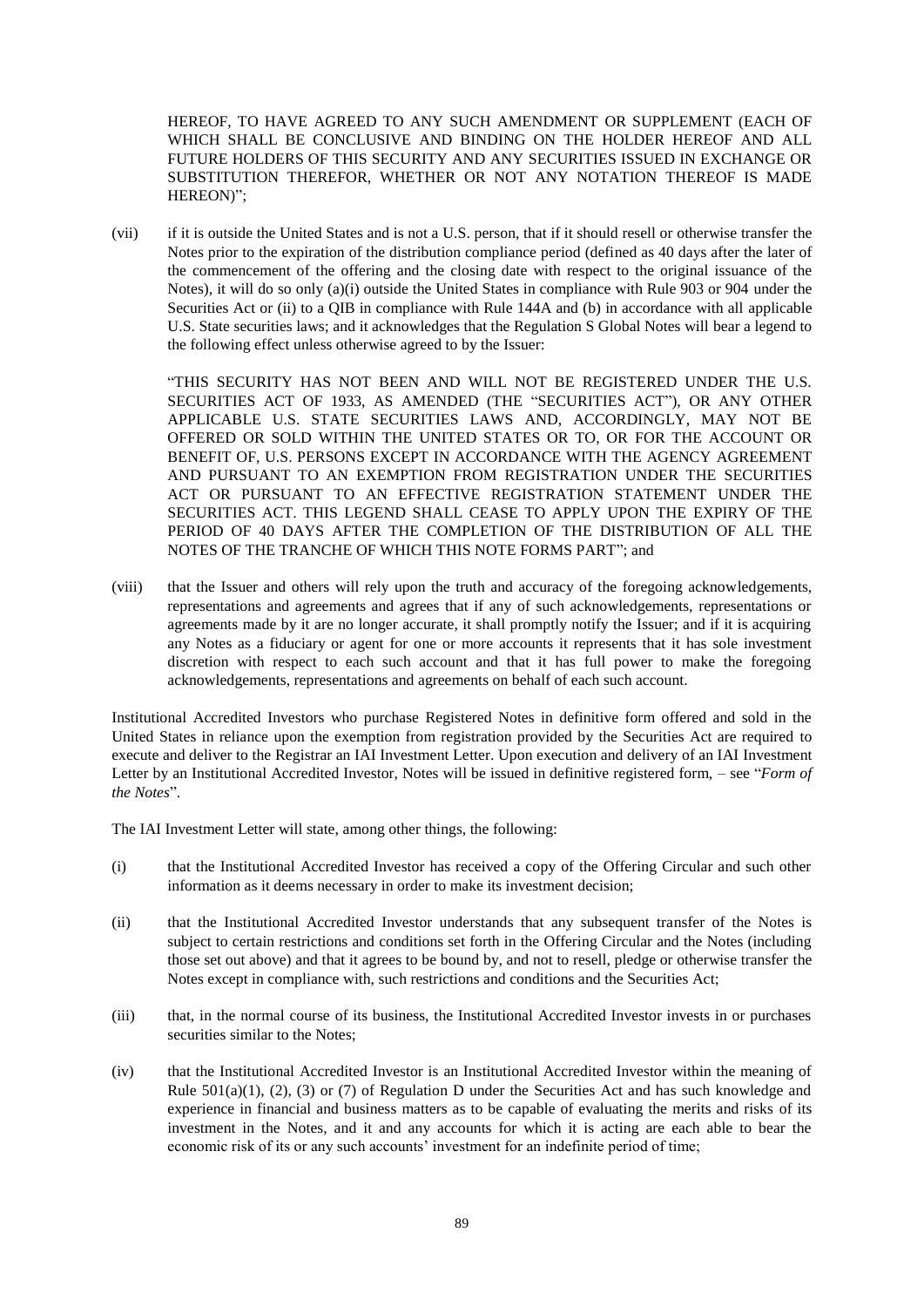- (v) that the Institutional Accredited Investor is acquiring the Notes purchased by it for its own account or for one or more accounts (each of which is an Institutional Accredited Investor) as to each of which it exercises sole investment discretion and not with a view to any distribution of the Notes, subject, nevertheless, to the understanding that the disposition of its property shall at all times be and remain within its control; and
- (vi) that, in the event that the Institutional Accredited Investor purchases Notes, it will acquire Notes having a minimum purchase price of at least U.S.\$500,000 (or the approximate equivalent in another Specified Currency).

No sale of Legended Notes in the United States to any one purchaser will be for less than U.S.\$100,000 (or its foreign currency equivalent) principal amount or, in the case of sales to Institutional Accredited Investors, U.S.\$500,000 (or its foreign currency equivalent) principal amount and no Legended Note will be issued in connection with such a sale in a smaller principal amount. If the purchaser is a non-bank fiduciary acting on behalf of others, each person for whom it is acting must purchase at least U.S.\$100,000 (or its foreign currency equivalent) or, in the case of sales to Institutional Accredited Investors, U.S.\$500,000 (or its foreign currency equivalent) principal amount of Registered Notes.

# **Selling Restrictions**

# **United States**

The Notes have not been and will not be registered under the Securities Act and may not be offered or sold within the United States or to, or for the account or benefit of, U.S. persons except in certain transactions exempt from the registration requirements of the Securities Act. Terms used in this paragraph have the meanings given to them by Regulation S under the Securities Act.

The Notes in bearer form are subject to U.S. tax law requirements and may not be offered, sold or delivered within the United States or its possessions or to a United States person, except in certain transactions permitted by U.S. Treasury regulations. Terms used in this paragraph have the meanings given to them by the U.S. Internal Revenue Code of 1986 and Treasury regulations promulgated thereunder. The applicable Final Terms (or applicable Pricing Supplement, in the case of Exempt Notes) will identify whether TEFRA C rules or TEFRA D rules apply or whether TEFRA is not applicable.

In connection with any Notes which are offered or sold outside the United States in reliance on an exemption from the registration requirements of the Securities Act provided under Regulation S (**Regulation S Notes**), each Dealer has represented and agreed, and each further Dealer appointed under the Programme will be required to represent and agree, that it will not offer, sell or deliver such Regulation S Notes (i) as part of their distribution at any time or (ii) otherwise until 40 days after the completion of the distribution, as determined and certified by the relevant Dealer or, in the case of an issue of Notes on a syndicated basis, the relevant lead manager, of all Notes of the Tranche of which such Regulation S Notes are a part, within the United States or to, or for the account or benefit of, U.S. persons. Each Dealer has further agreed, and each further Dealer appointed under the Programme will be required to agree, that it will send to each dealer to which it sells any Regulation S Notes during the distribution compliance period a confirmation or other notice setting forth the restrictions on offers and sales of the Regulation S Notes within the United States or to, or for the account or benefit of, U.S. persons. Terms used in this paragraph have the meanings given to them by Regulation S under the Securities Act.

Until 40 days after the commencement of the offering of any Series of Notes, an offer or sale of such Notes within the United States by any dealer (whether or not participating in the offering) may violate the registration requirements of the Securities Act if such offer or sale is made otherwise than in accordance with an available exemption from registration under the Securities Act.

Dealers may arrange for the resale of Notes to QIBs pursuant to Rule 144A and each such purchaser of Notes is hereby notified that the Dealers may be relying on the exemption from the registration requirements of the Securities Act provided by Rule 144A. The minimum aggregate principal amount of Notes which may be purchased by a QIB pursuant to Rule 144A is U.S.\$100,000 (or the approximate equivalent thereof in any other currency). To the extent that the Issuer is not subject to or does not comply with the reporting requirements of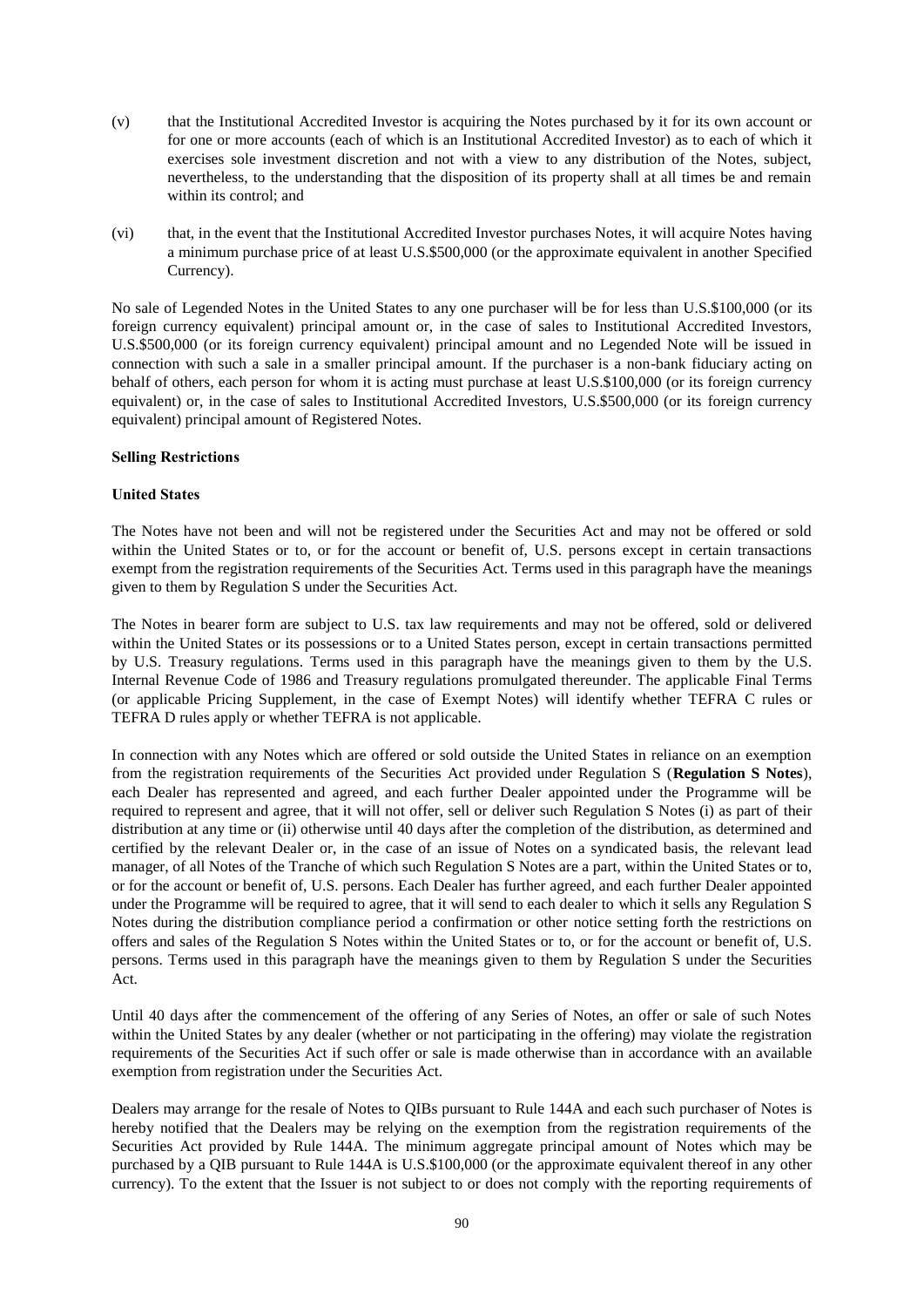Section 13 or 15(d) of the Exchange Act or the information furnishing requirements of Rule 12g3-2(b) thereunder, the Issuer has agreed to furnish to holders of Notes and to prospective purchasers designated by such holders, upon request, such information as may be required by Rule 144A(d)(4).

# **Prohibition of sales to EEA Retail Investors**

Unless the Final Terms in respect of any Notes (or Pricing Supplement, in the case of Exempt Notes) specifies "Prohibition of Sales to EEA Retail Investors" as "Not Applicable", each Dealer has represented and agreed, and each further Dealer appointed under the Programme will be required to represent and agree, that it has not offered, sold or otherwise made available and will not offer, sell or otherwise make available any Notes which are the subject of the offering contemplated by the Offering Circular as completed by the Final Terms (or Pricing Supplement, as the case may be) in relation thereto to any retail investor in the European Economic Area. For the purposes of this provision:

- (a) the expression **retail investor** means a person who is one (or more) of the following:
	- (i) a retail client as defined in point (11) of Article 4(1) of Directive 2014/65/EU (as amended, **MiFID II**); or
	- (ii) a customer within the meaning of Directive (EU) 2016/97 (the **Insurance Distribution Directive**), where that customer would not qualify as a professional client as defined in point (10) of Article 4(1) of MiFID II; or
	- (iii) not a qualified investor as defined in Regulation (EU) 2017/1129 (the **Prospectus Regulation**); and
- (b) the expression an offer includes the communication in any form and by any means of sufficient information on the terms of the offer and the Notes to be offered so as to enable an investor to decide to purchase or subscribe for the Notes.

If the Final Terms in respect of any Notes (or Pricing Supplement, in the case of Exempt Notes) specifies "Prohibition of Sales to EEA Retail Investors" as "Not Applicable", in relation to each Member State of the European Economic Area, each Dealer has represented and agreed, and each further Dealer appointed under the Programme will be required to represent and agree, that it has not made and will not make an offer of Notes which are the subject of the offering contemplated by this Offering Circular as completed by the final terms in relation thereto to the public in that Member State, except that it may make an offer of such Notes to the public in that Member State:

- <span id="page-90-0"></span>(a) at any time to any legal entity which is a qualified investor as defined in the Prospectus Regulation;
- (b) at any time to fewer than 150 natural or legal persons (other than qualified investors as defined in the Prospectus Regulation) subject to obtaining the prior consent of the relevant Dealer or Dealers nominated by the Issuer for any such offer; or
- <span id="page-90-1"></span>(c) at any time in any other circumstances falling within Article 1(4) of the Prospectus Regulation,

provided that no such offer of Notes referred to in  $(a) - (c)$  above shall require the Issuer or any Dealer to publish a prospectus pursuant to Article 3 of the Prospectus Regulation or supplement a prospectus pursuant to Article 23 of the Prospectus Regulation.

For the purposes of this provision:

- the expression an **offer of Notes to the public** in relation to any Notes in any Member State means the communication in any form and by any means of sufficient information on the terms of the offer and the Notes to be offered so as to enable an investor to decide to purchase or subscribe for the Notes; and
- the expression **Prospectus Regulation** means Regulation (EU) 2017/1129.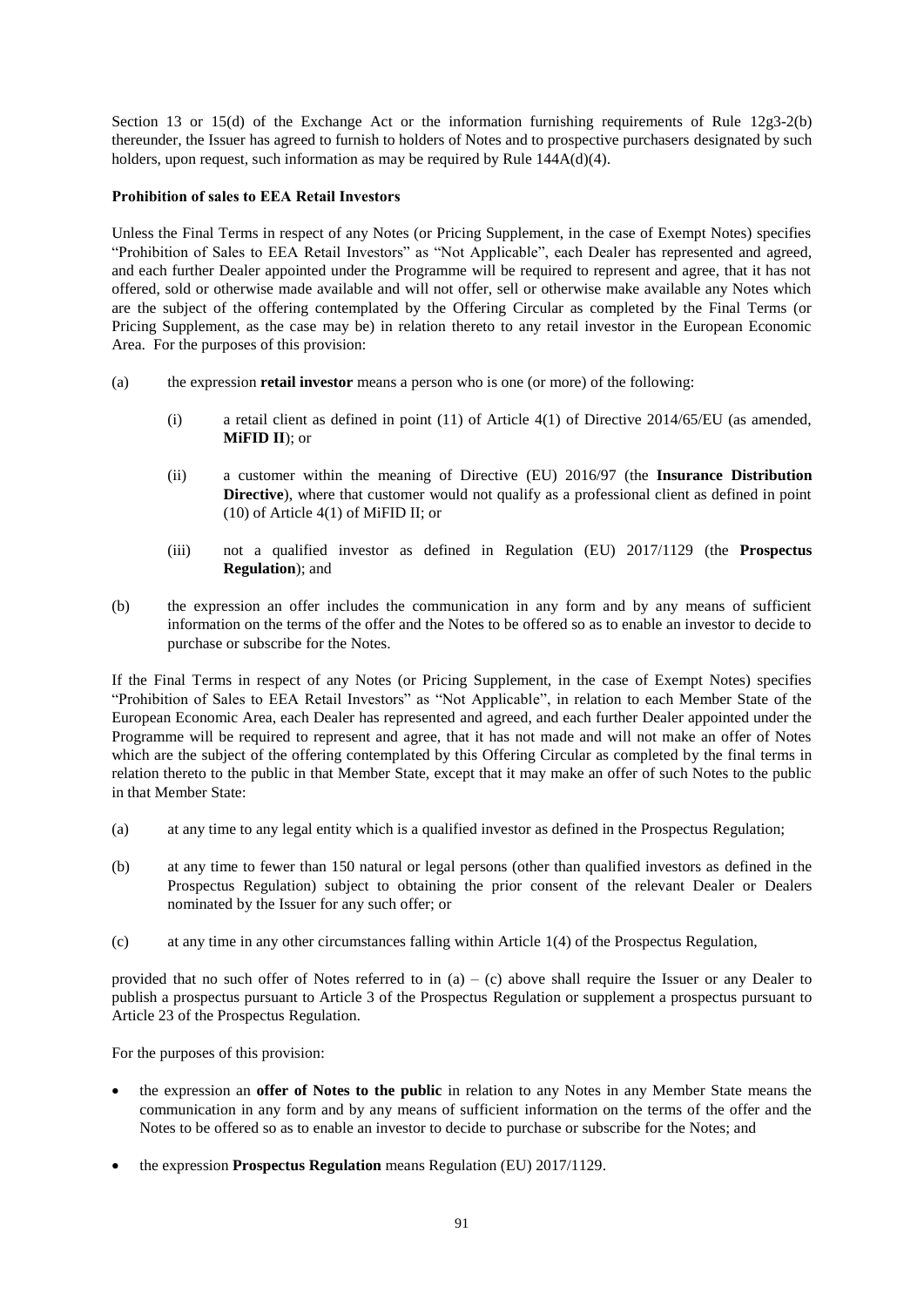# **United Kingdom**

Each Dealer has represented and agreed and each further Dealer appointed under the Programme will be required to represent and agree that:

- (i) in relation to any Notes which have a maturity of less than one year, (a) it is a person whose ordinary activities involve it in acquiring, holding, managing or disposing of investments (as principal or agent) for the purposes of its business and (b) it has not offered or sold and will not offer or sell any Notes other than to persons whose ordinary activities involve them in acquiring, holding, managing or disposing of investments (as principal or as agent) for the purposes of their businesses or who it is reasonable to expect will acquire, hold, manage or dispose of investments (as principal or agent) for the purposes of their businesses where the issue of the Notes would otherwise constitute a contravention of Section 19 of the FSMA by the Issuer;
- (ii) it has only communicated or caused to be communicated and will only communicate or cause to be communicated an invitation or inducement to engage in investment activity (within the meaning of Section 21 of the FSMA) received by it in connection with the issue or sale of any Notes in circumstances in which Section 21(1) of the FSMA does not apply to the Issuer; and
- (iii) it has complied and will comply with all applicable provisions of the FSMA with respect to anything done by it in relation to any Notes in, from or otherwise involving the United Kingdom.

# **Japan**

The Notes have not been and will not be registered under the Financial Instruments and Exchange Act of Japan (Act No. 25 of 1948, as amended, the **FIEA**) and each Dealer has represented and agreed and each further Dealer appointed under the Programme will be required to agree that it will not offer or sell any Notes, directly or indirectly, in Japan or to, or for the benefit of, any resident of Japan (as defined under Item 5, Paragraph 1, Article 6 of the Foreign Exchange and Foreign Trade Act (Act No. 228 of 1949, as amended)), or to others for re-offering or resale, directly or indirectly, in Japan or to, or for the benefit of, a resident of Japan except pursuant to an exemption from the registration requirements of, and otherwise in compliance with, the FIEA and any other applicable laws, regulations and ministerial guidelines of Japan.

#### **Sweden**

Each Dealer represents and agrees that it will not, directly or indirectly, offer for subscription or purchase or issue invitations to subscribe for or buy Notes or distribute any draft or definitive document in relation to any such offer, invitation or sale except in circumstances that will not result in a requirement to prepare a prospectus for an offer to the public pursuant to the provisions of the Prospectus Regulation.

# **Italy**

The offering of the Notes has not been registered pursuant to Italian securities legislation and, accordingly, no Notes may be offered, sold or delivered, nor may copies of the Offering Circular or of any other document relating to the Notes be distributed in the Republic of Italy, except:

- <span id="page-91-0"></span>(a) to qualified investors (*investitori qualificati*) as defined pursuant to Article 100 of Legislative Decree No. 58 of 24 February 1998, as amended (the **Financial Services Act**) and Article 34-*ter*, first paragraph, letter (b) of CONSOB Regulation No. 11971 of 14 May 1999, as amended from time to time (**Regulation No. 11971**); or
- <span id="page-91-1"></span>(b) in other circumstances which are exempted from the rules on public offerings pursuant to Article 100 of the Financial Services Act and Article 34-*ter* of Regulation No.11971.

Any offer, sale or delivery of the Notes or distribution of copies of the Offering Circular or any other document relating to the Notes in the Republic of Italy under [\(a\)](#page-91-0) or [\(b\) above](#page-91-1) must be: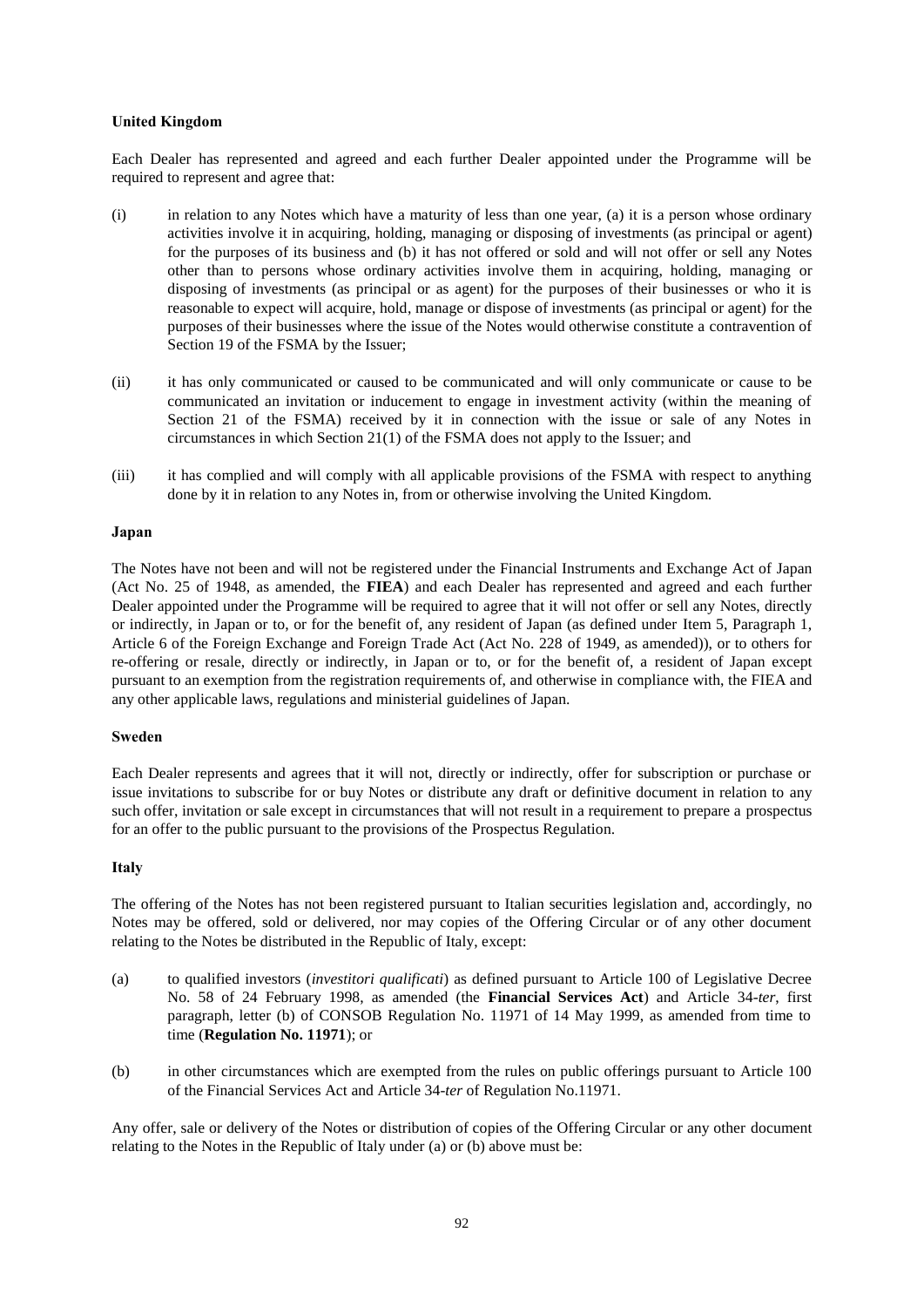- (i) made by an investment firm, bank or financial intermediary permitted to conduct such activities in the Republic of Italy in accordance with the Financial Services Act, CONSOB Regulation No. 16190 of 29 October 2007 (as amended from time to time) and Legislative Decree No. 385 of 1 September 1993, as amended, (the **Banking Act**); and
- (ii) in compliance with Article 129 of the Banking Act, as amended and the implementing guidelines of the Bank of Italy, as amended from time to time, pursuant to which the Bank of Italy may request information on the issue or the offer of securities in the Republic of Italy; and
- (iii) in compliance with any other applicable laws and regulations or requirement imposed by CONSOB or other Italian authority.

*Please note that in accordance with Article 100-bis of the Financial Services Act, where no exemption from the rules on public offerings applies under [\(a\)](#page-91-0) and [\(b\) above,](#page-91-1) the subsequent distribution of the Notes on the secondary market in Italy must be made in compliance with the public offer and the prospectus requirement rules provided under the Financial Services Act and Regulation No. 11971. Failure to comply with such rules may result in the sale of such Notes being declared null and void and in the liability of the intermediary transferring the financial instruments for any damages suffered by the investors.*

# **Belgium**

Other than in respect of Notes for which "Prohibition of Sales to Belgian Consumers" is specified as "Not Applicable" in the applicable Final Terms (or Pricing Supplement, in the case of Exempt Notes), each Dealer has represented and agreed, and each further Dealer appointed under the Programme will be required to represent and agree, that an offering of Notes may not be advertised to any individual in Belgium qualifying as a consumer within the meaning of Article I.1 of the Belgian Code of Economic Law, as amended from time to time (a **Belgian Consumer**) and that it has not offered, sold or resold, transferred or delivered, and will not offer, sell, resell, transfer or deliver, the Notes, and that it has not distributed, and will not distribute, any prospectus, memorandum, information circular, brochure or any similar documents in relation to the Notes, directly or indirectly, to any Belgian Consumer.

#### **Singapore**

Each Dealer has acknowledged that and each further Dealer appointed under the Programme will be required to acknowledge that this Offering Circular has not been registered as a prospectus with the MAS. Accordingly, each Dealer has represented and agreed, and each further Dealer appointed under the Programme will be required to represent and agree, that it has not offered or sold any Notes or caused the Notes to be made the subject of an invitation for subscription or purchase and will not offer or sell any Notes or cause the Notes to be made the subject of an invitation for subscription or purchase, and has not circulated or distributed, nor will it circulate or distribute, this Offering Circular or any other document or material in connection with the offer or sale or invitation for subscription or purchase of any Notes, whether directly or indirectly, to any person in Singapore other than (a) to an institutional investor (as defined in Section 4A of the SFA) pursuant to Section 274 of the SFA, (b) to a relevant person (as defined in Section 275(2) of the SFA) pursuant to Section 275(1) of the SFA or any person pursuant to Section 275(1A) of the SFA, and in accordance with the conditions specified in Section 275 of the SFA, or (c) otherwise pursuant to, and in accordance with the conditions of, any other applicable provisions of the SFA.

Where the Notes are subscribed or purchased under Section 275 of the SFA by a relevant person which is:

- (a) a corporation (which is not an accredited investor (as defined in Section 4A of the SFA)) the sole business of which is to hold investments and the entire share capital of which is owned by one or more individuals, each of whom is an accredited investor; or
- (b) a trust (where the trustee is not an accredited investor) whose sole purpose is to hold investments and each beneficiary of the trust is an individual who is an accredited investor,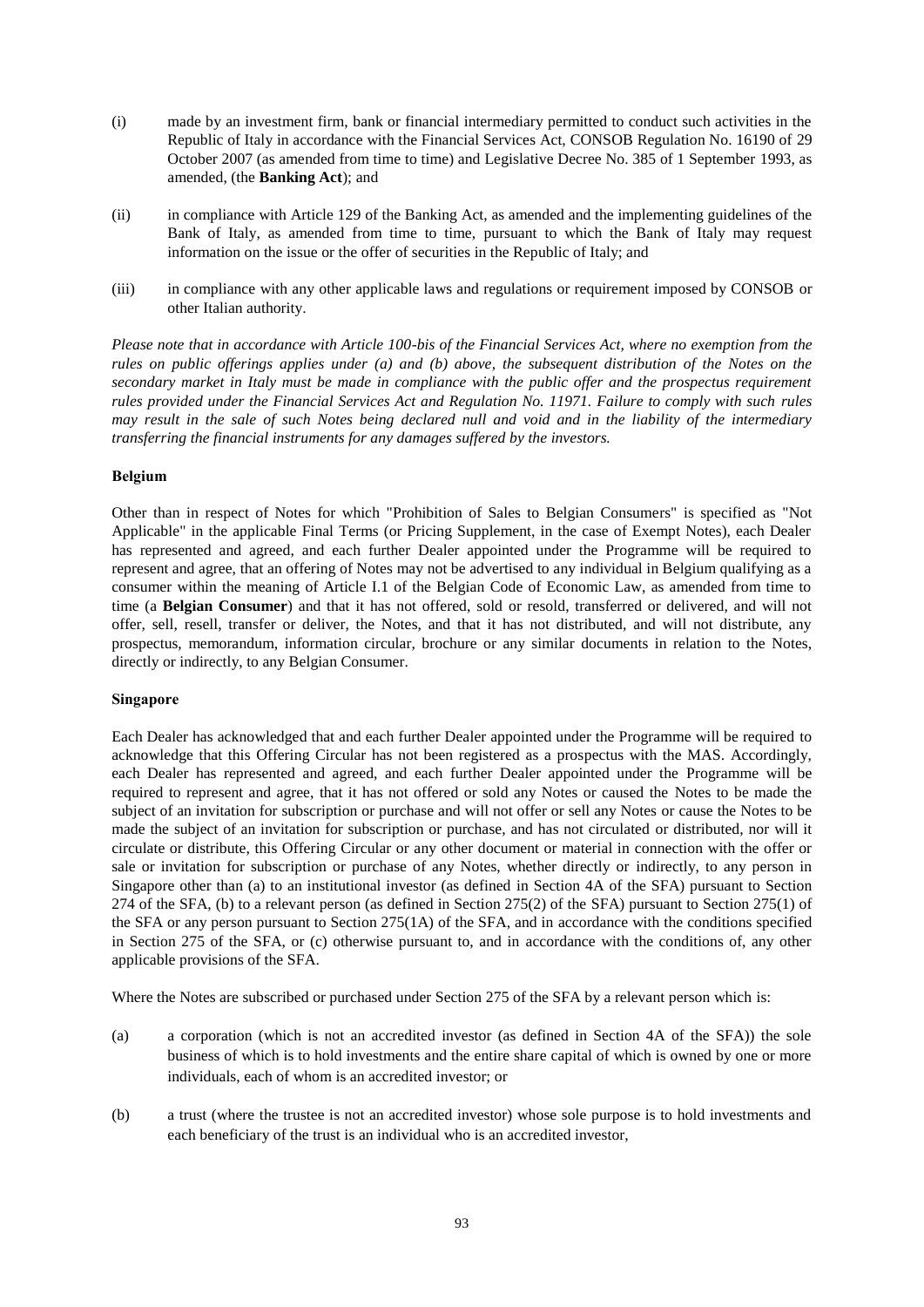securities or securities-based derivatives contracts (each term as defined in Section 2(1) of the SFA) of that corporation or the beneficiaries' rights and interest (howsoever described) in that trust shall not be transferable within six months after that corporation or that trust has acquired the Notes pursuant to an offer made under Section 275 of the SFA except:

- (i) to an institutional investor or to a relevant person, or to any person arising from an offer referred to in Section 275(1A) of the SFA or Section 276(4)(i)(B) of the SFA;
- (ii) where no consideration is or will be given for the transfer;
- (iii) where the transfer is by operation of law;
- (iv) pursuant to Section 276(7) of the SFA; or
- (v) as specified in Regulation 37A of the Securities and Futures (Offers of Investments) (Securities and Securities-based Derivatives Contracts) Regulations 2018 of Singapore.

**Notification under Section 309B(1)(c) of the SFA** – Unless otherwise stated in the applicable Final Terms in respect of any Notes (or Pricing Supplement, in the case of Exempt Notes), all Notes issued or to be issued under the Programme shall be prescribed capital markets products (as defined in the CMP Regulations 2018) and Excluded Investment Products (as defined in the MAS Notice SFA 04-N12: Notice on the Sale of Investment Products and in the MAS Notice FAA-N16: Notice on Recommendations on Investment Products).

# **General**

Each Dealer has agreed and each further Dealer appointed under the Programme will be required to agree that it will (to the best of its knowledge and belief) comply with all applicable securities laws and regulations in force in any jurisdiction in which it purchases, offers, sells or delivers Notes or possesses or distributes this Offering Circular and will obtain any consent, approval or permission required by it for the purchase, offer, sale or delivery by it of Notes under the laws and regulations in force in any jurisdiction to which it is subject or in which it makes such purchases, offers, sales or deliveries and neither the Issuer nor any of the other Dealers shall have any responsibility therefor.

Neither the Issuer nor any of the Dealers represents that Notes may at any time lawfully be sold in compliance with any applicable registration or other requirements in any jurisdiction, or pursuant to any exemption available thereunder, or assumes any responsibility for facilitating such sale.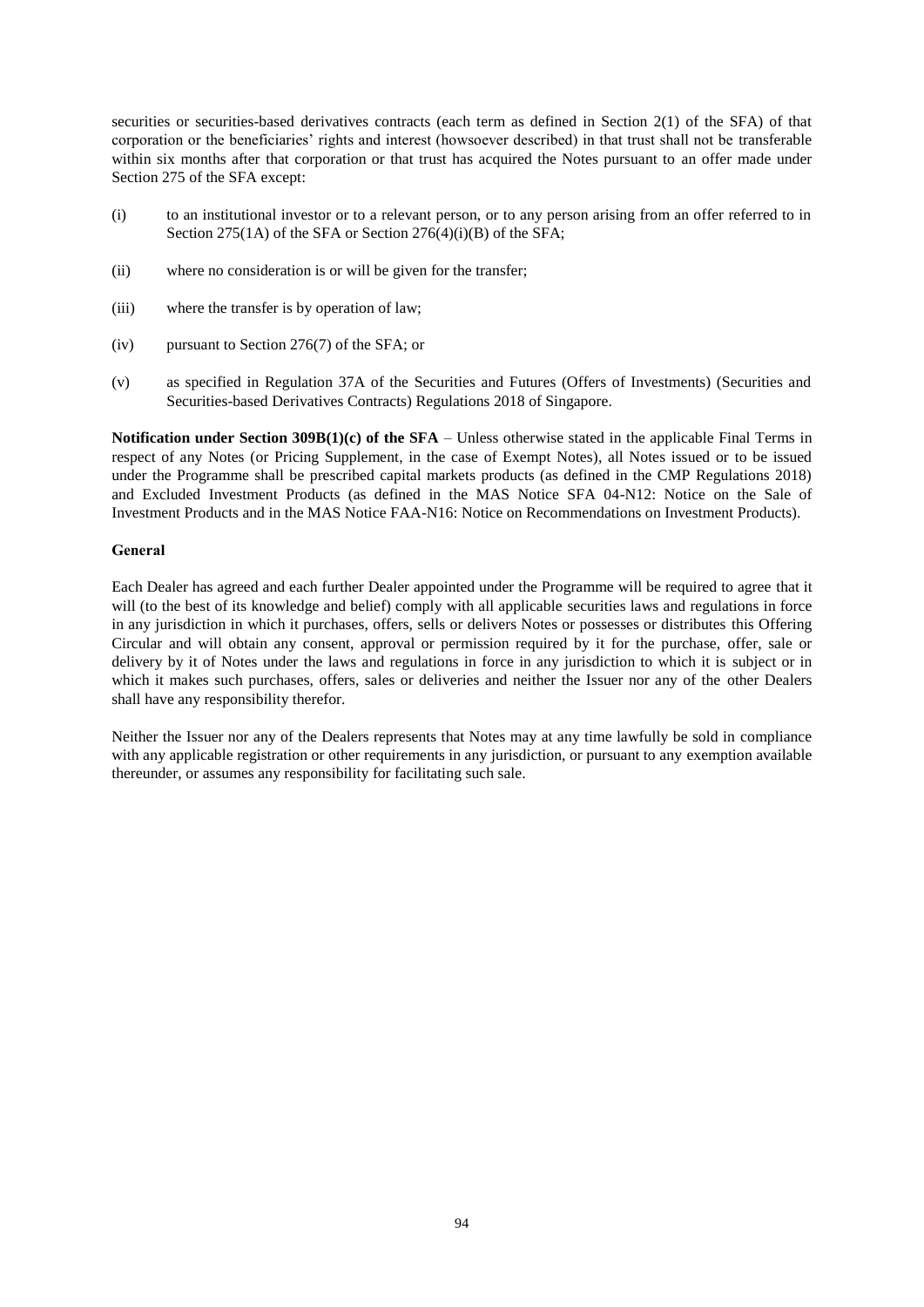# **GENERAL INFORMATION**

# **Authorisation**

The update of the Programme and the issue of Notes have been duly authorised by a resolution of the Board of Directors of the Issuer dated 6-7 December 2018.

# **Listing of Notes**

It is expected that each Tranche of Notes which is to be admitted to the Official List and to trading on the London Stock Exchange's Regulated Market will be admitted separately as and when issued, subject only to the issue of a Global Note or Notes initially representing the Notes of such Tranche. Application has been made to the FCA for Notes issued under the Programme to be admitted to the Official List and to the London Stock Exchange for such Notes to be admitted to trading on the London Stock Exchange's Regulated Market. The renewed listing of the Programme in respect of Notes is expected to be granted on or around 5 November 2019.

# **Documents Available**

For the period of 12 months following the date of this Offering Circular, copies of the following documents will, when published, be available for inspection on [https://www.swedishmatch.com:](https://www.swedishmatch.com/)

- (i) the constitutional documents (with a direct and accurate English translation thereof) of the Issuer;
- (ii) the Agency Agreement, the Deed of Covenant, the Deed Poll and the forms of the Global Notes, the Notes in definitive form, the Coupons and the Talons;
- (iii) a copy of this Offering Circular; and
- (iv) any future offering circulars, prospectuses, information memoranda, supplements to this Offering Circular and Final Terms (save that a Final Terms relating to a Note which is neither admitted to trading on a regulated market in the European Economic Area nor offered in the European Economic Area in circumstances where a prospectus is required to be published under the Prospectus Regulation will only be available for inspection by a holder of such Note and such holder must produce evidence satisfactory to the Paying Agent as to its holding of Notes and identity) and any other documents incorporated herein or therein by reference.

Copies of each Pricing Supplement relating to any other Notes will only be available for inspection by a holder of such Notes upon production of evidence satisfactory to the Principal Paying Agency as to the identity of such holder.

# **Clearing Systems**

The Notes in bearer form have been accepted for clearance through Euroclear and Clearstream, Luxembourg (which are the entities in charge of keeping the records). The appropriate Common Code and ISIN for each Tranche of Bearer Notes allocated by Euroclear and Clearstream, Luxembourg will be specified in the applicable Final Terms (or applicable Pricing Supplement, in the case of Exempt Notes). In addition, the Issuer may make an application for any Notes in registered form to be accepted for trading in book-entry form by DTC. The CUSIP and/or CINS numbers for each Tranche of Registered Notes, together with the relevant ISIN and common code, will be specified in the applicable Final Terms (or applicable Pricing Supplement, in the case of Exempt Notes). If the Notes are to clear through an additional or alternative clearing system (including Sicovam) the appropriate information will be specified in the applicable Final Terms (or applicable Pricing Supplement, in the case of Exempt Notes).

The address of Euroclear is Euroclear Bank SA/NV, 1 Boulevard du Roi Albert II, B-1210 Brussels, the address of Clearstream, Luxembourg is Clearstream Banking S.A., 42 Avenue JF Kennedy, L-1855 Luxembourg and the address of DTC is 55 Water Street, New York, New York 10041, United States of America.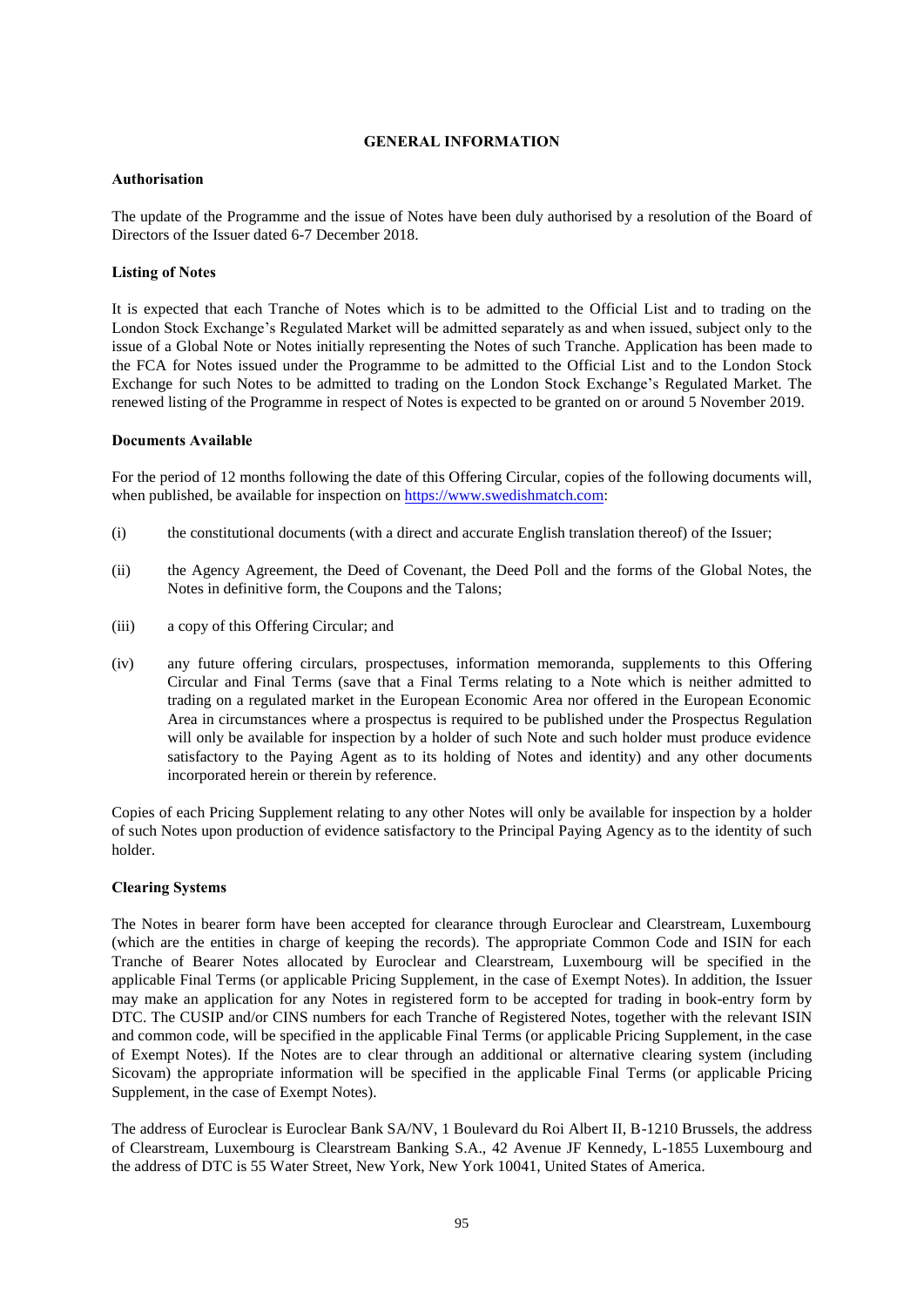# **Conditions for determining price**

The price and amount of Notes to be issued under the Programme will be determined by the Issuer and the relevant Dealer at the time of issue in accordance with prevailing market conditions.

#### **Significant or Material Change**

There has been no significant change in the financial performance or financial position of the Issuer or the Group since 30 September 2019, and there has been no material adverse change in the financial position or prospects of the Issuer or the Group since 31 December 2018.

# **Litigation**

There are no governmental, legal or arbitration proceedings (including any such proceedings which are pending or threatened of which the Issuer is aware) which during the 12 months preceding the date of this Offering Circular may have, or have had in the recent past, a significant effect on the financial position or profitability of the Issuer or the Group.

#### **Auditors**

The auditors of the Issuer, Deloitte AB, member of FAR, the Swedish Institute of Authorised Public Accountants, audited the Issuer's consolidated financial statements (which have been prepared in accordance with IFRS), without qualification, in accordance with generally accepted auditing standards in Sweden for the financials year ended 31 December 2017 and 31 December 2018. The auditors of the Issuer have no material interest in the Issuer.

## **Post-issuance information**

The Issuer does not intend to provide any post-issuance information in relation to any issues of Notes.

#### **Dealers transacting with the Issuer**

Certain of the Dealers and their affiliates have engaged, and may in the future engage, in investment banking and/or commercial banking transactions with, and may perform other services for, the Issuer and its affiliates in the ordinary course of business. Certain of the Dealers and their affiliates may have positions, deal or make markets in the Notes issued under the Programme, related derivatives and reference obligations, including (but not limited to) entering into hedging strategies on behalf of the Issuer and its affiliates, investor clients, or as principal in order to manage their exposure, their general market risk, or other trading activities.

In addition, in the ordinary course of their business activities, the Dealers and their affiliates may make or hold a broad array of investments and actively trade debt and equity securities (or related derivative securities) and financial instruments (including bank loans) for their own account and for the accounts of their customers. Such investments and securities activities may involve securities and/or instruments of the Issuer or the Issuer's affiliates. Certain of the Dealers or their affiliates that have a lending relationship with the Issuer routinely hedge their credit exposure to the Issuer consistent with their customary risk management policies. Typically, such Dealers and their affiliates would hedge such exposure by entering into transactions which consist of either the purchase of credit default swaps or the creation of short positions in securities, including potentially the Notes issued under the Programme. Any such positions could adversely affect future trading prices of Notes issued under the Programme. The Dealers and their affiliates may also make investment recommendations and/or publish or express independent research views in respect of such securities or financial instruments and may hold, or recommend to clients that they acquire, long and/or short positions in such securities and instruments.